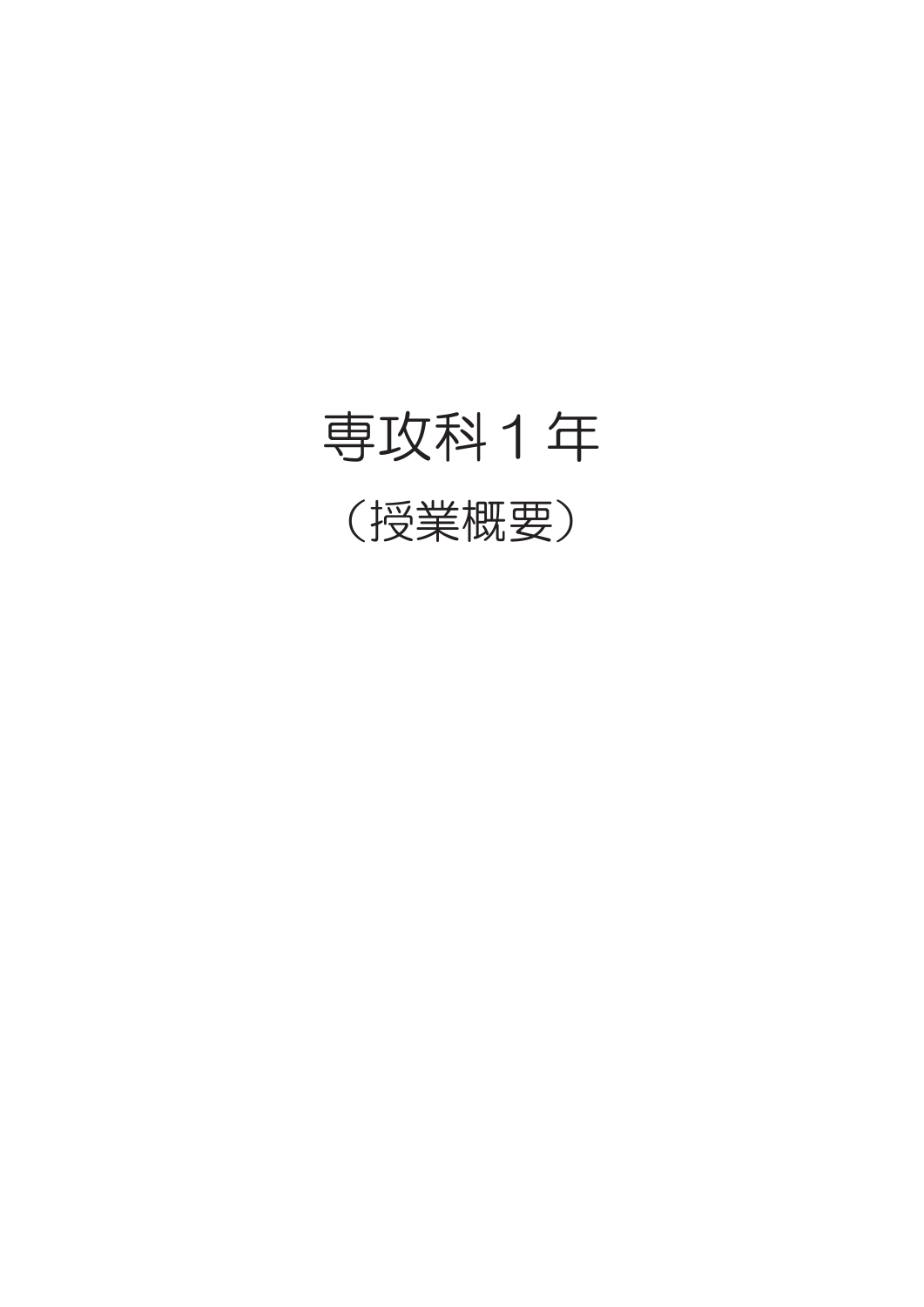#### Our Educational Policy and Objectives: Ideas of What Our Education Ought To Be

#### 1. Our Missions are:

- 1. To train and educate students to be what we consider "ideal engineers"
- 2. To make a technological contribution to the community

#### 2. Our Educational Goals

We aim to train and educate students to be engineers who can execute an immediate task, taking a wide view of things, in spite of the complicated, varying industrial structure. Students are expected to acquire a comprehensive view of technology and implement ideas according to the needs from the community and the whole society. The following are more specific descriptions of what we mean by "ideal engineers":

#### (A) Engineers equipped with integrity composed of intellect, morality and physical well-being

- A-1 The students should acquire a wide range of knowledge and grasp problems from a "global" point of view.
- A-2 The students should be able to understand cultural differences and acknowledge various values.

#### (B) Engineers having acquired skills and knowledge necessary for engineering

- B-1 The students should acquire basic knowledge of mathematics and natural sciences.
- B-2 The students should be able to apply appropriate measurement techniques to collect data.
- B-3 The students should be able to analyze and evaluate information to make a clear presentation based on appropriate quantification processes.

#### (C) Engineers being able to solve problems from various points of view

- C-1 The students should be able to recognize and grasp relationships among different fields of study.
- C-2 The students should be able to elucidate engineering problems on the basis of fundamental knowledge of technology.
- C-3 The students should be able to plan and execute experiments by using essential experimental techniques and evaluate the results.
- C-4 The students should be able to plan and design methods to solve problems by making full use of knowledge and techniques in their specialized fields, considering the status quo of society.

#### (D) Engineers having developed an appropriate ethical perspective to view the way technology is situated

- D-1 The students should be able to recognize technology-related ethical issues and demonstrate an adequate ethical understanding.
- D-2 The students should be able to examine practical problems and apply knowledge of technology and ethics to solve them.

#### (E) Engineers being able to maintain an inquisitive mind and autonomy in problem-solving processes

- E-1 The students should be able to maintain an interest in wide-ranging academic fields and pursue their knowledge with ample inquisitive spirit.
- E-2 The students should be able to identify where they are in the process of study and keep records to carry on their study.

#### (F) Engineers having acquired essential communicative competence

- F-1 The students should be able to write comprehensible sentences/essays and communicate orally in their native languages.
- F-2 The students should be able to understand the outlines of technical writings written in English.
- F-3 The students should be able to write English summaries of their study and make use of English expressions for their presentation.

#### (G) Engineers having become sociable and cooperative

- G-1 The students should be able to demonstrate an interest and sustain motivation in social participation.
- G-2 The students should be able to work effectively in teams and take on any required roles incorporation/collaboration with others.

一「生産システム工学」教育プログラムの達成目標の英語版ー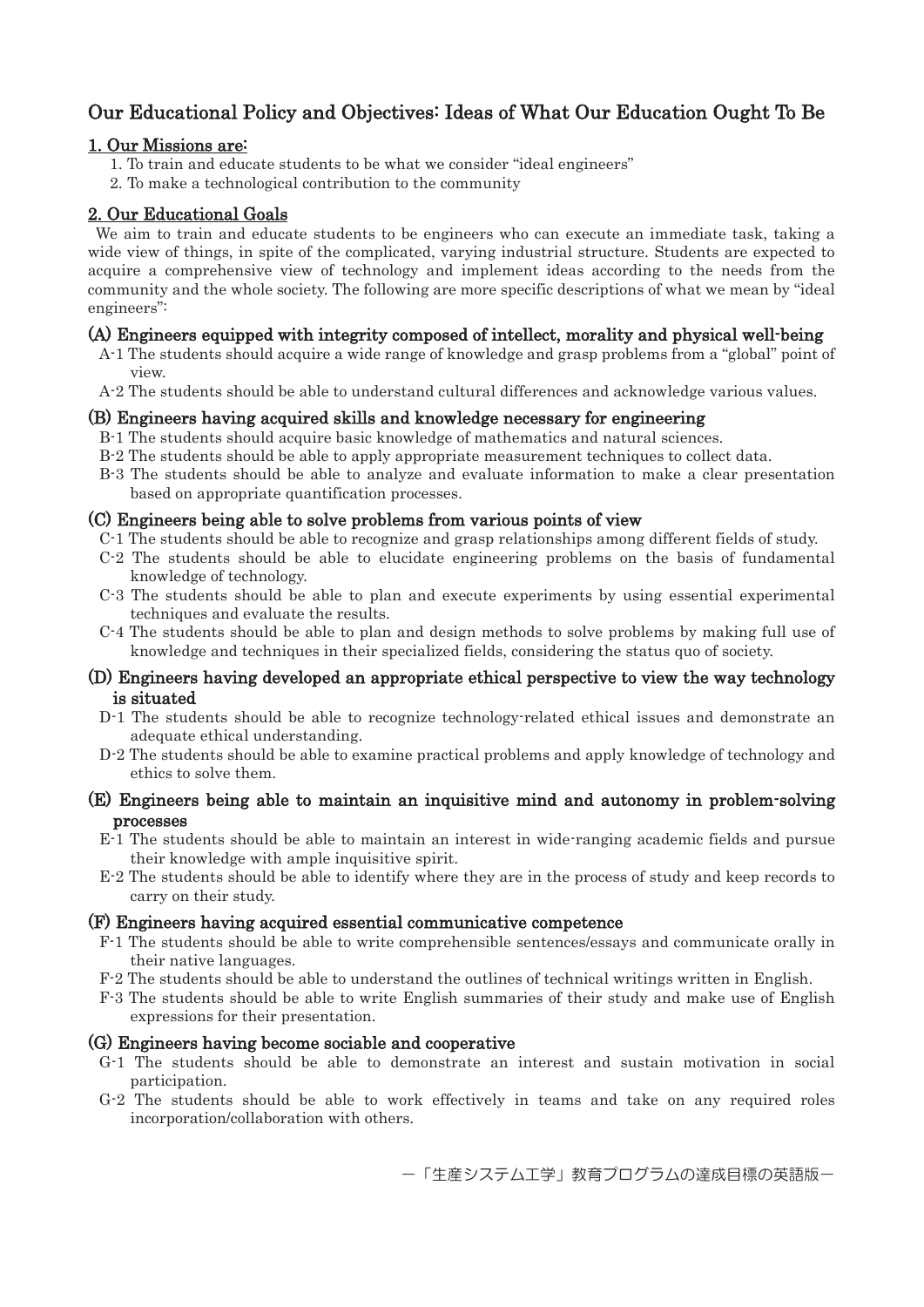| 別表第3   |              | 生産システム工学専攻             |          |                                  |                                |                                  |                                  |                    |                |        |
|--------|--------------|------------------------|----------|----------------------------------|--------------------------------|----------------------------------|----------------------------------|--------------------|----------------|--------|
|        |              |                        |          | 単位                               | 修得                             |                                  |                                  | 学年別配当              |                |        |
| 区分1    | 区分2          | 授業科目                   | 種別       | 数                                | 単位                             |                                  | 1年次                              | 2年次                |                | 備<br>考 |
|        | 総            | 比較文化論                  | 講義       | $\overline{2}$                   | 数<br>2                         |                                  |                                  | 前期 後期 前期 後期        | 2              |        |
|        | 合            | 郷土の文学と人間               | 講義       | $\overline{2}$                   | $\overline{2}$                 |                                  |                                  | $\overline{2}$     |                |        |
|        | 基            | 技術倫理                   | 講義       | $\overline{2}$                   | $\mathbf{2}$                   |                                  | $\overline{2}$                   |                    |                |        |
|        | 盤<br>コミュ     | 技術開発と知的財産権<br>上級英語     | 講義<br>講義 | $\overline{2}$<br>$\mathbf{2}$   | $\overline{2}$<br>$\mathbf{2}$ | 2                                |                                  | $\overline{2}$     |                |        |
|        | $=$          | 科学技術英語                 | 講義       | $\overline{2}$                   | $\overline{2}$                 |                                  | $\overline{2}$                   |                    |                |        |
|        | ケー           | スピーチ・コミュニケーション         | 演習       | $\mathbf{2}$                     | $\mathbf{2}$                   |                                  |                                  | $\overline{2}$     |                |        |
|        | 自            | 線形代数学<br>データ解析         | 講義<br>講義 | $\overline{2}$<br>2              | $\overline{2}$<br>2            | $\mathbf{2}$                     | $\overline{2}$                   |                    |                |        |
|        | 然            | 物理化学                   | 講義       | $\sqrt{2}$                       | $\sqrt{2}$                     | $\overline{2}$                   |                                  |                    |                |        |
| 必      | 科<br>学       | 生命基礎科学                 | 講義       | 2                                | 2                              |                                  | $\overline{2}$                   |                    |                |        |
| 修<br>科 |              | 地球環境科学                 | 講義<br>講義 | $\sqrt{2}$                       | $\sqrt{2}$<br>$\overline{2}$   |                                  |                                  |                    | 2              |        |
| 目      | 基            | 生産システム設計<br>生産デザイン論    | 講義       | $\mathbf{2}$<br>$\mathbf{2}$     | $\overline{2}$                 |                                  |                                  | $\overline{2}$     | 2              |        |
|        | 礎            | エネルギー基礎工学              | 講義       | $\mathbf{2}$                     | 2                              |                                  |                                  |                    | 2              |        |
|        | I            | 複合材料工学                 | 講義       | $\mathbf{2}$                     | $\overline{2}$                 |                                  |                                  |                    | $\overline{2}$ |        |
|        | 学            | 応用情報科学<br>計算応用力学       | 講義<br>講義 | $\mathbf{2}$<br>$\overline{2}$   | 2<br>$\mathbf{2}$              | $\overline{2}$<br>$\overline{2}$ |                                  |                    |                |        |
|        | 実            | .業基礎計測                 | 実験       | $\mathbf{2}$                     | 2                              | $\overline{2}$                   |                                  |                    |                |        |
|        | 験            | 基礎工学演習                 | 演習       | $\sqrt{2}$                       | $\mathbf{2}$                   | $\sqrt{2}$                       |                                  |                    |                |        |
|        | 研            | 特別演習<br>特別研究 I         | 演習<br>実験 | $\sqrt{2}$<br>4                  | $\mathbf{2}$<br>$\overline{4}$ |                                  | 4                                |                    | 2              |        |
|        | 究            | 特別研究Ⅱ                  | 実験       | 6                                | 6                              |                                  |                                  | 6                  |                |        |
|        |              | 開設単位小計                 |          | 52                               | 52                             |                                  | 26                               |                    | 26             |        |
|        |              | 創造設計法<br>数值設計工学        | 講義<br>講義 | $\mathbf{2}$<br>$\overline{2}$   |                                |                                  |                                  | $\overline{2}$     | 2              |        |
|        | 機            | 弾塑性理論                  | 講義       | $\overline{2}$                   |                                | $\mathbf{2}$                     |                                  |                    |                |        |
|        | 械            | 先端機能材料                 | 講義       | $\mathbf{2}$                     |                                |                                  |                                  |                    | 2              |        |
|        | シ<br>ス       | 流動論<br>熱移動論            | 講義<br>講義 | $\overline{2}$<br>$\mathbf{2}$   |                                |                                  | 2<br>$\overline{2}$              |                    |                |        |
|        | テ            | エネルギーシステム              | 講義       | $\overline{2}$                   |                                |                                  |                                  | $\overline{2}$     |                |        |
|        | 厶            | 制御理論                   | 講義       | $\mathbf{2}$                     |                                | $\mathbf{2}$                     |                                  |                    |                |        |
|        |              | デジタル制御<br>機械システム実験     | 議義<br>実験 | $\overline{2}$                   |                                |                                  |                                  | 2                  | $\overline{2}$ |        |
|        |              | 物性論                    | 講義       | $\mathbf{2}$<br>$\overline{2}$   |                                | $\overline{2}$                   |                                  |                    |                |        |
|        |              | 情報代数学                  | 講義       | $\mathbf{2}$                     |                                |                                  |                                  | $\overline{2}$     |                |        |
|        | 情<br>報       | 電磁気現象論<br>電子物性デバイス論    | 講義<br>講義 | $\overline{2}$<br>$\mathbf{2}$   |                                |                                  | $\overline{2}$<br>$\overline{2}$ |                    |                |        |
|        | シ<br>ス       | 電子応用工学                 | 講義       | $\overline{2}$                   |                                |                                  |                                  |                    | $\overline{2}$ |        |
|        |              | デジタルシステム               | 講義       | $\mathbf{2}$                     |                                |                                  |                                  | $\overline{2}$     |                |        |
|        | テ            | 情報伝送工学                 | 講義       | $\overline{2}$<br>$\mathbf{2}$   |                                |                                  | $\overline{2}$                   |                    | $\overline{2}$ |        |
|        | 厶            | 情報信号処理<br>プログラミング技法    | 講義<br>講義 | $\overline{2}$                   |                                |                                  |                                  |                    | $\overline{2}$ |        |
|        |              | 情報システム実験               | 実験       | $\mathbf{2}$                     |                                |                                  |                                  |                    | 2              |        |
|        |              | 建設素材工学                 | 講義       | $\overline{2}$                   |                                |                                  | $\overline{2}$                   |                    |                |        |
|        | 建            | 構造解析学<br>振動解析学         | 講義<br>講義 | $\sqrt{2}$                       |                                |                                  |                                  |                    | $\overline{2}$ |        |
|        | 設            | 地盤保全工学                 | 講義       | 2                                |                                | $\overline{2}$                   |                                  |                    |                |        |
| 選<br>択 | シ            | 水環境工学                  | 講義       | $\mathbf{2}$                     | 10<br>単位                       |                                  |                                  | $\mathbf{2}$       |                |        |
| 科      | ス            | 地域計画論<br>空間計画学         | 講義<br>講義 | $\sqrt{2}$<br>$\overline{2}$     | 以上                             |                                  | $\overline{2}$                   |                    | $\mathbf{2}$   |        |
| 目      | テ            | 住環境工学                  | 講義       | $\sqrt{2}$                       |                                |                                  |                                  | 2                  |                |        |
|        | 厶            | 景観設計演習                 | 演習       | $\overline{2}$                   |                                |                                  |                                  |                    | $\mathbf{2}$   |        |
|        |              | 環境施設設計演習<br>建設システム実験   | 演習<br>実験 | $\sqrt{2}$<br>$\overline{2}$     |                                | $\sqrt{2}$                       |                                  |                    | 2              |        |
|        |              | 生命情報科学                 | 講義       | $\overline{2}$                   |                                |                                  |                                  | 2                  |                |        |
|        | 生            | 応用微生物学                 | 講義       | $\overline{2}$                   |                                |                                  | $\overline{2}$                   |                    |                |        |
|        | 物            | 生物化学<br>生物反応工学         | 講義<br>講義 | $\overline{2}$<br>$\overline{2}$ |                                | $\sqrt{2}$                       |                                  |                    | $\overline{2}$ |        |
|        | シ            | 分離工学                   | 講義       | $\overline{2}$                   |                                |                                  |                                  | 2                  |                |        |
|        | ス<br>テ       | 分子機能工学                 | 講義       | $\sqrt{2}$                       |                                |                                  |                                  | $\overline{2}$     |                |        |
|        | 厶            | リサイクル技術<br>環境分析技術      | 講義<br>講義 | $\overline{2}$<br>$\sqrt{2}$     |                                | $\sqrt{2}$                       | $\overline{2}$                   |                    |                |        |
|        |              | 生物システム実験               | 実験       | $\overline{2}$                   |                                |                                  |                                  |                    | 2              |        |
|        | $\Box$       | 地域経済論                  | 講義       | $\overline{2}$                   |                                | $\mathbf{2}$                     |                                  |                    |                |        |
|        | $\mathbf{I}$ | 科学技術者と法<br>子計測技術       | 講義<br>演習 | $\mathbf{2}$<br>1                |                                | 1                                | $\overline{2}$                   |                    |                |        |
|        | ス            | 情報通信技術                 | 演習       | 1                                |                                | 1                                |                                  |                    |                |        |
|        | 共<br>通       | 創成演習                   | 演習       | 1                                |                                | 1                                |                                  |                    |                |        |
|        | 共            | エンジニア実践セミナ<br>インターンシップ | 講義       | $\overline{2}$                   |                                |                                  | 2<br>$1\sim4$                    |                    |                |        |
|        | 同            | インターンシップⅡ              | 実習<br>実習 | $1\sim$ 4                        |                                |                                  |                                  |                    | $1\sim4$       |        |
|        | 教            | 応用研究プロジェクト             | 実習       | $\mathbf{2}$                     |                                |                                  |                                  | 学年に関係なく            |                |        |
|        | 育            | 研究技術インターン              | 実習       | 1                                |                                |                                  |                                  | 学年に関係なく<br>学年に関係なく |                |        |
|        | 学外           | 特別実習セミナー<br>開設単位小計     | 講義·演習    | 1又は2                             | 98                             |                                  | $41 - 50$                        | $48^{\sim}57$      |                |        |
|        |              | 開設単位合計                 |          |                                  | 150                            |                                  | $67 - 76$                        |                    | $74 - 83$      |        |
|        |              | 修得単位数合計                |          |                                  |                                | 62単位以上                           |                                  |                    |                |        |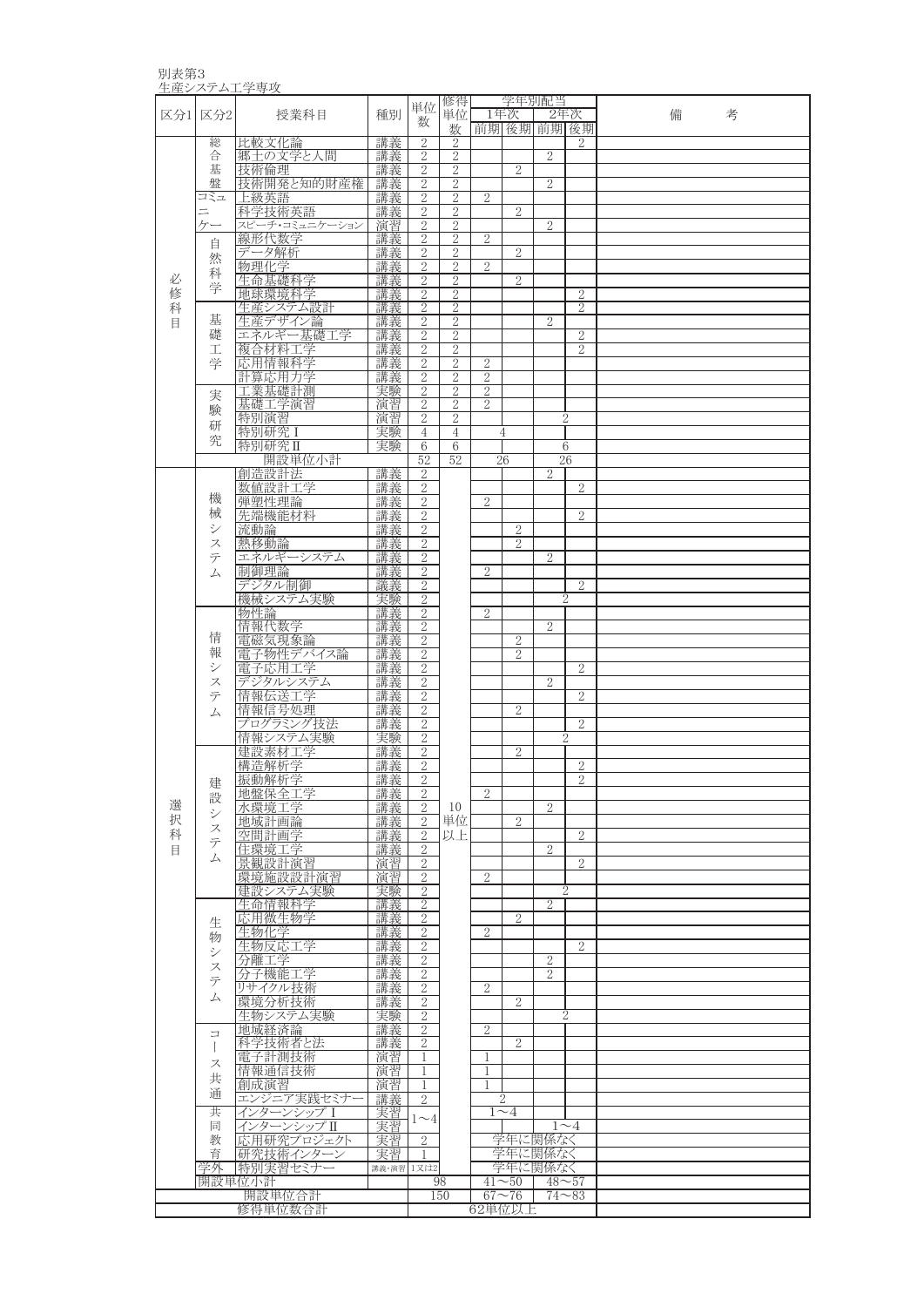| 学習       | 表3別表-1<br>学習・教育目標の達成度評価対象科目一覧(H22年度対応版)<br>(生産システム工学専攻 機械システムコース)<br>達成度評価対象科目<br>達成度<br>JABEE |                                                                                                                           |                                                                                                    |                                                                                                                                                                     |                                                                                                                             |                                                                                                                                                                                                                     |
|----------|------------------------------------------------------------------------------------------------|---------------------------------------------------------------------------------------------------------------------------|----------------------------------------------------------------------------------------------------|---------------------------------------------------------------------------------------------------------------------------------------------------------------------|-----------------------------------------------------------------------------------------------------------------------------|---------------------------------------------------------------------------------------------------------------------------------------------------------------------------------------------------------------------|
| 教育<br>目標 | 評価の<br>視点                                                                                      | 基準                                                                                                                        | 本科4年                                                                                               | 本科5年                                                                                                                                                                | 専攻科1年                                                                                                                       | 専攻科2年                                                                                                                                                                                                               |
| A        | $A-1$                                                                                          | a<br>b                                                                                                                    | 近代と文学(◎)<br>国語表現(◎)<br>法学(©)<br>経済学(◎)<br>現代社会論I(©)                                                | 日本現代文学(◎)<br>古典文学(◎)<br>哲学(◎)<br>現代社会論 II (©)<br>東アジアの中の日本(O)                                                                                                       | 地域経済論 (◎)                                                                                                                   | 郷土の文学と人間(◎)<br>比較文化論(◎)                                                                                                                                                                                             |
|          | $A-2$                                                                                          | a<br>b                                                                                                                    | 英語IV(©)<br>現代社会論I(O)                                                                               | 東アジアの中の日本(◎)<br>英語V(O)                                                                                                                                              | 上級英語(〇)                                                                                                                     | スピーチコミュニケーション(O)<br>比較文化論(O)                                                                                                                                                                                        |
|          | $B-1$                                                                                          | C                                                                                                                         | 多変数の微分積分学(◎)<br>行列式と行列の応用(◎)<br>応用数学(◎)<br>材料力学(◎)<br>熱力学(◎)<br>流体力学(◎)                            | 数理解析(〇)<br>応用物理(◎)                                                                                                                                                  | 線形代数学(◎)<br>データ解析(◎)<br>物理化学(◎)<br>物性論(◎)                                                                                   | 情報代数学(◎)                                                                                                                                                                                                            |
| B        | $B-2$                                                                                          | $d2-b$                                                                                                                    | 応用情報処理(〇)<br>機械電気工学実験(○)                                                                           | 課題研究(O)                                                                                                                                                             | 工業基礎計測(©)<br>基礎工学演習(©)<br>特別研究 I (O)                                                                                        | 特別研究 II (O)<br>機械システム実験(O)<br>情報システム実験(O)                                                                                                                                                                           |
|          | $B-3$                                                                                          | C<br>$d2-b$                                                                                                               | 応用数学(◎)<br>応用情報処理(◎)                                                                               | 数理解析(◎)                                                                                                                                                             | データ解析(◎)<br>応用情報科学(◎)<br>計算応用力学(©)                                                                                          | 特別演習(◎)                                                                                                                                                                                                             |
|          | $C-1$                                                                                          | d1                                                                                                                        | 現代社会論 I (O)<br>複合工学セミナー I (O)※2<br>複合工学セミナーII (〇)※2                                                | バイオメカニックス(○)<br>リサイクル工学(○)                                                                                                                                          | 生命基礎科学(◎)<br>応用情報科学(◎)<br>計算応用力学(©)                                                                                         | 地球環境科学(◎)<br>生産システム設計(◎)<br>エネルギー基礎工学(◎)<br>生産デザイン論(◎)<br>複合材料工学(©)<br>情報代数学(○)                                                                                                                                     |
| C        | $C-2$                                                                                          | $d2-a$<br>$d2-c$<br>$\mathcal C$                                                                                          | 機械力学(◎)<br>マテリアル学(◎)<br>電気電子回路(◎)<br>材料力学(○)<br>熱力学(○)<br>流体力学(〇)                                  | 熱流体現象論(©)<br>制御工学(◎)<br>電磁気工学(◎)<br>総合設計(◎)<br>課題研究(◎)<br>塑性加工(◎)<br>熱機関(©)<br>流体機械(◎)<br>コンピュータ計測(©)<br>ロボット工学(◎)<br>コンピュータネットワーク(◎)<br>バイオメカニックス(◎)<br>リサイクル工学(◎) | 特別研究 I (©)<br>応用研究プロジェクト(◎)<br>弹塑性理論(©)<br>流動論(◎)<br>熱移動論(◎)<br>制御理論(◎)<br>雷磁気現象論(◎)<br>電子物性デバイス論(◎)<br>情報信号処理(◎)<br>物性論(○) | 技術開発と知的財産権 (〇)<br>特別演習(◎)<br>特別研究 II (O)<br>応用研究プロジェクト(◎)<br>創造設計法(〇)<br>数值設計工学(〇)<br>機械システム実験(〇)<br>エネルギーシステム(◎)<br>先端機能材料(◎)<br>デジタル制御(◎)<br>電子応用工学(○)<br>デジタルシステム(◎)<br>情報伝送工学(◎)<br>プログラミング技法(○)<br>情報システム実験(〇) |
|          | $C-3$                                                                                          | $d2-b$<br>h<br>$\boldsymbol{c}$<br>$\theta$                                                                               | 機械電気工学実験(◎)<br>複合工学セミナー I (◎)※2<br>複合工学セミナーII (◎)※2                                                | 課題研究(◎)                                                                                                                                                             | 工業基礎計測(©)<br>基礎工学演習(©)<br>特別研究 I (©)                                                                                        | 特別演習(O)<br>機械システム実験(◎)<br>情報システム実験(◎)                                                                                                                                                                               |
|          | $C-4$                                                                                          | $d2-d$<br>e<br>$d2-a$                                                                                                     | 機械工作学(◎)<br>設計製図(◎)<br>マテリアル学(○)<br>電気電子回路(○)<br>機械雷気総合実習(○)<br>複合工学セミナー I (◎)※2<br>複合工学セミナーⅡ(◎)※2 | 生産システム(◎)<br>精密加工(◎)<br>構造計算力学(◎)<br>シーケンス制御(◎)<br>電気電子デバイス(◎)<br>回路設計(◎)                                                                                           | 工業基礎計測(©)<br>基礎工学演習(6)<br>創成演習 (◎)<br>応用研究プロジェクト(◎)                                                                         | 特別演習(O)<br>特別研究Ⅱ(◎)<br>応用研究プロジェクト(◎)<br>先端機能材料(〇)<br>デジタル制御(○)<br>デジタルシステム(○)<br>情報伝送工学(○)                                                                                                                          |
|          | $D-1$                                                                                          | b<br>$\mathcal{A}$                                                                                                        | 現代社会論 I (O)                                                                                        | 哲学(O)<br>生産システム(〇)                                                                                                                                                  | 技術倫理(◎)<br>生命基礎科学(O)<br>科学技術者と法 (◎)                                                                                         | 技術開発と知的財産権(〇)<br>地球環境科学(O)                                                                                                                                                                                          |
| D        | $D-2$                                                                                          | $d2-d$<br>b                                                                                                               | 法学(O)<br>インターンシップ(O)                                                                               | バイオメカニックス(○)<br>リサイクル工学(○)<br>インターンシップ(O)                                                                                                                           | 技術倫理(◎)<br>科学技術者と法 (◎)<br>エンジニア実践セミナー (©)<br>インターンシップ I (O)                                                                 | 技術開発と知的財産権 (◎)<br>インターンシップ II (O)                                                                                                                                                                                   |
| E.       | $E-1$                                                                                          | $d2-c$<br>$\epsilon$                                                                                                      | 機械電気総合実習(◎)                                                                                        | 塑性加工(○)<br><b>熱機関(○)</b><br>流体機械(○)<br>コンピュータ計測(○)<br>ロボット工学(○)<br>コンピュータネットワーク(○)                                                                                  | 弾塑性理論(○)<br>流動論(〇)<br>熱移動論(○)<br>制御理論(○)<br>雷磁気現象論(○)<br>電子物性デバイス論(○)<br>情報信号処理(○)                                          | 技術開発と知的財産権 (◎)<br>エネルギー基礎工学(O)<br>創造設計法(◎)<br>数值設計工学(◎)<br>エネルギーシステム(○)<br>雷子応用工学(◎)<br>デジタルシステム(○)<br>情報伝送工学(○)<br>プログラミング技法(◎)                                                                                    |
|          | $E-2$                                                                                          | g<br>h.                                                                                                                   | 機械電気工学実験(○)<br>複合工学セミナー I (〇)※2<br>複合工学セミナーII(O)※2                                                 | 課題研究(◎)                                                                                                                                                             | 工業基礎計測(O)<br>基礎工学演習(O)<br>特別研究 I (©)<br>応用研究プロジェクト(O)                                                                       | 特別演習(◎)<br>特別研究Ⅱ(◎)<br>応用研究プロジェクト(O)<br>機械システム実験(O)<br>情報システム実験(〇)                                                                                                                                                  |
|          | $F-1$                                                                                          | f                                                                                                                         | 国語表現(◎)                                                                                            | 課題研究(O)                                                                                                                                                             | 特別研究 I (O)<br>応用研究プロジェクト(O)                                                                                                 | スピーチコミュニケーション(©)<br>特別演習(◎)<br>特別研究 II (©)<br>応用研究プロジェクト(O)                                                                                                                                                         |
| F        | $F-2$                                                                                          | $\mathsf{f}$                                                                                                              | 英語IV(©)                                                                                            | 英語V(©)<br>技術英語(©)                                                                                                                                                   | 上級英語(◎)<br>科学技術英語(◎)<br>応用研究プロジェクト(O)                                                                                       | 特別演習(◎)<br>応用研究プロジェクト(O)                                                                                                                                                                                            |
|          | $F-3$                                                                                          | f                                                                                                                         | 英語IV(O)                                                                                            | 英語V(©)<br>技術英語(O)<br>課題研究(O)                                                                                                                                        | 上級英語(O)<br>科学技術英語(O)<br>研究技術インターン (◎)                                                                                       | スピーチコミュニケーション(◎)<br>特別研究 II (©)                                                                                                                                                                                     |
| G        | $G-1$                                                                                          | $\boldsymbol{a}$<br>$\mathcal{E}$                                                                                         | 現代社会論 I (O)<br>インターンシップ(〇)                                                                         | 現代社会論 II (O)<br>東アジアの中の日本(O)<br>インターンシップ(〇)                                                                                                                         | 特別実習セミナー(〇)<br>エンジニア実践セミナー (◎)<br>インターンシップⅠ(○)                                                                              | 研究技術インターン (◎)<br>特別実習セミナー(〇)<br>インターンシップⅡ (○)                                                                                                                                                                       |
|          | $G-2$                                                                                          | $\boldsymbol{e}$<br>$\mathcal{E}% _{0}^{\prime}=\mathcal{E}_{\mathrm{C}}^{\prime}=\mathcal{E}_{\mathrm{C}}^{\prime}$<br>h | スポーツ科学(◎)<br>インターンシップ(◎)                                                                           | 健康科学(◎)<br>インターンシップ(◎)                                                                                                                                              | インターンシップI(◎)                                                                                                                | インターンシップⅡ(◎)                                                                                                                                                                                                        |

ͤ㸯㸸ࢡࢵࢩࢦయࡢ┠⛉ࡣ㸪ྛᏛ⛉࣭ྛᑓᨷ࡛ඹ㏻࡛㛤ㅮࡿ࠸࡚ࡋ┠⛉ ͤ㸰㸸≉ู㑅ᢥ⛉┠ࡢᏛ⛉ඹ㏻࡚ࡋ࣐࣮ࢸࡢᐇ㸦㸲ᖺ㸪㸳ᖺᑐ㇟㸧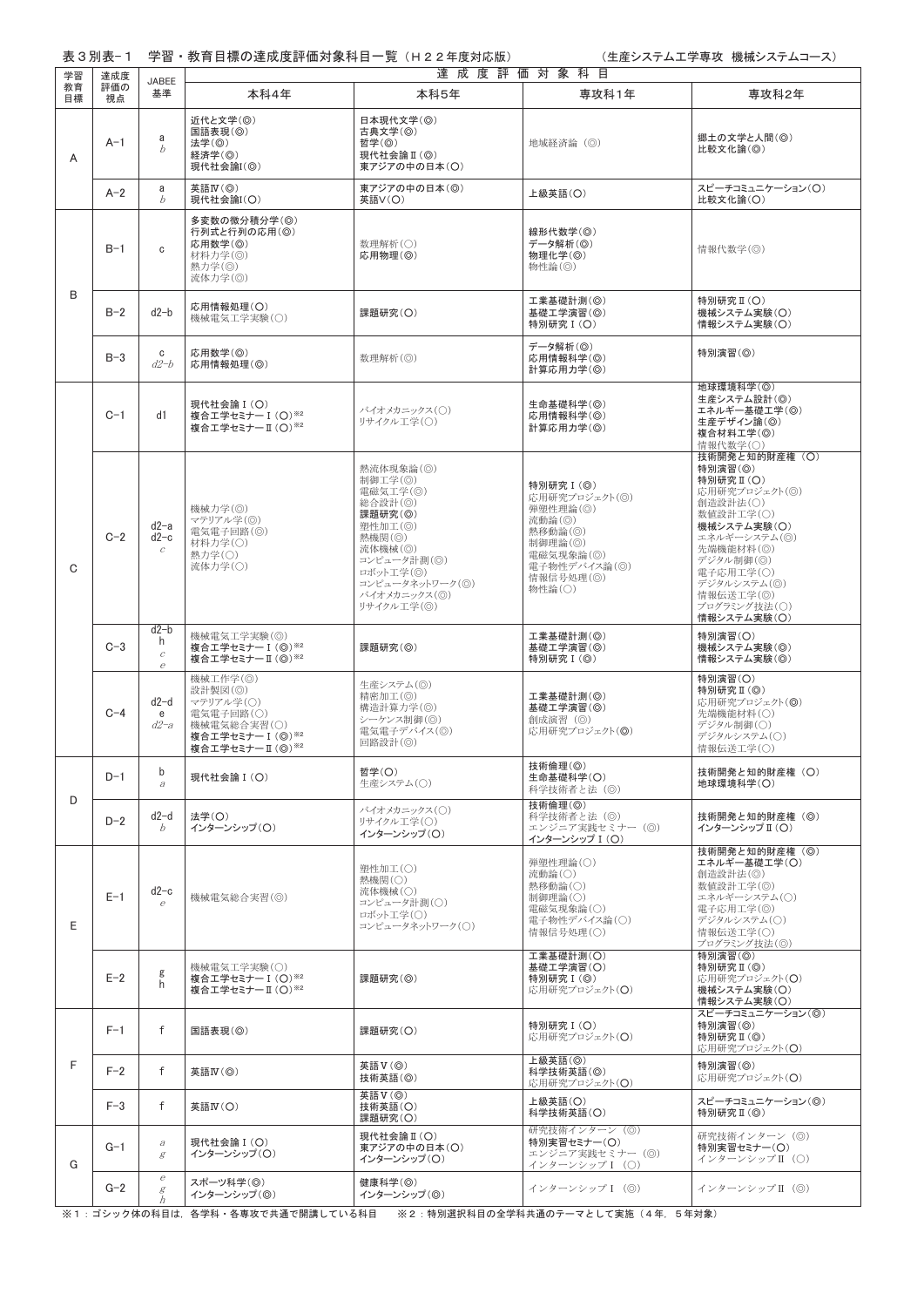|          | 表 3 別表- 2  |                                                                                                                  |                                                                                                      | 学習・教育目標の達成度評価対象科目一覧(H22年度対応版)                                                                                                                                                                                                               |                                                                                                                             | (生産システムエ学専攻 情報システムコース)                                                                                                                                                                                              |
|----------|------------|------------------------------------------------------------------------------------------------------------------|------------------------------------------------------------------------------------------------------|---------------------------------------------------------------------------------------------------------------------------------------------------------------------------------------------------------------------------------------------|-----------------------------------------------------------------------------------------------------------------------------|---------------------------------------------------------------------------------------------------------------------------------------------------------------------------------------------------------------------|
| 学習<br>教育 | 達成度<br>評価の | <b>JABEE</b>                                                                                                     |                                                                                                      |                                                                                                                                                                                                                                             | 達 成 度 評 価 対 象 科 目                                                                                                           |                                                                                                                                                                                                                     |
| 目標       | 視点         | 基準                                                                                                               | 本科4年                                                                                                 | 本科5年                                                                                                                                                                                                                                        | 専攻科1年                                                                                                                       | 専攻科2年                                                                                                                                                                                                               |
| A        | $A - 1$    | a<br>b                                                                                                           | 近代と文学(◎)<br>国語表現(©)<br>法学(©)<br>経済学(◎)<br>現代社会論I(◎)                                                  | 日本現代文学(◎)<br>古典文学(◎)<br>哲学(◎)<br>現代社会論I(©)<br>東アジアの中の日本(O)                                                                                                                                                                                  | 地域経済論 (◎)                                                                                                                   | 郷土の文学と人間(◎)<br>比較文化論(◎)                                                                                                                                                                                             |
|          | $A - 2$    | a<br>b                                                                                                           | 英語IV(©)<br>現代社会論I(O)                                                                                 | 東アジアの中の日本(©)<br>英語V(O)                                                                                                                                                                                                                      | 上級英語(O)                                                                                                                     | スピーチコミュニケーション(O)<br>比較文化論(O)                                                                                                                                                                                        |
|          | $B - 1$    | C                                                                                                                | 多変数の微分積分学(◎)<br>行列式と行列の応用(◎)<br>情報数理(◎)<br>応用物理(◎)                                                   | 応用数学(◎)<br>情報理論(◎)                                                                                                                                                                                                                          | 線形代数学(◎)<br>データ解析(◎)<br>物理化学(◎)<br>物性論(◎)                                                                                   | 情報代数学(◎)                                                                                                                                                                                                            |
| в        | $B - 2$    | $d2-b$                                                                                                           | 情報電子工学実験(◎)                                                                                          | 課題研究(O)                                                                                                                                                                                                                                     | 工業基礎計測(◎)<br>基礎工学演習(©)<br>特別研究 I (O)                                                                                        | 特別研究 II (O)<br>機械システム実験(〇)<br>情報システム実験(O)                                                                                                                                                                           |
|          | $B - 3$    | C<br>$d2-b$                                                                                                      | コンピュータシステム(○)<br>コンピュータ言語(○)<br>プログラミング(◎)<br>情報電子工学実験(○)                                            | 応用数学(◎)<br>ソフトウェア工学(○)                                                                                                                                                                                                                      | データ解析(◎)<br>応用情報科学(◎)<br>計算応用力学(©)                                                                                          | 特別演習(◎)                                                                                                                                                                                                             |
|          | $C - 1$    | d1                                                                                                               | 現代社会論 I (O)<br>複合工学セミナー I (〇)※2<br>複合工学セミナーII (〇)※2                                                  | エネルギーシステム(〇)                                                                                                                                                                                                                                | 生命基礎科学(◎)<br>生産システム設計(◎)<br>エネルギー基礎工学(◎)<br>応用情報科学(◎)<br>計算応用力学(©)                                                          | 地球環境科学(◎)<br>生産システム設計(◎)<br>エネルギー基礎工学(◎)<br>生産デザイン論(◎)<br>複合材料工学(◎)<br>情報代数学(○)                                                                                                                                     |
| C        | $C - 2$    | $d2-a$<br>$d2-c$<br>$\mathcal C$                                                                                 | 回路網学(◎)<br>電気電子計測(◎)<br>電気磁気学(◎)<br>コンピュータシステム(○)<br>コンピュータ言語(©)<br>プログラミング(○)<br>電子回路(◎)<br>論理回路(◎) | ネットワーク(◎)<br>制御工学(◎)<br>課題研究(◎)<br>ソフトウェア工学(◎)<br>データ構造とアルゴリズム(◎)<br>コンパイラ(◎)<br>データベース(◎)<br>オペレーティングシステム(©)<br>計算機回路(◎)<br>集積回路(◎)<br>電子デバイス(◎)<br>電子応用機器(◎)<br>信号処理(◎)<br>通信工学(◎)<br>センサ工学(◎)<br>情報認識(◎)<br>プログラミング言語(◎)<br>エネルギーシステム(○) | 特別研究 I (©)<br>応用研究プロジェクト(◎)<br>弹塑性理論(©)<br>流動論(◎)<br>熱移動論(◎)<br>制御理論(◎)<br>物性論(〇)<br>電磁気現象論(◎)<br>電子物性デバイス論(◎)<br>情報信号処理(◎) | 技術開発と知的財産権 (O)<br>特別演習(◎)<br>特別研究 II (O)<br>応用研究プロジェクト(◎)<br>創造設計法(〇)<br>数值設計工学(〇)<br>機械システム実験(O)<br>エネルギーシステム(◎)<br>先端機能材料(◎)<br>デジタル制御(◎)<br>電子応用工学(○)<br>デジタルシステム(◎)<br>情報伝送工学(©)<br>プログラミング技法(○)<br>情報システム実験(O) |
|          | $C-3$      | $d2-b$<br>h.<br>$\mathcal C$<br>$\theta$                                                                         | 情報電子工学実験(◎)<br>複合工学セミナー I (◎)※2<br>複合工学セミナーⅡ(◎)※2                                                    | 課題研究(◎)                                                                                                                                                                                                                                     | 工業基礎計測(©)<br>基礎工学演習(©)<br>特別研究 I (©)                                                                                        | 特別演習(O)<br>機械システム実験(◎)<br>情報システム実験(◎)                                                                                                                                                                               |
|          | $C - 4$    | $d2-d$<br>e<br>$d2-a$                                                                                            | コンピュータシステム(◎)<br>雷子回路(○)<br>論理回路(○)<br>複合工学セミナー I (◎)※2<br>複合工学セミナーⅡ(◎) <sup>※2</sup>                | ネットワーク(○)<br>制御工学(○)<br>データ構造とアルゴリズム(○)<br>データベース(○)<br>オペレーティングシステム(○)<br>集積回路(○)<br>電子応用機器(○)<br>センサ工学(○)<br>情報認識(○)<br>プログラミング言語(○)                                                                                                      | 工業基礎計測(◎)<br>基礎工学演習(◎)<br>創成演習 (◎)<br>応用研究プロジェクト(◎)                                                                         | 特別演習(O)<br>特別研究Ⅱ(◎)<br>応用研究プロジェクト(◎)<br>先端機能材料(〇)<br>デジタル制御(○)<br>デジタルシステム(○)<br>情報伝送工学(○)                                                                                                                          |
|          | $D-1$      | b<br>a                                                                                                           | 現代社会論 I (O)                                                                                          | 哲学(O)                                                                                                                                                                                                                                       | 技術倫理(◎)<br>生命基礎科学(O)<br>科学技術者と法 (◎)                                                                                         | 技術開発と知的財産権 (O)<br>地球環境科学(O)                                                                                                                                                                                         |
| D        | $D - 2$    | $d2-d$<br>h                                                                                                      | 法学(O)<br>インターンシップ(〇)                                                                                 | ネットワーク(○) システム工学(◎)<br>エネルギーシステム(◎)<br>インターンシップ(〇)                                                                                                                                                                                          | 技術倫理(◎)<br>科学技術者と法 (◎)<br>エンジニア実践セミナー(◎)<br>インターンシップⅠ (○)                                                                   | 技術開発と知的財産権 (◎)<br>インターンシップⅡ(○)                                                                                                                                                                                      |
| E.       | $E - 1$    | $d2-c$<br>$\epsilon$                                                                                             |                                                                                                      | データ構造とアルゴリズム(○)<br>コンパイラ(○)<br>データベース(◎)<br>オペレーティングシステム(○)<br>計算機回路(○)<br>集積回路(◎)<br>電子デバイス(○)<br>電子応用機器(○)<br>システム工学(○)<br>エネルギーシステム(○)                                                                                                   | 弾塑性理論(○)<br>流動論(〇)<br>熱移動論(○)<br>制御理論(〇)<br>電磁気現象論(○)<br>電子物性デバイス論(○)<br>情報信号処理(○)                                          | 技術開発と知的財産権 (◎)<br>エネルギー基礎工学(O)<br>創造設計法(◎)<br>数值設計工学(◎)<br>エネルギーシステム(○)<br>電子応用工学(◎)<br>デジタルシステム(○)<br>情報伝送工学(○)<br>プログラミング技法(◎)                                                                                    |
|          | $E - 2$    | g<br>h.                                                                                                          | 複合工学セミナー I (O)※2<br>複合工学セミナーII(O)※2<br>情報電子工学実験(○)                                                   | 課題研究(◎)                                                                                                                                                                                                                                     | 工業基礎計測(O)<br>基礎工学演習(O)<br>特別研究 I (©)<br>応用研究プロジェクト(〇)                                                                       | 特別演習(◎)<br>特別研究Ⅱ(◎)<br>応用研究プロジェクト(O)<br>機械システム実験(〇)<br>情報システム実験(〇)                                                                                                                                                  |
|          | $F - 1$    | $\mathsf{f}$                                                                                                     | 国語表現(◎)                                                                                              | 課題研究(O)                                                                                                                                                                                                                                     | 特別研究 I (O)<br>応用研究プロジェクト(〇)                                                                                                 | スピーチコミュニケーション(◎)<br>特別演習(◎)<br>特別研究Ⅱ(◎)<br>応用研究プロジェクト(〇)                                                                                                                                                            |
| F        | $F - 2$    | f                                                                                                                | 英語IV(©)                                                                                              | 英語V(©)<br>技術英語(I)(◎)<br>技術英語(E)(◎)                                                                                                                                                                                                          | 上級英語(◎)<br>科学技術英語(◎)<br>応用研究プロジェクト(O)                                                                                       | 特別演習(◎)<br>応用研究プロジェクト(〇)                                                                                                                                                                                            |
|          | $F - 3$    | $\mathsf{f}$                                                                                                     | 英語IV(O)                                                                                              | 課題研究(O)<br>英語V(©)<br>技術英語(I)(○)<br>技術英語(E)(○)                                                                                                                                                                                               | 上級英語(O)<br>科学技術英語(O)                                                                                                        | スピーチコミュニケーション(©)<br>特別研究Ⅱ(◎)                                                                                                                                                                                        |
| G        | $G - 1$    | $\boldsymbol{a}$<br>$\mathcal{E}$                                                                                | 現代社会論 I (O)<br>インターンシップ(〇)                                                                           | 現代社会論I(O)<br>東アジアの中の日本(O)<br>インターンシップ(〇)                                                                                                                                                                                                    | 研究技術インターン (◎)<br>特別実習セミナー(〇)<br>エンジニア実践セミナー (◎)<br>インターンシップⅠ (○)                                                            | 研究技術インターン (◎)<br>特別実習セミナー(〇)<br>インターンシップⅡ (○)                                                                                                                                                                       |
|          | $G - 2$    | $\,e\,$<br>$\mathcal{E}% _{0}^{\prime}=\mathcal{E}_{\mathrm{C}}^{\prime}=\mathcal{E}_{\mathrm{C}}^{\prime}$<br>h | スポーツ科学(◎)<br>インターンシップ(◎)                                                                             | 健康科学(◎)<br>インターンシップ(◎)                                                                                                                                                                                                                      | インターンシップⅠ (◎)                                                                                                               | インターンシップⅡ (◎)                                                                                                                                                                                                       |

ͤ㸯㸸ࢡࢵࢩࢦయࡢ┠⛉ࡣ㸪ྛᏛ⛉࣭ྛᑓᨷ࡛ඹ㏻࡛㛤ㅮࡿ࠸࡚ࡋ┠⛉ ͤ㸰㸸≉ู㑅ᢥ⛉┠ࡢᏛ⛉ඹ㏻࡚ࡋ࣐࣮ࢸࡢᐇ㸦㸲ᖺ㸪㸳ᖺᑐ㇟㸧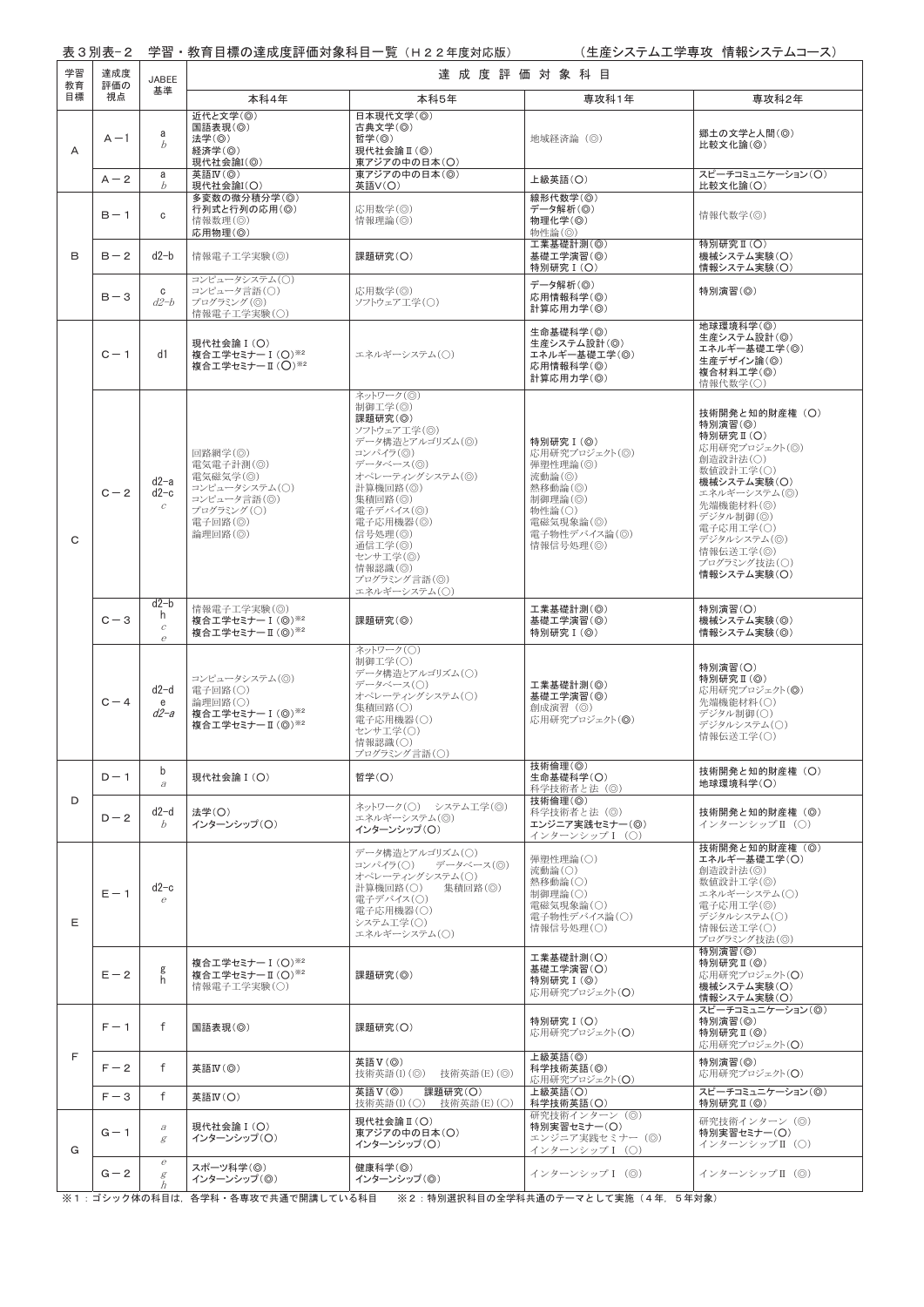| 学習       | 表 3 別表- 3<br>達成度 | <b>JABEE</b>                     | 学習・教育目標の達成度評価対象科目一覧(H22年度対応版)                                                                                                                   |                                                                                                                                                                                                                                              | 達成度評価対象科目                                                                                 | (生産システム工学専攻 建設システムコース)                                                                                  |
|----------|------------------|----------------------------------|-------------------------------------------------------------------------------------------------------------------------------------------------|----------------------------------------------------------------------------------------------------------------------------------------------------------------------------------------------------------------------------------------------|-------------------------------------------------------------------------------------------|---------------------------------------------------------------------------------------------------------|
| 教育<br>目標 | 評価の<br>視点        | 基準                               | 本科4年                                                                                                                                            | 本科5年                                                                                                                                                                                                                                         | 専攻科1年                                                                                     | 専攻科2年                                                                                                   |
| A        | $A-1$            | a<br>b                           | 近代と文学(◎)<br>国語表現(◎)<br>法学(©)<br>経済学(◎)<br>現代社会論Ⅰ(◎)                                                                                             | 日本現代文学(◎)<br>古典文学(◎)<br>哲学(©)<br>現代社会論 II (©)<br>東アジアの中の日本(O)                                                                                                                                                                                | 地域経済論 (◎)                                                                                 | 郷土の文学と人間(◎)<br>比較文化論(◎)                                                                                 |
|          | $A-2$            | a<br>b                           | 英語IV(©)<br>現代社会論I(O)                                                                                                                            | 東アジアの中の日本(◎)<br>英語V(O)                                                                                                                                                                                                                       | 上級英語(O)                                                                                   | スピーチコミュニケーション(〇)<br>比較文化論(O)                                                                            |
| B        | $B-1$            | $\mathbf{C}$                     | 多変数の微分積分学(◎)<br>行列式と行列の応用(◎)<br>構造力学 I (◎)<br>応用数学(◎)<br>応用物理(◎)                                                                                | 構造力学 I (◎)<br>応用数学演習 I (◎)<br>応用数学演習 II (◎)<br>工学実験(〇)                                                                                                                                                                                       | 線形代数学(◎)<br>データ解析(◎)<br>物理化学(◎)<br>工業基礎計測(©)                                              |                                                                                                         |
|          | $B-2$            | $d2-b$                           | 工学実験(〇)<br>応用情報処理(○)                                                                                                                            | 課題研究(O)                                                                                                                                                                                                                                      | 基礎工学演習(©)<br>特別研究 I (O)<br>データ解析(◎)                                                       | 特別研究 II (O)<br>建設システム実験(O)                                                                              |
|          | $B-3$            | $\mathbf{C}$<br>$d2-b$           | 応用数学(◎)<br>応用情報処理(◎)<br>現代社会論I(O)                                                                                                               | 応用数学演習Ⅰ(○)<br>応用数学演習Ⅱ(○)                                                                                                                                                                                                                     | 応用情報科学(◎)<br>計算応用力学(©)                                                                    | 特別演習(◎)<br>地球環境科学(©)                                                                                    |
|          | $C-1$            | d1                               | 複合工学セミナー I (〇)※2<br>複合工学セミナーⅡ(O)※2<br>地域および都市計画(○)                                                                                              | 地球環境工学(○)                                                                                                                                                                                                                                    | 生命基礎科学(◎)<br>応用情報科学(◎)<br>計算応用力学(©)                                                       | 生産システム設計(◎)<br>エネルギー基礎工学(©)<br>生産デザイン論(◎)<br>複合材料工学(©)                                                  |
| C        | $C-2$            | $d2-a$<br>$d2-c$<br>$\mathcal C$ | 構造力学 I (◎)<br>鋼構造工学 I (◎)<br>鉄筋コンクリート工学 I (◎)<br>地域および都市計画(◎)<br>土木計画学(◎)<br>水理学(©)<br>環境衛生工学(◎)<br>地盤工学(◎)<br>建築計画(◎)<br>建築環境工学(◎)<br>西洋建築史(◎) | 構造力学 I (◎)<br>鋼構造工学 I (◎)<br>地球環境工学(◎)<br>課題研究(◎)<br>水理学(◎)<br>建築計画(◎)<br>日本建築史(◎)<br>都市デザイン論(◎)<br>構造力学Ⅱ(◎)<br>鋼構造工学Ⅱ(◎)<br>鉄筋コンクリート工学Ⅱ(◎)<br>防災工学 I (◎)<br>防災工学Ⅱ(◎)<br>地形情報処理(◎)<br>リモートセンシング(◎)<br>ランドスケープ・デザイン I (◎)<br>ランドスケープ・デザインⅡ(◎) | 特別研究 I (©)<br>応用研究プロジェクト(◎)                                                               | 技術開発と知的財産権 (O)<br>特別演習(◎)<br>特別研究 II (O)<br>応用研究プロジェクト(◎)<br>建設システム実験(O)                                |
|          | $C-3$            | $d2-b$<br>h<br>$\boldsymbol{c}$  | 工学実験(◎)<br>複合工学セミナー I (◎)※2<br>複合工学セミナーⅡ(◎)※2                                                                                                   | 工学実験(◎)<br>課題研究(◎)                                                                                                                                                                                                                           | 工業基礎計測(©)<br>基礎工学演習(©)<br>特別研究 I (©)                                                      | 特別演習(O)<br>建設システム実験(◎)                                                                                  |
|          | $C-4$            | $d2-d$<br>$\epsilon$<br>$d2-a$   | 土木設計演習(○)<br>建築構造設計(◎)<br>建築設計演習(〇)<br>複合工学セミナー I (◎)※2<br>複合工学セミナーⅡ(◎) <sup>※2</sup>                                                           | 交通工学(◎)<br>河川工学(◎)<br>海岸工学(◎)<br>土木施工法(◎)<br>橋工学(◎)<br>工業火薬学(◎)<br>土木設計演習(○)<br>建築構造設計(◎)<br>建築施工法(◎)<br>建築設備(◎)<br>建築設計演習(〇)                                                                                                                | 工業基礎計測(◎)<br>基礎工学演習(©)<br>創成演習 (◎)<br>応用研究プロジェクト(◎)<br>建設素材工学(◎)<br>地盤保全工学(◎)<br>地域計画論(◎) | 特別演習(O)<br>特別研究 II (©)<br>応用研究プロジェクト(◎)<br>水環境工学(◎)<br>空間計画学(◎)<br>住環境工学(◎)                             |
| D        | $D-1$            | b<br>$\mathfrak{a}$              | 現代社会論 I (O)<br>地域および都市計画(○)                                                                                                                     | 哲学(○)<br>地球環境工学(○)<br>防災工学Ⅱ(○)                                                                                                                                                                                                               | 技術倫理(◎)<br>生命基礎科学(O)<br>科学技術者と法 (◎)                                                       | 技術開発と知的財産権 (O)<br>地球環境科学(O)<br>水環境工学(○) 住環境工学(○)                                                        |
|          | $D-2$            | d2-d<br>h                        | 法学(O)<br>インターンシップ(〇)                                                                                                                            | 土木施工法(○)<br>建築施工法(○)<br>インターンシップ(〇)                                                                                                                                                                                                          | 技術倫理(6)<br>科学技術者と法 (◎)<br>エンジニア実践セミナー (◎)<br>インターンシップ I (O)                               | 技術開発と知的財産権(◎)<br>インターンシップⅡ(○)                                                                           |
| Ε        | $E-1$            | $d2-c$<br>e                      | 地域および都市計画(○)<br>土木計画学(○)<br>土木設計演習(◎)<br>西洋建築史(○)<br>建築設計演習(◎)                                                                                  | 地球環境工学(○)<br>土木設計演習(◎)<br>日本建築史(〇)<br>建築設計演習(◎)<br>都市デザイン論(○)<br>鋼構造工学Ⅱ(○)<br>鉄筋コンクリート工学Ⅱ(○)<br>防災工学Ⅰ(○)<br>防災工学Ⅱ(○)<br>地形情報処理(○)<br>リモートセンシング(○)<br>ランドスケープ・デザイン Ⅰ (○)<br>ランドスケープ・デザイン II (○)                                               | 建設素材工学(〇)<br>地盤保全工学(○)<br>地域計画論(〇)<br>環境施設設計演習(◎)                                         | 技術開発と知的財産権 (◎)<br>エネルギー基礎工学(O)<br>構造解析学(◎)<br>振動解析学(◎)<br>水環境工学(○)<br>空間計画学(○)<br>住環境工学(○)<br>景観設計演習(◎) |
|          | $E-2$            | g<br>h                           | 工学実験(〇)<br>土木設計演習(○)<br>建築構造設計(〇)<br>建築設計演習(〇)<br>複合工学セミナー I (O)※2<br>複合工学セミナーII(O)※2                                                           | 工学実験(〇)<br>課題研究(◎)<br>土木設計演習(○)<br>建築構造設計(○)<br>建築設計演習(〇)                                                                                                                                                                                    | 工業基礎計測(O)<br>基礎工学演習(O)<br>特別研究 I (©)<br>応用研究プロジェクト(〇)<br>環境施設設計演習(〇)                      | 特別演習(◎)<br>特別研究Ⅱ(◎)<br>応用研究プロジェクト(O)<br>景観設計演習(〇)<br>建設システム実験(〇)                                        |
|          | $F-1$            | f                                | 国語表現(◎)                                                                                                                                         | 課題研究(O)                                                                                                                                                                                                                                      | 特別研究 I (O)<br>応用研究プロジェクト(O)                                                               | スピーチコミュニケーション(©)<br>特別演習(◎) 特別研究Ⅱ(◎)<br>応用研究プロジェクト(O)                                                   |
| F        | $F-2$            | f                                | 英語IV(©)                                                                                                                                         | 英語V(©)<br>技術英語(©)                                                                                                                                                                                                                            | 上級英語(◎)<br>科学技術英語(©)<br>応用研究プロジェクト(O)                                                     | 特別演習(◎)<br>応用研究プロジェクト(〇)                                                                                |
|          | $F-3$            | $\mathsf{f}$                     | 英語IV(O)                                                                                                                                         | 英語V(◎)<br>課題研究(O)<br>技術英語(O)                                                                                                                                                                                                                 | 上級英語(O)<br>科学技術英語(O)                                                                      | スピーチコミュニケーション(◎)<br>特別研究 II (©)                                                                         |
| G        | $G-1$            | $\partial$<br>$\mathcal{E}$      | 現代社会論 I (O)<br>インターンシップ(〇)                                                                                                                      | 現代社会論 II (O)<br>東アジアの中の日本(O)<br>インターンシップ(〇)                                                                                                                                                                                                  | 研究技術インターン (◎)<br>特別実習セミナー(〇)<br>エンジニア実践セミナー (©)<br>インターンシップ I (O)                         | 研究技術インターン (◎)<br>特別実習セミナー(〇)<br>インターンシップⅡ (○)                                                           |
|          | $G-2$            | $\boldsymbol{e}$<br>g<br>h       | スポーツ科学(©)<br>インターンシップ(◎)                                                                                                                        | 健康科学(◎)<br>インターンシップ(◎)                                                                                                                                                                                                                       | インターンシップⅠ (◎)                                                                             | インターンシップⅡ(◎)                                                                                            |
|          |                  |                                  | ※1:ゴシック体の科目は,各学科・各専攻で共通で開講している科目――※2:特別選択科目の全学科共通のテーマとして実施(4年,5年対象)                                                                             |                                                                                                                                                                                                                                              |                                                                                           |                                                                                                         |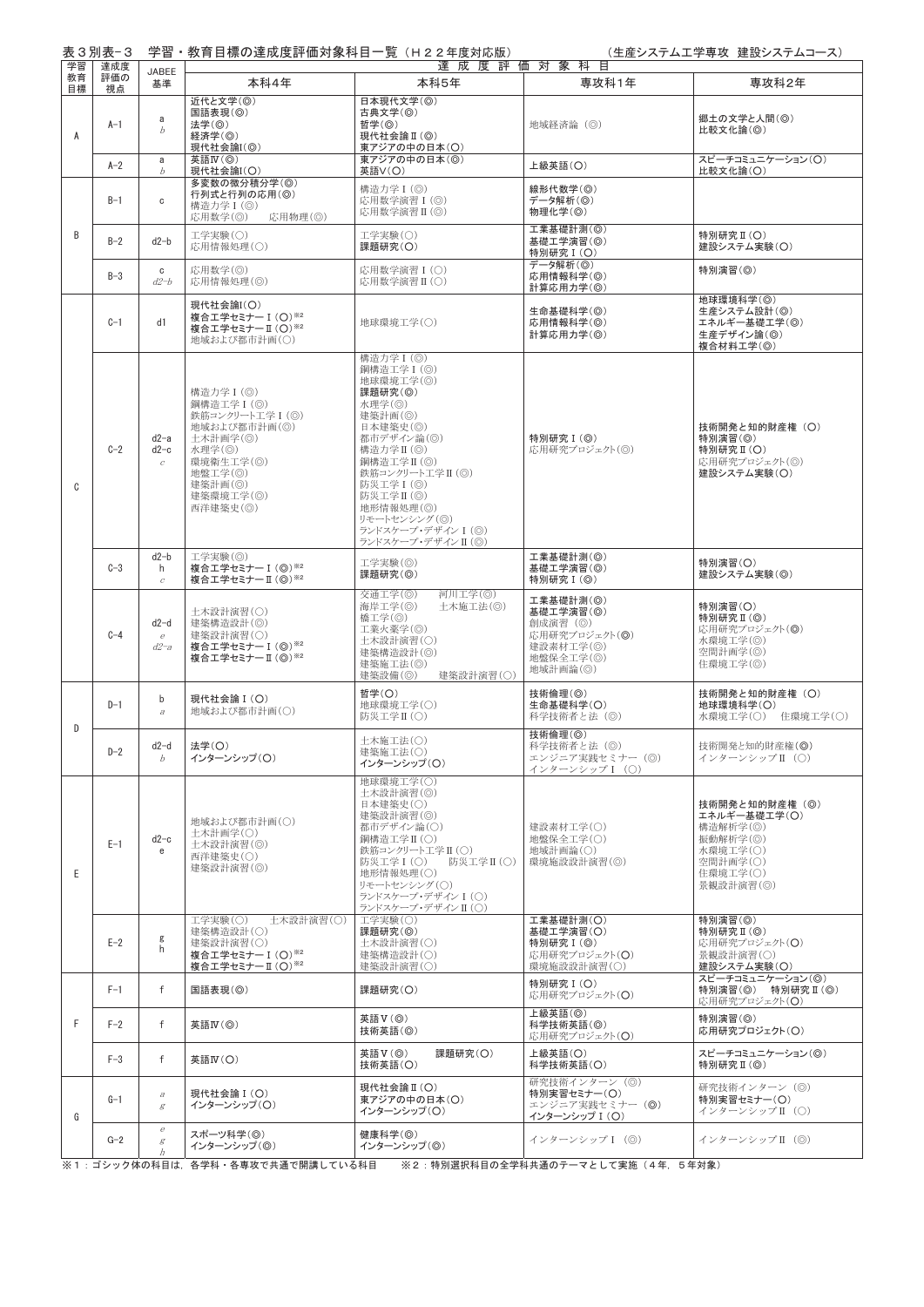| 表3別表-4 学習・教育目標の達成度評価対象科目一覧(H22年度対応版) | (生産システム工学専攻 生物システムコース) |
|--------------------------------------|------------------------|

| 学習<br>教育 | 達成度<br>評価の | <b>JABEE</b>                                                                                                                                |                                                                             |                                                                     | 達成度評価対象科目                                                                             |                                                                                       |  |  |  |  |
|----------|------------|---------------------------------------------------------------------------------------------------------------------------------------------|-----------------------------------------------------------------------------|---------------------------------------------------------------------|---------------------------------------------------------------------------------------|---------------------------------------------------------------------------------------|--|--|--|--|
| 目標       | 視点         | 基準                                                                                                                                          | 本科4年                                                                        | 本科5年                                                                | 専攻科1年                                                                                 | 専攻科2年                                                                                 |  |  |  |  |
| A        | $A-1$      | a<br>b                                                                                                                                      | 近代と文学(◎)<br>国語表現(6)<br>法学(©)<br>経済学(◎)<br>現代社会論[(6)                         | 日本現代文学(◎)<br>古典文学(◎)<br>哲学(©)<br>現代社会論I(©)<br>東アジアの中の日本(O)          | 地域経済論 (◎)                                                                             | 郷土の文学と人間(◎)<br>比較文化論(◎)                                                               |  |  |  |  |
|          | $A-2$      | a<br>$\boldsymbol{b}$                                                                                                                       | 英語IV(©)<br>現代社会論I(O)                                                        | 東アジアの中の日本(◎)<br>英語V(O)                                              | 上級英語(O)                                                                               | スピーチコミュニケーション(O)<br>比較文化論(O)                                                          |  |  |  |  |
|          | $B-1$      | C                                                                                                                                           | 多変数の微分積分学(◎)<br>行列式と行列の応用(◎)<br>分子生物学(◎)<br>分析化学(◎)<br>基礎物理化学(©)<br>情報処理(○) | 応用数学(◎)<br>応用物理(◎)<br>プレゼンテーション技法(©)                                | 線形代数学(◎)<br>データ解析(◎)<br>物理化学(◎)                                                       |                                                                                       |  |  |  |  |
| B        | $B-2$      | $d2-b$                                                                                                                                      | 情報処理(◎)<br>生物化学基礎実験(◎)<br>創造実験(○)                                           | 機器分析基礎(◎)<br>生物工学セミナー(◎)<br>課題研究(O)                                 | 工業基礎計測(©)<br>基礎工学演習(©)<br>特別研究 I (O)                                                  | 特別研究 II (O)<br>生物システム実験(O)                                                            |  |  |  |  |
|          | $B-3$      | C<br>$d2-b$                                                                                                                                 |                                                                             | 応用情報科学(©)<br>応用数学(◎)<br>データ解析(◎)<br>計算応用力学(©)                       |                                                                                       | 特別演習(◎)                                                                               |  |  |  |  |
|          | $C-1$      | d1                                                                                                                                          | 現代社会論 I (O)<br>複合工学セミナー I (〇)※2<br>複合工学セミナーII (O)※2                         | 環境科学(◎)                                                             | 生命基礎科学(◎)<br>応用情報科学(◎)<br>計算応用力学(◎)<br>環境分析技術(◎)                                      | 地球環境科学(◎)<br>生産システム設計(◎)<br>エネルギー基礎工学(◎)<br>生産デザイン論(◎)<br>複合材料工学(©)                   |  |  |  |  |
| C        | $C-2$      | $d2-a$<br>$d2-c$<br>$\boldsymbol{c}$                                                                                                        | タンパク質化学(◎)<br>分子生物学(〇)<br>有機化学(◎)<br>分析化学(○)                                | 細胞生物化学(〇)<br>生物工学セミナー(◎)<br>課題研究(◎)                                 | 特別研究 I (©)<br>応用研究プロジェクト(◎)<br>生物化学(◎)<br>環境分析技術(〇)                                   | 技術開発と知的財産権 (O)<br>特別演習(◎)<br>特別研究 II (O)<br>応用研究プロジェクト(◎)<br>生命情報科学(◎)<br>生物システム実験(O) |  |  |  |  |
|          | $C-3$      | $d2-b$<br>h<br>$\boldsymbol{c}$<br>$\boldsymbol{e}$                                                                                         | 生物化学基礎実験(○)<br>創造実験(◎)<br>複合工学セミナー I (◎)※2<br>複合工学セミナーII (◎)※2              | 生物工学セミナー(○)<br>課題研究(◎)<br>機器分析基礎(○)                                 | 工業基礎計測(◎)<br>基礎工学演習(©)<br>特別研究 I (◎)                                                  | 特別演習(O)<br>生物システム実験(◎)                                                                |  |  |  |  |
|          | $C-4$      | $d2-d$<br>e<br>$d2-a$                                                                                                                       | 発酵培養工学(◎)<br>化学工学1(◎)<br>複合工学セミナー I (◎)※2<br>複合工学セミナーⅡ(◎)※2                 | 生物化学工学(◎)<br>高分子化学(○)<br>食品学(○)<br>医薬品工学(◎)<br>材料化学(◎)              | 工業基礎計測(©)<br>基礎工学演習(©)<br>創成演習 (◎)<br>応用研究プロジェクト(◎)<br>応用微生物学(◎)<br>リサイクル技術(○)        | 特別演習(O)<br>特別研究 II (©)<br>応用研究プロジェクト(◎)<br>生物反応工学(◎)<br>分離工学(◎)<br>分子機能工学(〇)          |  |  |  |  |
|          | $D-1$      | b<br>$\mathcal{A}$                                                                                                                          | 現代社会論 I (O)                                                                 | 哲学(O)<br>環境科学(〇)                                                    | 技術倫理(◎)<br>生命基礎科学(O)<br>科学技術者と法 (◎)                                                   | 技術開発と知的財産権 (O)<br>地球環境科学(O)                                                           |  |  |  |  |
| D        | $D-2$      | $d2-d$<br>$\boldsymbol{b}$                                                                                                                  | 法学(O)<br>インターンシップ(〇)                                                        | 安全工学(◎)<br>生命倫理学(◎)<br>生物工学関連法規(◎)<br>インターンシップ(〇)                   | 技術倫理(©)<br>科学技術者と法 (◎)<br>エンジニア実践セミナー (©)<br>インターンシップⅠ (○)<br>リサイクル技術(◎)<br>環境分析技術(〇) | 技術開発と知的財産権 (◎)<br>インターンシップⅡ (○)                                                       |  |  |  |  |
| E        | $E-1$      | $d2-c$<br>$\boldsymbol{e}$                                                                                                                  | タンパク質化学(○)<br>分子生物学(〇)<br>発酵培養工学(○)<br>有機化学(○)<br>分析化学(〇)                   | 生物化学工学(〇)<br>細胞生物化学(◎)<br>高分子化学(◎)<br>食品学(◎)<br>医薬品工学(〇)<br>材料化学(○) | 応用微生物学(○)<br>生物化学(○)<br>リサイクル技術(○)                                                    | 技術開発と知的財産権 (◎)<br>エネルギー基礎工学(O)<br>生物反応工学(〇)<br>分離工学(〇)<br>分子機能工学(◎)                   |  |  |  |  |
|          | $E-2$      | g<br>h                                                                                                                                      | 生物化学基礎実験(○)<br>創造実験(○)<br>複合工学セミナー I (O)※2<br>複合工学セミナー II (〇) ※2            | 生物工学セミナー(○)<br>課題研究(◎)                                              | 工業基礎計測(O)<br>基礎工学演習(O)<br>特別研究 I (©)<br>応用研究プロジェクト(O)                                 | 特別演習(◎)<br>特別研究 II (©)<br>応用研究プロジェクト(O)<br>生物システム実験(O)                                |  |  |  |  |
|          | $F-1$      | f                                                                                                                                           | 国語表現(◎)                                                                     | 生物工学セミナー(○)<br>課題研究(〇)<br>プレゼンテーション技法(◎)                            | 特別研究 I (O)<br>応用研究プロジェクト(O)                                                           | スピーチコミュニケーション(◎)<br>特別演習(◎)<br>特別研究 II (◎)<br>応用研究プロジェクト(O)                           |  |  |  |  |
| F        | $F-2$      | f                                                                                                                                           | 英語IV(©)<br>技術英語(◎)                                                          | 英語V(©)                                                              | 上級英語(◎)<br>科学技術英語(◎)<br>応用研究プロジェクト(O)                                                 | 特別演習(◎)<br>応用研究プロジェクト(〇)                                                              |  |  |  |  |
|          | $F-3$      | f                                                                                                                                           | 英語IV(O)<br>技術英語(O)                                                          | 英語V(©)<br>課題研究(〇)                                                   | 上級英語(〇)<br>科学技術英語(O)                                                                  | スピーチコミュニケーション(◎)<br>特別研究 II (©)                                                       |  |  |  |  |
| G        | $G-1$      | $\boldsymbol{a}$<br>$\mathcal{G}% _{F}=\mathcal{G}_{F}\!\left( \mathcal{G}_{F}\right) \equiv\mathcal{G}_{F}\!\left( \mathcal{G}_{F}\right)$ | 現代社会論 I (O)<br>インターンシップ(〇)                                                  | 現代社会論 II (O)<br>東アジアの中の日本(〇)<br>インターンシップ(〇)                         | 研究技術インターン (◎)<br>特別実習セミナー(〇)<br>エンジニア実践セミナー (©)<br>インターンシップ I (〇)                     | 研究技術インターン (◎)<br>特別実習セミナー(〇)<br>インターンシップⅡ(○)                                          |  |  |  |  |
|          | $G-2$      | $\boldsymbol{e}$<br>$\mathcal{E}$<br>h                                                                                                      | スポーツ科学(◎)<br>インターンシップ(◎)                                                    | 健康科学(◎)<br>インターンシップ(◎)                                              | インターンシップI(◎)                                                                          | インターンシップⅡ (◎)                                                                         |  |  |  |  |

**◯ 1: ゴシック体の科目は、各学科・各専攻で共通で開講している科目** ※2:特別選択科目の全学科共通のテーマとして実施(4年, 5年対象)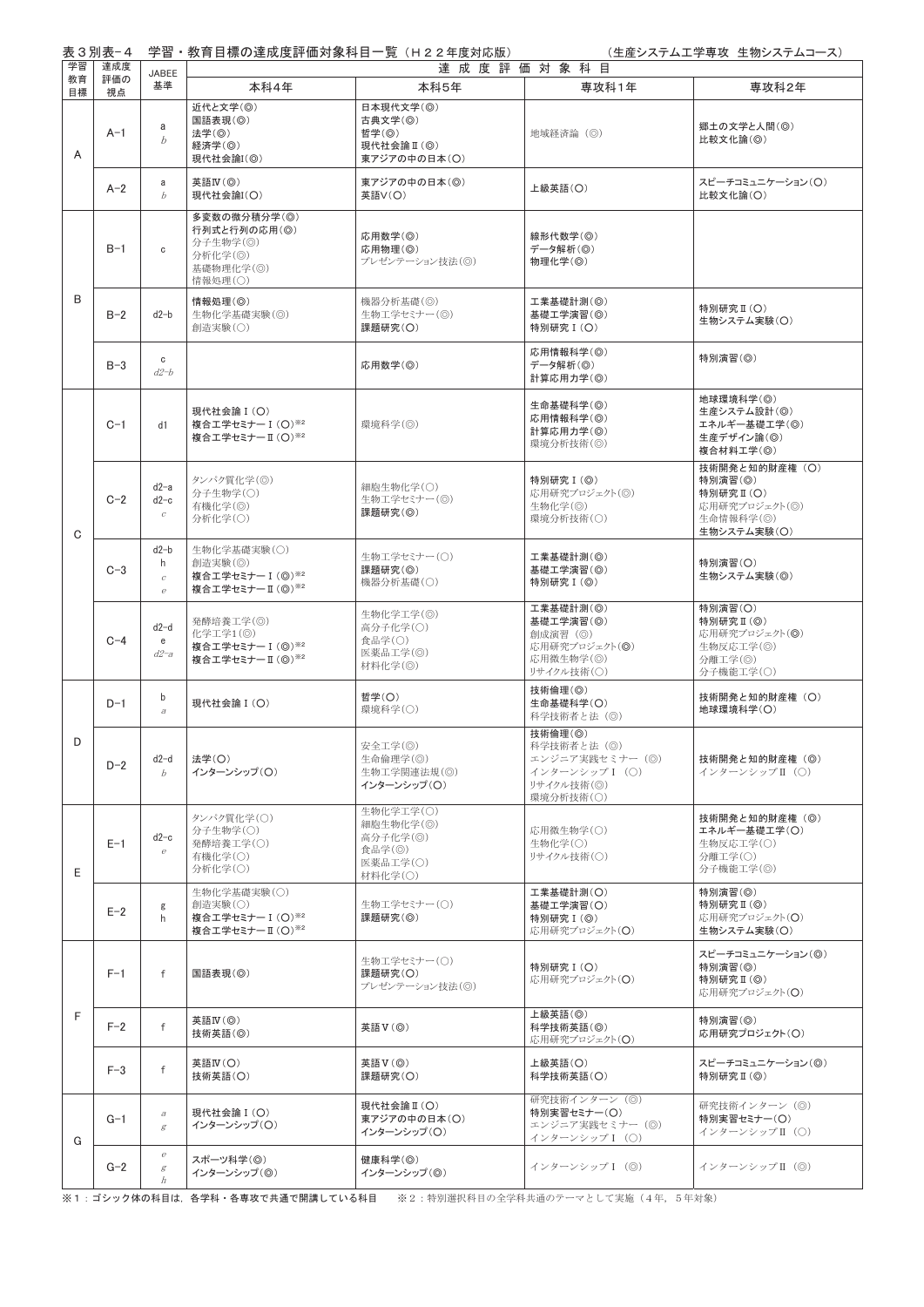### 必 修 科 目 (共通科目)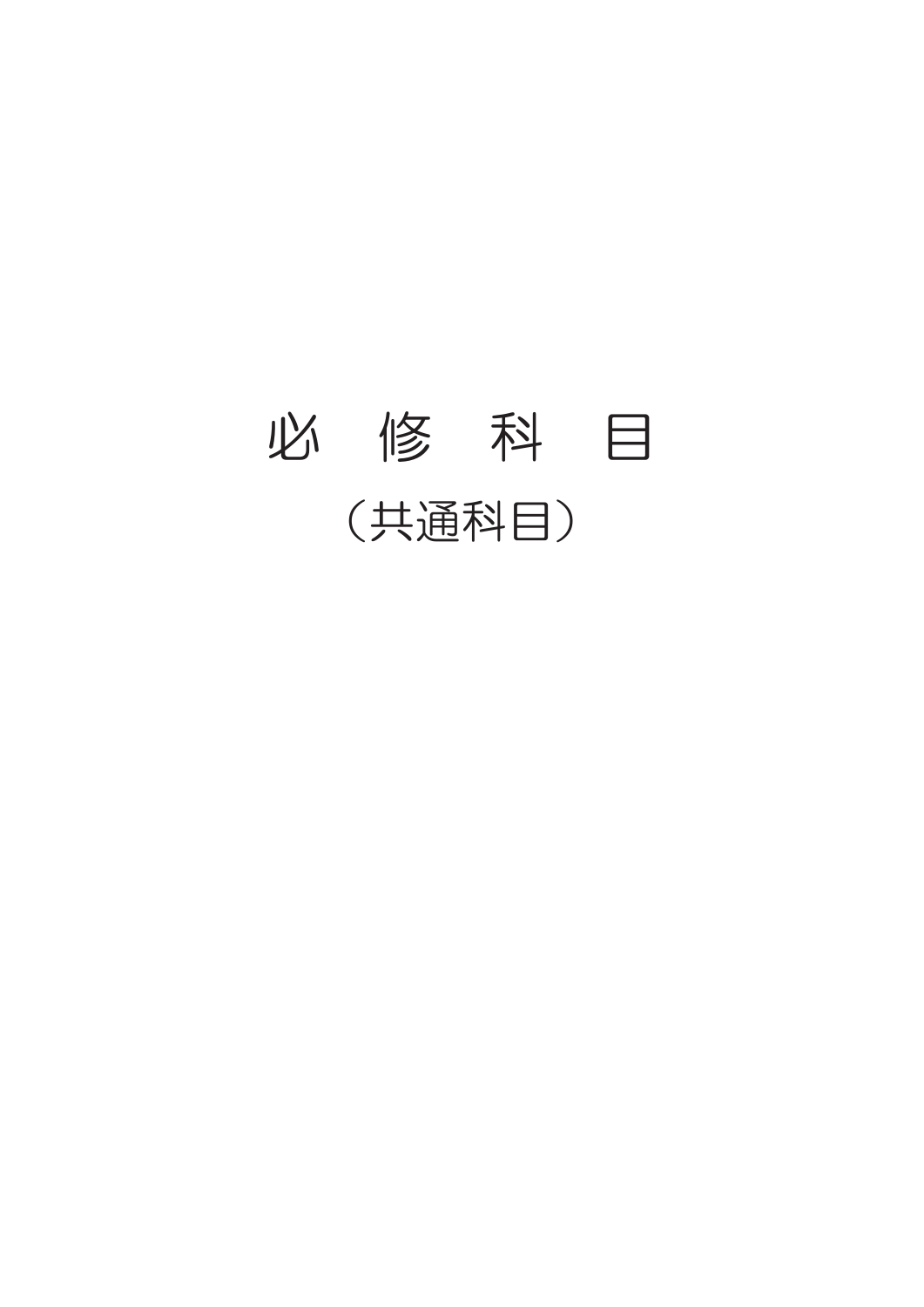| 科目名                                                                                                                                                                      |                                                                                                                                                                                                | 技術倫理 (Engineering Ethics)<br>対象クラス<br>専攻科1年全コース         |  |      |    |      |                |      |                                                       |  |  |
|--------------------------------------------------------------------------------------------------------------------------------------------------------------------------|------------------------------------------------------------------------------------------------------------------------------------------------------------------------------------------------|---------------------------------------------------------|--|------|----|------|----------------|------|-------------------------------------------------------|--|--|
| 教員名                                                                                                                                                                      | (所属学科)                                                                                                                                                                                         | 小林幸人 (共通教育科)<br>木場信一郎<br>(情報電子工学科)<br>藤野和徳<br>(土木建築工学科) |  | 開講期間 | 後期 | 授業形式 | 講義             | 科目区分 | 総合基盤                                                  |  |  |
|                                                                                                                                                                          | 教員室位置                                                                                                                                                                                          | 一般科目棟 1F<br>専門棟 3F, 1F                                  |  | 授業時数 | 30 | 単位数  | $\overline{2}$ |      | 必修                                                    |  |  |
| 教科書                                                                                                                                                                      |                                                                                                                                                                                                | はじめての工学倫理, 斉藤·坂下著, 昭和堂                                  |  |      |    |      |                |      |                                                       |  |  |
| 参考書                                                                                                                                                                      |                                                                                                                                                                                                | 技術者倫理入門, 松島他著, 学術図書出版                                   |  |      |    |      |                |      |                                                       |  |  |
| 関連科目                                                                                                                                                                     |                                                                                                                                                                                                | 知的財産権」                                                  |  |      |    |      |                |      | 本科4年「法学」, 「現代社会論 I」, 5年「哲学」, 専攻科1年「科学技術者と法」, 2年「技術開発と |  |  |
| 科学技術が現代社会にとって不可欠である以上、技術者の役割と責任は大きい。技術が社会の中で用<br>いられる限り、そこでは様々な問題が生じうる。そこで必要とされるのは、広い視野から問題を捉え、<br>科目概要<br>解決する実践的能力である。<br>本講義では、様々な事例を通じた学習を通じて、技術者に求められる倫理的判断能力向上を図る。 |                                                                                                                                                                                                |                                                         |  |      |    |      |                |      |                                                       |  |  |
|                                                                                                                                                                          | 授業は、技術倫理の基礎知識に関する講義および各専門分野に関するいくつかの具体的事例を紹介し、<br>かつ課題に対して提出されたレポートをもとに討議することで進める。<br>授業方針<br>技術に関わる倫理的問題に対するセンスを養うことを目標とするので、何が問題となるのかをしっか<br>り考えること。                                         |                                                         |  |      |    |      |                |      |                                                       |  |  |
| 1. 倫理的問題についての基本的特徴を理解する。<br>2. 事例における価値問題を理解・整理することができる。<br>達成目標<br>3.事例における技術的, 経済的その他様々な問題を理解・整理することができる。<br>4. 自分の視点から問題を考察し、種々の選択肢の中から妥当な結論を導き、説明できる。                |                                                                                                                                                                                                |                                                         |  |      |    |      |                |      |                                                       |  |  |
| 授業項目<br>授業項目                                                                                                                                                             |                                                                                                                                                                                                |                                                         |  |      |    |      |                |      |                                                       |  |  |
| 技術者倫理の背景:技術者倫理とは何か?<br>1                                                                                                                                                 |                                                                                                                                                                                                |                                                         |  |      |    |      |                |      |                                                       |  |  |
| $\overline{2}$                                                                                                                                                           |                                                                                                                                                                                                | 倫理問題を考える~:倫理的判断の方法                                      |  |      |    |      |                |      |                                                       |  |  |
| 3<br>$\overline{4}$                                                                                                                                                      |                                                                                                                                                                                                | 倫理問題の分析・考察:演習<br>科学技術とリスク                               |  |      |    |      |                |      |                                                       |  |  |
| 5                                                                                                                                                                        |                                                                                                                                                                                                | 現代社会におけるリスク問題:演習                                        |  |      |    |      |                |      |                                                       |  |  |
| 6                                                                                                                                                                        |                                                                                                                                                                                                | リスクマネジメント (事例研究)                                        |  |      |    |      |                |      |                                                       |  |  |
| $\tau$                                                                                                                                                                   |                                                                                                                                                                                                | 雇用関係における技術者の責任(事例研究)                                    |  |      |    |      |                |      |                                                       |  |  |
| 8                                                                                                                                                                        |                                                                                                                                                                                                | リスクマネジメント・雇用関係における技術者の責任<br>(事例研究グループワーク)               |  |      |    |      |                |      |                                                       |  |  |
| 9                                                                                                                                                                        |                                                                                                                                                                                                | リスクマネジメント・雇用関係における技術者の責任                                |  |      |    |      |                |      |                                                       |  |  |
|                                                                                                                                                                          |                                                                                                                                                                                                | (グループワーク結果のプレゼンと討論)                                     |  |      |    |      |                |      |                                                       |  |  |
| 10                                                                                                                                                                       |                                                                                                                                                                                                | 被用者の責任と公衆への責任 (1) (事例研究)                                |  |      |    |      |                |      |                                                       |  |  |
| 11                                                                                                                                                                       |                                                                                                                                                                                                | 被用者の責任と公衆への責任 (2) (計議)                                  |  |      |    |      |                |      |                                                       |  |  |
| 12                                                                                                                                                                       |                                                                                                                                                                                                | 各専攻における倫理問題の検討·討議(1)                                    |  |      |    |      |                |      |                                                       |  |  |
| 13                                                                                                                                                                       |                                                                                                                                                                                                | 各専攻における倫理問題の検討・討議 (2)                                   |  |      |    |      |                |      |                                                       |  |  |
| 14                                                                                                                                                                       |                                                                                                                                                                                                | 倫理綱領と技術倫理                                               |  |      |    |      |                |      |                                                       |  |  |
| 15                                                                                                                                                                       |                                                                                                                                                                                                | 科学技術と倫理 (総括)                                            |  |      |    |      |                |      |                                                       |  |  |
|                                                                                                                                                                          | 各教員の担当部分について以下の割合で評価し、総合したものを成績とする。<br>第1回~5回および14.15回…40%, 第6回~9回…30%, 第10回~13回…30%<br>評価方法及<br>なお、評価には、授業中に指示する課題やレポートを用いる。詳細については、各担当教員が説明す<br>び総合評価<br>る。                                  |                                                         |  |      |    |      |                |      |                                                       |  |  |
| 備<br>者                                                                                                                                                                   | 学習方<br>この授業では将来私たちが直面する状況に対処しうるための感覚を養うことを第一の目的としていま<br>す。結論を下す以前に、何が問題となっているのか、という観点から様々な事例を考察してほしい。<br>法<br>学生へ<br>質問は随時受け付けます。各担当教員のスケジュールを確認し、来室してください。また、メール等<br>のメッ<br>も利用してください。<br>セージ |                                                         |  |      |    |      |                |      |                                                       |  |  |
|                                                                                                                                                                          | 学修単位                                                                                                                                                                                           | 授業中に課題を提示し,各自情報収集,考察などの自学自習に努めることとする。                   |  |      |    |      |                |      |                                                       |  |  |
| への対応<br>レポート等の作成を通じて、考察・分析を行うこと。<br>生産システム工学教育プログラムに<br>本校教育目標との対応<br>(5)<br>$d2-d$ , a, b<br>おける学習・教育目標との対応                                                             |                                                                                                                                                                                                |                                                         |  |      |    |      |                |      |                                                       |  |  |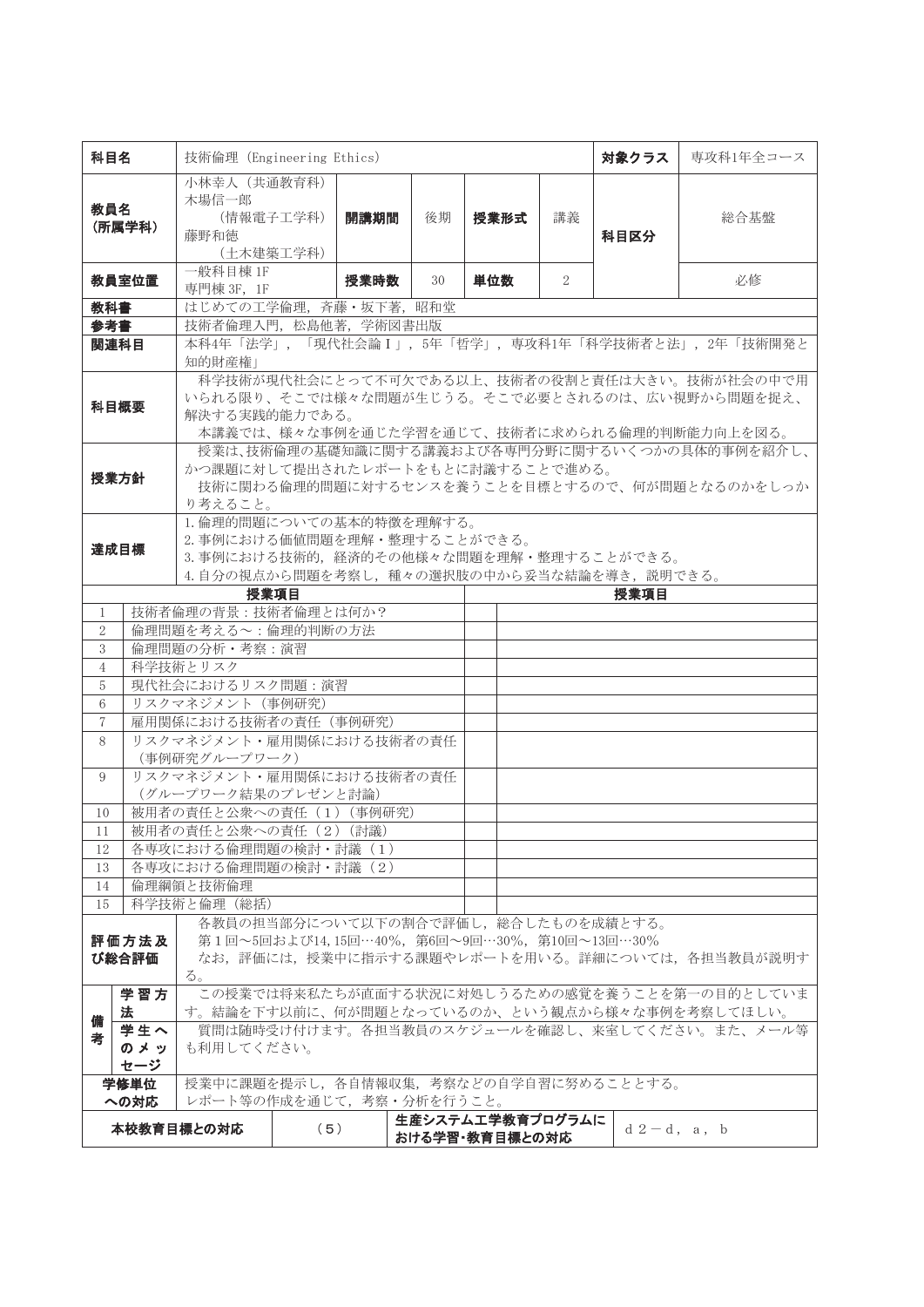| 科目名                                                                                                                                                                                                                    |                                                                       | 上級英語 (Advanced English)                    |             |                               |    |                                    |                | 対象クラス                                                          | 専攻科1年全コース                                                                                            |  |  |
|------------------------------------------------------------------------------------------------------------------------------------------------------------------------------------------------------------------------|-----------------------------------------------------------------------|--------------------------------------------|-------------|-------------------------------|----|------------------------------------|----------------|----------------------------------------------------------------|------------------------------------------------------------------------------------------------------|--|--|
| 教員名                                                                                                                                                                                                                    | (所属学科)                                                                | 関 文雄 (共通教育科)                               |             | 開講期間                          | 前期 | 授業形式                               | 講義             | 科目区分                                                           | コミュニケーション<br>科目                                                                                      |  |  |
|                                                                                                                                                                                                                        | 教員室位置                                                                 | 一般科目棟 3F                                   |             | 授業時数                          | 30 | 単位数                                | $\overline{2}$ |                                                                | 必修                                                                                                   |  |  |
| 教科書                                                                                                                                                                                                                    |                                                                       |                                            |             |                               |    |                                    |                | 「Read Aloud! An Introduction to the Sci-Tech World」深山 晶子 著 アルク |                                                                                                      |  |  |
| 参考書                                                                                                                                                                                                                    |                                                                       |                                            |             |                               |    |                                    |                |                                                                |                                                                                                      |  |  |
| 関連科目                                                                                                                                                                                                                   |                                                                       |                                            |             |                               |    |                                    |                |                                                                | 英語I、英語II、英語II、英語IV各コース、及び各学年での英会話、加えて選択科目である英語V                                                      |  |  |
| 科目概要                                                                                                                                                                                                                   |                                                                       | れぞれの専門分野における科学技術の研究に必要な英語読解力の増強を意図した科目である。 |             |                               |    |                                    |                |                                                                | この科目は、本科で開講された全ての英語系科目を通じて習得した総合的英語力に基づき、主としてそ                                                       |  |  |
| 授業方針                                                                                                                                                                                                                   |                                                                       | 上のための講読演習を行う。語彙力・文章構成力増強のための小テストも定期的に実施する。 |             |                               |    |                                    |                |                                                                | 科学技術などを題材にした客観的記述に基づくテキストを用いて、綿密な予習に基づき、文章読解力向                                                       |  |  |
| 達成目標                                                                                                                                                                                                                   |                                                                       | 3. 自分の専門分野について簡単な英語で説明する手がかりをつかむ。          |             | 理解を深め、最終的に他者にその概要を説明することができる。 |    |                                    |                |                                                                | 1. 科学技術を含む様々な分野に関する文章を読み、速読により大意を掴み、さらに精読することで内容<br>2. 定期的な小テストその他を通じて語彙力や作文力を増強し、コミュニケーション活動に使用できる。 |  |  |
|                                                                                                                                                                                                                        |                                                                       |                                            | 授業項目        |                               |    |                                    |                | 授業項目                                                           |                                                                                                      |  |  |
| 1                                                                                                                                                                                                                      | ガイダンス                                                                 |                                            |             |                               |    | 16                                 |                |                                                                |                                                                                                      |  |  |
| $\overline{2}$                                                                                                                                                                                                         |                                                                       |                                            |             |                               |    | 17                                 |                |                                                                |                                                                                                      |  |  |
| 3                                                                                                                                                                                                                      |                                                                       |                                            |             |                               |    | 18                                 |                |                                                                |                                                                                                      |  |  |
| $\overline{4}$                                                                                                                                                                                                         |                                                                       | 教科書 Unit 1-6                               |             |                               |    | 19                                 |                |                                                                |                                                                                                      |  |  |
| 5                                                                                                                                                                                                                      |                                                                       |                                            |             |                               |    | 20                                 |                |                                                                |                                                                                                      |  |  |
| 6                                                                                                                                                                                                                      |                                                                       |                                            |             |                               |    | 21                                 |                |                                                                |                                                                                                      |  |  |
| $\overline{7}$                                                                                                                                                                                                         |                                                                       |                                            |             |                               |    | 22                                 |                |                                                                |                                                                                                      |  |  |
| 8                                                                                                                                                                                                                      | [中間試験]                                                                |                                            |             |                               |    | 23                                 | [中間試験]         |                                                                |                                                                                                      |  |  |
| 9<br>10                                                                                                                                                                                                                |                                                                       | 中間試験の返却と解説                                 |             |                               |    | 24<br>25                           |                |                                                                |                                                                                                      |  |  |
| 11                                                                                                                                                                                                                     |                                                                       |                                            |             |                               |    | 26                                 |                |                                                                |                                                                                                      |  |  |
| 12                                                                                                                                                                                                                     |                                                                       | 教科書 Unit 7-11                              |             |                               |    | 27                                 |                |                                                                |                                                                                                      |  |  |
| 13                                                                                                                                                                                                                     |                                                                       |                                            |             |                               |    | 28                                 |                |                                                                |                                                                                                      |  |  |
| 14                                                                                                                                                                                                                     |                                                                       |                                            |             |                               |    | 29                                 |                |                                                                |                                                                                                      |  |  |
|                                                                                                                                                                                                                        |                                                                       | [前期末試験]                                    |             |                               |    |                                    | [後期学年末試験]      |                                                                |                                                                                                      |  |  |
| 15                                                                                                                                                                                                                     |                                                                       |                                            |             |                               |    | 学年末試験の返却と解説<br>30                  |                |                                                                |                                                                                                      |  |  |
| 前期末試験の返却と解説<br>│目標 1、2、3 については、定期試験で確認する。2 については、小テストの成績で評価するとともに、<br>定期試験の一部にこの形式の問題を出題し、確認する。最終成績は定期試験を60%、提出物、小テスト、<br>評価方法及<br>そしてその他授業内活動の評価を40%として算出する。授業の進度や、学習の習熟度により、算出割合<br>び総合評価<br>を変更することがある。60点以上を合格とする。 |                                                                       |                                            |             |                               |    |                                    |                |                                                                |                                                                                                      |  |  |
| 毎回、教科書や副教材等から予習、復習箇所とその取り組み方を指示する。授業内活動を有意義なもの<br>学習方<br>にするためにも十分な自学を行った上で授業に臨むことが求められる。<br>法                                                                                                                         |                                                                       |                                            |             |                               |    |                                    |                |                                                                |                                                                                                      |  |  |
| 備<br>学生へ<br>講義への質問や要望はメールでも随時受け付けるので活用すること。来室の場合は、授業や会議のスケ<br>者<br>ジュールを掲示しているので、確認してください。このシラバスに掲げた目標を達成するためには、週<br>のメッ<br>1回の授業だけでは全く不足である。授業以外での日々の努力を期待する。<br>セージ                                                  |                                                                       |                                            |             |                               |    |                                    |                |                                                                |                                                                                                      |  |  |
|                                                                                                                                                                                                                        | 講義で学習した知識を実際に運用できる英語力につなげるために、自主的に英語のトレーニングをおこ<br>学修単位<br>への対応<br>なう。 |                                            |             |                               |    |                                    |                |                                                                |                                                                                                      |  |  |
|                                                                                                                                                                                                                        |                                                                       | 本校教育目標との対応                                 | $(1)$ $(4)$ |                               |    | 生産システム工学教育プログラムに<br>おける学習・教育目標との対応 |                | f, b, a                                                        |                                                                                                      |  |  |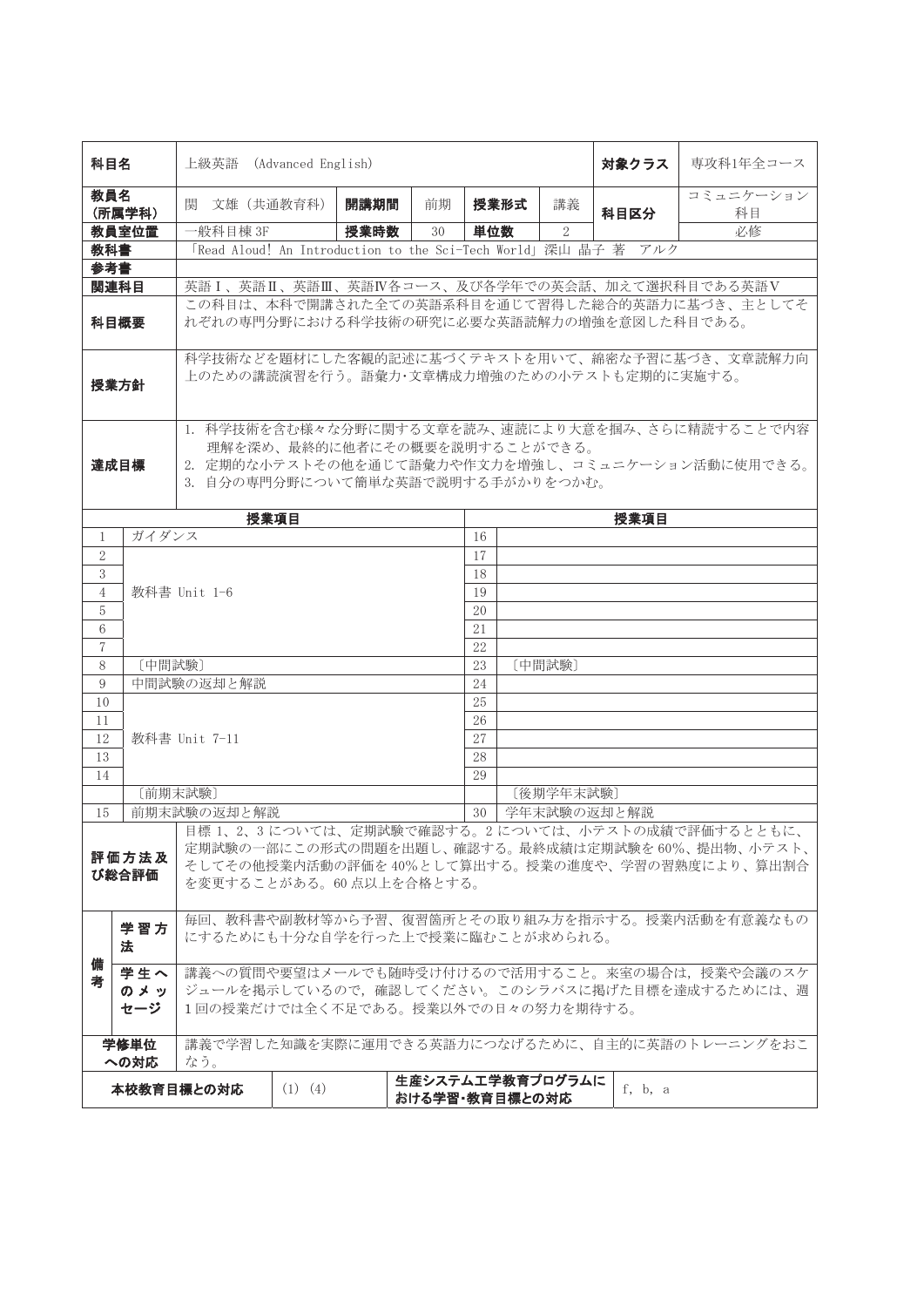| 科目名                                           |                                                                                                                                                                                                                                                                          |                                        |     | 科学技術英語 (English for science and technology) |    |                                    |                       | 対象クラス                                        | 生産システム工学<br>専攻1年                                                                                                                                    |  |
|-----------------------------------------------|--------------------------------------------------------------------------------------------------------------------------------------------------------------------------------------------------------------------------------------------------------------------------|----------------------------------------|-----|---------------------------------------------|----|------------------------------------|-----------------------|----------------------------------------------|-----------------------------------------------------------------------------------------------------------------------------------------------------|--|
| 教員名                                           | (所属学科)                                                                                                                                                                                                                                                                   | 種村公平 (BC)<br>渕田邦彦 (AC)                 |     | 開講期間                                        | 後期 | 授業形式                               | 講義                    | 科目区分                                         | コミュニケーション                                                                                                                                           |  |
|                                               | 教員室位置                                                                                                                                                                                                                                                                    | 専攻科棟 3F,<br>共同教育研究棟 2F                 |     | 授業時数                                        | 30 | 単位数                                | $\overline{2}$        |                                              | 必修(学修単位)                                                                                                                                            |  |
| 教科書                                           |                                                                                                                                                                                                                                                                          | プリント配布                                 |     |                                             |    |                                    |                       |                                              |                                                                                                                                                     |  |
| 参考書                                           |                                                                                                                                                                                                                                                                          | アクティブ科学英語–読解型から発信型へ 多田旭男ら 三共出版         |     |                                             |    |                                    |                       |                                              |                                                                                                                                                     |  |
| 関連科目                                          |                                                                                                                                                                                                                                                                          | 本科における技術英語、及び専攻科における英語講読、スピーチコミュニケーション |     |                                             |    |                                    |                       |                                              |                                                                                                                                                     |  |
| 科目概要                                          |                                                                                                                                                                                                                                                                          |                                        |     |                                             |    |                                    |                       |                                              | 国際化の動きの中で、技術者にとって英語による情報の収集や伝達など国際的に通用するコミュニケー<br>ション能力を身に付けることがますます重要になっている。この科目では、異なる専門分野における技<br>術レポート等を題材として,読解力や表現力など工学分野に適応する科学技術英語の基礎力を養成する. |  |
| 授業方針                                          |                                                                                                                                                                                                                                                                          | 学技術英語力の向上を図る.                          |     |                                             |    |                                    |                       |                                              | 授業は、専門分野に関した英文のリスニング力や読解力向上、課題研究の概要を英文で書く作文力の向<br>上などを目的とし、各単元で演習課題を課しながら、自主的な学習への取り組みによって、総合的な科                                                    |  |
|                                               | 1. 基礎的かつ実践的な英語の言い回しを聞き取り、理解し、書くことができる.<br>2. 各専門分野における英文専門書等を題材として、技術英語を、辞書を引きながら抵抗なく聞いて、読<br>むことができる.<br>3. 与えられた英語の課題内容について、第3者に説明できる.<br>達成目標<br>4. 手紙文の基本的な構成·書き方を理解し、英文で e-mail が書ける.<br>5. 技術論文のアブストラクトの構成を理解し、自身の課題について英語で書ける.<br>6. 技術者にとって必要な英語表現法の基礎的事項を理解できる. |                                        |     |                                             |    |                                    |                       |                                              |                                                                                                                                                     |  |
| 授業項目<br>授業項目                                  |                                                                                                                                                                                                                                                                          |                                        |     |                                             |    |                                    |                       |                                              |                                                                                                                                                     |  |
| $\mathbf{1}$                                  | 科学技術英語ガイダンス<br>16<br>科学英語の基礎的表現(物体)                                                                                                                                                                                                                                      |                                        |     |                                             |    |                                    |                       |                                              |                                                                                                                                                     |  |
| $\overline{2}$                                |                                                                                                                                                                                                                                                                          |                                        |     |                                             |    | 17                                 |                       |                                              |                                                                                                                                                     |  |
| 3                                             |                                                                                                                                                                                                                                                                          |                                        |     |                                             |    | 18                                 |                       |                                              | 科学英語の基礎的表現(位置、動作、操作手順)                                                                                                                              |  |
| 4                                             |                                                                                                                                                                                                                                                                          |                                        |     |                                             |    | 19                                 |                       | 科学英語の基礎的表現(数学的表現)                            |                                                                                                                                                     |  |
| 5                                             |                                                                                                                                                                                                                                                                          |                                        |     |                                             |    | 20                                 |                       | 科学英語の基礎的表現(グラフ)                              |                                                                                                                                                     |  |
| 6                                             |                                                                                                                                                                                                                                                                          |                                        |     |                                             |    | 21                                 |                       | 実験方法の叙述に用いる表現                                |                                                                                                                                                     |  |
| $\overline{7}$                                |                                                                                                                                                                                                                                                                          |                                        |     |                                             |    | 22                                 |                       | 実験結果·考察の叙述に用いる表現                             |                                                                                                                                                     |  |
| 8<br>9                                        | [中間試験]                                                                                                                                                                                                                                                                   |                                        |     |                                             |    | 23<br>24                           | [中間試験]                |                                              |                                                                                                                                                     |  |
|                                               |                                                                                                                                                                                                                                                                          |                                        |     |                                             |    | 25                                 | Key points of English | 答案返却, 解説, English for Engineer               |                                                                                                                                                     |  |
| 10<br>11                                      |                                                                                                                                                                                                                                                                          |                                        |     |                                             |    | 26                                 |                       | Letter writing: Format and Style             |                                                                                                                                                     |  |
| 12                                            |                                                                                                                                                                                                                                                                          |                                        |     |                                             |    | 27                                 |                       | <b>Useful Expressions and Writing e-mail</b> |                                                                                                                                                     |  |
| 13                                            |                                                                                                                                                                                                                                                                          |                                        |     |                                             |    | 28                                 |                       | <b>Examples of Abstracts of Papers</b>       |                                                                                                                                                     |  |
| 14                                            |                                                                                                                                                                                                                                                                          |                                        |     |                                             |    | 29                                 |                       | <b>Writing Abstracts of Papers</b>           |                                                                                                                                                     |  |
|                                               |                                                                                                                                                                                                                                                                          | [前期末試験]                                |     |                                             |    |                                    | 〔後期学年末試験〕             |                                              |                                                                                                                                                     |  |
| 15                                            |                                                                                                                                                                                                                                                                          | 前期末試験の返却と解説                            |     |                                             |    | 30                                 |                       |                                              | 答案返却と解説, Advices to Technical Writing                                                                                                               |  |
|                                               | 評価方法及<br>び総合評価                                                                                                                                                                                                                                                           | それらの平均を総合評価とし、60点以上を合格とする.             |     |                                             |    |                                    |                       |                                              | 目標項目1~6の全てについての達成度を、試験と課題レポート等で評価する.評価は中間と期末の2回<br>の試験結果を50%程度,単語テスト,課題レポート等の評価を50%程度として,前後半でそれぞれ評価し,                                               |  |
| 学習方<br>・講義ごとに重要な単語や言い回しの解説を行うので、しっかりノートをとること. |                                                                                                                                                                                                                                                                          |                                        |     |                                             |    |                                    |                       |                                              |                                                                                                                                                     |  |
| 備                                             | 法                                                                                                                                                                                                                                                                        | ・毎回,次回の講義内容を予告するので,資料等の該当する箇所に目を通しておく. |     |                                             |    |                                    |                       |                                              |                                                                                                                                                     |  |
| 肴                                             | 学生へ                                                                                                                                                                                                                                                                      |                                        |     |                                             |    |                                    |                       |                                              | 技術英語は特殊な英語ではなく、慣用スタイルや基本的な技術用語に慣れれば一般的な英語と大きく                                                                                                       |  |
|                                               | のメッ<br>セージ                                                                                                                                                                                                                                                               | つ自学自習する習慣付けを心がけたい. 質問は随時受け付ける.         |     |                                             |    |                                    |                       |                                              | 異なるものではない.英語力を身につけるにはそれなりの時間をかけることが必要であり、毎日少しず                                                                                                      |  |
|                                               | 学修単位                                                                                                                                                                                                                                                                     |                                        |     |                                             |    |                                    |                       |                                              |                                                                                                                                                     |  |
|                                               | への対応                                                                                                                                                                                                                                                                     |                                        |     |                                             |    |                                    |                       |                                              |                                                                                                                                                     |  |
|                                               | 本校教育目標との対応                                                                                                                                                                                                                                                               |                                        | (1) |                                             |    | 生産システム工学教育プログラムに<br>おける学習・教育目標との対応 |                       | $F-2, F-3$                                   |                                                                                                                                                     |  |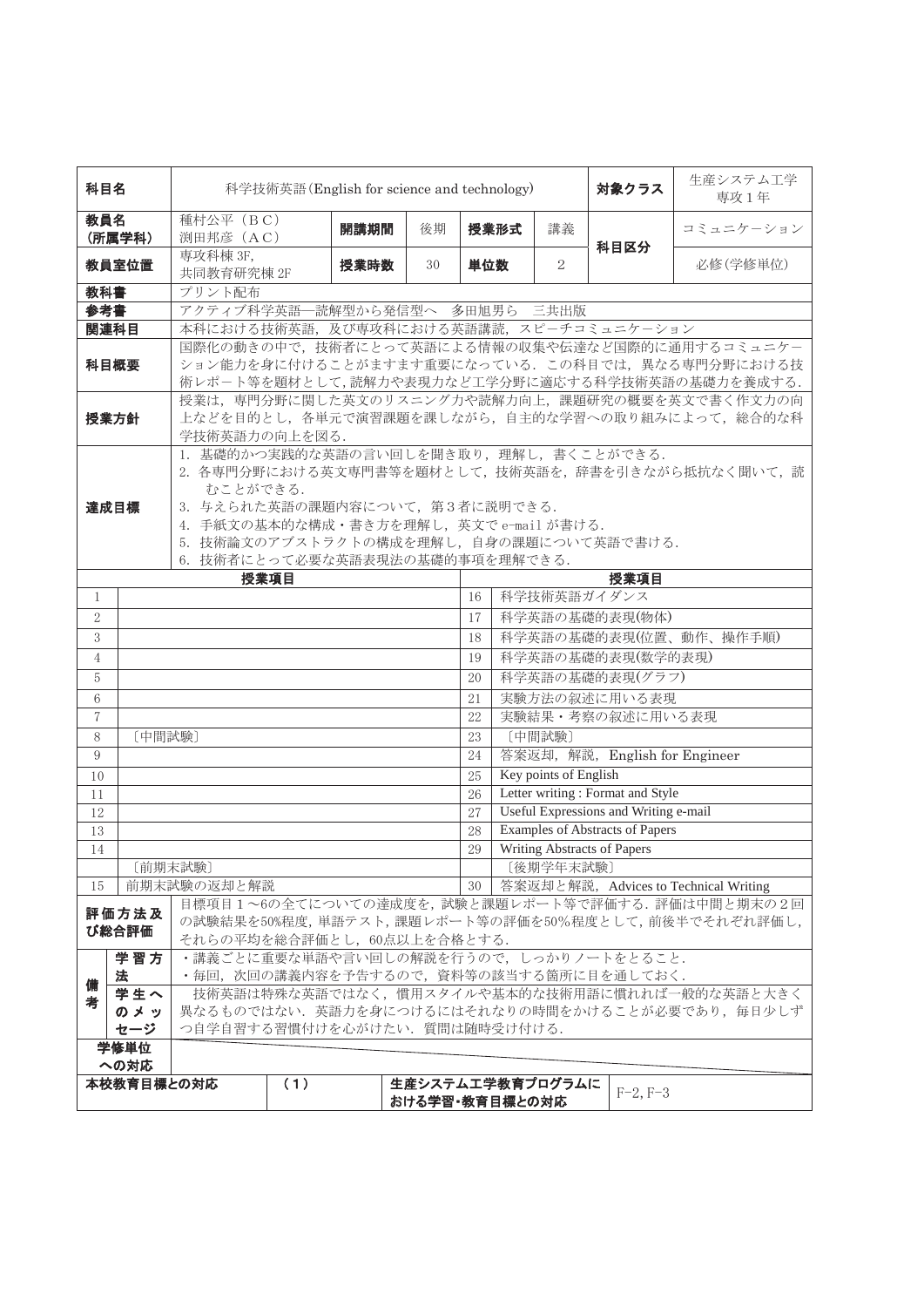| 科目名                                                                                                   |            | 線形代数学 (Linear Algebra)                                                                    |  |         |    |      |                | 対象クラス         | 専攻科1年全コース                                       |  |  |
|-------------------------------------------------------------------------------------------------------|------------|-------------------------------------------------------------------------------------------|--|---------|----|------|----------------|---------------|-------------------------------------------------|--|--|
| 教員名                                                                                                   | (所属学科)     | 五十川 読 (共通教育科)                                                                             |  | 開講期間    | 前期 | 授業形式 | 講義             | 科目区分          | 数学自然科学                                          |  |  |
|                                                                                                       | 教員室位置      | 一般科目棟2F                                                                                   |  | 授業時数    | 30 | 単位数  | $\overline{2}$ |               | 必修 (学習単位)                                       |  |  |
| 教科書                                                                                                   |            | 精選 線形代数 培風館                                                                               |  |         |    |      |                |               |                                                 |  |  |
| 参考書                                                                                                   |            | 線形代数学 日本評論社                                                                               |  |         |    |      |                | 明解線形代数 日本評論社  |                                                 |  |  |
|                                                                                                       |            | 工学科わかる線形代数 日本評論社                                                                          |  |         |    |      |                | 線形代数講義 サイエンス社 |                                                 |  |  |
| 関連科目                                                                                                  |            | 本科4年:「行列式と行列の応用」                                                                          |  |         |    |      |                |               |                                                 |  |  |
|                                                                                                       |            |                                                                                           |  |         |    |      |                |               | 本科目では、線形空間および線形写像について解説する。線形空間については、具体例として列ベクト  |  |  |
|                                                                                                       |            |                                                                                           |  |         |    |      |                |               | ルあるいは行ベクトルたちのなす空間(いわゆる数ベクトル空間)を既に学んでいる。また、線形写像  |  |  |
|                                                                                                       |            |                                                                                           |  |         |    |      |                |               | の具体例としては、行列の積で表現される写像(1次変換)をすでに学んでいる。従って、既習事項の  |  |  |
| 科目概要                                                                                                  |            |                                                                                           |  |         |    |      |                |               | 復習をするとともに、線形空間・線形写像と具体的な行列に関する計算がどのように関連するのかを中  |  |  |
|                                                                                                       |            |                                                                                           |  |         |    |      |                |               | 心に解説し、ジョルダンの標準形についても取り扱う。線形代数学は微分積分学と並んで、理工系の各  |  |  |
|                                                                                                       |            | 分野に応用されている。                                                                               |  |         |    |      |                |               |                                                 |  |  |
|                                                                                                       |            |                                                                                           |  |         |    |      |                |               | 本講義は教科書を中心に進め、次の達成目標に関する解説と演習を行う。但し、ジョルダンの標準形に  |  |  |
| 授業方針                                                                                                  |            |                                                                                           |  |         |    |      |                |               | ついては担当者が準備したレジュメを用いて解説し、また、適宜授業内容を確認するための試験を実施  |  |  |
|                                                                                                       |            |                                                                                           |  |         |    |      |                |               | する。行列に関する簡単な計算の復習をした後、線形空間・線形写像に関する基本的な知識の修得およ  |  |  |
|                                                                                                       |            | び簡単な計算ができるようになることを目標とする。                                                                  |  |         |    |      |                |               |                                                 |  |  |
| 1. ベクトルの1次従属·1次独立性の判定ができる。                                                                            |            |                                                                                           |  |         |    |      |                |               |                                                 |  |  |
|                                                                                                       |            | 2. ベクトルが部分空間に属すかどうかの判定と、部分空間の次元が計算できる。                                                    |  |         |    |      |                |               |                                                 |  |  |
| 3. 簡単な線形写像の核と像を求め、次元を計算することができる。<br>達成目標                                                              |            |                                                                                           |  |         |    |      |                |               |                                                 |  |  |
|                                                                                                       |            | 4. 行列の正則性と行列式、連立1次方程式の解、行列のランク、ベクトルの1次独立性との関連が<br>理解できる。また、シュミットの直交化法により正規直交基底を求めることができる。 |  |         |    |      |                |               |                                                 |  |  |
|                                                                                                       |            |                                                                                           |  |         |    |      |                |               |                                                 |  |  |
| 5. 行列の対角化を利用した、簡単な応用問題が解ける。<br>6. 簡単な行列のジョルダン標準形を求めることができる。                                           |            |                                                                                           |  |         |    |      |                |               |                                                 |  |  |
|                                                                                                       |            | 授業項目                                                                                      |  |         |    |      |                | 授業項目          |                                                 |  |  |
| 1                                                                                                     |            | 行列に関する計算の復習 (1章~4章)                                                                       |  |         |    | 16   |                |               |                                                 |  |  |
| $\overline{2}$                                                                                        |            | ベクトルの1次結合、1次独立、1次従属 (5章)                                                                  |  |         |    | 17   |                |               |                                                 |  |  |
| 3                                                                                                     |            | 部分空間とその次元 (その1)                                                                           |  | $(6$ 章) |    | 18   |                |               |                                                 |  |  |
| $\overline{4}$                                                                                        |            | 部分空間とその次元 (その2)                                                                           |  | (6章)    |    | 19   |                |               |                                                 |  |  |
| 5                                                                                                     |            | 線形写像・その核と像 (7章)                                                                           |  |         |    | 20   |                |               |                                                 |  |  |
| 6                                                                                                     |            | 線形写像・その核と像 (7章)                                                                           |  |         |    | 21   |                |               |                                                 |  |  |
| 7                                                                                                     |            | [前期中間試験]                                                                                  |  |         |    | 22   |                |               |                                                 |  |  |
| 8                                                                                                     |            | 行列のランク (8章)                                                                               |  |         |    | 23   |                |               |                                                 |  |  |
| 9                                                                                                     |            | 正則行列の特徴付け (9章)                                                                            |  |         |    | 24   |                |               |                                                 |  |  |
| 10                                                                                                    |            | ベクトルの内積と直交行列 (10章)                                                                        |  |         |    | 25   |                |               |                                                 |  |  |
| 11                                                                                                    |            | ベクトルの内積と直交行列 (10章)                                                                        |  |         |    | 26   |                |               |                                                 |  |  |
| 12                                                                                                    |            | 正方行列の固有値と固有ベクトル (11章)                                                                     |  |         |    | 27   |                |               |                                                 |  |  |
| 13                                                                                                    |            | ジョルダン標準形 (その1)                                                                            |  |         |    | 28   |                |               |                                                 |  |  |
| 14                                                                                                    |            | ジョルダン標準形 (その2)                                                                            |  |         |    | 29   |                |               |                                                 |  |  |
|                                                                                                       |            | [前期末試験]                                                                                   |  |         |    |      | [後期末試験]        |               |                                                 |  |  |
| 15                                                                                                    |            | 前期末試験の返却と解説                                                                               |  |         |    | 30   |                |               |                                                 |  |  |
| 2回の定期試験の成績 (80%) と、適宜実施する試験の成績 (20%) によって目標項目の達成を<br>評価方法及<br>評価する。評価の低い学生に対しては、再試験を行うこともある。<br>び総合評価 |            |                                                                                           |  |         |    |      |                |               |                                                 |  |  |
|                                                                                                       | 学習         |                                                                                           |  |         |    |      |                |               | 講義で取扱った授業内容は、教科書あるいは問題集・参考書の問題を解くことにより復習を行う。    |  |  |
| 備                                                                                                     | 方法         | また、次回の講義に該当する箇所について、教科書を一読し予習してくる。                                                        |  |         |    |      |                |               |                                                 |  |  |
| 考                                                                                                     | 学生へ        |                                                                                           |  |         |    |      |                |               | 各自による予習および問題演習が大切です。また、講義に関する質問は、数学科全員で対応しています。 |  |  |
|                                                                                                       | のメッ<br>セージ | 放課後を利用し気軽に声をかけてください。                                                                      |  |         |    |      |                |               |                                                 |  |  |
|                                                                                                       | 学修単位       | 次回の講義内容を予告して、教科書の該当箇所を読ませる。                                                               |  |         |    |      |                |               |                                                 |  |  |
|                                                                                                       | への対応       | 講義で取り扱った内容について、教科書や問題集の問題を解かせる。                                                           |  |         |    |      |                |               |                                                 |  |  |
| 本校教育目標との対応<br>生産システム工学教育プログラムに                                                                        |            |                                                                                           |  |         |    |      |                |               |                                                 |  |  |
| (3)<br>おける学習・教育目標との対応                                                                                 |            |                                                                                           |  |         |    |      |                | C             |                                                 |  |  |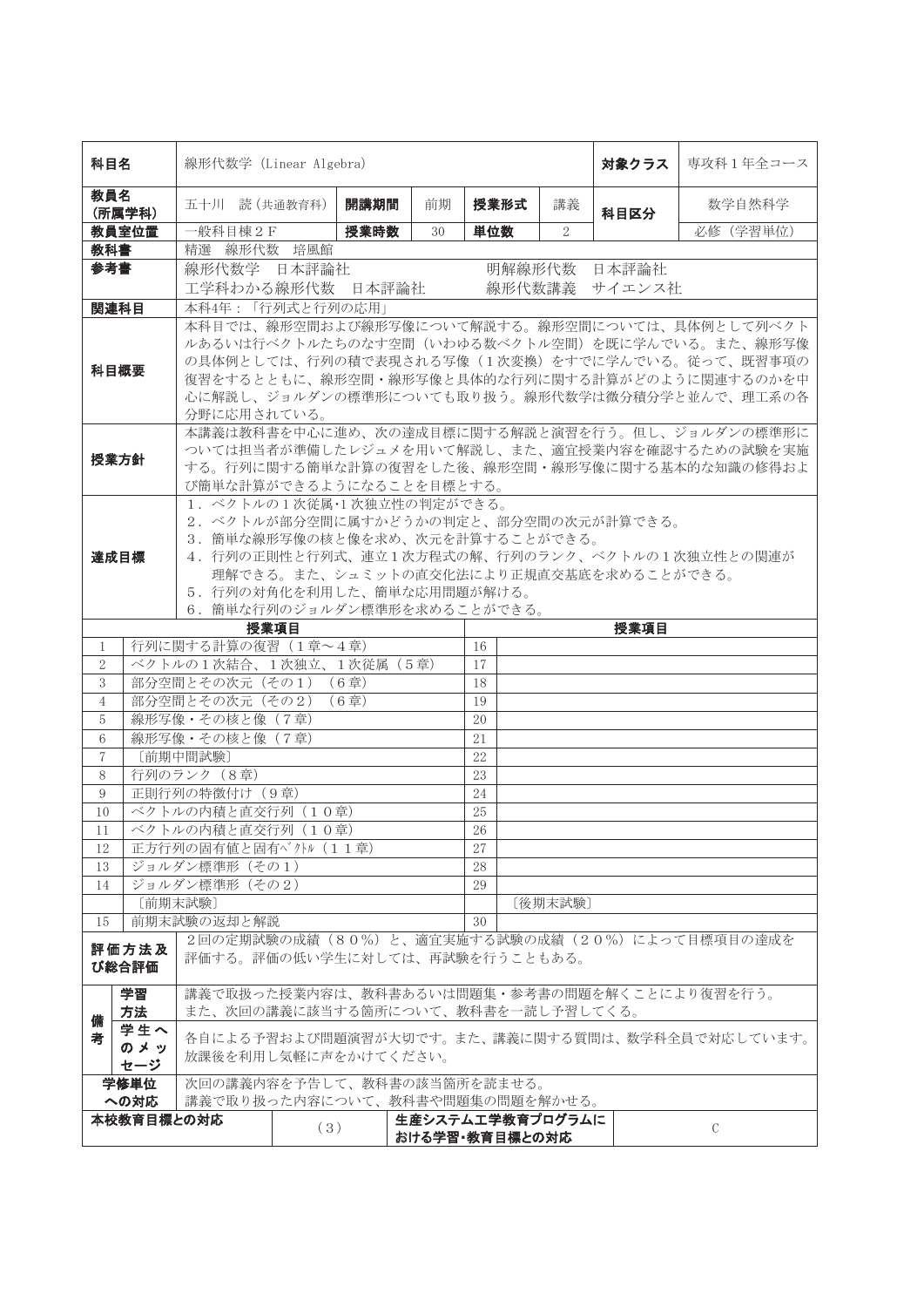| 科目名                                                                                                                                                                                                              | データ解析                                                                                                                                                                                                                                           |                                                                                                                                |      |    |      |    | 対象クラス                       | 専攻科1年                                                                                                                                                                                                                                                                                            |  |  |
|------------------------------------------------------------------------------------------------------------------------------------------------------------------------------------------------------------------|-------------------------------------------------------------------------------------------------------------------------------------------------------------------------------------------------------------------------------------------------|--------------------------------------------------------------------------------------------------------------------------------|------|----|------|----|-----------------------------|--------------------------------------------------------------------------------------------------------------------------------------------------------------------------------------------------------------------------------------------------------------------------------------------------|--|--|
| 教員名<br>(所属学科)                                                                                                                                                                                                    | 工学科)                                                                                                                                                                                                                                            | 大河内康正(建築社会デザイン工<br>学科)・森内勉(建築社会デザイン  <b>開講期間</b>                                                                               |      | 後期 | 授業形式 | 講義 | <b>科目区分</b>                 | 専門基礎                                                                                                                                                                                                                                                                                             |  |  |
| 教員室位置                                                                                                                                                                                                            |                                                                                                                                                                                                                                                 | 専門 A 棟 1F, 専門 A 棟 3F                                                                                                           | 授業時数 | 30 | 単位数  | 2  |                             | 必修 (学修単位)                                                                                                                                                                                                                                                                                        |  |  |
| 教科書                                                                                                                                                                                                              |                                                                                                                                                                                                                                                 | 「Excelで学ぶ統計解析」涌井良幸他 ナツメ社                                                                                                       |      |    |      |    |                             |                                                                                                                                                                                                                                                                                                  |  |  |
| 参考書                                                                                                                                                                                                              | 谷川勝也 技術評論社                                                                                                                                                                                                                                      |                                                                                                                                |      |    |      |    |                             | 「(第2版)Excelによる統計解析」内田治 東京図書, 「初等統計学」P·Gホーエル 培風館, 「Excelで学ぶ統計学入門」長                                                                                                                                                                                                                                |  |  |
| 関連科目                                                                                                                                                                                                             |                                                                                                                                                                                                                                                 | 「土木計画学」(土木建築工学科土木系5年)                                                                                                          |      |    |      |    |                             | 「情報処理」関連科目,「応用数学」(全学科),「数理解析」(機械電気工学科5年),「システム工学」(情報電子工学科5年),                                                                                                                                                                                                                                    |  |  |
| 科目の概要                                                                                                                                                                                                            |                                                                                                                                                                                                                                                 | 解析は工学の基礎となる数学・自然科学の基礎知識として位置づけられる科目である.                                                                                        |      |    |      |    |                             | 統計学は各種の数値データを通して世の中の現状や将来の傾向を予測する方法である。適切なデータ処理には、統<br>計学の知識は欠かせない. さらに処理結果の提示には、グラフなどの分かりやすい表現が求められる. そのために、講義<br>では、すでに本科の応用数学で修得している統計の基礎の基に表計算ソフトExcelの組み込み関数および図化ツールを<br>用いて,正確で迅速なデータ処理,およびグラフによる視覚表現ができるように演習する. 本校カリキュラムでは,データ<br>いろいろな統計手法を学びながら,推定や検定など推測統計学的ものの見方が理解できるように進める. データの処理 |  |  |
| 授業方針                                                                                                                                                                                                             | 法,およびデータの解析手法としては,相関と回帰,分散分析,重回帰などを取り扱う.本講義の目標は,表計算ソフト<br>Excelを用いて、対象となるデータに応じた適切な統計処理を行い、表形式やグラフ表示により解析結果の適切な視覚的<br>表現ができることである.<br>授業項目<br>時間<br>達成目標 (修得すべき内容)                                                                              |                                                                                                                                |      |    |      |    |                             |                                                                                                                                                                                                                                                                                                  |  |  |
|                                                                                                                                                                                                                  |                                                                                                                                                                                                                                                 |                                                                                                                                |      |    |      |    |                             |                                                                                                                                                                                                                                                                                                  |  |  |
| 1. エクセルと統計処理<br>1) EXCEL の統計への応用, 度数分布表の作成<br>Excel などの表計算ソフトを統計処理に利用できる. 正規分布の意味<br>を理解し正規分布を活用できる。また、相関係数の意味を理解し、説<br>2) 表, 集計, 平均と標準偏差, データの視覚化<br>8<br>明できる.<br>3) 散布図と相関関係, 相関係数<br>4) 正規分布とパーセント点, 様々な確率分布 |                                                                                                                                                                                                                                                 |                                                                                                                                |      |    |      |    |                             |                                                                                                                                                                                                                                                                                                  |  |  |
| 2. 母平均に関する推定・検定                                                                                                                                                                                                  | 1) 推定・検定の基本的な考え方<br>2) 母平均・母比率の推定・検定                                                                                                                                                                                                            | 3) 母平均の差・母比率の差の推定と検定,t分布                                                                                                       | 8    |    |      |    |                             | 推測統計学的な考え方を推定・検定の考え方を通して理解し、説明<br>できる.正規分布とt分布の適用範囲を見極めることが出来る.                                                                                                                                                                                                                                  |  |  |
| 3. 母分散に関する推定・検定                                                                                                                                                                                                  |                                                                                                                                                                                                                                                 | 1) 母分散の推定と検定, カイ2乗分布<br>2) 母分散の比の推定と検定, F 分布                                                                                   | 4    |    |      |    | し説明できる. また F 分布による検定ができる.   | カイ 2 乗分布の意味を理解し利用できる. 分散分析の考え方を理解                                                                                                                                                                                                                                                                |  |  |
| 4. 回帰分析と分散分析                                                                                                                                                                                                     |                                                                                                                                                                                                                                                 | 1) 回帰分析, 予測値·実測値·残差<br>2) 一元および二元配置の分散分析                                                                                       | 4    |    |      |    | 明できる. また, 回帰分析を理解し, 説明ができる. | 最小2乗法で回帰曲線を決定できる.標準誤差の意味を理解し、説                                                                                                                                                                                                                                                                   |  |  |
| 5. クロス集計表                                                                                                                                                                                                        | 1) クロス集計表とグラフ表現<br>2) 2×2、n×mクロス集計表の検定                                                                                                                                                                                                          |                                                                                                                                | 6    |    |      |    | クロス集計表を用いた検定について説明できる.      |                                                                                                                                                                                                                                                                                                  |  |  |
| 評価方法及び<br>総合評価                                                                                                                                                                                                   |                                                                                                                                                                                                                                                 | 目標項目の達成度は2回の定期試験(80%)および課題レポート(20%)で確認する.<br>総合成績の評価は2回の試験および課題の評価で算出し,60点以上を合格とする.<br>60点に満たない学生は,課題の再提出または再試験を実施し再評価することがある. |      |    |      |    |                             |                                                                                                                                                                                                                                                                                                  |  |  |
| 備                                                                                                                                                                                                                | 計算操作ばかりでなく、統計の基本的考え方を教科書で確認しておくこと.<br>多様なExcelの関数が使いこなせるように、いろいろな問題に適用してみること.<br>学習方法<br>講義前には教科書に目を通し、ポイントを押さえておくこと.また学習したことを復習して、内容の理解を図るために自<br>学自習に取り組むこと.                                                                                  |                                                                                                                                |      |    |      |    |                             |                                                                                                                                                                                                                                                                                                  |  |  |
| 考<br>ジ                                                                                                                                                                                                           | データを取り扱う際には、何が背景となる母集団なのかを考えて欲しい. そのことは、取り扱っているデータの本質的<br>意味を考えることでもある. 本講義を通して、いつでもコンピュータによる正確で迅速な統計処理ができるようになって欲<br>学生への<br>メッセー<br>しい.<br>質問はいつでも歓迎します. 時間割は, 熊本高専(八代キャンパス)のホームページの中の教員データ教育活動や教<br>員室の前に掲載しています.また,メールによる質問も歓迎します.活用してください. |                                                                                                                                |      |    |      |    |                             |                                                                                                                                                                                                                                                                                                  |  |  |
| 学修単位<br>への対応                                                                                                                                                                                                     |                                                                                                                                                                                                                                                 |                                                                                                                                |      |    |      |    |                             |                                                                                                                                                                                                                                                                                                  |  |  |
|                                                                                                                                                                                                                  | 生産システム工学教育プログラムにお<br>本校教育目標との対応<br>$B-1, B-3$<br> ける学習・教育目標との対応                                                                                                                                                                                 |                                                                                                                                |      |    |      |    |                             |                                                                                                                                                                                                                                                                                                  |  |  |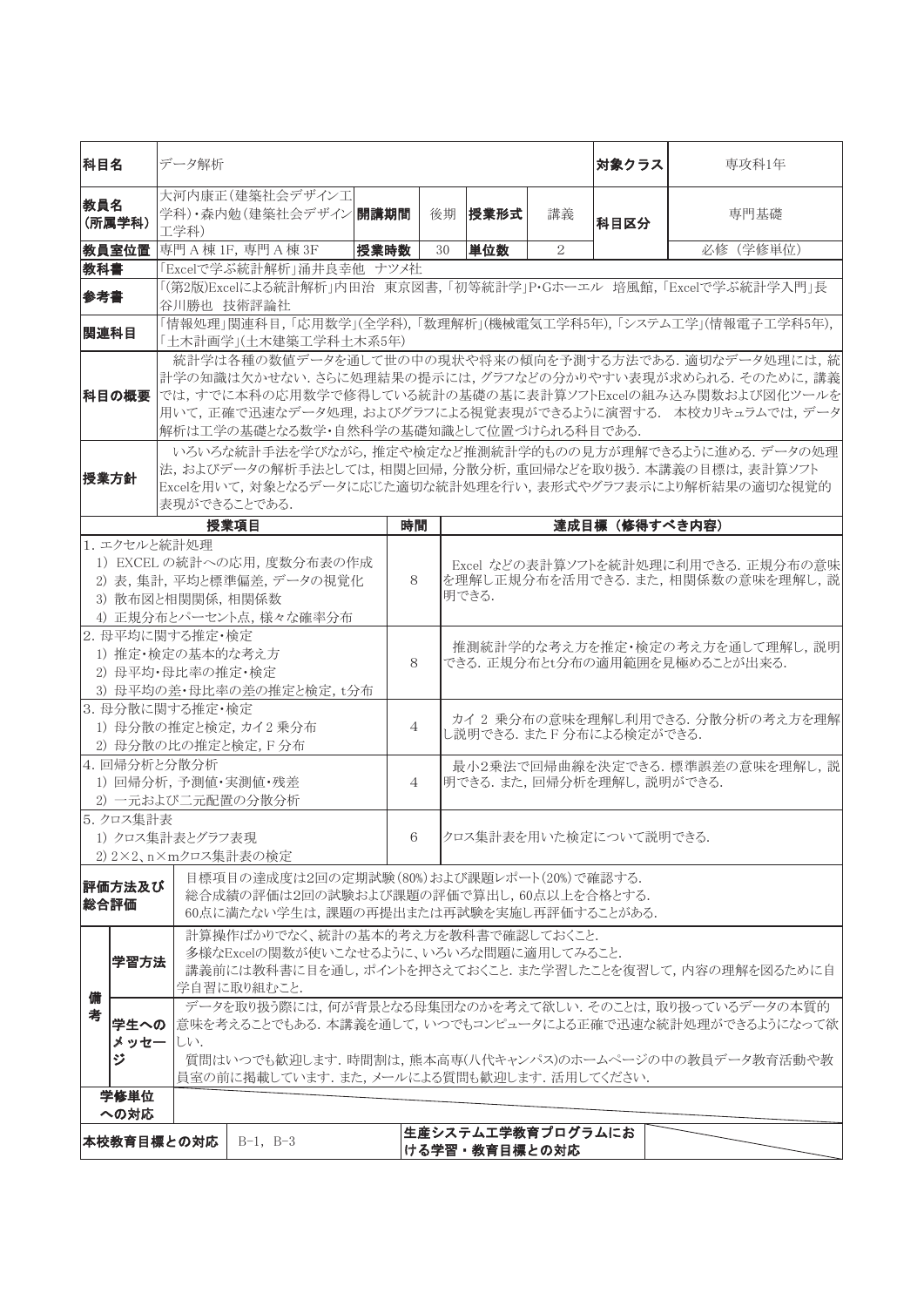| 科目名                                                                                                                                                                                                                                      |            |              | 物理化学 (Physical Chemistry)                    |      |    |     |      |                                    | 対象クラス |  | 専攻科 1 年全コース                                                                                      |
|------------------------------------------------------------------------------------------------------------------------------------------------------------------------------------------------------------------------------------------|------------|--------------|----------------------------------------------|------|----|-----|------|------------------------------------|-------|--|--------------------------------------------------------------------------------------------------|
| 教員名                                                                                                                                                                                                                                      | (所属学科)     |              | 上土井幸喜 (共通教育科)                                | 開講期間 | 前期 |     | 授業形式 | 講義                                 | 科目区分  |  | 共通科目                                                                                             |
|                                                                                                                                                                                                                                          | 教員室位置      | 一般科目棟3F      |                                              | 授業時数 | 30 | 単位数 |      | 2                                  |       |  | 必修                                                                                               |
| 教科書                                                                                                                                                                                                                                      |            |              | 「入門 化学熱力学」松永義夫著 朝倉書店                         |      |    |     |      |                                    |       |  |                                                                                                  |
| 参考書                                                                                                                                                                                                                                      |            |              | 「物理化学の計算法」鈴木長寿ら 東京電気大学出版局                    |      |    |     |      |                                    |       |  |                                                                                                  |
| 関連科目                                                                                                                                                                                                                                     |            |              | 各学科4,5年の「応用物理」、専攻科1年共通科目の「エネルギー基礎工学」との関連が深い。 |      |    |     |      |                                    |       |  |                                                                                                  |
| 科目概要                                                                                                                                                                                                                                     |            | る。           |                                              |      |    |     |      |                                    |       |  | 化学熱力学は、物理化学の基礎の一つとして非常に重要である。本講義では、特に気体の性質、熱力学<br>第一法則、熱力学第二法則とギブズエネルギーについて学習し、基礎知識の定着を狙いとするものであ |
| 授業方針                                                                                                                                                                                                                                     |            | る。           |                                              |      |    |     |      |                                    |       |  | 教科書を中心に授業を進め、必要に応じて資料等を配布する。理解を確実にするために、教科書の問題<br>等を自分で解いて事項の整理や理解を深め、化学反応を通じて化学熱力学の基本概念の習得を目標とす |
| 物理量と単位について理解し、説明できる。<br>1.<br>気体の性質について理解し、説明できる。<br>2.<br>熱化学方程式について理解し、説明できる。<br>3.<br>熱力学第一法則と内部エネルギーについて理解し、説明できる。<br>達成目標<br>4.<br>エンタルピーについて理解し、説明できる。<br>5.<br>熱力学第二法則とエントロピーについて理解し、説明できる。<br>6.<br>ギブズエネルギーについて理解し、説明できる。<br>7. |            |              |                                              |      |    |     |      |                                    |       |  |                                                                                                  |
|                                                                                                                                                                                                                                          |            |              | 授業項目                                         |      |    |     |      |                                    | 授業項目  |  |                                                                                                  |
| $\mathbf{1}$                                                                                                                                                                                                                             |            |              | 本講義のガイダンスおよび物理量の計算                           |      |    | 16  |      |                                    |       |  |                                                                                                  |
| $\overline{2}$                                                                                                                                                                                                                           |            |              | 気体の性質 (1) ボイルシャルルの法則                         |      |    | 17  |      |                                    |       |  |                                                                                                  |
| 3                                                                                                                                                                                                                                        |            |              | 気体の性質 (2) 気体分子運動論                            |      | 18 |     |      |                                    |       |  |                                                                                                  |
| $\overline{4}$                                                                                                                                                                                                                           |            |              | 反応熱と反応条件 (1) ヘスの法則                           |      |    | 19  |      |                                    |       |  |                                                                                                  |
| 5                                                                                                                                                                                                                                        |            |              | 反応熱と反応条件 (2) 熱と仕事                            |      |    | 20  |      |                                    |       |  |                                                                                                  |
| 6                                                                                                                                                                                                                                        | 法則         |              | 反応熱と反応条件 (3) 内部エネルギーと熱力学第一                   |      |    | 21  |      |                                    |       |  |                                                                                                  |
| $\tau$                                                                                                                                                                                                                                   |            | [前期中間試験]     |                                              |      |    | 22  |      |                                    |       |  |                                                                                                  |
| $8\,$                                                                                                                                                                                                                                    |            | 前期中間試験の返却と解説 |                                              |      |    | 23  |      |                                    |       |  |                                                                                                  |
| 9                                                                                                                                                                                                                                        | 熱容量        |              |                                              |      |    | 24  |      |                                    |       |  |                                                                                                  |
| 10                                                                                                                                                                                                                                       |            |              | 自発変化とエネルギー (1) 熱力学第二法則                       |      |    | 25  |      |                                    |       |  |                                                                                                  |
| 11                                                                                                                                                                                                                                       |            |              | 自発変化とエネルギー (2) エントロピー                        |      |    | 26  |      |                                    |       |  |                                                                                                  |
| 12                                                                                                                                                                                                                                       | 一等         |              | 自発変化とエネルギー (3) 気体の混合とエントロピ                   |      |    | 27  |      |                                    |       |  |                                                                                                  |
| 13                                                                                                                                                                                                                                       |            |              | 化学反応とギブズエネルギー変化                              |      |    | 28  |      |                                    |       |  |                                                                                                  |
| 14                                                                                                                                                                                                                                       | まとめ        |              |                                              |      |    | 29  |      |                                    |       |  |                                                                                                  |
|                                                                                                                                                                                                                                          |            | [前期末試験]      |                                              |      |    |     |      |                                    |       |  |                                                                                                  |
| 15                                                                                                                                                                                                                                       |            | 前期末試験の返却と解説  |                                              |      |    | 30  |      |                                    |       |  |                                                                                                  |
| *1から7の達成目標項目について定期試験と小テストで確認する。<br>*授業の進度に合わせて、小テストを毎回行う。それらの評価を30%とし、2回の定期試験の平均を70%<br>評価方法及<br>び総合評価<br>とする。この式で算出した最終成績が60点以上で合格とする。<br>*60点に満たない学生は、再試験を実施し達成度を確認する。                                                                 |            |              |                                              |      |    |     |      |                                    |       |  |                                                                                                  |
|                                                                                                                                                                                                                                          | 学習<br>方法   |              | っかりやること。また、シラバスに予定項目が掲載されているのでそれを見て、予習しておく。  |      |    |     |      |                                    |       |  | 教科書、問題集を十分に活用する。毎回、前回の授業の内容を小テストで確認するので、まずそれをし                                                   |
| 備                                                                                                                                                                                                                                        | 学生へ        |              |                                              |      |    |     |      |                                    |       |  | 定期試験の前だけでなく、授業時間毎に確実に内容を把握するように心がけること。そのために、課題                                                   |
| 考                                                                                                                                                                                                                                        | のメッ<br>セージ |              | 接あるいはメールにて随時受け付ける。                           |      |    |     |      |                                    |       |  | レポート、小テストを行うので、予習・復習を継続して行う必要がある。講義への質問や要望等は、直                                                   |
|                                                                                                                                                                                                                                          | 学修単位       |              | *毎回、次回の講義予告を行い、教科書の該当箇所を読んでくるように指示する。        |      |    |     |      |                                    |       |  |                                                                                                  |
|                                                                                                                                                                                                                                          | への対応       |              |                                              |      |    |     |      |                                    |       |  | *講義で取り扱った内容について、内容の理解を深めるためにも、教科書や問題集の各種問題を解く。                                                   |
|                                                                                                                                                                                                                                          | 本校教育目標との対応 |              | (3)                                          |      |    |     |      | 生産システム工学教育プログラムに<br>おける学習・教育目標との対応 |       |  | C                                                                                                |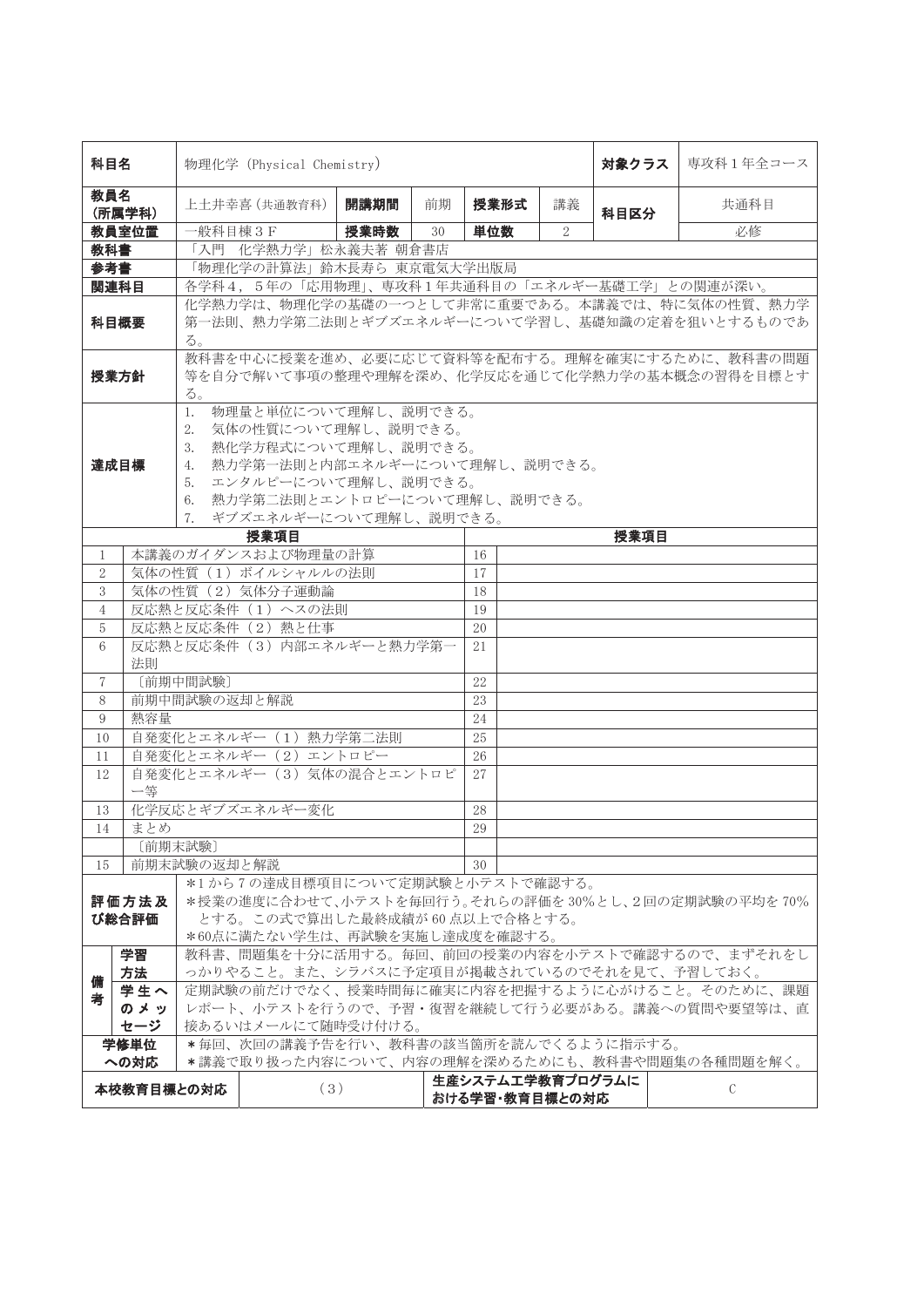| 科目名                                                                                                                                                                                                                                                          |                   | 生命基礎科学 (Basic Life Science)                                     |                           |      |    |                                    |    | 対象クラス | 生産システム工学<br>専攻全コース1年生                                                                               |  |  |  |  |
|--------------------------------------------------------------------------------------------------------------------------------------------------------------------------------------------------------------------------------------------------------------|-------------------|-----------------------------------------------------------------|---------------------------|------|----|------------------------------------|----|-------|-----------------------------------------------------------------------------------------------------|--|--|--|--|
| 教員名                                                                                                                                                                                                                                                          | (所属学科)            | 金田 照夫 (専攻科)                                                     |                           | 開講期間 | 後期 | 授業形式                               | 講義 | 科目区分  | 共通科目                                                                                                |  |  |  |  |
|                                                                                                                                                                                                                                                              | 教員室位置             | 八代キャンパス<br>専門科目棟2                                               |                           | 授業時数 | 30 | 単位数                                | 2  |       | 必修                                                                                                  |  |  |  |  |
| 教科書                                                                                                                                                                                                                                                          |                   | 授業毎に資料を配付する                                                     |                           |      |    |                                    |    |       |                                                                                                     |  |  |  |  |
| 参考書                                                                                                                                                                                                                                                          |                   | Essential細胞生物学(原著第二版)中村佳子·松原謙一 監訳, 南江堂                          |                           |      |    |                                    |    |       |                                                                                                     |  |  |  |  |
| 関連科目                                                                                                                                                                                                                                                         |                   |                                                                 |                           |      |    |                                    |    |       |                                                                                                     |  |  |  |  |
| 生命科学は、幅広い工学分野と連繋しながら現在も発展し、さまざまな形で私達の生活の中で応用されて<br>いる. 授業では、生命の基本単位である細胞を中心にして生物体の構成を概説し、生命現象を制御する遺<br>科目概要<br>伝子の構造と機能についての基礎を学ぶ。また、分子生物学、発生工学、遺伝子工学などの最新の知見に<br>触れながら、生命現象のコントロールメカニズムを理解する上での基礎を修得する.                                                     |                   |                                                                 |                           |      |    |                                    |    |       |                                                                                                     |  |  |  |  |
| 毎回配付する資料を主体に、プレゼンテーションで授業を進める。授業では、細胞についての基礎を学び、<br>親の形質が子に伝わる遺伝現象を中心にして、遺伝子の働き、遺伝情報のなりたち、ゲノムの概念と生命<br>科学への応用について概説する。また、クローン技術や遺伝子治療などの実例を通して、生命倫理の基礎<br>授業方針<br>を理解する。さらに、冬休みの課題として、興味ある生命現象の中から興味あるテーマを各自で選び、自<br>身の専門と関連させながら考察したレポートを作成して概要を発表して理解を深める。 |                   |                                                                 |                           |      |    |                                    |    |       |                                                                                                     |  |  |  |  |
| 1. □ 細胞の基本構造を理解, 説明できる.<br>2. □ 細胞を構成する物質の構造と性質を理解し、説明できる.<br>3. □ 形質の概念と遺伝現象を理解し、説明できる.<br>達成目標<br>4. □ 遺伝子の構造と働きの基礎を理解し、説明できる.<br>5. □ 遺伝情報の発現メカニズムの基礎を理解し、説明できる.<br>6. □ 生命倫理の基礎を理解する<br>7. □ 興味ある生命現象について、レポートを作成し、自身の専門領域との関連を説明できる。                    |                   |                                                                 |                           |      |    |                                    |    |       |                                                                                                     |  |  |  |  |
|                                                                                                                                                                                                                                                              |                   | 授業項目<br>授業項目<br>なぜ生命科学を学ぶのか?: 授業概要とガイダンス                        |                           |      |    |                                    |    |       |                                                                                                     |  |  |  |  |
| 1                                                                                                                                                                                                                                                            |                   |                                                                 |                           |      |    | 16                                 |    |       |                                                                                                     |  |  |  |  |
| $\boldsymbol{2}$                                                                                                                                                                                                                                             |                   | 細胞の構造:原核細胞と真核細胞                                                 |                           |      |    | 17                                 |    |       |                                                                                                     |  |  |  |  |
| 3                                                                                                                                                                                                                                                            |                   | 細胞を構成する物質1:アミノ酸その他                                              |                           |      |    | 18                                 |    |       |                                                                                                     |  |  |  |  |
| 4                                                                                                                                                                                                                                                            |                   | 細胞を構成する物質2:核酸と遺伝物質                                              |                           |      |    | 19                                 |    |       |                                                                                                     |  |  |  |  |
| 5                                                                                                                                                                                                                                                            |                   | 細胞分裂:体細胞分裂と減数分裂                                                 |                           |      |    | 20                                 |    |       |                                                                                                     |  |  |  |  |
| 6                                                                                                                                                                                                                                                            |                   | 形質とは? 遺伝の概念と遺伝子                                                 |                           |      |    | 21                                 |    |       |                                                                                                     |  |  |  |  |
| $\tau$                                                                                                                                                                                                                                                       |                   | 形質をコントロールする仕組1:DNA複製と RNA 転写                                    |                           |      |    | 22                                 |    |       |                                                                                                     |  |  |  |  |
| 8                                                                                                                                                                                                                                                            |                   | 形質をコントロールする仕組2:タンパク質合成                                          |                           |      |    | 23                                 |    |       |                                                                                                     |  |  |  |  |
| 9                                                                                                                                                                                                                                                            |                   | 生命科学の応用:ライフサイクルと DNA                                            |                           |      |    | 24                                 |    |       |                                                                                                     |  |  |  |  |
| 10                                                                                                                                                                                                                                                           |                   | 生命科学の応用:組換え DNA と物質生産                                           |                           |      |    | 25                                 |    |       |                                                                                                     |  |  |  |  |
| 11                                                                                                                                                                                                                                                           |                   | 生命科学の応用: ES 細胞, iPS 細胞, 体細胞クローン                                 |                           |      |    | 26                                 |    |       |                                                                                                     |  |  |  |  |
| 12                                                                                                                                                                                                                                                           |                   | レポート内容の概要報告 (PowerPoint を用いて)                                   |                           |      |    | 27                                 |    |       |                                                                                                     |  |  |  |  |
| 13                                                                                                                                                                                                                                                           |                   | 細胞分裂と発癌シグナル                                                     |                           |      |    | 28                                 |    |       |                                                                                                     |  |  |  |  |
| 14                                                                                                                                                                                                                                                           |                   | 生体防御と免疫現象の基礎                                                    |                           |      |    | 29                                 |    |       |                                                                                                     |  |  |  |  |
|                                                                                                                                                                                                                                                              | [期末試験]            |                                                                 |                           |      |    |                                    |    |       |                                                                                                     |  |  |  |  |
| 15                                                                                                                                                                                                                                                           | 評価方法及<br>び総合評価    | 期末試験およびレポートの返却と解説<br>評価は定期試験の結果を70%,課題レポートの評価を30%とする. 60点以上で合格。 |                           |      |    | 30                                 |    |       | 試験とレポートで評価する。試験は、達成目標の1~6にあげた項目について、理解度を確認する。また,<br>達成目標7では、自身の専門と関連ある生命現象について、各自で課題を設定してレポートを作成する。 |  |  |  |  |
|                                                                                                                                                                                                                                                              | 学習方<br>法          | める.                                                             |                           |      |    |                                    |    |       | 毎回の授業で資料を配付する. 授業では、power point を用いて図、アニメーションなどを通して理解を深                                             |  |  |  |  |
| 備<br>考                                                                                                                                                                                                                                                       | 学生へ<br>のメッ<br>セージ | ○ オフィスアワー:質問は何時でも構いません。また、メールでも受け付けます。                          | 自分で考え, 図書等を調べたうえで質問して欲しい. |      |    |                                    |    |       | ○ 生命科学は、自分で事項の整理や理解を一層深めること. 疑問を生じたらそのまま放置しないで、まず                                                   |  |  |  |  |
|                                                                                                                                                                                                                                                              | 学修単位<br>への対応      | ○ 毎回, 次回の講義内容の概略を示すので, 既に実施した授業内容との関連を整理して下さい。                  |                           |      |    |                                    |    |       | ○ 毎回配付する講義資料をもとに,関連分野の現状も含めて整理して下さい。また,達成目標7の興味あ<br>る生命現象のレポートでは、自身の得意とする専門分野との関連に留意して調査をとりまとめること。  |  |  |  |  |
|                                                                                                                                                                                                                                                              |                   | 本校教育目標との対応                                                      | 3, 5                      |      |    | 生産システム工学教育プログラムに<br>おける学習・教育目標との対応 |    |       | a, b, d1                                                                                            |  |  |  |  |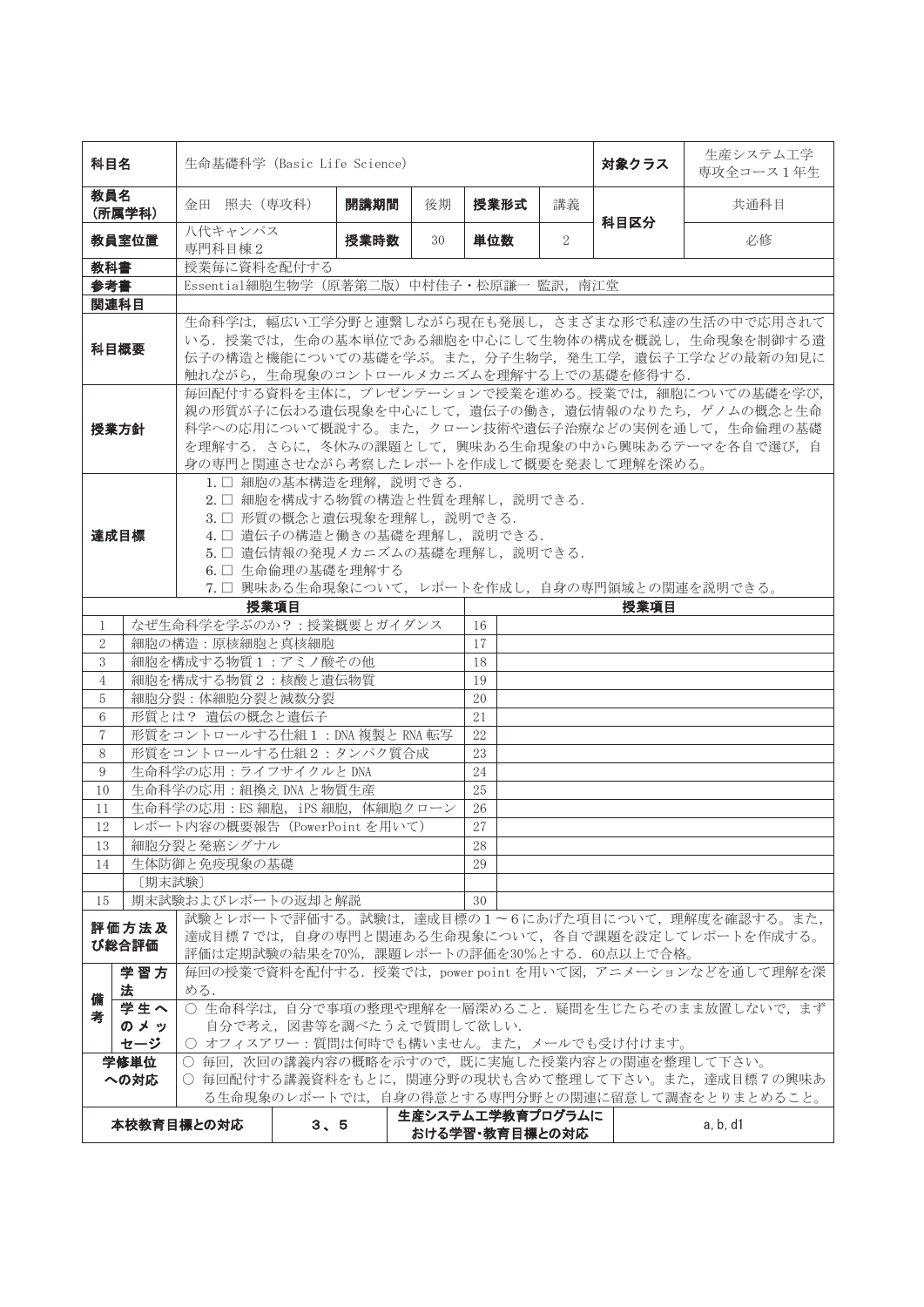| 科目名                                                                                                  |                                                        | 応用情報科学(Applied Information Science)                         |                                               |      |    |                  |                                                |                | 対象クラス          | 生産システム工学専<br>攻全コース1年                                                                                                                               |  |  |
|------------------------------------------------------------------------------------------------------|--------------------------------------------------------|-------------------------------------------------------------|-----------------------------------------------|------|----|------------------|------------------------------------------------|----------------|----------------|----------------------------------------------------------------------------------------------------------------------------------------------------|--|--|
| 教員名                                                                                                  | (所属学科)                                                 | 池田 直光<br>(情報電子工学科)                                          |                                               | 開講期間 | 前期 | 授業形式             |                                                | 講義             | 科目区分           | 基礎工学                                                                                                                                               |  |  |
|                                                                                                      | 教員室位置                                                  | 専攻科棟3F                                                      |                                               | 授業時数 | 30 | 単位数              |                                                | $\overline{2}$ |                | 必修 (学修単位)                                                                                                                                          |  |  |
| 教科書                                                                                                  |                                                        | 「配布資料」                                                      |                                               |      |    |                  |                                                |                |                |                                                                                                                                                    |  |  |
| 参考書                                                                                                  |                                                        |                                                             |                                               |      |    |                  |                                                |                |                | 「パターン認識」示村悦二郎著 コロナ社, 「ディジタル音声処理」古井 貞熙著 東海大学出版会                                                                                                     |  |  |
|                                                                                                      | 関連科目                                                   |                                                             |                                               |      |    |                  |                                                |                |                | 機械電気工学科5年のコンピュータ計測、数理解析、情報電子工学科4年の情報数理、プログラミング、                                                                                                    |  |  |
|                                                                                                      |                                                        |                                                             |                                               |      |    |                  |                                                |                |                | 土木建築工学科4年の応用数学、応用情報処理、生物工学科4年の情報処理、5年の応用数学と関連する。                                                                                                   |  |  |
|                                                                                                      | 科目概要                                                   | 科学のトピックについても学習する。                                           |                                               |      |    |                  |                                                |                |                | いろいろな情報を科学的に捉えるためには、それらを整理し様々な分析を経た後、統合して総合的な理<br>解を図ることが必要である。本科目では、そのためのコンピュータの利用法や対象となる情報(信号)<br>のコンピュータへの取り込みについて学ぶ。また、パターン認識やニューラルネットなどの最近の情報 |  |  |
| まず初めに、コンピュータを利用したデータ処理およびレポート作成をLinux OS上で実習する。次に、<br>コンピュータ処理に必要なアナログ・ディジタル変換について学ぶ。また、周波数分析を中心にしたデ |                                                        |                                                             |                                               |      |    |                  |                                                |                |                |                                                                                                                                                    |  |  |
| ィジタル処理について理解を深めた後、その応用としてパターン認識について学習する。最後に新しい<br>授業方針                                               |                                                        |                                                             |                                               |      |    |                  |                                                |                |                |                                                                                                                                                    |  |  |
|                                                                                                      |                                                        |                                                             |                                               |      |    |                  | 計算の枠組みとして、人間の神経における情報処理の過程をモデル化したニューラルネットなどについ |                |                |                                                                                                                                                    |  |  |
|                                                                                                      |                                                        | ても触れる。                                                      |                                               |      |    |                  |                                                |                |                |                                                                                                                                                    |  |  |
|                                                                                                      |                                                        | 1. Linux環境で基本コマンドが利用できる。                                    |                                               |      |    |                  |                                                |                |                |                                                                                                                                                    |  |  |
|                                                                                                      |                                                        | 2. Linux上で、エディタによってプログラムや文書の作成ができる。                         |                                               |      |    |                  |                                                |                |                |                                                                                                                                                    |  |  |
|                                                                                                      |                                                        | 3. Linux上で、C言語のプログラムを実行できる。                                 |                                               |      |    |                  |                                                |                |                |                                                                                                                                                    |  |  |
|                                                                                                      |                                                        | 4. Linux上のgnuplotによって、作図ができる。<br>5. Linux上のTeXによって文書作成ができる。 |                                               |      |    |                  |                                                |                |                |                                                                                                                                                    |  |  |
|                                                                                                      | 達成日標                                                   | 6. 信号をディジタル化するときの標本化定理について理解できる。                            |                                               |      |    |                  |                                                |                |                |                                                                                                                                                    |  |  |
|                                                                                                      |                                                        | 7. 信号の量子化とその符号化について理解できる。                                   |                                               |      |    |                  |                                                |                |                |                                                                                                                                                    |  |  |
|                                                                                                      |                                                        | 8. ディジタル信号に対してフーリエ変換を適用することができる。                            |                                               |      |    |                  |                                                |                |                |                                                                                                                                                    |  |  |
|                                                                                                      |                                                        |                                                             | 9. ディジタル信号の周波数分析ができる。<br>10. パターン認識について説明できる。 |      |    |                  |                                                |                |                |                                                                                                                                                    |  |  |
|                                                                                                      |                                                        |                                                             |                                               |      |    |                  |                                                |                |                |                                                                                                                                                    |  |  |
|                                                                                                      |                                                        | 11. ニューラルネットについて、その基本な仕組みが理解できる。                            |                                               |      |    |                  |                                                |                |                |                                                                                                                                                    |  |  |
| 1                                                                                                    |                                                        | 講義の概要説明、Linuxの概要・基本コマンド演習                                   | 授業項目                                          |      |    | 9                | 標本化定理                                          |                | 授業項目           |                                                                                                                                                    |  |  |
| $\overline{2}$                                                                                       |                                                        | Linuxの基本コマンド演習                                              |                                               |      |    | 10               |                                                | 量子化と符号化        |                |                                                                                                                                                    |  |  |
| 3                                                                                                    |                                                        | エディタemacs演習                                                 |                                               |      |    | 11               |                                                |                | ディジタル信号とフーリエ変換 |                                                                                                                                                    |  |  |
| $\overline{4}$                                                                                       | C言語演習                                                  |                                                             |                                               |      |    | 12               |                                                |                | ディジタル信号の周波数分析  |                                                                                                                                                    |  |  |
| 5                                                                                                    |                                                        | gnuplotによるグラフ化、TeXによる文書作成                                   |                                               |      |    | 13               |                                                | パターン認識の基礎      |                |                                                                                                                                                    |  |  |
| 6                                                                                                    |                                                        | TeXによる文書作成                                                  |                                               |      |    | 14               |                                                |                | ニューラルネットの概要    |                                                                                                                                                    |  |  |
| 7                                                                                                    | 総合演習                                                   |                                                             |                                               |      |    |                  |                                                | [期末試験]         |                |                                                                                                                                                    |  |  |
| 8                                                                                                    |                                                        | 信号のディジタル化                                                   |                                               |      |    | 15               |                                                |                | 期末試験の返却と解説     |                                                                                                                                                    |  |  |
|                                                                                                      |                                                        |                                                             |                                               |      |    |                  |                                                |                |                | * 各目標項目については定期試験で確認する。その他、適宜行う演習のレポートも評価に加える。                                                                                                      |  |  |
|                                                                                                      | 評価方法及                                                  |                                                             |                                               |      |    |                  |                                                |                |                | * 最終成績は、1回の定期試験を50%、レポート点を50%として算出する。実習を多く行うので、レポー                                                                                                 |  |  |
|                                                                                                      | び総合評価                                                  | トの比率が高くなっている。<br>* 上記の方法で算出した最終成績が60点以上で合格とする。              |                                               |      |    |                  |                                                |                |                |                                                                                                                                                    |  |  |
|                                                                                                      |                                                        | * 成績不良者については、定期試験後に再試験(最高60点)を実施することがある。                    |                                               |      |    |                  |                                                |                |                |                                                                                                                                                    |  |  |
|                                                                                                      |                                                        |                                                             |                                               |      |    |                  |                                                |                |                | 前半はWindowsとは異なる計算機環境でレポート作成までを学習する。実習形式で行なうので、まずコマ                                                                                                 |  |  |
|                                                                                                      | 学習方                                                    |                                                             |                                               |      |    |                  |                                                |                |                | ンドを実行し、色々と試してみることが重要である。後半は、近年多用されているディジタル信号処理                                                                                                     |  |  |
|                                                                                                      | 法                                                      | 関連の内容についてポイントを絞って講義するので、興味を持って臨んで欲しい.                       |                                               |      |    |                  |                                                |                |                |                                                                                                                                                    |  |  |
| 備<br>者                                                                                               | 学生へ<br>* 全専攻の学生が受講するので、なるべくどの専攻の学生にも役立つ講義を心がけている。他専攻の内 |                                                             |                                               |      |    |                  |                                                |                |                |                                                                                                                                                    |  |  |
|                                                                                                      | のメッ                                                    | 容にも積極的にチャレンジして欲しい.                                          |                                               |      |    |                  |                                                |                |                |                                                                                                                                                    |  |  |
|                                                                                                      | セージ                                                    |                                                             |                                               |      |    |                  |                                                |                |                | * 講義の質問等は、直接あるいはメールにて随時受け付ける。また、教官室前に所在を示し、メッセー                                                                                                    |  |  |
|                                                                                                      |                                                        | ジを残すボードも設置しているので、活用して欲しい。                                   |                                               |      |    |                  |                                                |                |                |                                                                                                                                                    |  |  |
|                                                                                                      | 学修単位<br>への対応                                           | ○講義で取り扱った内容について、内容の理解を深めるためにも<br>(1)ノートなどにポイントを整理してまとめる.    |                                               |      |    |                  |                                                |                |                |                                                                                                                                                    |  |  |
|                                                                                                      |                                                        | ②図書館などを利用して、基本的な知識の獲得に努力する.                                 |                                               |      |    |                  |                                                |                |                |                                                                                                                                                    |  |  |
|                                                                                                      | 本校教育目標との対応                                             |                                                             |                                               |      |    | 生産システム工学教育プログラムに |                                                |                |                |                                                                                                                                                    |  |  |
|                                                                                                      |                                                        |                                                             | $(2)$ , $(3)$                                 |      |    | おける学習・教育目標との対応   |                                                |                |                | $B-3, C-1$                                                                                                                                         |  |  |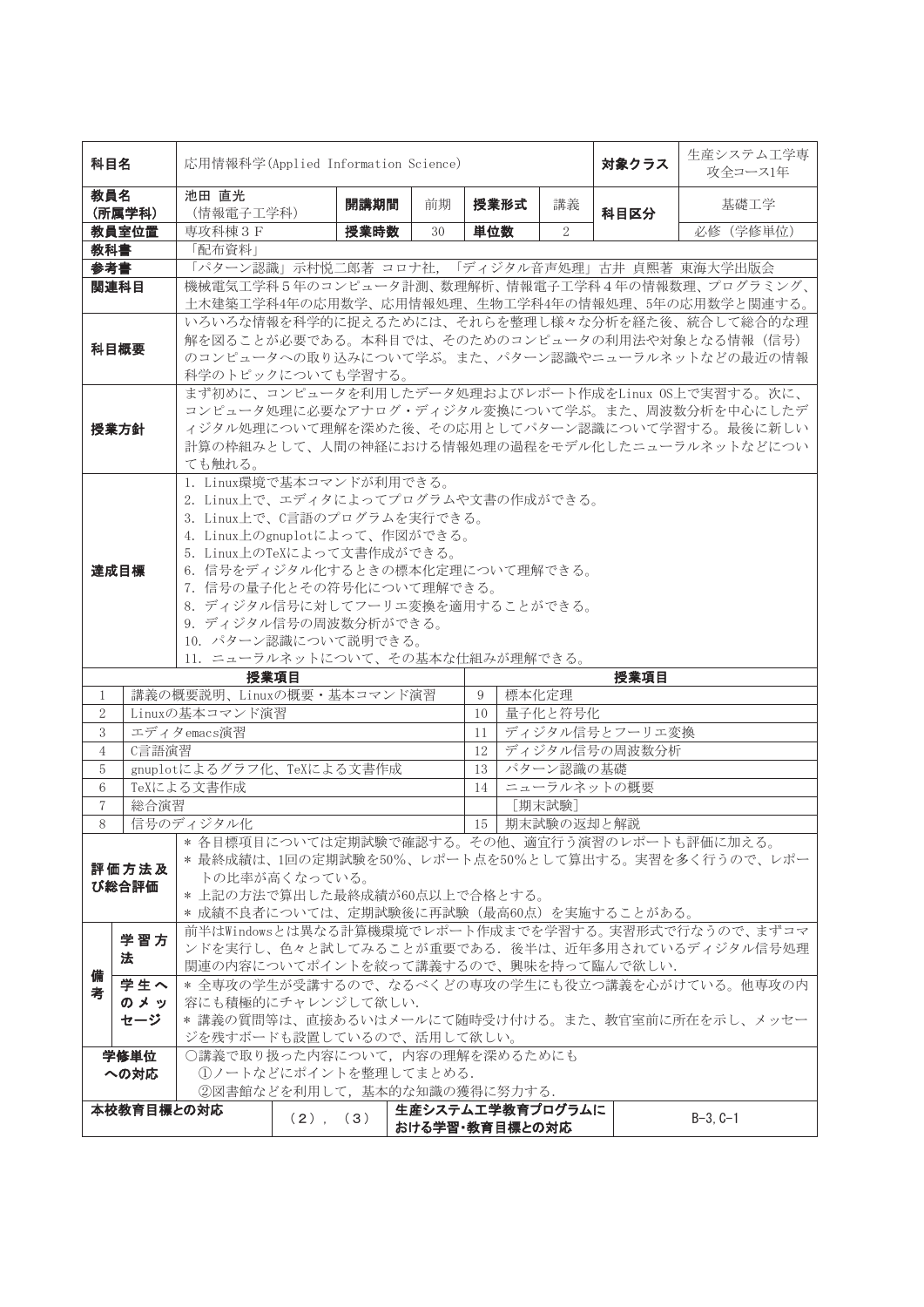| 科目名                                                                                                                                                                                                |                                                                                                                                                                                                                         | 計算応用力学(Computational Applied Dynamics)            |              |      |    |                                    |                | 対象クラス       | 1年全専攻                                           |  |  |  |
|----------------------------------------------------------------------------------------------------------------------------------------------------------------------------------------------------|-------------------------------------------------------------------------------------------------------------------------------------------------------------------------------------------------------------------------|---------------------------------------------------|--------------|------|----|------------------------------------|----------------|-------------|-------------------------------------------------|--|--|--|
| 教員名                                                                                                                                                                                                | (所属学科)                                                                                                                                                                                                                  | 田中禎一 (機械知能シス<br>テム工学科), 内山義博<br>(建設社会デザイン工<br>学科) |              | 開講期間 | 前期 | 授業形式                               | 講義             | 科目区分        | 基礎工学                                            |  |  |  |
|                                                                                                                                                                                                    | 教員室位置                                                                                                                                                                                                                   | 専門棟 2F 東側                                         |              | 授業時数 | 30 | 単位数                                | $\overline{2}$ |             | 必修                                              |  |  |  |
| 教科書                                                                                                                                                                                                |                                                                                                                                                                                                                         | 配布プリント                                            |              |      |    |                                    |                |             |                                                 |  |  |  |
| 参考書                                                                                                                                                                                                |                                                                                                                                                                                                                         | 「流れの数値シミュレーション」、日本機械学会編、コロナ社、他                    |              |      |    |                                    |                |             |                                                 |  |  |  |
| 関連科目                                                                                                                                                                                               |                                                                                                                                                                                                                         | 2年, 3年次の物理学, 1年次~4年次の各種数学                         |              |      |    |                                    |                |             |                                                 |  |  |  |
| 本科目では、計算機を使った工学問題の解決法を、力学を例にとって学ぶことを目的としている。即ち、<br>工学現象をモデル化し、さらに数式化する方法を学び、その数式化された工学現象を計算機や電卓を使<br>科目概要<br>って解く方法を学ぶ。                                                                            |                                                                                                                                                                                                                         |                                                   |              |      |    |                                    |                |             |                                                 |  |  |  |
| 授業では、対象とする力学問題の中でも、特に、「固体」と「流体」の問題を例にとって問題の解決法<br>を解説していく。「固体」の力学では、簡単なばね系を例として有限要素法の解説と演習を行い、「流<br>授業方針<br>体」の力学では、流れ場を記述する運動方程式および連続の式について解説を行うと同時に、これら基<br>礎方程式を差分法を使って解く手法を演習問題を交えて解く手法を身につける。 |                                                                                                                                                                                                                         |                                                   |              |      |    |                                    |                |             |                                                 |  |  |  |
|                                                                                                                                                                                                    |                                                                                                                                                                                                                         | ٠                                                 |              |      |    | 剛性マトリックスと柔性マトリックス、及び剛性方程式が理解できる    |                |             |                                                 |  |  |  |
|                                                                                                                                                                                                    | 有限要素法解析の手法を用いて、簡単なばね問題の解析ができる<br>エネルギー原理による要素剛性マトリックスの誘導が理解できる<br>固体や流体の力学的問題、その代表的な解析手法である有限要素法、差分法の概念が理解できる<br>達成目標<br>ポテンシャル流れを支配するオイラーの運動方程式、および連続の式を理解できる。<br>٠<br>ポテンシャル流れに関連する流れ場の渦度、速度ポテンシャル、および流れ関数を理解できる<br>٠ |                                                   |              |      |    |                                    |                |             |                                                 |  |  |  |
|                                                                                                                                                                                                    | オイラーの運動方程式、連続の式の差分化から流れの数値計算に必要な差分化方程式を導出できる<br>٠                                                                                                                                                                       |                                                   |              |      |    |                                    |                |             |                                                 |  |  |  |
|                                                                                                                                                                                                    | 差分法によるステップ流れの数値計算ができる。<br>٠<br>授業項目<br>授業項目                                                                                                                                                                             |                                                   |              |      |    |                                    |                |             |                                                 |  |  |  |
| 1                                                                                                                                                                                                  |                                                                                                                                                                                                                         | 流れ場の計算法(授業ガイダンス)                                  |              |      |    | 16                                 |                |             |                                                 |  |  |  |
| $\overline{2}$                                                                                                                                                                                     |                                                                                                                                                                                                                         | 連続の式と運動方程式                                        |              |      |    | 17                                 |                |             |                                                 |  |  |  |
| 3                                                                                                                                                                                                  |                                                                                                                                                                                                                         | オイラー運動方程式                                         |              |      |    | 18                                 |                |             |                                                 |  |  |  |
| $\overline{4}$                                                                                                                                                                                     |                                                                                                                                                                                                                         | ポテンシャル流れと流れの数値解析                                  |              |      |    | 19                                 |                |             |                                                 |  |  |  |
| $\sqrt{5}$                                                                                                                                                                                         |                                                                                                                                                                                                                         | 差分法による数値解析法1                                      |              |      |    | 20                                 |                |             |                                                 |  |  |  |
| 6                                                                                                                                                                                                  |                                                                                                                                                                                                                         | 差分法による数値解析法2                                      |              |      |    | 21                                 |                |             |                                                 |  |  |  |
| $\overline{7}$                                                                                                                                                                                     |                                                                                                                                                                                                                         | 差分法によるステップ流れの数値解析                                 |              |      |    | 22                                 |                |             |                                                 |  |  |  |
| 8                                                                                                                                                                                                  | [中間試験]                                                                                                                                                                                                                  |                                                   |              |      |    | 23                                 | [中間試験]         |             |                                                 |  |  |  |
| 9                                                                                                                                                                                                  |                                                                                                                                                                                                                         | 力学的問題と解析手法について                                    |              |      |    | 24                                 |                |             |                                                 |  |  |  |
| 10                                                                                                                                                                                                 |                                                                                                                                                                                                                         | 剛性・柔性マトリックス                                       |              |      |    | $25\,$                             |                |             |                                                 |  |  |  |
| 11                                                                                                                                                                                                 |                                                                                                                                                                                                                         | 要素の剛性マトリックス                                       |              |      |    | 26                                 |                |             |                                                 |  |  |  |
| 12                                                                                                                                                                                                 |                                                                                                                                                                                                                         | せん断ばね系の剛性方程式とマトリックス                               |              |      |    | 27                                 |                |             |                                                 |  |  |  |
| 13                                                                                                                                                                                                 |                                                                                                                                                                                                                         | ばね系の剛性方程式の作成法                                     |              |      |    | 28                                 |                |             |                                                 |  |  |  |
| 14                                                                                                                                                                                                 |                                                                                                                                                                                                                         | 有限要素法によるばね系の解析                                    |              |      |    | 29                                 |                |             |                                                 |  |  |  |
|                                                                                                                                                                                                    |                                                                                                                                                                                                                         | [前期末試験]                                           |              |      |    |                                    | [後期学年末試験]      |             |                                                 |  |  |  |
| 15                                                                                                                                                                                                 |                                                                                                                                                                                                                         | 前期末試験の返却と解説                                       |              |      |    | 30                                 |                | 学年末試験の返却と解説 |                                                 |  |  |  |
| 達成目標の各項目について課題と定期試験で確認する。総合成績の算出方法は、2回の定期試験と各課<br>評価方法及<br>題について、それら内容と結果を基に科目担当2人で相談の上点数をつけ、定期試験を50%,課題点を<br>び総合評価<br>50%の配分で計算し、算出した最終成績が60点以上で合格とする。                                            |                                                                                                                                                                                                                         |                                                   |              |      |    |                                    |                |             |                                                 |  |  |  |
|                                                                                                                                                                                                    | 学習方<br>法                                                                                                                                                                                                                | 毎回、次回の講義予告をするので、教科書等の該当する箇所を読んでくること。              |              |      |    |                                    |                |             | 各講義の最後にその回の講義のまとめを行うので、次回の講義までに整理復習を行っておくこと。また、 |  |  |  |
| 備<br>者                                                                                                                                                                                             | 学生へ                                                                                                                                                                                                                     |                                                   |              |      |    |                                    |                |             | 工学・物理現象を計算機を使って解明するのは、最初は難しいと感じるかもしれないが、一度その手法  |  |  |  |
|                                                                                                                                                                                                    | のメッ<br>セージ                                                                                                                                                                                                              | 物理問題の解決のための一つの手法として習得して欲しい。なお、質問等は随時受付ける。         |              |      |    |                                    |                |             | をマスターすれば、どのような工学·物理問題にも対応できるようになると思うので、解析手法を工学· |  |  |  |
|                                                                                                                                                                                                    | 学修単位                                                                                                                                                                                                                    |                                                   |              |      |    |                                    |                |             |                                                 |  |  |  |
|                                                                                                                                                                                                    | への対応                                                                                                                                                                                                                    |                                                   |              |      |    |                                    |                |             |                                                 |  |  |  |
|                                                                                                                                                                                                    | 本校教育目標との対応                                                                                                                                                                                                              |                                                   | $\mathbf{2}$ |      |    | 生産システム工学教育プログラムに<br>おける学習・教育目標との対応 |                |             |                                                 |  |  |  |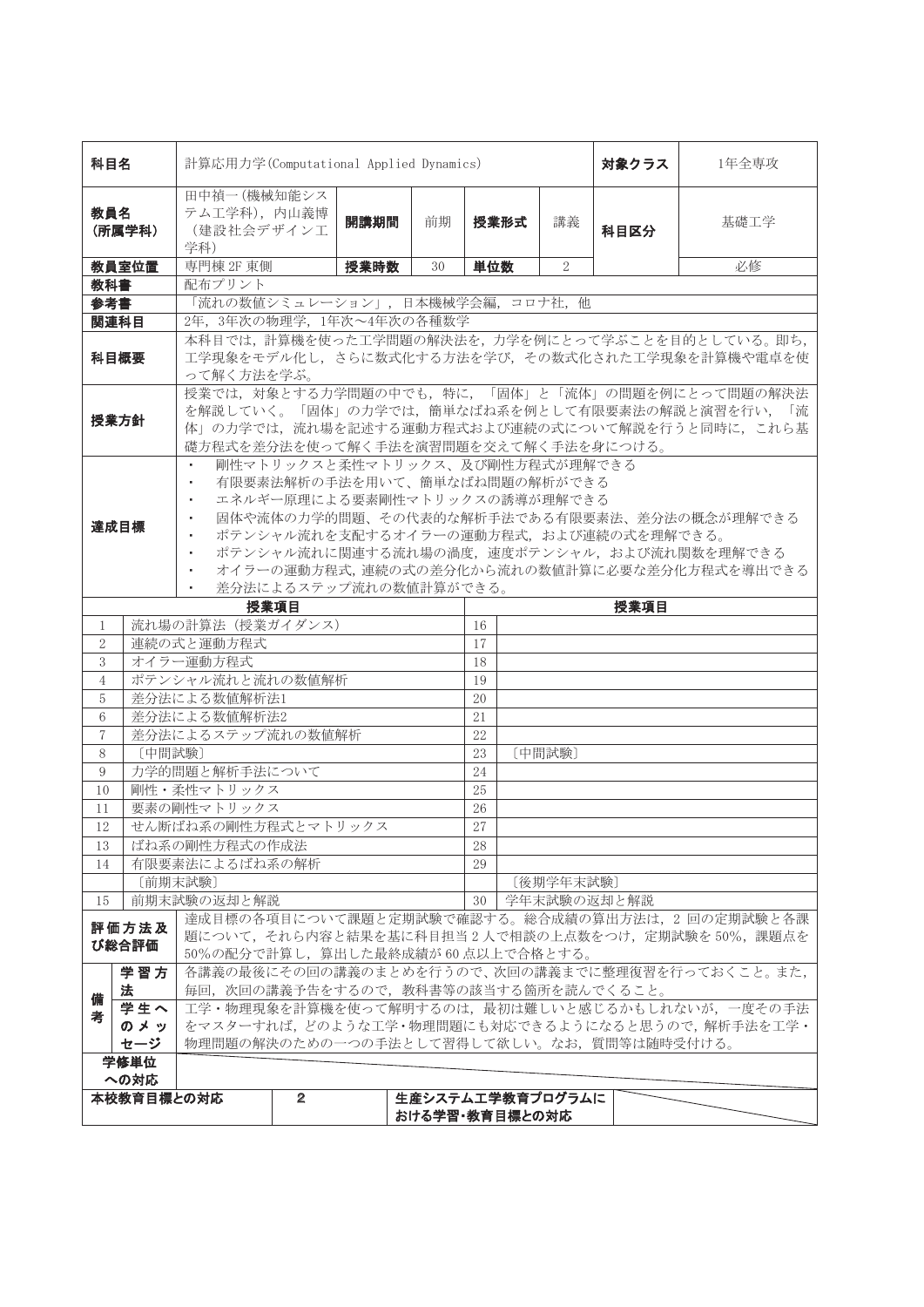| 科目名                                             |                                          | 工業基礎計測                                                                                           |      |                 |                |                                               |                                             |            | 生産システム工学専攻<br>対象クラス                                     |                                                    |  |  |  |
|-------------------------------------------------|------------------------------------------|--------------------------------------------------------------------------------------------------|------|-----------------|----------------|-----------------------------------------------|---------------------------------------------|------------|---------------------------------------------------------|----------------------------------------------------|--|--|--|
|                                                 |                                          | Basic Industrial Measurement                                                                     |      |                 |                |                                               |                                             |            |                                                         | $1$ 年                                              |  |  |  |
|                                                 |                                          | 福田泉,田中禎一,小田<br>明範 (M系)                                                                           |      |                 |                |                                               |                                             |            |                                                         |                                                    |  |  |  |
| 教員名                                             |                                          | 木場 信一郎, 湯治 準一郎                                                                                   |      | 開講期間            | 通年             | 授業形式                                          |                                             | 実験         |                                                         | 実験研究                                               |  |  |  |
|                                                 | (所属学科)                                   | (E系)                                                                                             |      |                 |                |                                               |                                             |            | 科目区分                                                    |                                                    |  |  |  |
|                                                 |                                          | 中村 裕一, 岩部 司 (C系)<br>墨利久, 元木純也 (B系)                                                               |      |                 |                |                                               |                                             |            |                                                         |                                                    |  |  |  |
|                                                 | 教員室位置                                    |                                                                                                  |      | 授業時数            | 90             | 単位数                                           |                                             | 2          |                                                         | 必修 (学修単位)                                          |  |  |  |
| 教科書                                             |                                          | 適宜プリント、資料等を配布する。                                                                                 |      |                 |                |                                               |                                             |            |                                                         |                                                    |  |  |  |
| 参考書                                             |                                          |                                                                                                  |      |                 |                |                                               |                                             |            |                                                         |                                                    |  |  |  |
|                                                 | 関連科目                                     | 1年「基礎工学演習」「特別研究 I · II                                                                           |      |                 |                |                                               |                                             |            |                                                         |                                                    |  |  |  |
|                                                 |                                          |                                                                                                  |      |                 |                |                                               |                                             |            |                                                         | モノづくりに関わる幅広い基礎知識や複眼的な視野を育成するために, 各専門分野における基盤的な計    |  |  |  |
|                                                 | 科目概要                                     |                                                                                                  |      |                 |                |                                               |                                             |            |                                                         | 測技術や分析技術を用いた実験テーマを横断的に配置し,異なる専門分野の計測・分析技術を体験する。    |  |  |  |
| これらの実験実習を通して、幅広い工学の分野での基盤的な計測技術を修得し、応用力を養う。     |                                          |                                                                                                  |      |                 |                |                                               |                                             |            |                                                         |                                                    |  |  |  |
|                                                 |                                          |                                                                                                  |      |                 |                | 実社会では、各自が学んだ専門分野にとらわれず、工学の諸分野での基礎力と応用力を要求される。 |                                             |            |                                                         |                                                    |  |  |  |
|                                                 | 授業方針                                     | 本科目では,各自の専門分野以外の工学の諸分野で基盤となる各種計測技術や分析技術を修得するため<br>に、4つの分野での実習を実施する。これらを通して、いろいろな計測技術の原理やデータ解析手法の |      |                 |                |                                               |                                             |            |                                                         |                                                    |  |  |  |
|                                                 |                                          | 基礎を学ぶ。                                                                                           |      |                 |                |                                               |                                             |            |                                                         |                                                    |  |  |  |
| 各実習テーマでの個別の達成目標は、各実習の概要説明で示す.                   |                                          |                                                                                                  |      |                 |                |                                               |                                             |            |                                                         |                                                    |  |  |  |
| 1. それぞれの分野で基盤となる各種計測技術の概要が理解できる                 |                                          |                                                                                                  |      |                 |                |                                               |                                             |            |                                                         |                                                    |  |  |  |
|                                                 | 2. 計測手法の原理を理解して説明できる<br>達成目標             |                                                                                                  |      |                 |                |                                               |                                             |            |                                                         |                                                    |  |  |  |
|                                                 |                                          | 3. 得られた種々のデータをもとに、適切なデータ処理とデータ解析を行うことができる                                                        |      |                 |                |                                               |                                             |            |                                                         |                                                    |  |  |  |
|                                                 |                                          | 4. 技術レポートを作成して、内容を説明することができる                                                                     |      |                 |                |                                               |                                             |            |                                                         |                                                    |  |  |  |
|                                                 |                                          |                                                                                                  | 授業項目 |                 |                | 16                                            |                                             |            | 授業項目                                                    |                                                    |  |  |  |
| (建設システム系) 非破壊試験法の概要と計測準備<br>1<br>$\overline{2}$ |                                          |                                                                                                  |      |                 |                |                                               |                                             |            | (情報システム系)薄膜作製・計測評価の準備<br>PLD薄膜, 焼結実験 I とXRD分析, 電子計測基礎実験 |                                                    |  |  |  |
| 超音波パルス法による材料の弾性速度計測と静ひずみ<br>17<br>測定            |                                          |                                                                                                  |      |                 |                |                                               |                                             |            |                                                         |                                                    |  |  |  |
| 静弾性係数と動弾性係数の算定<br>3                             |                                          |                                                                                                  |      |                 |                |                                               |                                             |            |                                                         | PLD薄膜, 焼結実験ⅡとXRD分析, 電子計測基礎実験                       |  |  |  |
| $\overline{4}$                                  |                                          | 測量技術の紹介、距離と角度の測定                                                                                 |      |                 |                | 18<br>19                                      |                                             | 作製サンプル評価実験 |                                                         |                                                    |  |  |  |
| 5                                               | 高低差の測定                                   |                                                                                                  |      |                 |                | 20                                            |                                             |            |                                                         | 2グループで作製・評価の役割を交替して、16~                            |  |  |  |
| 6                                               | 地形図の作成                                   |                                                                                                  |      |                 |                | $\overline{\phantom{0}}$                      |                                             |            |                                                         | 19と同様に作製・計測の準備及び評価を実施。                             |  |  |  |
| $\overline{7}$                                  |                                          | まとめとレポート作成                                                                                       |      |                 |                | 23                                            |                                             |            |                                                         |                                                    |  |  |  |
| 8                                               |                                          | (機械システム系) 実験ガイダンス                                                                                |      |                 |                |                                               |                                             |            |                                                         |                                                    |  |  |  |
| 9                                               |                                          | ワイヤ放電加工による試験片の作製                                                                                 |      |                 |                | 24                                            |                                             |            |                                                         | (生物システム系) 実験ガイダンス/試料の調製                            |  |  |  |
| 10                                              |                                          | 工業材料の引張試験                                                                                        |      |                 |                | 生体認識物質の分離1<br>25<br>生体認識物質の分離2                |                                             |            |                                                         |                                                    |  |  |  |
| 11                                              |                                          | 圧力・流量センサーを用いたポンプ性能の計測                                                                            |      |                 |                | 26                                            |                                             |            |                                                         |                                                    |  |  |  |
| 12<br>$13\,$                                    |                                          | 流量計の校正実験<br>放射線の測定(1)                                                                            |      |                 |                | 27                                            | 生体認識物質の分離3                                  |            |                                                         |                                                    |  |  |  |
| 14                                              |                                          | 放射線の測定(2)                                                                                        |      |                 |                | 29                                            | 28   遺伝子組替え操作および遺伝子解析1<br>遺伝子組替え操作および遺伝子解析2 |            |                                                         |                                                    |  |  |  |
| 15                                              |                                          | まとめとレポート作成                                                                                       |      |                 |                | 30                                            |                                             | まとめとレポート作成 |                                                         |                                                    |  |  |  |
|                                                 |                                          |                                                                                                  |      |                 |                |                                               |                                             |            |                                                         | *1から4の達成目標を、各系の実習テーマにおける実習の状況と成果レポートの内容で評価する (25点満 |  |  |  |
|                                                 | 評価方法及                                    | 点/1テーマ×4テーマ=100点満点)。                                                                             |      |                 |                |                                               |                                             |            |                                                         |                                                    |  |  |  |
|                                                 | び総合評価                                    | *最終成績の算出は、各系の評価を足し合わせ、担当者間の合議によって決定する。                                                           |      |                 |                |                                               |                                             |            |                                                         |                                                    |  |  |  |
|                                                 |                                          | *最終成績が60点以上で合格とする。                                                                               |      |                 |                |                                               |                                             |            |                                                         |                                                    |  |  |  |
| 各実験の最後には実験データの整理を確実に行うこと。また、実験装置や実験方法などについて十    |                                          |                                                                                                  |      |                 |                |                                               |                                             |            |                                                         |                                                    |  |  |  |
|                                                 | 学習方                                      |                                                                                                  |      | 分な整理復習を行っておくこと。 |                |                                               |                                             |            |                                                         |                                                    |  |  |  |
| 備                                               | 法                                        | で調べること。                                                                                          |      |                 |                |                                               |                                             |            |                                                         | - データ整理やレポート作成に必要な調査は、図書館の本やインターネットなどを使って納得いくま     |  |  |  |
| 考                                               | 学生へ                                      |                                                                                                  |      |                 |                |                                               |                                             |            |                                                         | 本科目は、各自の専門分野とは異なる色々な分野での基礎的な計測技術を学ぶので、疑問に思う事など     |  |  |  |
|                                                 | のメッ                                      |                                                                                                  |      |                 |                |                                               |                                             |            |                                                         | について活発に質問して計測の原理や手法についての理解を深めてほしい。質問等はいつでも応じるの     |  |  |  |
|                                                 | セージ                                      | で、各担当の教員室やメールで行ってください。                                                                           |      |                 |                |                                               |                                             |            |                                                         |                                                    |  |  |  |
|                                                 | 学修単位                                     |                                                                                                  |      |                 |                |                                               |                                             |            |                                                         | 各実験では実験データの整理、実験装置や実験方法などについて十分な整理復習を行う。データ整理や     |  |  |  |
|                                                 | への対応                                     |                                                                                                  |      |                 |                |                                               |                                             |            |                                                         | レポート作成に必要な調査は、図書館やインターネットなどを活用し調査することを課している。       |  |  |  |
|                                                 | 本校教育目標との対応<br>(2), (3), 生産システム工学教育プログラムに |                                                                                                  |      |                 |                |                                               |                                             |            | $B-2, C-3, C-4, E-2$                                    |                                                    |  |  |  |
|                                                 |                                          |                                                                                                  | (6)  |                 | おける学習・教育目標との対応 |                                               |                                             |            |                                                         |                                                    |  |  |  |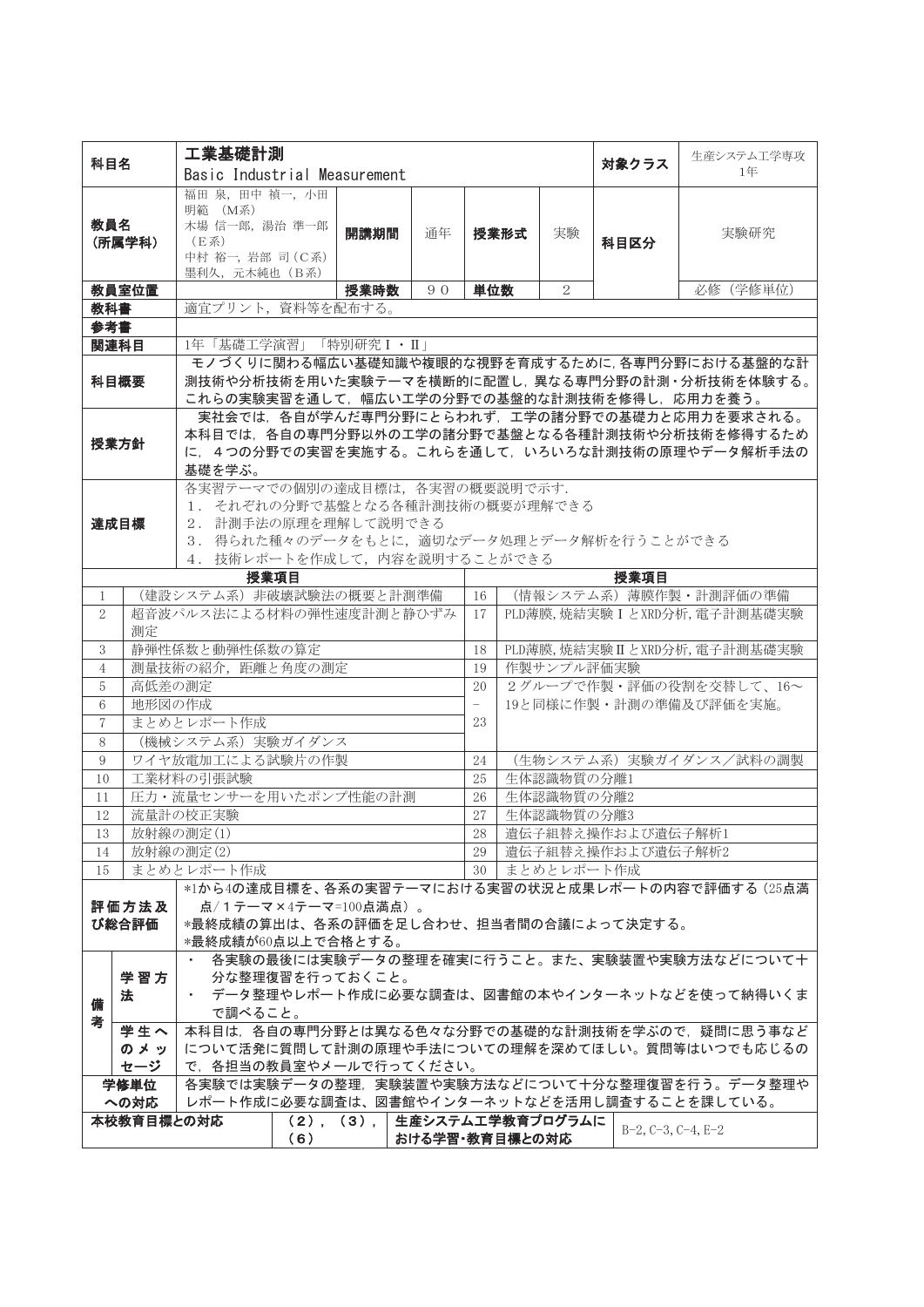|                                                                                                                                                                                                                       | 基礎工学演習<br>科目名                                                               |                                                                                                                                                                                                                           |  |                            |     |                 |        |           |                   | 生産システム工学専攻                                         |  |
|-----------------------------------------------------------------------------------------------------------------------------------------------------------------------------------------------------------------------|-----------------------------------------------------------------------------|---------------------------------------------------------------------------------------------------------------------------------------------------------------------------------------------------------------------------|--|----------------------------|-----|-----------------|--------|-----------|-------------------|----------------------------------------------------|--|
|                                                                                                                                                                                                                       |                                                                             | Basic Engineering Seminar                                                                                                                                                                                                 |  |                            |     |                 |        |           | 対象クラス             | 1年                                                 |  |
| 教員名<br>(所属学科)                                                                                                                                                                                                         |                                                                             | 井山 裕文 (M系)<br>湯治 準一郎、村田美友紀<br>(E系)<br>内山 義博、上久保 祐志<br>(C <sub>3</sub> )<br>墨 利久、元木 純也 (B<br>系)                                                                                                                            |  | 開講期間                       | 通年  | 授業形式            |        | 演習        | 科目区分              | 実験研究                                               |  |
|                                                                                                                                                                                                                       | 教員室位置                                                                       |                                                                                                                                                                                                                           |  | 授業時数                       | 6 0 | 単位数             |        | 2         |                   | 必修 (学修単位)                                          |  |
| 教科書                                                                                                                                                                                                                   |                                                                             | 適宜プリントを配布                                                                                                                                                                                                                 |  |                            |     |                 |        |           |                   |                                                    |  |
| 参考書                                                                                                                                                                                                                   |                                                                             |                                                                                                                                                                                                                           |  |                            |     |                 |        |           |                   |                                                    |  |
| 関連科目<br>1年「工業基礎計測」「計算応用力学」                                                                                                                                                                                            |                                                                             |                                                                                                                                                                                                                           |  |                            |     |                 |        |           |                   |                                                    |  |
| 本科目は、別途開講する実験科目「工業基礎計測」と関連して、ものづくりの現場で必要となる専門分<br>野に跨った各種計測技術の基礎となる <b>計測原理や実製造</b> などでの応用例などについて <b>演習</b> を行い、理解<br>科目概要<br>を深め実験と演習を通した学習効果の実を上げる。また、基礎工学区分での講義科目に関連した演習を<br>通して、これら基礎工学科目の理解を深めるとともに学習した知識の定着を図る。 |                                                                             |                                                                                                                                                                                                                           |  |                            |     |                 |        |           |                   |                                                    |  |
|                                                                                                                                                                                                                       |                                                                             |                                                                                                                                                                                                                           |  |                            |     |                 |        |           |                   | 機械システム、情報システム、建設システム、生物システムの4つの分野での演習を行う。機械シス      |  |
|                                                                                                                                                                                                                       |                                                                             |                                                                                                                                                                                                                           |  |                            |     |                 |        |           |                   | テム系では、機械設計で重要な役割を果たしている3D−CAD演習およびCAE演習を行う。情報システム系 |  |
| 授業方針                                                                                                                                                                                                                  |                                                                             | では、マイコンプログラミング演習及び電気電子回路に関しての演習(シミュレーション)を行い、コン<br>ピュータを各分野で利用するための基礎知識について理解を深める。建設システム系では、別途開講の<br>「計算応用力学」で学ぶ固体の力学、および、河川や海岸の基礎となる流体の力学について、演習を通<br>して理解を深める。生物システム系では、生体認識物質についてや遺伝子解析についての演習を行い、<br>生物工学的計測法の理解を深める。 |  |                            |     |                 |        |           |                   |                                                    |  |
|                                                                                                                                                                                                                       |                                                                             | 各実習テーマでの個別の達成目標は、各実習の概要説明で示す.                                                                                                                                                                                             |  |                            |     |                 |        |           |                   |                                                    |  |
| 達成目標                                                                                                                                                                                                                  |                                                                             | 1. 各分野での演習を通し、工学の基礎を定着させる。                                                                                                                                                                                                |  |                            |     |                 |        |           |                   |                                                    |  |
|                                                                                                                                                                                                                       |                                                                             | 2. 自分の専門分野以外の分野を学ぶことで、知識の幅を広げる。                                                                                                                                                                                           |  |                            |     |                 |        |           |                   |                                                    |  |
|                                                                                                                                                                                                                       | 3. 工学という枠の中で、各分野の専門知識をどのように連携させるかといった創造性を育む。<br>授業項目<br>授業項目                |                                                                                                                                                                                                                           |  |                            |     |                 |        |           |                   |                                                    |  |
| 1                                                                                                                                                                                                                     |                                                                             | (建設システム系) 力と単位                                                                                                                                                                                                            |  |                            |     | 16              |        |           | (情報システム系) 演習ガイダンス |                                                    |  |
| $\overline{2}$                                                                                                                                                                                                        |                                                                             | 仕事とエネルギー                                                                                                                                                                                                                  |  |                            |     | 17              |        |           | 入力波形の作成とグラフ表示     |                                                    |  |
| 3                                                                                                                                                                                                                     | 応力とひずみ                                                                      |                                                                                                                                                                                                                           |  |                            |     | 18              |        |           | 回路素子の数学モデル        |                                                    |  |
| $\overline{4}$                                                                                                                                                                                                        |                                                                             | マトリックス算法                                                                                                                                                                                                                  |  |                            |     | 19              | 過渡現象解析 |           |                   |                                                    |  |
| 5                                                                                                                                                                                                                     |                                                                             | 流体の基本的性質                                                                                                                                                                                                                  |  |                            |     | 20              |        |           | AVRマイコンプログラミング概説  |                                                    |  |
| 6                                                                                                                                                                                                                     | 静水圧と浮力                                                                      |                                                                                                                                                                                                                           |  |                            |     | 21              |        |           | マイコンプログラミング演習1    |                                                    |  |
| $\tau$                                                                                                                                                                                                                |                                                                             | 波と海岸構造物                                                                                                                                                                                                                   |  |                            |     | 22              |        |           | マイコンプログラミング演習2    |                                                    |  |
| 8<br>9                                                                                                                                                                                                                | まとめ                                                                         | (機械システム系) 3D-CADについて·操作方法                                                                                                                                                                                                 |  |                            |     | 23<br>24        | まとめ    |           | (生物システム系)認識と遺伝子解析 |                                                    |  |
| $10\,$                                                                                                                                                                                                                |                                                                             | 3D-CADによる演習 I                                                                                                                                                                                                             |  |                            |     | 25 <sup>7</sup> |        | 認識について1   |                   |                                                    |  |
| 11                                                                                                                                                                                                                    |                                                                             | 3D-CADによる演習II                                                                                                                                                                                                             |  |                            |     | 26              |        | 認識について2   |                   |                                                    |  |
| 12                                                                                                                                                                                                                    | CAEの基礎                                                                      |                                                                                                                                                                                                                           |  |                            |     | 27              |        | 認識について3   |                   |                                                    |  |
| 13                                                                                                                                                                                                                    | CAE演習 I                                                                     |                                                                                                                                                                                                                           |  |                            |     | 28              |        | 遺伝子について   |                   |                                                    |  |
| 14                                                                                                                                                                                                                    | CAE演習 II                                                                    |                                                                                                                                                                                                                           |  |                            |     | 29              |        | 遺伝子解析について |                   |                                                    |  |
| 15                                                                                                                                                                                                                    | まとめ                                                                         |                                                                                                                                                                                                                           |  |                            |     | 30              | まとめ    |           |                   |                                                    |  |
|                                                                                                                                                                                                                       | *各分野でのまとめとレポート、小テストなどの成績を総合して評価する。最終評価は全担当者で合議し、<br>評価方法及<br>び総合評価<br>決定する。 |                                                                                                                                                                                                                           |  |                            |     |                 |        |           |                   |                                                    |  |
|                                                                                                                                                                                                                       |                                                                             | レポート作成に必要な調査は、図書館の本やインターネットなどを使って納得いくまで調べること。<br>法<br>備                                                                                                                                                                   |  |                            |     |                 |        |           |                   |                                                    |  |
|                                                                                                                                                                                                                       | 学習方                                                                         |                                                                                                                                                                                                                           |  |                            |     |                 |        |           |                   |                                                    |  |
| 者                                                                                                                                                                                                                     | 学生へ<br>のメッ<br>セージ                                                           | はいつでも受け付けます。                                                                                                                                                                                                              |  |                            |     |                 |        |           |                   | 授業に際しては、理解できない点があれば質問し、確実に知識を定着させる様に心掛けてほしい。質問     |  |
|                                                                                                                                                                                                                       | 学修単位                                                                        |                                                                                                                                                                                                                           |  |                            |     |                 |        |           |                   | 各演習ではデータの整理,解析方法などについて十分な整理復習を行う。データ整理やレポート作成に     |  |
|                                                                                                                                                                                                                       | への対応<br>本校教育目標との対応                                                          | 必要な調査は、図書館やインターネットなどを活用し調査することを課している。                                                                                                                                                                                     |  | (2),(3),  生産システム工学教育プログラムに |     |                 |        |           |                   |                                                    |  |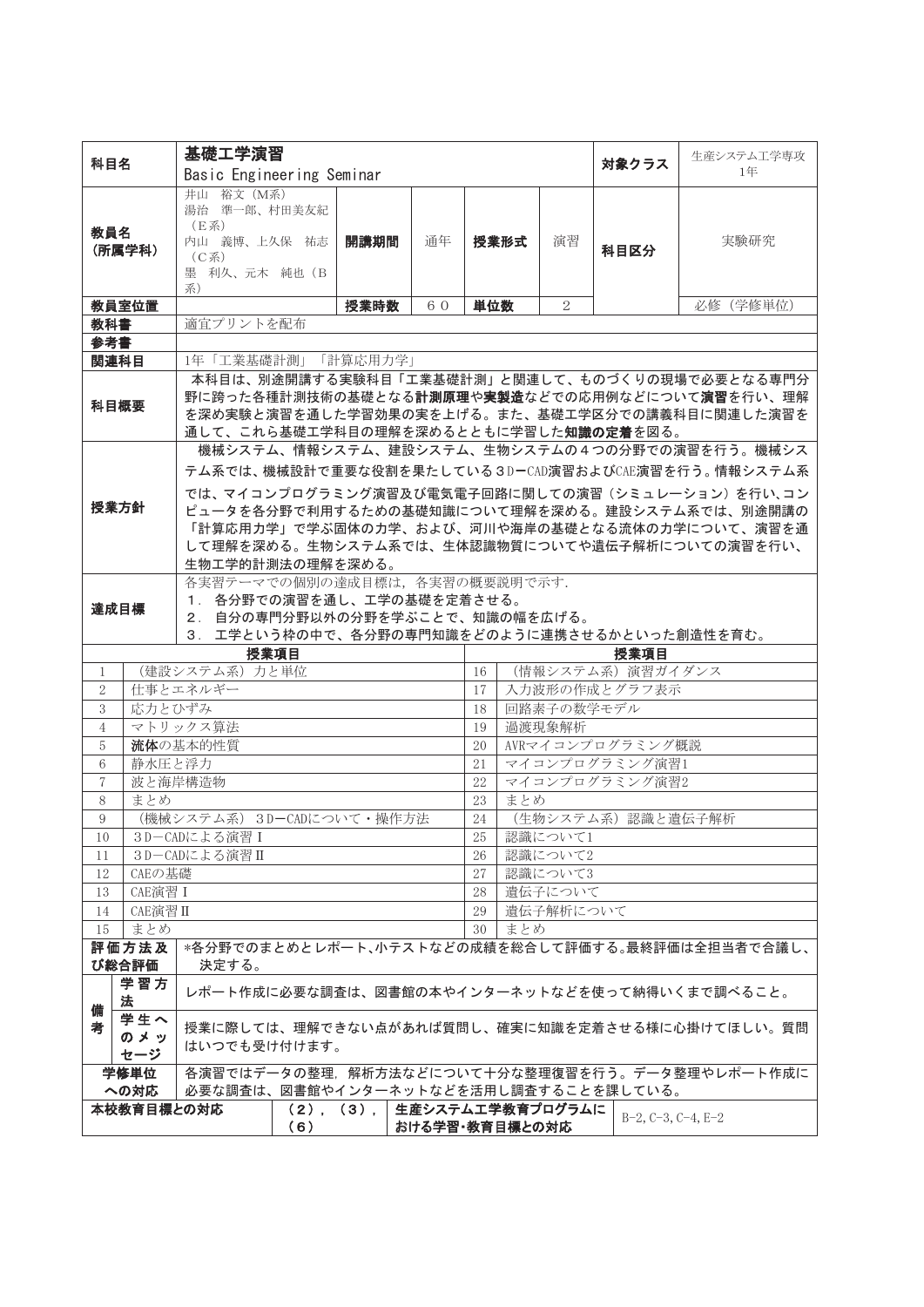| <b>科目名</b>                                                                                                                                                                                                                                                                                                                                                                                                                                                              | 特別研究 I   |                                          |      |     |      |    | 対象クラス | 生産システム工学専攻                                                                                                                                                              |  |  |
|-------------------------------------------------------------------------------------------------------------------------------------------------------------------------------------------------------------------------------------------------------------------------------------------------------------------------------------------------------------------------------------------------------------------------------------------------------------------------|----------|------------------------------------------|------|-----|------|----|-------|-------------------------------------------------------------------------------------------------------------------------------------------------------------------------|--|--|
|                                                                                                                                                                                                                                                                                                                                                                                                                                                                         |          | Graduation Research I                    |      |     |      |    |       | 1年                                                                                                                                                                      |  |  |
| 教員名<br>(所属学科)                                                                                                                                                                                                                                                                                                                                                                                                                                                           | 特別研究指導教員 |                                          | 開講期間 | 通期  | 授業形式 | 実験 | 科目区分  | 実験研究                                                                                                                                                                    |  |  |
| <b> 教員室位置</b>                                                                                                                                                                                                                                                                                                                                                                                                                                                           |          |                                          | 授業時数 | 180 | 単位数  | 4  |       | 必修(学修単位)                                                                                                                                                                |  |  |
| 教科書                                                                                                                                                                                                                                                                                                                                                                                                                                                                     |          | 各テーマに対して、資料等を配布する。                       |      |     |      |    |       |                                                                                                                                                                         |  |  |
| 参考書                                                                                                                                                                                                                                                                                                                                                                                                                                                                     |          | 各テーマに対して、資料等を配布する。                       |      |     |      |    |       |                                                                                                                                                                         |  |  |
| 関連科目                                                                                                                                                                                                                                                                                                                                                                                                                                                                    |          | 工業基礎計測、基礎工学演習および2年次の特別研究、特別演習との関連が強い。    |      |     |      |    |       | 本科および専攻科で履修する全ての講義および実験科目と関連が深い。特に、本科5年次の課題研究、専攻科1年次の                                                                                                                   |  |  |
| 科目の概要                                                                                                                                                                                                                                                                                                                                                                                                                                                                   |          | ーマの目的や概要を理解して、研究の方向づけを行うことを目的とする。        |      |     |      |    |       | 2年次の特別研究への導入科目として、研究テーマ例の中から特に興味を持つテーマを選び、指導教員の下で研究テ<br>研究テーマへの理解を深める過程を通して、文献や資料の収集、自身の研究状況の把握や記録の習慣づけを行う。ま<br>た、2年次の特別研究などで必要となる基礎的な実験手法を身につける。また、得られた成果について、中間報告を行う。 |  |  |
| 1. 研究テーマについて担当の教員からガイダンスを受けた後、興味ある研究テーマを選択する。<br> 2. 教員個人または研究課題を担当する教員グループによって、研究計画の立案、調査、研究を進める上での基礎的な理<br>論、適切なデータを得るための実験手法などについて指導する。<br> 授業方針<br>3. 研究の目的と方法を明確にし、2年次の特別研究の成果につなげるよう指導する。<br> 4. 実験の過程では、細かに実験ノートや研究実施記録をつけ、自主的・継続的に研究状況を把握する習慣を身に付けさ<br>せる。                                                                                                                                                                                                      |          |                                          |      |     |      |    |       |                                                                                                                                                                         |  |  |
|                                                                                                                                                                                                                                                                                                                                                                                                                                                                         |          | 授業項目                                     | 時間   |     |      |    |       |                                                                                                                                                                         |  |  |
| 達成目標(修得すべき内容)<br>1. ガイダンスと研究テーマ決定<br>1. 実験ノートや研究実施記録を作り、一つ一つの実験の記録を<br>2. 研究方法,資料収集,調査,実験などにつ<br>継続的に残すことができる。<br>いて各自で計画立案し、教員の承認を受け<br>2. 各研究テーマについて、その目的及び概要を理解し、選択し<br>特別研究を進める。<br>た課題に対して主体的に取り組んで研究を進めることがで<br>3. 日々の研究成果は、研究ノートや研究実施<br>きる。<br>記録にまとめる。研究実施記録は定期的に<br>3. 研究に必要な文献・資料や情報を集め、それらを整理するこ<br>指導教員のチェックを受ける。<br>とができる。<br>4. 進行状況を含め、随時中間発表を行う。<br>4. 適切な研究計画を立てることができる。<br>5. 今年度は、次ページに掲載する研究テーマ<br>5. 研究計画に沿って継続的に研究を続けることができる。<br>180<br>を予定している。 |          |                                          |      |     |      |    |       |                                                                                                                                                                         |  |  |
| 評価は別途定める1年次特別研究評価報告に従って、下記の評価項目で評価する。各評価項目は、達成目標の項<br>目の達成度をもとにしている。<br>評価方法及び<br>(1) 実施状況の評価(60%)<br>総合評価<br>(2) 中間報告書の評価(40%)<br>実施状況の評価では、研究ノートなどの研究実施の資料を用いる。                                                                                                                                                                                                                                                                                                       |          |                                          |      |     |      |    |       |                                                                                                                                                                         |  |  |
| 特定のテーマについて深く研究して考察する能力を養うためには、適切な方法でデータを集め、その意味を解析す<br>学習方法<br>ること、日常の研究活動を継続的に積み重ねることが重要である。研究の蓄積には研究ノートの活用が有効である。<br>備                                                                                                                                                                                                                                                                                                                                                |          |                                          |      |     |      |    |       |                                                                                                                                                                         |  |  |
| 考<br>学生への<br>メッセー<br>ジ                                                                                                                                                                                                                                                                                                                                                                                                                                                  |          | の特別研究に繋げる科目ですので、指導教員とこまめに相談しながら取り組んで下さい。 |      |     |      |    |       | 1年次の特別研究は、継続的な研究活動の中で講義や実験科目で培った基礎的な知識と技術を活用して、2年次                                                                                                                      |  |  |
| 学修単位<br>への対応                                                                                                                                                                                                                                                                                                                                                                                                                                                            |          |                                          |      |     |      |    |       | 日々の研究成果は、研究ノートや研究実施記録にまとめる。研究実施記録は定期的に指導教員のチェックを受ける。                                                                                                                    |  |  |
| $(3)$ , $(6)$ .<br> 生産システム工学教育プログラムにお<br>$(2)$ .<br>B-2,C-2, C-3,E-2,F-1<br>本校教育目標との対応<br>(1)<br>ける学習・教育目標との対応                                                                                                                                                                                                                                                                                                                                                          |          |                                          |      |     |      |    |       |                                                                                                                                                                         |  |  |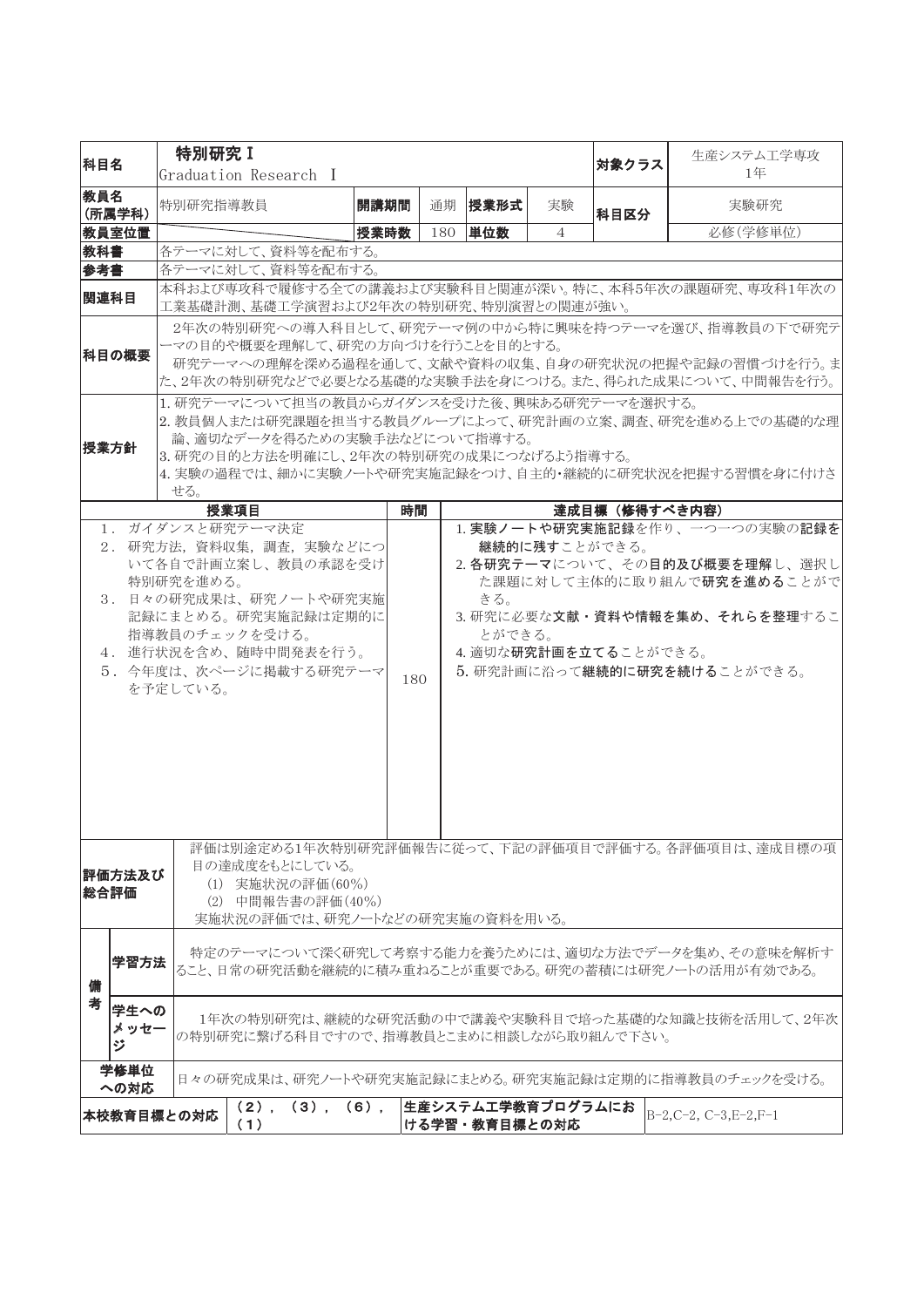#### ■【研究テーマ –1年特別研究–】

| 研究テーマ                                     | 指導教員    |
|-------------------------------------------|---------|
| (1) CO <sub>2</sub> パフによる殺菌               | 河崎功三    |
| (1)マグネシウム合金管の塑性変形挙動                       | 福田 泉    |
| (2)アルミニウム円管の塑性座屈挙動に及ぼすシ                   |         |
| ョットピーニングの影響                               |         |
| (1)遠心ターボ機械の翼間流れに及ぼすレイノル                   | 宮本弘之    |
| ズ応力の寄与                                    |         |
| (2)エアー浮上精密ベルト研削におけるエアー供                   |         |
| 給の検討                                      |         |
| (1) 砥石作業面画像のコンピュータ処理<br>一砥粒               | 豊<br>開  |
| の抽出ー                                      |         |
| (2)LAN によるデバイス制御                          |         |
| (3)GPS受信機を搭載した漂流ブイ                        |         |
| (4) 無線LANを用いたラジコンボート                      |         |
|                                           |         |
| (1)エアー浮上式精密ベルト研削による高精度加                   | 豊浦 茂    |
| 工面の形成                                     |         |
| (1) Lego などを用いた倒立振子の制御の研究                 | 小田明範    |
| (2)プラズマ中での高エネルギー粒子の輸送·減                   |         |
| 速過程の数値解析                                  |         |
| (1) 冷却機能付き太陽光発電システムの効率的な                  | 古嶋<br>薫 |
| 運転方法の検討                                   |         |
| (2)超臨界圧流体の熱伝達劣化現象に関する研究                   |         |
| (3)超音波CTによる生体内温度分布の非侵襲的                   |         |
| 測定                                        |         |
| (1)極低温流体圧送用ポンプのキャビテーション                   | 田中禎一    |
| 特性                                        |         |
| (1)磁性体を用いたノイズフィルタの作製                      | 毛利 存    |
| (2)超伝導体薄膜の作製                              |         |
| (3)放電による破砕加工装置の開発と亀裂制御                    |         |
| (1)鋳造プロセスのシミュレーション                        | 田中裕一    |
| (2) 三次元形状データを使った CAM データの生                |         |
| 成                                         |         |
| (1) 複合エネルギーの有効利用;燃料電池と太陽                  | 井上勲     |
| 電池によるハイブリッドセル駆動車の設計製                      |         |
| 作とその実証                                    |         |
| (2)石炭燃焼ファラデー形MHD発電機内の電流分                  |         |
| 布に対する数値シミュレーション                           |         |
| (3)シース波の伝播特性                              |         |
| (1) 整数上のロジスティック写像乱数とその性質                  | 森内勉     |
| に関する研究                                    |         |
| (2)ユーザビリティを考慮したファイアウォール                   |         |
| システムに関する研究                                |         |
| (3)ファジィ論理に関する研究                           |         |
|                                           |         |
| (4) 自律学習ロボットに関する研究<br>(5)個別評価による間接的互恵性の進化 |         |
|                                           |         |
| (1)発話速度の影響を考慮した音声認識法に関す                   | 池田直光    |
| る研究                                       |         |
| (2)複合パラメータと話者正規化の耐雑音性に関                   |         |
| する研究                                      |         |
| (3) 画像処理・コンピュータビジョンに関する研                  |         |
| 究                                         |         |
| (4) 瞬目の検出とその視線入力システムへの応用                  |         |
| (3)データベースモデルの変換に関する研究                     |         |
| (1) 複合酸化物薄膜と Y-123 薄膜間のエピタキシ              | 木場信一郎   |
| ャル成長と3層構造化                                |         |
| (2) PLD法による Ba 系銅酸化物エピタキシャ                |         |
| ル成長膜の作製                                   |         |
| (1)柔らかい多機能触覚センサに関する研究                     | 湯治準一郎   |

| 研究テーマ                                             | 指導教員    |
|---------------------------------------------------|---------|
| (1)有限要素法解析における計算の効率化に関す<br>る研究                    | 内山義博    |
| (1)有明海·八代海沿岸の局地気候変動評価のた<br>めの大気モデル解析              | 大河内康正   |
| (2)地球温暖化と九州地域の気候変動の解析                             |         |
| (1) 爆破にともなう応力波の伝ぱ特性と破壊挙<br>動に関する研究                | 中村裕一    |
| (1)球磨川の八代海への影響について<br>(2)水質からみた八代地域の地下水について       | 藤野和徳    |
| (3)八代海の赤潮の発生予測について                                |         |
| (1)ライフライン施設の地震被害予測と防災性向<br>上に関する研究                | 渕田邦彦    |
| (2) 地盤-構造物系における耐震設計法                              |         |
| (1) GPS温度計による都市熱環境調査<br>(2) 室内熱環境への屋根形状の影響について    | 斉藤郁雄    |
| (1) 旧日本セメント八代工場の産業遺産に関する<br>研究                    | 磯田節子    |
| (2)日奈久の歴史的町並み再生に関する研究                             |         |
| (3)八代市都市計画区域における土地利用の変遷<br>に関する研究                 |         |
| (4)日奈久の路地空間に関する研究                                 |         |
| (5)木造3階建て温泉旅館残存状況(全国)の調                           |         |
| 査・研究<br>(6) 八代地方の近代建築に関する調査・研究                    |         |
| (1)各種焼却灰を用いたリサイクルコンクリート                           | 浦野登志雄   |
| について                                              |         |
| (2)繊維補強コンクリートの力学特性について<br>(3)石膏ボード、石炭灰の有効利用に関する研究 |         |
| (1) 大学・高専のファシリティマネジメント (FM)                       | 下田貞幸    |
| に関する研究                                            |         |
| (2)歴史的温泉街のまちづくりに関する研究<br>(3) 地方小都市の FM に関する研究     |         |
| (1) 腐食を受けた部材の耐荷力に関する研究                            | 岩坪要     |
| (2)鋼アーチ橋の設計に関する研究                                 |         |
| (3)石橋の内部応力に関する研究                                  |         |
| (1)デマンド型交通システムの運行管理支援ツー                           | 橋本淳也    |
| ルの構築                                              |         |
| (2)バス路線再編案の策定とその評価法<br>(3)骨組構造物の有限変位解析            |         |
| (1)昭和30年代の円形校舎に関する研究                              | 森山学     |
| (2)大正・昭和初期における日本建築士会の活動                           |         |
| 意義に関する研究                                          |         |
| (3)近代建築の意匠論的研究                                    |         |
| (4) 八代地域の歴史的建造物の調査                                |         |
| (1) 八代海の水環境·潮流特性に関する研究                            | 上久保祐志   |
| 研究テーマ                                             | 指導教員    |
| (1) 細胞工学的手法による爬虫類の性判定<br>(2)感覚器神経系の初期分化と遺伝子発現     | 金田照夫    |
| (1) 未利用生物資源の有効利用                                  | 進<br>木幡 |
| (1)導電性高分子アクチュエータの研究                               | 上土井幸喜   |
| (在外研修中)                                           | 墨<br>利久 |
| (1) 八代地域の土壌微生物群層の調査                               | 弓原多代    |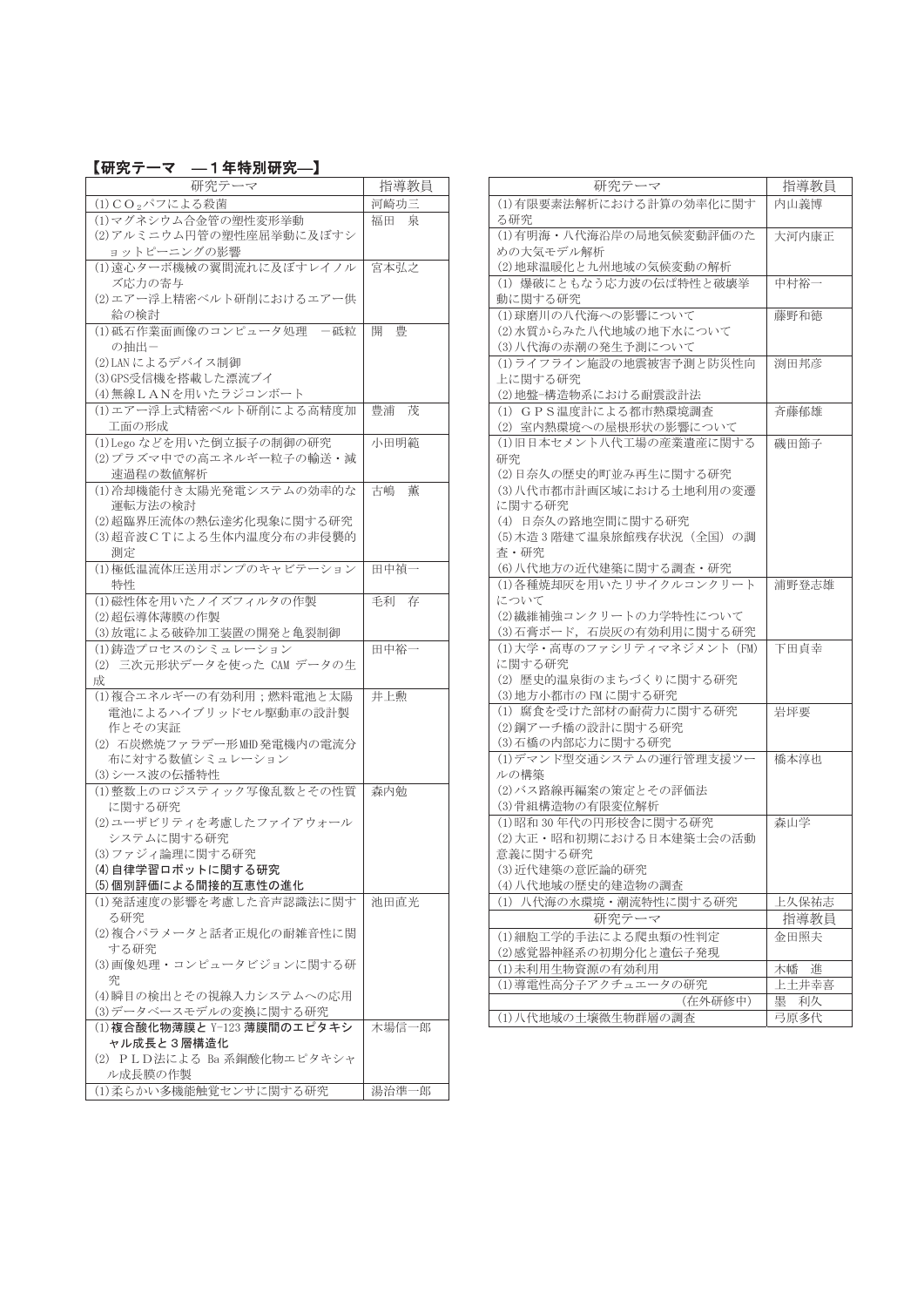# 選 択 科 目

### 機械システム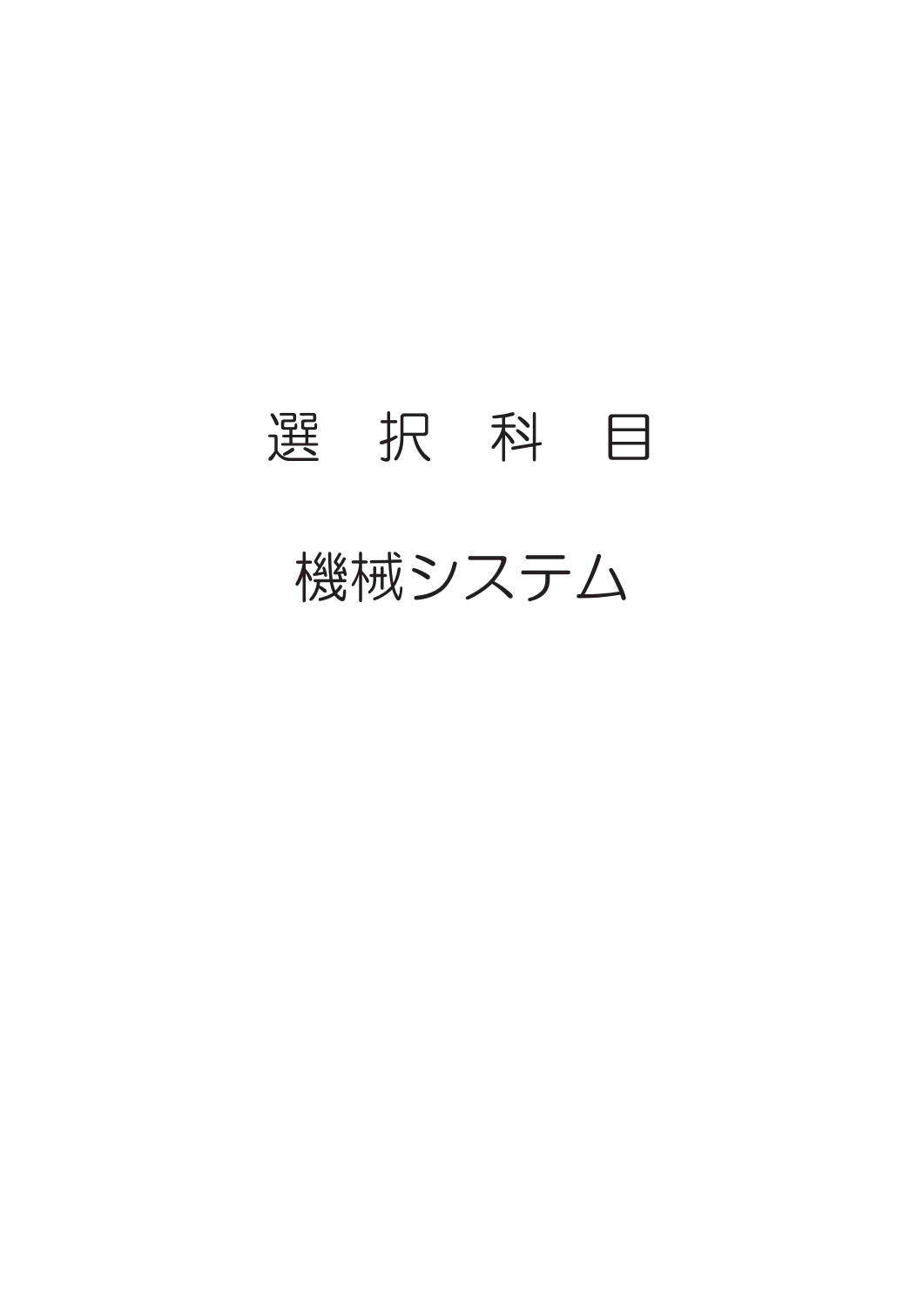| 科目名                                                                                                                                                                                                                                                                                                                     |                                                                                                                                                                                                      | 弹塑性理論(Theory of Elasticity and/or Plasticity) |      | 対象クラス |                  | 生産システム工学専<br>攻1年 |  |    |      |  |                                                                                                     |
|-------------------------------------------------------------------------------------------------------------------------------------------------------------------------------------------------------------------------------------------------------------------------------------------------------------------------|------------------------------------------------------------------------------------------------------------------------------------------------------------------------------------------------------|-----------------------------------------------|------|-------|------------------|------------------|--|----|------|--|-----------------------------------------------------------------------------------------------------|
| 教員名                                                                                                                                                                                                                                                                                                                     | (所属学科)                                                                                                                                                                                               | 福田 泉 (機械知能シス<br>テム工学科)                        |      | 開講期間  | 前期               | 授業形式             |  | 講義 | 科目区分 |  | 専門科目                                                                                                |
|                                                                                                                                                                                                                                                                                                                         | 教員室位置                                                                                                                                                                                                | 専門A棟3F                                        |      | 授業時数  | 30               | 単位数              |  | 2  |      |  | 選択 (学修単位)                                                                                           |
| 教科書                                                                                                                                                                                                                                                                                                                     |                                                                                                                                                                                                      | 「弾塑性力学の基礎」吉田 総仁 著 共立出版                        |      |       |                  |                  |  |    |      |  |                                                                                                     |
| 参考書                                                                                                                                                                                                                                                                                                                     |                                                                                                                                                                                                      | 「ポイントで学ぶ材料力学」 西村 尚 著 丸善                       |      |       |                  |                  |  |    |      |  |                                                                                                     |
|                                                                                                                                                                                                                                                                                                                         | 関連科目                                                                                                                                                                                                 | 3, 4年次の材料力学、4年次のマテリアル学、5年次の構造計算工学,塑性加工        |      |       |                  |                  |  |    |      |  |                                                                                                     |
|                                                                                                                                                                                                                                                                                                                         |                                                                                                                                                                                                      |                                               |      |       |                  |                  |  |    |      |  | 本科目は、従来の弾塑性論の論理的な部分である弾塑性加工中の材料の変形特性、あるいは様々な加工                                                      |
|                                                                                                                                                                                                                                                                                                                         | 科目概要                                                                                                                                                                                                 | 題を理解できるモノづくり専門工学と位置付けられる科目である.                |      |       |                  |                  |  |    |      |  | 条件が加工力や材料の諸性質に及ぼす影響などを明らかにしつつ、弾塑性変形の理論をもとに、いろい<br>ろな加工解析のための基礎知識の習得を目指す. 本校カリキュラムでは、基礎知識を活用して工学的問   |
| 本講義では教科書を中心に進める。授業は、毎時間前半に弾塑性理論の基礎について解説し、後半は配<br>布した課題について演習しながら進める。課題レポートは次週までに全員提出して貰う。開講期間の前<br>授業方針<br>半では,材料力学の内容を一層深く理解するように「弾性問題」の理論を展開する.後半では,塑性力<br>学の基礎理論を学び, 弾塑性変形の解析問題を理解する際に必要な基礎知識の修得を目標とする.                                                                                                             |                                                                                                                                                                                                      |                                               |      |       |                  |                  |  |    |      |  |                                                                                                     |
| 1. 応力と応力の釣合い条件, 変形とひずみ (適合条件) について理解し説明することができる.<br>2. 金属材料の降伏条件(トレスカおよびミーゼスの降伏条件)が理解し説明することができる.<br>3. 塑性加工解析に必要な弾塑性材料に関する応力とひずみの関係 (構成式), 体積一定条件および境界<br>達成目標<br>条件を理解し説明することができる.<br>4. 弾塑性変形問題の基礎理論 (釣合方程式, 適合条件, 降伏条件, 構成式, 体積一定条件, 境界条件な<br>ど)を理解し説明することができる.<br>5. 弾塑性変形の種々の解析問題に対して、基礎理論の基本的な内容を理解し解を求めることができる. |                                                                                                                                                                                                      |                                               |      |       |                  |                  |  |    |      |  |                                                                                                     |
|                                                                                                                                                                                                                                                                                                                         |                                                                                                                                                                                                      |                                               | 授業項目 |       |                  |                  |  |    | 授業項目 |  |                                                                                                     |
| 1                                                                                                                                                                                                                                                                                                                       |                                                                                                                                                                                                      | ガイダンス、力学的基礎および弾塑性力学の目的                        |      |       |                  | 16               |  |    |      |  |                                                                                                     |
| $\sqrt{2}$                                                                                                                                                                                                                                                                                                              |                                                                                                                                                                                                      | 材料力学の基礎                                       |      |       |                  | 17<br>18         |  |    |      |  |                                                                                                     |
|                                                                                                                                                                                                                                                                                                                         | 3<br>応力とひずみ                                                                                                                                                                                          |                                               |      |       |                  |                  |  |    |      |  |                                                                                                     |
| $\overline{4}$                                                                                                                                                                                                                                                                                                          |                                                                                                                                                                                                      | 弾性力学の基礎方程式と2次元問題の解析                           |      |       |                  | 19               |  |    |      |  |                                                                                                     |
| 5                                                                                                                                                                                                                                                                                                                       |                                                                                                                                                                                                      | 極座標系および球座標系における弾性問題                           |      |       |                  | 20               |  |    |      |  |                                                                                                     |
| 6                                                                                                                                                                                                                                                                                                                       |                                                                                                                                                                                                      | エネルギー原理とその応用                                  |      |       |                  | 21               |  |    |      |  |                                                                                                     |
| $\overline{7}$                                                                                                                                                                                                                                                                                                          |                                                                                                                                                                                                      | いくつかの重要な弾性問題                                  |      |       |                  | 22               |  |    |      |  |                                                                                                     |
| 8                                                                                                                                                                                                                                                                                                                       |                                                                                                                                                                                                      | [前期中間試験]                                      |      |       |                  | 23               |  |    |      |  |                                                                                                     |
| 9                                                                                                                                                                                                                                                                                                                       |                                                                                                                                                                                                      | 材料の塑性変形挙動と塑性力学の目的                             |      |       |                  | 24               |  |    |      |  |                                                                                                     |
| 10                                                                                                                                                                                                                                                                                                                      |                                                                                                                                                                                                      | 単純な応力状態における弾塑性問題                              |      |       |                  | 25               |  |    |      |  |                                                                                                     |
| 11                                                                                                                                                                                                                                                                                                                      | 降伏条件                                                                                                                                                                                                 |                                               |      |       |                  | 26               |  |    |      |  |                                                                                                     |
| 12                                                                                                                                                                                                                                                                                                                      | 弾塑性構成式                                                                                                                                                                                               |                                               |      |       |                  | 27               |  |    |      |  |                                                                                                     |
| 13                                                                                                                                                                                                                                                                                                                      |                                                                                                                                                                                                      | 塑性問題の近似解法                                     |      |       |                  | 28               |  |    |      |  |                                                                                                     |
| 14                                                                                                                                                                                                                                                                                                                      |                                                                                                                                                                                                      | いくつかの重要な弾塑性問題                                 |      |       |                  | 29               |  |    |      |  |                                                                                                     |
|                                                                                                                                                                                                                                                                                                                         |                                                                                                                                                                                                      | [前期末試験]                                       |      |       |                  |                  |  |    |      |  |                                                                                                     |
| 15                                                                                                                                                                                                                                                                                                                      |                                                                                                                                                                                                      | 前期末試験の返却と解説                                   |      |       |                  | 30               |  |    |      |  |                                                                                                     |
|                                                                                                                                                                                                                                                                                                                         |                                                                                                                                                                                                      |                                               |      |       |                  |                  |  |    |      |  |                                                                                                     |
| 1から4の目標項目については2回の定期試験で確認する。目標項目5については、課題レポートで確<br>認する. 最終成績の算出方法は、2回の定期試験の点数と課題レポート点とし、次の式で算出する. 定<br>評価方法及<br>期試験の点「80%]+課題レポート点「20%]. 定期試験後に成績不良者と希望者については再試験を実<br>び総合評価<br>施することがある.                                                                                                                                 |                                                                                                                                                                                                      |                                               |      |       |                  |                  |  |    |      |  |                                                                                                     |
| 備                                                                                                                                                                                                                                                                                                                       | 学習<br>方法                                                                                                                                                                                             | 自学自習に取り組むこと.                                  |      |       |                  |                  |  |    |      |  | 講義ごとに「まとめ」として課題を提示する. 次回の講義までに課題ノートを整理すること. 毎回、次<br>回の講義予告をするので、教科書の該当する箇所を読んでくること. 1回の授業に対して1時間程度の |
| 者                                                                                                                                                                                                                                                                                                                       | 学生へ<br>教員室前には、授業や会議のスケジュールおよび行先案内を掲示しているので、授業への質問や要望で<br>のメッ<br>来室するときの参考にすること.授業では教科書を中心に進めるので,教科書をよく読んでおくこと.<br>セージ<br>また、微分積分など、これまで学んだ数学を用いるので、内容を理解しておくこと. 毎週演習問題の課<br>題を与えるので効果的に学習するように努めること. |                                               |      |       |                  |                  |  |    |      |  |                                                                                                     |
|                                                                                                                                                                                                                                                                                                                         | 学修単位<br>への対応                                                                                                                                                                                         |                                               |      |       |                  |                  |  |    |      |  |                                                                                                     |
|                                                                                                                                                                                                                                                                                                                         | 本校教育目標との対応                                                                                                                                                                                           |                                               |      |       | 生産システム工学教育プログラムに |                  |  |    |      |  |                                                                                                     |
|                                                                                                                                                                                                                                                                                                                         |                                                                                                                                                                                                      |                                               | 3, 6 |       | おける学習・教育目標との対応   |                  |  |    |      |  | c, $d2-a$ , $d2-c$ , e                                                                              |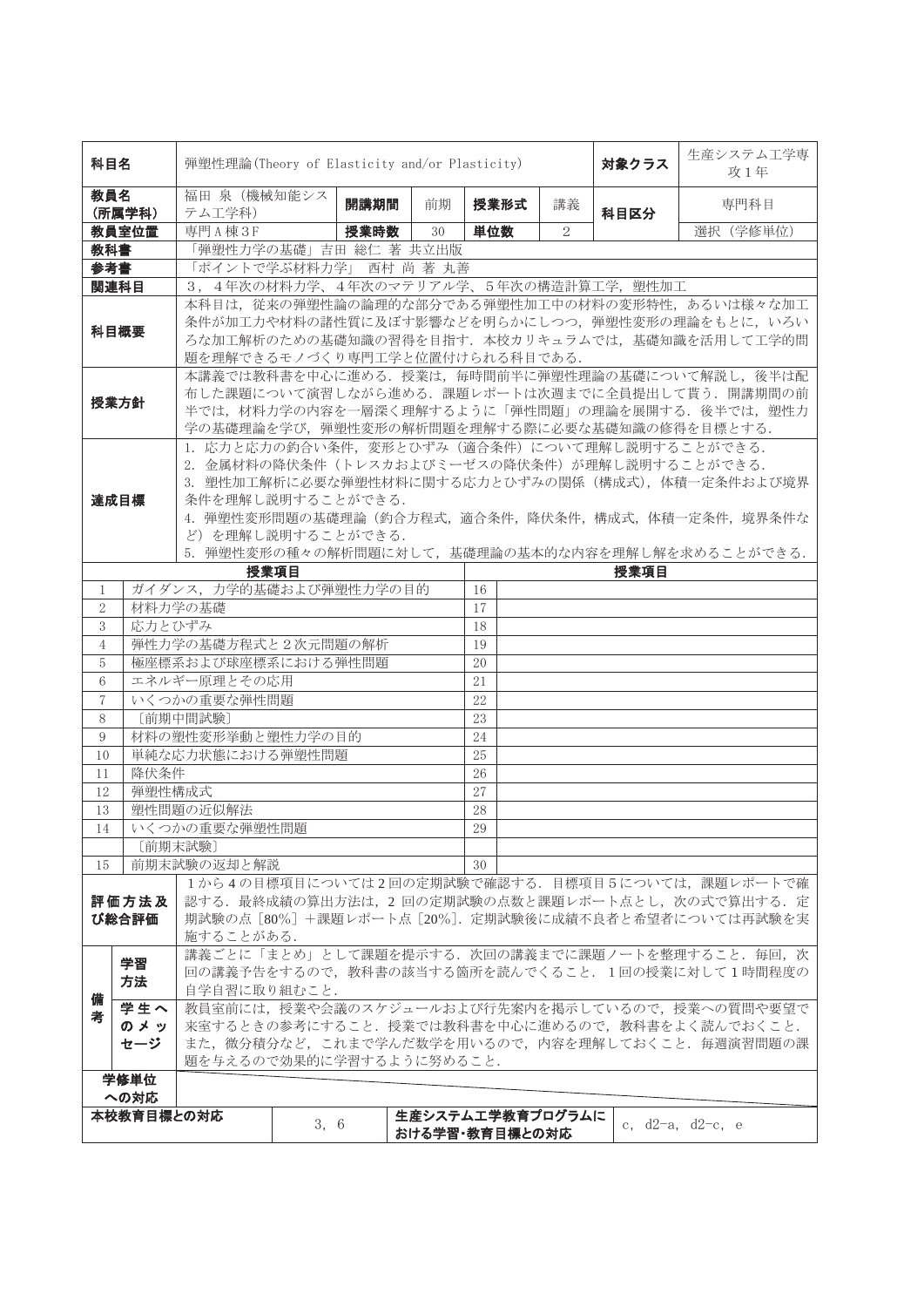| 科目名                                                                                                                                                                                                                                                                   |                | 流動論 (Advanced Fluid Dynamics)               |      |      |                                    |      | 対象クラス | 1年 機械システム<br>情報システム |  |                        |                                                                                                           |
|-----------------------------------------------------------------------------------------------------------------------------------------------------------------------------------------------------------------------------------------------------------------------|----------------|---------------------------------------------|------|------|------------------------------------|------|-------|---------------------|--|------------------------|-----------------------------------------------------------------------------------------------------------|
| 教員名                                                                                                                                                                                                                                                                   | (所属学科)         | 宮本弘之 (機械知能シス<br>テム工学科)                      |      | 開講期間 | 後期                                 | 授業形式 |       | 講義                  |  | 科目区分                   | 機械·制御工学                                                                                                   |
|                                                                                                                                                                                                                                                                       | 教員室位置          | 専門 A 棟 1F 西側                                |      | 授業時数 | 30                                 | 単位数  |       | $\overline{2}$      |  |                        | 選択                                                                                                        |
| 教科書                                                                                                                                                                                                                                                                   |                | 配布プリント                                      |      |      |                                    |      |       |                     |  |                        |                                                                                                           |
| 参考書                                                                                                                                                                                                                                                                   |                | 「粘性流体力学」 生井·井上 共著 理工学社                      |      |      |                                    |      |       |                     |  |                        |                                                                                                           |
|                                                                                                                                                                                                                                                                       | 関連科目           |                                             |      |      |                                    |      |       |                     |  |                        | 本科4年の流体力学,設計製図の課題(ポンプ設計),5年の熱流体現象論、専攻科1年の計算応用力学                                                           |
|                                                                                                                                                                                                                                                                       |                |                                             |      |      |                                    |      |       |                     |  |                        | 本授業は、本科の機械電気工学科4年で受講した流体力学及び5年受講の熱流体現象論に引き続き、粘                                                            |
|                                                                                                                                                                                                                                                                       | 科目概要           | きない流体の乱流現象を理論的に取り扱って、粘性流れを本質的に理解しようとするものです。 |      |      |                                    |      |       |                     |  |                        | 性の影響を受ける流動現象を本質的に系統立てて理論的に取り扱うための基礎知識を学びます。具体的<br>には、従来の水力学的手法による非粘性流れの理論値を単に修正するのではなく、粘性の影響が無視で          |
| 本授業では、第1に、ニュートン流体の三次元粘性流れに対する基礎理論を学習して、流体の変形と内<br>部応力の関係、及びナビエ·ストークスの運動方程式を理解します。続いて、日常で頻繁に遭遇する乱<br>流の基礎的学習を行い、乱流挙動が流体運動に及ぼす影響をレイノルズ方程式の誘導、及び実験資料等<br>授業方針<br>から確認します。また、半実験的な乱流計算法の基礎を学習し、粘性流体の流体力学的取り扱い方につ<br>いて理解を深めます。なお、テキストには英文を使用し、専門英語表記の習熟も本授業の目指すところ<br>です。 |                |                                             |      |      |                                    |      |       |                     |  |                        |                                                                                                           |
| ・流体の運動・変形及び内部応力などの基本事項を理解できる。<br>•流体運動の保存式(連続の式、ナビエ・ストークスの式)を理解し、式中に含まれる各項のもつ物理的<br>意味を把握できる。<br>達成目標<br>・粘性による乱れの誘発や乱れと流体運動との相互関連が理解できる。<br>・プラントルの混合距離,カルマンの相似仮説等を学習し,それらを系統立てて理解できる。                                                                               |                |                                             |      |      |                                    |      |       |                     |  |                        |                                                                                                           |
|                                                                                                                                                                                                                                                                       |                | 授業項目                                        |      |      |                                    |      |       |                     |  | 授業項目                   |                                                                                                           |
| 1                                                                                                                                                                                                                                                                     |                | 粘性流体力学の概説 (授業ガイダンス)                         |      |      |                                    | 16   |       |                     |  |                        |                                                                                                           |
| $\overline{2}$                                                                                                                                                                                                                                                        |                | 流体の運動と連続の式                                  |      |      |                                    | 17   |       |                     |  |                        |                                                                                                           |
| 3                                                                                                                                                                                                                                                                     | 流動体の応力システム     |                                             |      |      |                                    |      |       |                     |  |                        |                                                                                                           |
| 4                                                                                                                                                                                                                                                                     |                | 流体の変形と内部応力の関係                               |      |      |                                    | 19   |       |                     |  |                        |                                                                                                           |
| 5                                                                                                                                                                                                                                                                     |                | ストークスの仮説                                    |      |      |                                    | 20   |       |                     |  |                        |                                                                                                           |
| 6                                                                                                                                                                                                                                                                     | 体積粘性係数         |                                             |      |      |                                    | 21   |       |                     |  |                        |                                                                                                           |
| $\overline{7}$                                                                                                                                                                                                                                                        |                | ナビエ・ストークス式の導出(デカルト座標)                       |      |      |                                    | 22   |       |                     |  |                        |                                                                                                           |
| 8                                                                                                                                                                                                                                                                     |                | ナビエ・ストークス式の座標変換 (円筒座標)                      |      |      |                                    | 23   |       |                     |  |                        |                                                                                                           |
| 9                                                                                                                                                                                                                                                                     | 乱流の基礎          |                                             |      |      |                                    | 24   |       |                     |  |                        |                                                                                                           |
| 10                                                                                                                                                                                                                                                                    |                | 乱流応力とレイノルズ方程式                               |      |      |                                    | 25   |       |                     |  |                        |                                                                                                           |
| 11                                                                                                                                                                                                                                                                    |                | 流動に占める乱流寄与の確認                               |      |      |                                    | 26   |       |                     |  |                        |                                                                                                           |
| 12                                                                                                                                                                                                                                                                    |                | 乱流の渦スケール、エネルギー、散逸                           |      |      |                                    | 27   |       |                     |  |                        |                                                                                                           |
| 13                                                                                                                                                                                                                                                                    |                | プラントルの混合距離理論                                |      |      |                                    | 28   |       |                     |  |                        |                                                                                                           |
| 14                                                                                                                                                                                                                                                                    |                | カルマンの相似仮説                                   |      |      |                                    | 29   |       |                     |  |                        |                                                                                                           |
|                                                                                                                                                                                                                                                                       | (期末試験)         |                                             |      |      |                                    |      |       |                     |  |                        |                                                                                                           |
| 15                                                                                                                                                                                                                                                                    |                | 期末試験の返却と解説                                  |      |      |                                    | 30   |       |                     |  |                        |                                                                                                           |
|                                                                                                                                                                                                                                                                       | 評価方法及<br>び総合評価 | 験により合否の判定を行います。                             |      |      |                                    |      |       |                     |  |                        | * 評価は達成目標についての達成度を目安として、学生自身の担当部分の発表、レポートおよび定期試<br>* 評価点は、定期試験の結果を 50%とし、これに4~5回程度の担当発表 25%, そのレポート 25%の評 |
|                                                                                                                                                                                                                                                                       |                | 価を加えます。                                     |      |      |                                    |      |       |                     |  |                        |                                                                                                           |
| 授業毎に予定の範囲を2名程度で担当解説し、皆で質問する授業形式としますので、授業後に内容をま<br>学習方<br>法<br>とめ,次回の授業では受身ではなく,自ら授業をリードする姿勢で予習しておくことが必要です。                                                                                                                                                            |                |                                             |      |      |                                    |      |       |                     |  |                        |                                                                                                           |
|                                                                                                                                                                                                                                                                       | 学生へ            |                                             |      |      |                                    |      |       |                     |  |                        | * 本科4年の流体力学及び5年の熱流体現象論で使用した教科書を再度しっかり読み返して、それらの基                                                          |
| 備                                                                                                                                                                                                                                                                     | のメッ            | 礎知識を再確認して下さい。                               |      |      |                                    |      |       |                     |  |                        |                                                                                                           |
| 者<br>セージ<br>* 授業では質問を積極的に行い,授業時間内で理解を深めるよう心がけてください。<br>* 解説担当者は予習及び解説資料を入念に準備すると共に,他の受講者の理解を促すように工夫してプレ<br>ゼンテーションを行うことが,本当の意味で内容理解に繋がることに気づいてほしい。                                                                                                                    |                |                                             |      |      |                                    |      |       |                     |  |                        |                                                                                                           |
|                                                                                                                                                                                                                                                                       |                | * 授業に関する質問は常時受け付けますので,気楽に来室してください。          |      |      |                                    |      |       |                     |  |                        |                                                                                                           |
|                                                                                                                                                                                                                                                                       | 学修単位<br>への対応   |                                             |      |      |                                    |      |       |                     |  |                        |                                                                                                           |
|                                                                                                                                                                                                                                                                       | 本校教育目標との対応     |                                             | 3, 6 |      | 生産システム工学教育プログラムに<br>おける学習・教育目標との対応 |      |       |                     |  | $d2-a$ , $d2-c$ , c, e |                                                                                                           |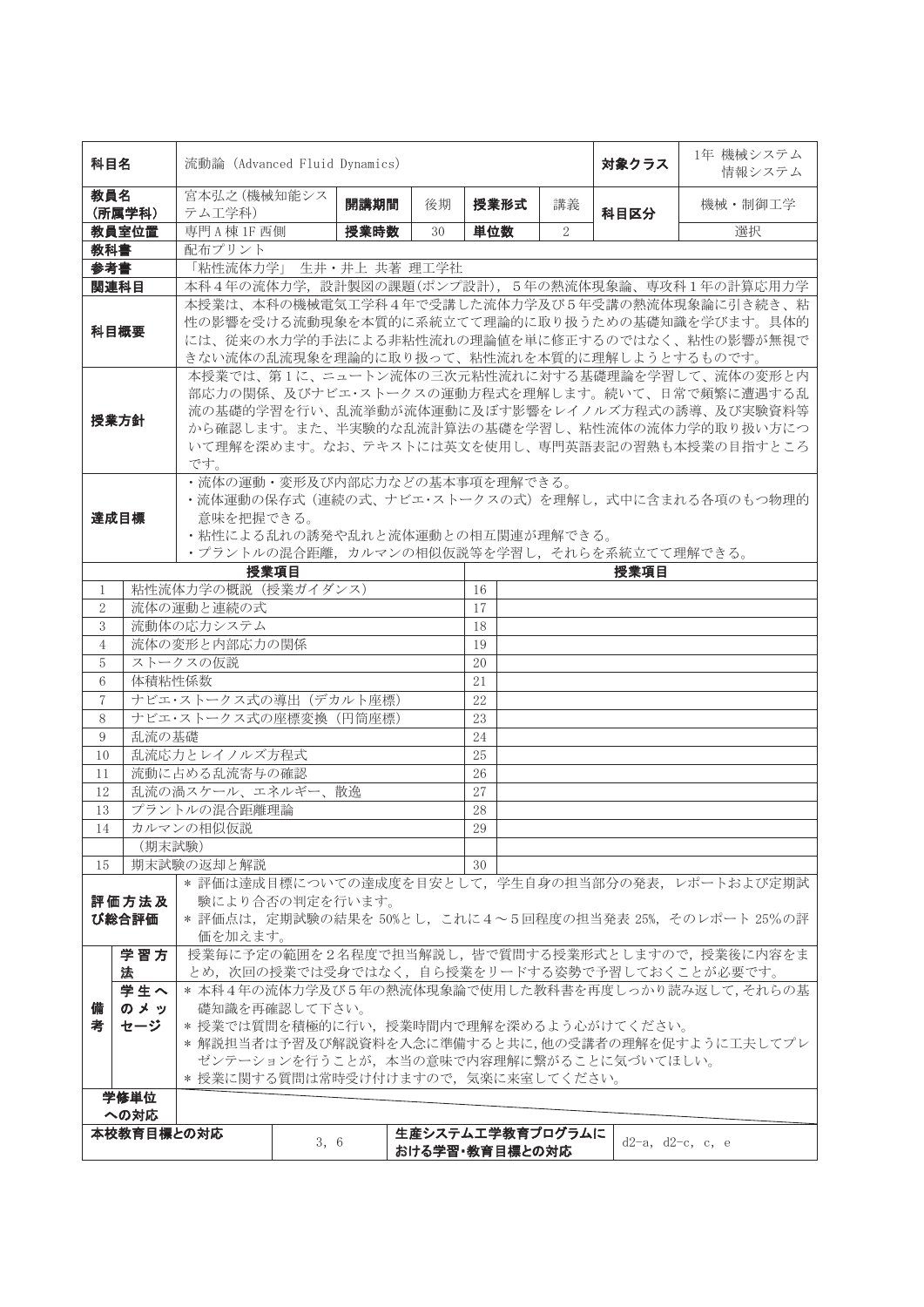| 科目名                                                                                                                                                                                                                                                                                                                                                                                                                             |                                        | 熱移動論 (Theory of Heat Transfer)                                                                                                                                                                                                                                                            |      |    | 対象クラス            | 機械システム・情報<br>システムコース1年 |      |           |  |
|---------------------------------------------------------------------------------------------------------------------------------------------------------------------------------------------------------------------------------------------------------------------------------------------------------------------------------------------------------------------------------------------------------------------------------|----------------------------------------|-------------------------------------------------------------------------------------------------------------------------------------------------------------------------------------------------------------------------------------------------------------------------------------------|------|----|------------------|------------------------|------|-----------|--|
| 教員名                                                                                                                                                                                                                                                                                                                                                                                                                             | (所属学科)                                 | 古嶋 薫(機械知能シス<br>テム工学科)                                                                                                                                                                                                                                                                     | 開講期間 | 後期 | 授業形式             | 講義                     | 科目区分 | 機械·制御工学   |  |
|                                                                                                                                                                                                                                                                                                                                                                                                                                 | 教員室位置                                  | 専攻科棟 2F                                                                                                                                                                                                                                                                                   | 授業時数 | 30 | 単位数              | $\overline{2}$         |      | 選択 (学修単位) |  |
| 教科書                                                                                                                                                                                                                                                                                                                                                                                                                             |                                        | 「伝熱学の基礎」吉田駿 理工学社                                                                                                                                                                                                                                                                          |      |    |                  |                        |      |           |  |
| 参考書                                                                                                                                                                                                                                                                                                                                                                                                                             |                                        | 「伝熱工学」 日本機械学会                                                                                                                                                                                                                                                                             |      |    |                  |                        |      |           |  |
| 関連科目                                                                                                                                                                                                                                                                                                                                                                                                                            |                                        | 4年次の熱力学、5年次の熱流体現象論                                                                                                                                                                                                                                                                        |      |    |                  |                        |      |           |  |
| 熱移動論は、温度差の結果として物体間に起きる熱エネルギー伝達の速さを扱う学問である。本科目で<br>は特に実際の装置、機器への応用を念頭において勉強する。伝熱現象は温度と伝熱量が直接かかわる現<br>象であるから、温度制御や加熱・冷却、エネルギーの生産・消費を扱うすべての工業分野において重要<br>不可欠な知識である。わが国で利用されているエネルギーの90%が、いったんは熱の形態をとるので、<br>エネルギーの有効利用や省エネルギー、ひいては地球の環境保全のためにも熱移動の知識は今後とも重<br>科目概要<br>要な学問分野である。機械工学、電子工学などを学ぶ諸君にとって、また将来、ガスタービンやロケッ<br>ト、自動車エンジンなどの熱機関産業、核融合や原子力、電力などのエネルギー産業、冷暖房や冷凍、<br>環境産業、宇宙産業や電子機器産業を指向する諸君にとって、熱移動の基礎を理解することはきわめて<br>有用である。 |                                        |                                                                                                                                                                                                                                                                                           |      |    |                  |                        |      |           |  |
| 機械電気工学科5年の熱流体現象論では伝熱学の基礎的事項を学んだが、本科目では学問的興味をひくよ<br>うに身近な問題を取り上げて、さらにその内容を深く理論的に、あるいはその実験的背景を学ぶ。また、<br>授業方針<br>演習問題をたくさんやってもらって、熱管理士試験の「伝熱工学の基礎」の分野の問題を容易に理解し<br>解けるようにするため問題を配布し、各人に割り当てレポートとして提出させる。                                                                                                                                                                                                                           |                                        |                                                                                                                                                                                                                                                                                           |      |    |                  |                        |      |           |  |
| 達成目標                                                                                                                                                                                                                                                                                                                                                                                                                            |                                        | 1. 熱移動の3つ形式である伝導、対流、放射という現象を理解できる。<br>2.平板、円管、球に対する定常熱伝導の計算ができる。<br>3. 簡単な形状のフィンからの放熱量が計算できる。<br>4.簡単な非定常熱伝導の数値計算ができる。<br>5. 放射伝熱を理解し、簡単な場合の計算ができる。                                                                                                                                       |      |    |                  |                        |      |           |  |
|                                                                                                                                                                                                                                                                                                                                                                                                                                 |                                        | 授業項目                                                                                                                                                                                                                                                                                      |      |    |                  |                        | 授業項目 |           |  |
| 1                                                                                                                                                                                                                                                                                                                                                                                                                               | 熱移動の3形式                                |                                                                                                                                                                                                                                                                                           |      |    | 16               |                        |      |           |  |
| $\overline{2}$                                                                                                                                                                                                                                                                                                                                                                                                                  |                                        | 熱伝導の基礎方程式                                                                                                                                                                                                                                                                                 |      |    | 17               |                        |      |           |  |
| 3                                                                                                                                                                                                                                                                                                                                                                                                                               |                                        | 定常熱伝導1                                                                                                                                                                                                                                                                                    |      |    | 18               |                        |      |           |  |
|                                                                                                                                                                                                                                                                                                                                                                                                                                 |                                        |                                                                                                                                                                                                                                                                                           |      |    | 19               |                        |      |           |  |
| $\overline{4}$                                                                                                                                                                                                                                                                                                                                                                                                                  | 定常熱伝導2                                 |                                                                                                                                                                                                                                                                                           |      |    |                  |                        |      |           |  |
| 5                                                                                                                                                                                                                                                                                                                                                                                                                               | 非定常熱伝導                                 |                                                                                                                                                                                                                                                                                           |      |    | 20               |                        |      |           |  |
| 6                                                                                                                                                                                                                                                                                                                                                                                                                               |                                        | 非定常熱伝導の数値解法                                                                                                                                                                                                                                                                               |      |    | 21               |                        |      |           |  |
| $\overline{7}$                                                                                                                                                                                                                                                                                                                                                                                                                  | 問題演習                                   |                                                                                                                                                                                                                                                                                           |      |    | 22               |                        |      |           |  |
| 8                                                                                                                                                                                                                                                                                                                                                                                                                               | [中間試験]                                 |                                                                                                                                                                                                                                                                                           |      |    | 23               |                        |      |           |  |
| 9                                                                                                                                                                                                                                                                                                                                                                                                                               |                                        | 前期中間試験の返却と解説                                                                                                                                                                                                                                                                              |      |    | 24               |                        |      |           |  |
| 10                                                                                                                                                                                                                                                                                                                                                                                                                              |                                        | 熱放射の基本法則                                                                                                                                                                                                                                                                                  |      |    | 25               |                        |      |           |  |
| 11                                                                                                                                                                                                                                                                                                                                                                                                                              |                                        | 黒体面間の放射伝熱                                                                                                                                                                                                                                                                                 |      |    | 26               |                        |      |           |  |
| 12                                                                                                                                                                                                                                                                                                                                                                                                                              |                                        | 灰色面間の放射伝熱                                                                                                                                                                                                                                                                                 |      |    | 27               |                        |      |           |  |
| 13                                                                                                                                                                                                                                                                                                                                                                                                                              | ガス放射                                   |                                                                                                                                                                                                                                                                                           |      |    | 28               |                        |      |           |  |
| 14                                                                                                                                                                                                                                                                                                                                                                                                                              | 問題演習                                   |                                                                                                                                                                                                                                                                                           |      |    | 29               |                        |      |           |  |
|                                                                                                                                                                                                                                                                                                                                                                                                                                 |                                        | [学年末試験]                                                                                                                                                                                                                                                                                   |      |    |                  |                        |      |           |  |
| 15                                                                                                                                                                                                                                                                                                                                                                                                                              |                                        | 学年末試験の返却と解説                                                                                                                                                                                                                                                                               |      |    | 30               |                        |      |           |  |
|                                                                                                                                                                                                                                                                                                                                                                                                                                 | 評価方法及                                  | 目標項目の達成度を以下の方法で評価する。2回の試験成績が80%、提出したレポートと演習問題レポー                                                                                                                                                                                                                                          |      |    |                  |                        |      |           |  |
| 備<br>考                                                                                                                                                                                                                                                                                                                                                                                                                          | び総合評価<br>学習<br>方法<br>学生へ<br>のメッ<br>セージ | トにより20%評価する。<br>講義の最初に例題等を使って解説を行います。その後、関連する演習問題を各自で解いてもらいます。<br>疑問点があったらまず、テキストを読み返して下さい、それでもわからない時は質問して下さい. 自分<br>の頭で考えることが大切です。<br>専攻科で「学ぶ」ということは、自らの興味、関心を見つけ、それを自らの意志で探求し、深めていく<br>ことです。皆さんは学問に関する知識や、情報を伝達され、ロボットのように頭に詰め込んでいくだけ<br>の存在ではありません。自分から何をやりたいか、何を学びたいかを主体的に見つけ、自らの知識や情 |      |    |                  |                        |      |           |  |
|                                                                                                                                                                                                                                                                                                                                                                                                                                 |                                        | 報の価値を判断し、学んでいく存在なのです。                                                                                                                                                                                                                                                                     |      |    |                  |                        |      |           |  |
|                                                                                                                                                                                                                                                                                                                                                                                                                                 | 学修単位<br>への対応                           |                                                                                                                                                                                                                                                                                           |      |    | 生産システム工学教育プログラムに |                        |      |           |  |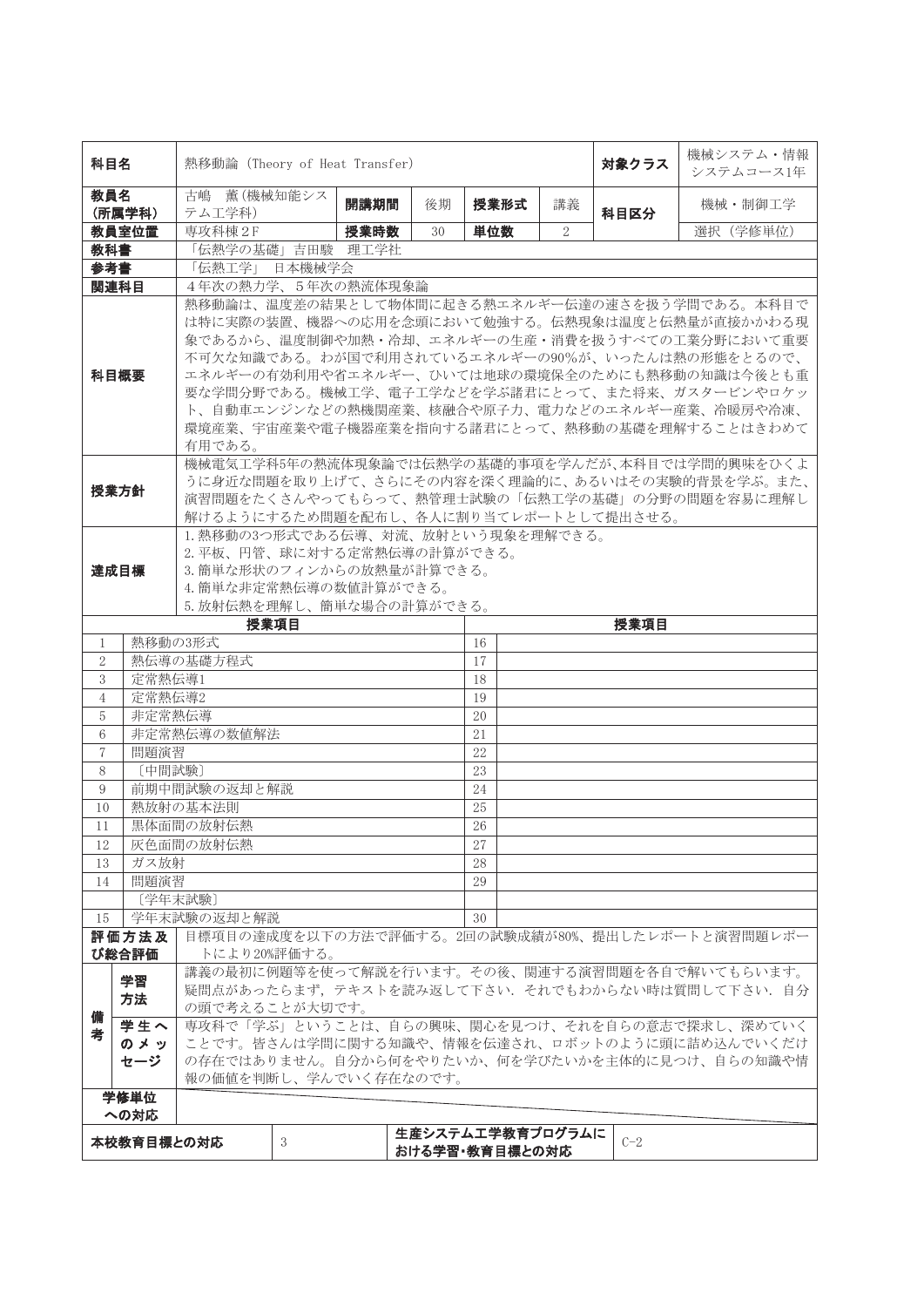| 科目名            |          | 制御理論 Control Theory                                                                                                                         |      |                  |    |                                    |    | 対象クラス                  | 機械システム・情報シ<br>ステムコース 1年                                                                            |  |  |
|----------------|----------|---------------------------------------------------------------------------------------------------------------------------------------------|------|------------------|----|------------------------------------|----|------------------------|----------------------------------------------------------------------------------------------------|--|--|
| 教員名            | (所属学科)   | 小田 明範 (機械知能シ<br>ステム工学科)                                                                                                                     |      | 開講期間             | 前期 | 授業形式                               | 講義 | 科目区分                   | 機械・制御工学                                                                                            |  |  |
|                | 教員室位置    | 専門 A 棟 3 F 西側                                                                                                                               |      | 授業時数             | 30 | 単位数                                | 2  |                        | 必修 (学修単位)                                                                                          |  |  |
| 教科書            |          |                                                                                                                                             |      |                  |    |                                    |    |                        | なし (配布プリントを用意する(F.H.Raven, "AutomaticControl Engineering", 5th ed. (1995), McGrawHill))            |  |  |
| 参考書            |          |                                                                                                                                             |      |                  |    |                                    |    |                        |                                                                                                    |  |  |
| 関連科目           |          | 等の科目とも関連が深いことも意識して欲しい。                                                                                                                      |      |                  |    |                                    |    |                        | 5年次の制御工学との関連が深い。また、5年次の機械力学、材料力学、電気電子回路や4年次の応用数学                                                   |  |  |
| 科目概要           |          | 英語力の向上も目指す。                                                                                                                                 |      |                  |    |                                    |    |                        | 我々の身の回りにある多くの電気製品の動作には制御理論が利用されている。本科目では初等的な制御<br>理論に関する英語資料(配布プリント)を用いて学ぶことで、その理解を深めることを目的とする。また、 |  |  |
| 授業方針           |          | プリントを始めに配布し、それを各自に割り当てる。そして、各自が担当個所を学習しそれを資料とし<br>てまとめたものを毎回の授業時に全員に配布する。これに担当教員が補足説明を加えながら講義を進め<br>ていく。また、英語による数量·数式の読み方等の補足的資料も配布して説明を行う。 |      |                  |    |                                    |    |                        |                                                                                                    |  |  |
| 達成目標           |          | ーネントからなるブロック図に変換できる。<br>2. 基本的なラプラス変換が理解でき、微分方程式から系の伝達関数を求めることができる。                                                                         |      |                  |    |                                    |    |                        | 1. 簡単な機械系・電気系において、系の振る舞いを示す方程式を導出し、それを基本的な制御コンポ<br>3. 伝達関数から代表的な入力に対する時間依存の解を算出できる。また、その安定性を判断できる。 |  |  |
|                |          | 授業項目                                                                                                                                        |      |                  |    |                                    |    | 授業項目                   |                                                                                                    |  |  |
| $\mathbf{1}$   |          | 資料配付、講義内容ガイダンス、系の表現                                                                                                                         |      |                  |    | 16                                 |    |                        |                                                                                                    |  |  |
| $\overline{2}$ |          | 制御系の表現方法                                                                                                                                    |      |                  |    | 17                                 |    |                        |                                                                                                    |  |  |
| 3              |          | 機械的要素の表現(1)                                                                                                                                 |      |                  |    | 18                                 |    |                        |                                                                                                    |  |  |
| $\overline{4}$ |          | 機械的要素の表現(2)、ブロック線図法                                                                                                                         |      |                  |    | 19                                 |    |                        |                                                                                                    |  |  |
| 5              |          | 制御系のモード                                                                                                                                     |      |                  |    | 20                                 |    |                        |                                                                                                    |  |  |
| 6              |          | 微分方程式の古典的な解法                                                                                                                                |      |                  |    | 21                                 |    |                        |                                                                                                    |  |  |
| $\overline{7}$ |          | ラプラス変換(1)                                                                                                                                   |      |                  |    | 22                                 |    |                        |                                                                                                    |  |  |
| 8              |          | ラプラス変換(2)                                                                                                                                   |      |                  |    | 23                                 |    |                        |                                                                                                    |  |  |
| 9              |          | ラプラス変換(3)                                                                                                                                   |      |                  |    | 24                                 |    |                        |                                                                                                    |  |  |
| 10             |          | ラプラス変換(4)                                                                                                                                   |      |                  |    | 25                                 |    |                        |                                                                                                    |  |  |
| 11             |          | 過渡応答、安定判別 (1)                                                                                                                               |      |                  |    | 26                                 |    |                        |                                                                                                    |  |  |
| 12             |          | 過渡応答、安定判別 (2)                                                                                                                               |      |                  |    | 27                                 |    |                        |                                                                                                    |  |  |
| 13<br>14       | 演習問題     | 過渡応答、安定判別 (3)                                                                                                                               |      |                  |    | 28<br>29                           |    |                        |                                                                                                    |  |  |
|                | [期末試験]   |                                                                                                                                             |      |                  |    |                                    |    |                        |                                                                                                    |  |  |
| 15             |          | 答案返却と解説、授業のまとめ                                                                                                                              |      |                  |    | 30                                 |    |                        |                                                                                                    |  |  |
|                |          | * 達成目標の項目1から3については定期試験で確認する。                                                                                                                |      |                  |    |                                    |    |                        |                                                                                                    |  |  |
|                |          | <b>評価方法及 *</b> 評価点は、1 回の定期試験の結果を60%程度、レポート提出課題を40%程度として評価する。                                                                                |      |                  |    |                                    |    |                        |                                                                                                    |  |  |
|                | び総合評価    | * 上記で求めた最終成績が60点以上で合格とする。                                                                                                                   |      |                  |    |                                    |    |                        |                                                                                                    |  |  |
|                |          | * 成績不良者には再試験の実施、あるいは別途レポート等を課すことがある。                                                                                                        |      |                  |    |                                    |    |                        |                                                                                                    |  |  |
|                | 学習<br>方法 |                                                                                                                                             |      | と。次回の講義で解説などを行う。 |    | 半期の間に幾度か配布プリントの担当箇所のまとめ資料を作成してもらう。 |    |                        | • 毎回、演習問題を提示するので、その時間内にできなかったものは次回の講義までに終えておくこ                                                     |  |  |
|                | 学生へ      |                                                                                                                                             |      |                  |    |                                    |    |                        | * 各自に割り当てられた箇所を、他の書籍等も参考にして、他人に見せるための資料として適切にまと                                                    |  |  |
| 備              | のメッ      |                                                                                                                                             |      |                  |    |                                    |    |                        | めること。講義において、他のメンバーや担当教員からの質問に回答できるように掘り下げて調べてお                                                     |  |  |
| 者              | セージ      |                                                                                                                                             |      |                  |    |                                    |    |                        | いてほしい。英語の資料であるが平易な表現が中心である。すでに習った範囲が主になるので、じっく                                                     |  |  |
|                |          | り取り組んでもらいたい。<br>* 1回に2名程度割り当てるのでそのつもりで資料準備のこと。作成した資料を電子データにまとめ、授                                                                            |      |                  |    |                                    |    |                        |                                                                                                    |  |  |
|                |          |                                                                                                                                             |      |                  |    |                                    |    |                        |                                                                                                    |  |  |
|                |          | 業の前日 (午後5時) までに小田へ添付ファイル等にて提出すること。                                                                                                          |      |                  |    |                                    |    |                        |                                                                                                    |  |  |
|                | 学修単位     | * 質問には空き時間に応じるので、気軽に来室されたい(メール・掲示板での質問等も可)。                                                                                                 |      |                  |    |                                    |    |                        |                                                                                                    |  |  |
|                | への対応     |                                                                                                                                             |      |                  |    |                                    |    |                        |                                                                                                    |  |  |
|                |          | 本校教育目標との対応                                                                                                                                  | 3, 6 |                  |    | 生産システム工学教育プログラムに<br>おける学習・教育目標との対応 |    | $d2-a$ , $d2-c$ , c, e |                                                                                                    |  |  |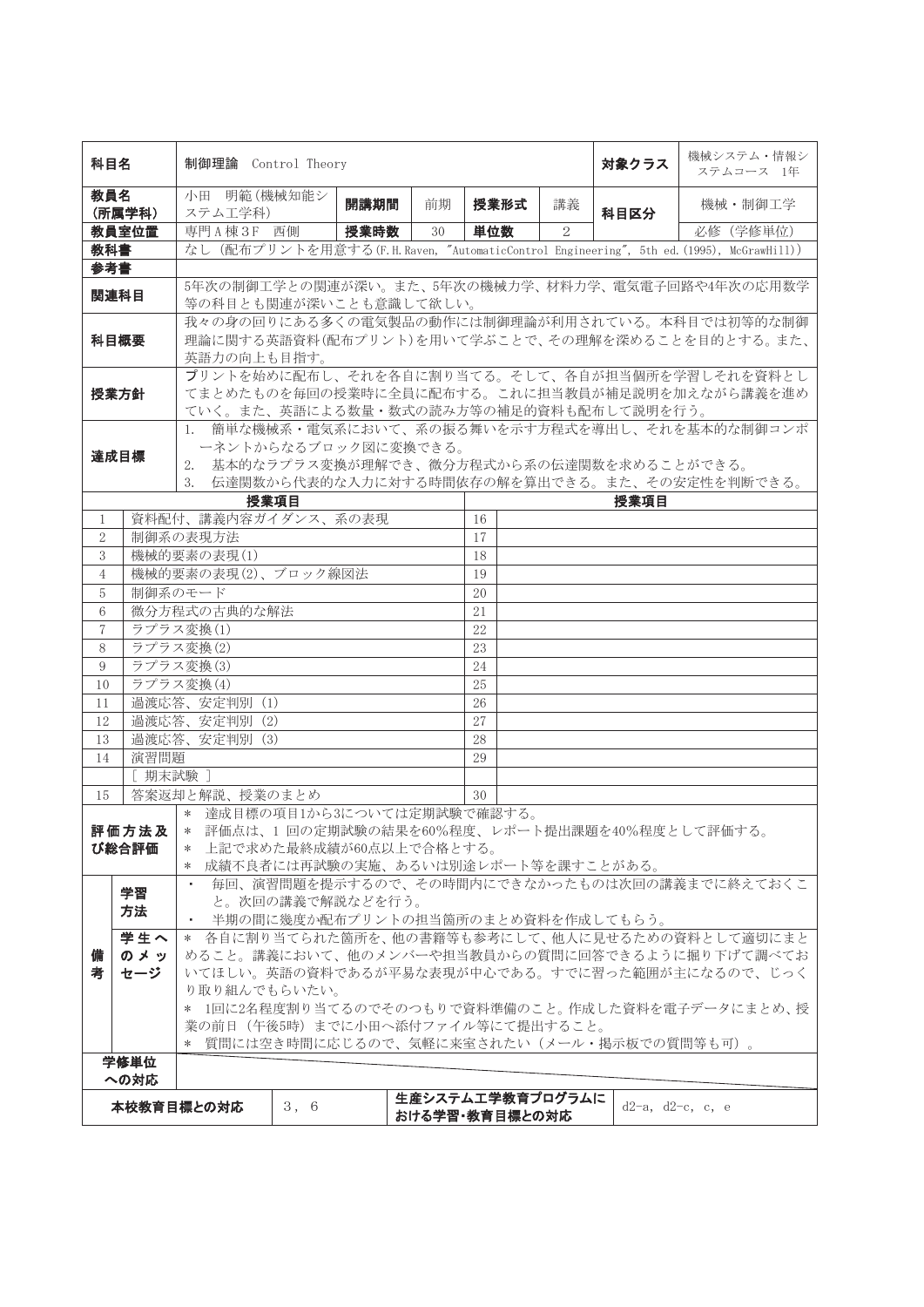## 選 択 科 目 情報システム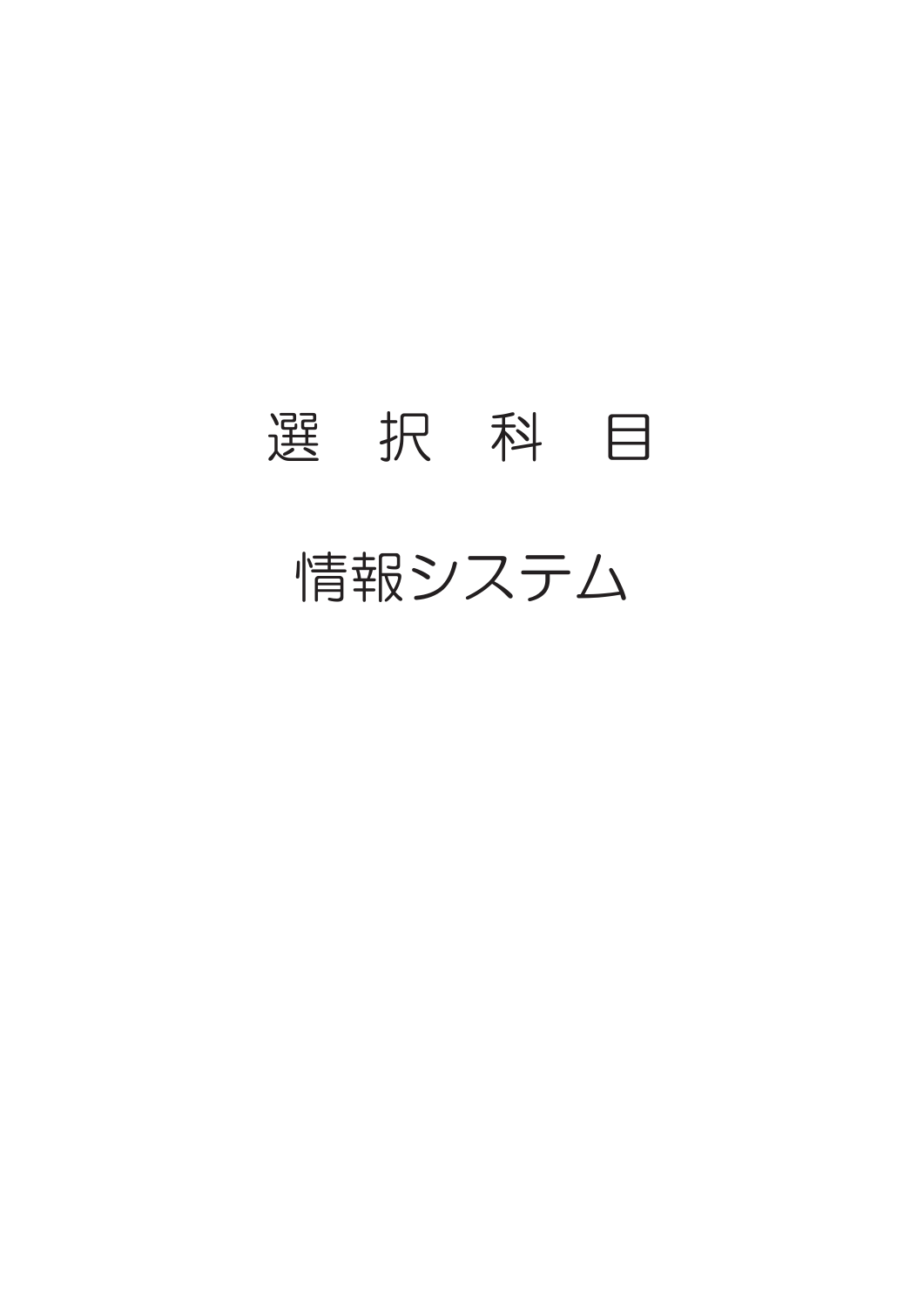| 科目名            |               | 物性論                                              |               |      |    |                  |    | 対象クラス      | 機械システム、情報シ                                            |
|----------------|---------------|--------------------------------------------------|---------------|------|----|------------------|----|------------|-------------------------------------------------------|
|                |               | Solid State Physics                              |               |      |    |                  |    |            | ステムコース 1年                                             |
| 教員名            |               |                                                  |               |      |    |                  |    |            |                                                       |
|                | (所属学科)        | 木場 信一郎 (専攻科)                                     |               | 開講期間 | 前期 | 授業形式             | 講義 | 科目区分       | 電子・情報工学科目                                             |
|                | 教員室位置         | 専門A棟3F                                           |               | 授業時数 |    | 単位数              | 2  |            | 選択 (学修単位)                                             |
|                |               |                                                  |               |      | 30 |                  |    |            |                                                       |
| 教科書            |               | 固体物理学-工学のために- 岡崎 誠 著                             |               |      |    | 裳華房              |    |            |                                                       |
| 参考書            |               | 物性論–固体を中心としたー 黒沢達美                               |               |      | 著  | 裳華房              |    |            |                                                       |
| 関連科目           |               | 情報電子工学科 4年の応用物理. 専攻科1年 電子物性デバイス論.                |               |      |    |                  |    |            |                                                       |
|                |               |                                                  |               |      |    |                  |    |            | 物質の電気的性質を理解するには、その構成要素である原子の配列、およびその原子に属する電子の         |
|                |               |                                                  |               |      |    |                  |    |            | 振る舞い(電子状態)を理解することなしには不可能である。電子の振る舞いによって金属、半導体、        |
| 科目概要           |               |                                                  |               |      |    |                  |    |            | 誘電体、磁性体、超伝導体等の性質が現れてくる。本講義では、最初に固体を構成する原子の格子振動、       |
|                |               | 次に電子に焦点を当てて電磁気的性質がどのようにして現れるかを講義する。              |               |      |    |                  |    |            |                                                       |
|                |               |                                                  |               |      |    |                  |    |            | 最初に、分子、及び固体を構成するにはどのような力が必要であるかを、微視的な観点から述べる。         |
|                |               |                                                  |               |      |    |                  |    |            | 次に固体を形成する原子について、1次元格子系の問題を扱い、周期的境界条件を適用することによっ        |
|                |               |                                                  |               |      |    |                  |    |            | て、格子振動の問題が簡単に解けることを示す。次に固体内の電子の状態を表すには、波数とエネルギ        |
| 授業方針           |               |                                                  |               |      |    |                  |    |            | ーの関係を理解することが基本である。波数とエネルギーの関係から、バンド構造について述べる。バ        |
|                |               |                                                  |               |      |    |                  |    |            | ンド構造により、固体が金属か、半導体か、絶縁体かの区別ができることを、理解することが重要であ        |
|                |               | る。次に超伝導現象について、これが量子力学的効果により発現する現象であることを述べる。      |               |      |    |                  |    |            |                                                       |
|                |               |                                                  |               |      |    |                  |    |            |                                                       |
|                |               | 1. 口結合力の違いが種々の固体を生み出していることを理解できる。                |               |      |    |                  |    |            |                                                       |
|                |               | 2. □1次元格子振動系で求められる分散関係から音速モードを理解することができる。        |               |      |    |                  |    |            |                                                       |
|                |               | 3. 口波数とエネルギーの関係から Fermi 面を理解できる。                 |               |      |    |                  |    |            |                                                       |
| 達成目標           |               | 4. OFermi エネルギーと Fermi 準位の違いが分る。                 |               |      |    |                  |    |            |                                                       |
|                |               | 5. 口具体的に金属が与えられたときFermi波数とFermi エネルギーを求めることができる。 |               |      |    |                  |    |            |                                                       |
|                |               | 6. 口波数空間と電気伝導の関係が理解できる。                          |               |      |    |                  |    |            |                                                       |
|                |               |                                                  |               |      |    |                  |    |            | 7. □ Brillouin zone の違いが、物質の電気的性質とどのように関係しているかが理解できる。 |
|                |               | 8. 口超伝導現象がなぜおこるか理解できる。                           |               |      |    |                  |    |            |                                                       |
|                |               | 授業項目                                             |               |      |    |                  |    | 授業項目       |                                                       |
| $\mathbf{1}$   |               | 分子および結晶の結合力                                      |               |      |    | 16               |    |            |                                                       |
| $\overline{2}$ | 格子振動          |                                                  |               |      |    | 17               |    |            |                                                       |
| 3              |               | 1次元格子振動系                                         |               |      |    | 18               |    |            |                                                       |
| $\overline{4}$ |               | 3 次元格子振動系                                        |               |      |    | 19               |    |            |                                                       |
| 5              |               |                                                  |               |      |    | 20               |    |            |                                                       |
|                |               | 金属の自由電子論                                         | Fermi 気体      |      |    |                  |    |            |                                                       |
| 6              | Fermi 分布      |                                                  |               |      |    | 21               |    |            |                                                       |
| 7              | バンド理論         |                                                  |               |      |    | 22               |    |            |                                                       |
| 8              |               | Brillouin zone 金属と絶縁体                            |               |      |    | 23               |    |            |                                                       |
| 9              |               | 超伝導の基礎的性質                                        | <b>I</b>      |      |    | 24               |    |            |                                                       |
| 10             |               | 超伝導の基礎的性質                                        | TΤ            |      |    | 25               |    |            |                                                       |
| 11             | <b>BCS理論I</b> |                                                  |               |      |    | 26               |    |            |                                                       |
| 12             | BCS理論I        |                                                  |               |      |    | 27               |    |            |                                                       |
| 13             | 量子凝縮          |                                                  |               |      |    | 28               |    |            |                                                       |
| 14             |               | 高温超伝導の発現の物理的特徴                                   |               |      |    | 29               |    |            |                                                       |
|                |               |                                                  |               |      |    |                  |    |            |                                                       |
|                |               | [前期末試験]                                          |               |      |    |                  |    |            |                                                       |
| 15             |               | 前期末試験の返却と解説                                      |               |      |    | 30               |    |            |                                                       |
|                | 評価方法及         |                                                  |               |      |    |                  |    |            | 基礎的な内容(1~6を中心)のレポート、期末試験をそれぞれ20、80%の配分で評価する。          |
|                | び総合評価         | 再試験を実施する場合は、レポート、口頭試問、試験により60点を基準とした合否で行う。       |               |      |    |                  |    |            |                                                       |
|                | 学習方           |                                                  |               |      |    |                  |    |            | ある現象を記述するに当たって、どうしてこのような式が導出されたかを中心にして講義を進める。説        |
| 備              | 法             | 明を補完する非常によい教科書を選んでいるので、講義の後に復習をしてほしい。            |               |      |    |                  |    |            |                                                       |
| 考              | 学生へ           | ・講義の進捗で、レポートの参考となるような内容について資料を配布する。              |               |      |    |                  |    |            |                                                       |
|                | のメッ           |                                                  |               |      |    |                  |    |            | ・一見難しそうに見えてもアイデアは基本的なものばかりである。従ってアイデアをどのように数式化        |
|                | セージ           | するかを理解するように。                                     |               |      |    |                  |    |            |                                                       |
|                | 学修単位          |                                                  |               |      |    |                  |    |            | レポートの他に、各単元のまとめとして演習課題を出題する。ノートを基にテキストの該当箇所につい        |
|                | への対応          | て授業後1時間程度の復習を中心とした学習をする。                         |               |      |    |                  |    |            |                                                       |
|                | 本校教育目標との対応    |                                                  | $(2)$ , $(3)$ |      |    | 生産システム工学教育プログラムに |    | $B-1, C-2$ |                                                       |
|                |               |                                                  |               |      |    | おける学習・教育目標との対応   |    |            |                                                       |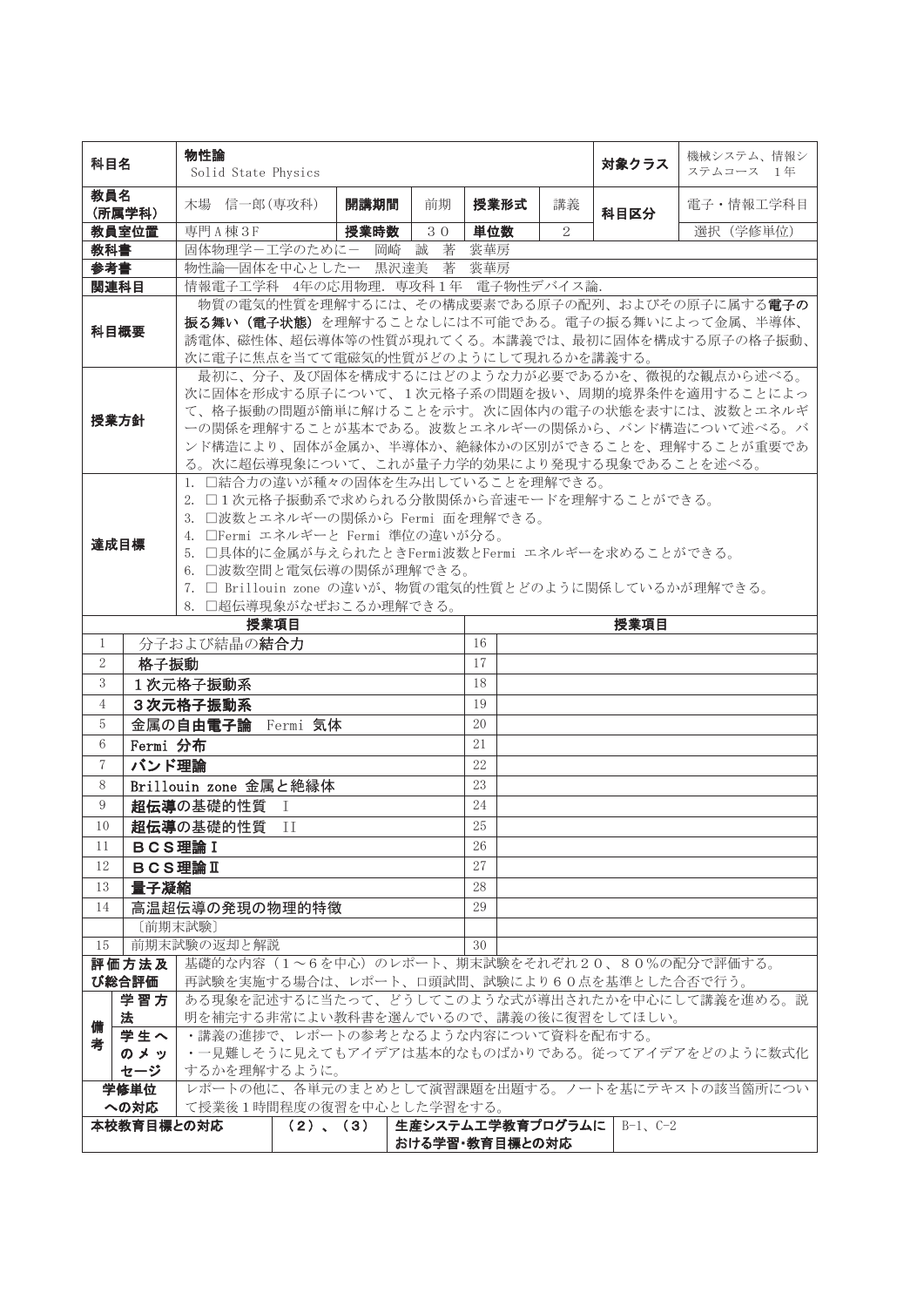| 科目名            |                                                                                                                                                                                                                                                                                                                                                                                                                                                                                    | 電磁気現象論(Electromagnetic Phenomena)                                                                                                                                                                                                               |               |      | 生産システム工学専攻<br>対象クラス<br>情報システムコース |                                    |    |                                             |                                                                                                     |  |  |  |  |
|----------------|------------------------------------------------------------------------------------------------------------------------------------------------------------------------------------------------------------------------------------------------------------------------------------------------------------------------------------------------------------------------------------------------------------------------------------------------------------------------------------|-------------------------------------------------------------------------------------------------------------------------------------------------------------------------------------------------------------------------------------------------|---------------|------|----------------------------------|------------------------------------|----|---------------------------------------------|-----------------------------------------------------------------------------------------------------|--|--|--|--|
|                |                                                                                                                                                                                                                                                                                                                                                                                                                                                                                    |                                                                                                                                                                                                                                                 |               |      |                                  |                                    |    |                                             | 1年                                                                                                  |  |  |  |  |
| 教員名            | (所属学科)                                                                                                                                                                                                                                                                                                                                                                                                                                                                             | 井上 勲 (生物化学シス<br>テム工学科)                                                                                                                                                                                                                          |               | 開講期間 | 後期                               | 授業形式                               | 講義 | 科目区分                                        | 電子・情報工学科目                                                                                           |  |  |  |  |
|                | 教員室位置                                                                                                                                                                                                                                                                                                                                                                                                                                                                              | 専門棟 4F                                                                                                                                                                                                                                          |               | 授業時数 | 30                               | 単位数                                | 2  |                                             | 選択 (学修単位)                                                                                           |  |  |  |  |
| 教科書            |                                                                                                                                                                                                                                                                                                                                                                                                                                                                                    | なし                                                                                                                                                                                                                                              |               |      |                                  |                                    |    |                                             |                                                                                                     |  |  |  |  |
| 参考書            |                                                                                                                                                                                                                                                                                                                                                                                                                                                                                    |                                                                                                                                                                                                                                                 |               |      |                                  |                                    |    | 「基礎電磁気学」 山口昌一郎執筆 電気学会、「電磁気学」 永田 一清 著 朝倉書店 他 |                                                                                                     |  |  |  |  |
| 関連科目           |                                                                                                                                                                                                                                                                                                                                                                                                                                                                                    | 情報電子工学科4年次の電気磁気学、生産情報工学専攻1年の電子物性デバイス論                                                                                                                                                                                                           |               |      |                                  |                                    |    |                                             |                                                                                                     |  |  |  |  |
| 科目概要           |                                                                                                                                                                                                                                                                                                                                                                                                                                                                                    | 課題としている.                                                                                                                                                                                                                                        |               |      |                                  |                                    |    |                                             | 電荷が引き起こす電気現象、電流が引き起こす磁気現象は最終的にマクスウェルの方程式にまとめられる.<br>電位や電界、磁界やインダクタンスなどの基礎原理を説明しながら、電磁気現象を解明することを主要な |  |  |  |  |
|                | マクスウェルの方程式がどのように電磁気現象を表現しているかの解析を行っていく、できるだけ単純な<br>モデルを選び、例題なども多く取り上げることで電磁気を理解させる。さらに、電磁気学で重要な役割を<br>果たす「場」の概念にも馴染ませ、静電気と磁気の類似点、相違点をできるだけ取り上げる. それにより、<br>授業方針<br>他の分野への応用ができ、十分に使いこなせることを期待する。演習にも時間を割いて静電気現象、磁気<br>現象で共通に現れるポアソンの方程式、ラプラスの方程式を数値的に解くことで、数値計算の考え方を身<br>に付けさせる.                                                                                                                                                                                                   |                                                                                                                                                                                                                                                 |               |      |                                  |                                    |    |                                             |                                                                                                     |  |  |  |  |
| 達成目標           |                                                                                                                                                                                                                                                                                                                                                                                                                                                                                    | 1. マクスウェルの方程式が物理現象をどのように表現しているか、微分形と積分形でどう表現が変わるか<br>を理解できる.<br>2. ベクトル解析の取り扱いができる.<br>3.「場」の考え方、スカラーポテンシャル・ベクトルポテンシャルと電場・磁場の関係が理解できる.<br>4.静電気現象,磁気現象の満たす微分方程式を、境界値問題として捉えることを通して、電磁気現象を<br>解明する方法・手順を理解できる.<br>5. 多くの例題を行うことで、各現象の数値解析が理解できる. |               |      |                                  |                                    |    |                                             |                                                                                                     |  |  |  |  |
|                |                                                                                                                                                                                                                                                                                                                                                                                                                                                                                    |                                                                                                                                                                                                                                                 |               |      | 授業項目                             |                                    |    |                                             |                                                                                                     |  |  |  |  |
| 1              | ガイダンス、マクスウェルの方程式、ベクトル表示                                                                                                                                                                                                                                                                                                                                                                                                                                                            |                                                                                                                                                                                                                                                 |               |      |                                  |                                    |    |                                             |                                                                                                     |  |  |  |  |
| $\overline{2}$ | ベクトル表示、クーロンの方程式、ガウスの法則                                                                                                                                                                                                                                                                                                                                                                                                                                                             |                                                                                                                                                                                                                                                 |               |      |                                  |                                    |    |                                             |                                                                                                     |  |  |  |  |
| $\mathfrak{Z}$ |                                                                                                                                                                                                                                                                                                                                                                                                                                                                                    | 電位、種々の帯電体における電界                                                                                                                                                                                                                                 |               |      |                                  |                                    |    |                                             |                                                                                                     |  |  |  |  |
| $\overline{4}$ | 静雷容量                                                                                                                                                                                                                                                                                                                                                                                                                                                                               |                                                                                                                                                                                                                                                 |               |      |                                  |                                    |    |                                             |                                                                                                     |  |  |  |  |
| 5              |                                                                                                                                                                                                                                                                                                                                                                                                                                                                                    | 種々の静電容量計算                                                                                                                                                                                                                                       |               |      |                                  |                                    |    |                                             |                                                                                                     |  |  |  |  |
| 6              |                                                                                                                                                                                                                                                                                                                                                                                                                                                                                    | 電気影像法, 電界のエネルギー, 演習                                                                                                                                                                                                                             |               |      |                                  |                                    |    |                                             |                                                                                                     |  |  |  |  |
| $\overline{7}$ | 誘電体, 磁界                                                                                                                                                                                                                                                                                                                                                                                                                                                                            |                                                                                                                                                                                                                                                 |               |      |                                  |                                    |    |                                             |                                                                                                     |  |  |  |  |
| 8              | 中間試験                                                                                                                                                                                                                                                                                                                                                                                                                                                                               |                                                                                                                                                                                                                                                 |               |      |                                  |                                    |    |                                             |                                                                                                     |  |  |  |  |
| 9              |                                                                                                                                                                                                                                                                                                                                                                                                                                                                                    | アンペアの法則、電磁誘導                                                                                                                                                                                                                                    |               |      |                                  |                                    |    |                                             |                                                                                                     |  |  |  |  |
| 10<br>11       |                                                                                                                                                                                                                                                                                                                                                                                                                                                                                    | 自己インダクタンス<br>相互インダクタンス                                                                                                                                                                                                                          |               |      |                                  |                                    |    |                                             |                                                                                                     |  |  |  |  |
| 12             | 変動電流                                                                                                                                                                                                                                                                                                                                                                                                                                                                               |                                                                                                                                                                                                                                                 |               |      |                                  |                                    |    |                                             |                                                                                                     |  |  |  |  |
| 13             |                                                                                                                                                                                                                                                                                                                                                                                                                                                                                    | 磁性体,磁気回路,演習                                                                                                                                                                                                                                     |               |      |                                  |                                    |    |                                             |                                                                                                     |  |  |  |  |
| 14             |                                                                                                                                                                                                                                                                                                                                                                                                                                                                                    | 電磁波、マクスウェルの方程式、ポアソンの微分方程式、ラプラスの微分方程式                                                                                                                                                                                                            |               |      |                                  |                                    |    |                                             |                                                                                                     |  |  |  |  |
|                | 後期末試験                                                                                                                                                                                                                                                                                                                                                                                                                                                                              |                                                                                                                                                                                                                                                 |               |      |                                  |                                    |    |                                             |                                                                                                     |  |  |  |  |
| 15             |                                                                                                                                                                                                                                                                                                                                                                                                                                                                                    | 後期末試験の返却と解説                                                                                                                                                                                                                                     |               |      |                                  |                                    |    |                                             |                                                                                                     |  |  |  |  |
|                | 評価方法及<br>び総合評価                                                                                                                                                                                                                                                                                                                                                                                                                                                                     |                                                                                                                                                                                                                                                 |               |      |                                  |                                    |    |                                             | 定期試験では、各目標項目に対応する問題を含めて出題し、併せて演習課題を与える。定期試験評価点                                                      |  |  |  |  |
| 備<br>者         | と演習報告評価点を各々80%, 20%とした配分で評価する.<br>電磁気学で記述される式自体が物理的な内容を現している. 講義においてはその式が導かれる理論説明<br>学習<br>を主にするが、講義中に取り上げた例題は「何をどういう考えで解いてあるのか」を考えながら解きなお<br>すとよい. 本科4年次に購入した教科書を復習として熟読することを薦める.<br>方法<br>なお、板書は多い方なので、ノートの取り方は速く筆記するよう各自で工夫をして貰いたい.<br>学生へ<br>本科目は、自学できるよう配慮した講義内容となるように配慮している。講義中に取り上げなかった項<br>のメッ<br>目は講義を参考にして自学で学んで貰いたい、そのためにはどんな観点から講義内容が進んでいるのか常<br>に意識して授業に取り組んで貰いたい。疑問に思う点があったら例え説明の途中であってもその場で質問<br>セージ<br>して貰いたい。また、研究室または実験室在室中ならいつでも質問を受け付ける。疑問点をそのままにし<br>ておかないこと. |                                                                                                                                                                                                                                                 |               |      |                                  |                                    |    |                                             |                                                                                                     |  |  |  |  |
|                | 学修単位応                                                                                                                                                                                                                                                                                                                                                                                                                                                                              |                                                                                                                                                                                                                                                 |               |      |                                  |                                    |    |                                             |                                                                                                     |  |  |  |  |
|                | 本校教育目標との対応                                                                                                                                                                                                                                                                                                                                                                                                                                                                         |                                                                                                                                                                                                                                                 | $(3)$ , $(6)$ |      |                                  | 生産システム工学教育プログラムに<br>おける学習・教育目標との対応 |    |                                             | $C-2, E-1$                                                                                          |  |  |  |  |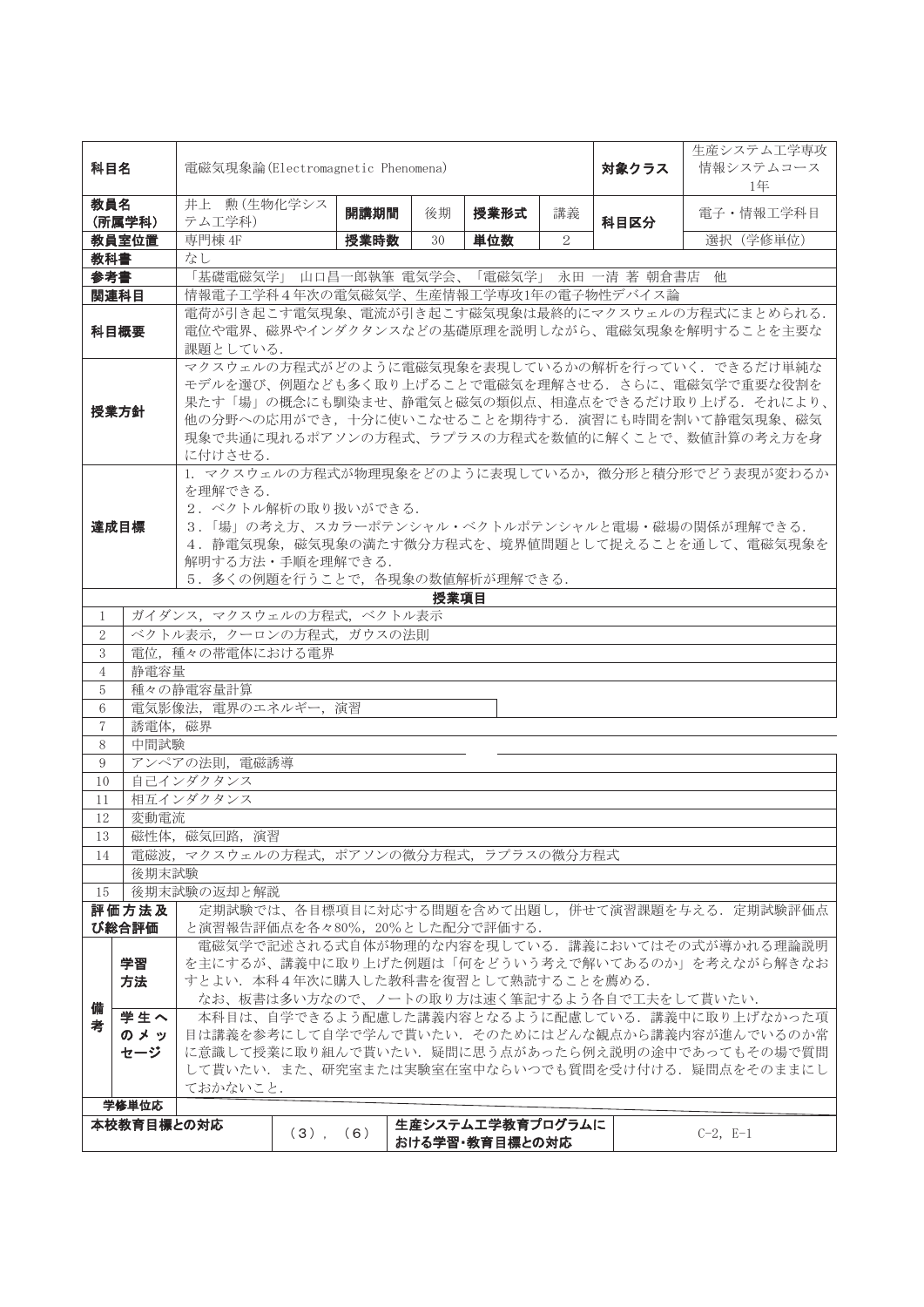| 科目名                                                                                                                                       |                                                                                                                                                                                                                                                          | 電子物性デバイス論<br>Solid State Physics for Electronic Device |               |      |     | 対象クラス                              | 機械システム、情報シ<br>ステムコース 1年 |                                           |                                                                                                   |  |  |
|-------------------------------------------------------------------------------------------------------------------------------------------|----------------------------------------------------------------------------------------------------------------------------------------------------------------------------------------------------------------------------------------------------------|--------------------------------------------------------|---------------|------|-----|------------------------------------|-------------------------|-------------------------------------------|---------------------------------------------------------------------------------------------------|--|--|
| 教員名                                                                                                                                       | (所属学科)                                                                                                                                                                                                                                                   | 木場 信一郎(専攻科)                                            |               | 開講期間 | 後期  | 授業形式                               | 講義                      | 科目区分                                      | 電子・情報工学科目                                                                                         |  |  |
|                                                                                                                                           | 教員室位置                                                                                                                                                                                                                                                    | 専門A棟3F                                                 |               | 授業時数 | 30  | 単位数                                | 2                       |                                           | 選択 (学修単位)                                                                                         |  |  |
| 教科書                                                                                                                                       |                                                                                                                                                                                                                                                          | 固体物理学-工学のために- 岡崎 誠 著                                   |               |      |     | 裳華房                                |                         |                                           |                                                                                                   |  |  |
| 参考書                                                                                                                                       |                                                                                                                                                                                                                                                          | 固体物理学 鹿児島 誠一著                                          |               |      | 裳華房 |                                    |                         |                                           |                                                                                                   |  |  |
| 関連科目                                                                                                                                      |                                                                                                                                                                                                                                                          | 情報電子工学科 5年 電子デバイス. 専攻科1年 物性論.                          |               |      |     |                                    |                         |                                           |                                                                                                   |  |  |
| 科目概要                                                                                                                                      |                                                                                                                                                                                                                                                          | 子物性の基礎を学ぶ。                                             |               |      |     |                                    |                         |                                           | 超伝導及び半導体のデバイス論としてジョセフソン効果、MOS構造トランジスタ、高温超伝導体などを<br>固体論を基に理解し、先端デバイスとしての半導体、超伝導体素子等の応用技術が理解できる程度の電 |  |  |
| 授業方針                                                                                                                                      |                                                                                                                                                                                                                                                          | フソン効果及びその機能素子について学習する。                                 |               |      |     |                                    |                         |                                           | 固体の結晶構造と結晶結合、波数ベクトル空間からバンド、電気伝導性の考え方について理解し、こ<br>れらを基礎に各論としてMOS構造と素子、フォノン超伝導を中心とした超伝導の現象論的な基礎とジョセ |  |  |
|                                                                                                                                           | 1. 口 結晶構造と波数ベクトル空間の対応が説明できる。<br>2. 口 波数ベクトルを使って自由電子モデル及びバンド構造を説明できる。<br>3. □ 半導体の物理をバンド構造から説明できる。<br>達成目標<br>4. □ MOSトランジスタの構造および特性式を示し、動作を説明することができる。<br>5. □ 超伝導体の持つ電磁気現象のいくつかをG-L方程式を基礎に図などによって説明できる。<br>6. 口 直流ジョゼフソン効果について、特性式などの計算結果によってその特徴を説明できる |                                                        |               |      |     |                                    |                         |                                           |                                                                                                   |  |  |
|                                                                                                                                           |                                                                                                                                                                                                                                                          | 授業項目                                                   |               |      |     |                                    |                         | 授業項目                                      |                                                                                                   |  |  |
| $\mathbf{1}$                                                                                                                              |                                                                                                                                                                                                                                                          | 概要とガイダンス、結晶構造と格子ベクトル                                   |               |      |     | 16                                 |                         |                                           |                                                                                                   |  |  |
| $\overline{2}$                                                                                                                            |                                                                                                                                                                                                                                                          | 結晶構造と逆格子ベクトル                                           |               |      |     | 17                                 |                         |                                           |                                                                                                   |  |  |
| 3                                                                                                                                         |                                                                                                                                                                                                                                                          | x線回折とブラッグの条件                                           |               |      |     | 18                                 |                         |                                           |                                                                                                   |  |  |
| 4                                                                                                                                         |                                                                                                                                                                                                                                                          | 自由電子モデルとバンド構造                                          |               |      |     | 19                                 |                         |                                           |                                                                                                   |  |  |
| 5                                                                                                                                         |                                                                                                                                                                                                                                                          | フェルミ球とフェルミレベル                                          |               |      |     | 20                                 |                         |                                           |                                                                                                   |  |  |
| 6                                                                                                                                         |                                                                                                                                                                                                                                                          | 状態密度関数と電子濃度                                            |               |      |     | 21                                 |                         |                                           |                                                                                                   |  |  |
| 7                                                                                                                                         |                                                                                                                                                                                                                                                          | 半導体のキャリヤ濃度とフェルミ準位                                      |               |      |     | 22                                 |                         |                                           |                                                                                                   |  |  |
| 8                                                                                                                                         |                                                                                                                                                                                                                                                          | MOS構造の物理と閾値電圧                                          |               |      |     | 23                                 |                         |                                           |                                                                                                   |  |  |
| 9                                                                                                                                         |                                                                                                                                                                                                                                                          | MOSトランジスタの物理と電流特性                                      |               |      |     | 24                                 |                         |                                           |                                                                                                   |  |  |
| 10                                                                                                                                        |                                                                                                                                                                                                                                                          | 超伝導現象 (マイスナー効果)                                        |               |      |     | 25                                 |                         |                                           |                                                                                                   |  |  |
| 11                                                                                                                                        | G-L方程式                                                                                                                                                                                                                                                   |                                                        |               |      |     | 26                                 |                         |                                           |                                                                                                   |  |  |
| 12                                                                                                                                        |                                                                                                                                                                                                                                                          | G-L方程式と特徴的な現象 (磁束量子)                                   |               |      |     | 27                                 |                         |                                           |                                                                                                   |  |  |
| 13                                                                                                                                        |                                                                                                                                                                                                                                                          | 量子現象とジョセフソン効果                                          |               |      |     | 28                                 |                         |                                           |                                                                                                   |  |  |
| 14                                                                                                                                        |                                                                                                                                                                                                                                                          | SQUIDの動作原理                                             |               |      |     | 29                                 |                         |                                           |                                                                                                   |  |  |
|                                                                                                                                           |                                                                                                                                                                                                                                                          | 〔前期末試験〕                                                |               |      |     |                                    |                         |                                           |                                                                                                   |  |  |
| 15                                                                                                                                        |                                                                                                                                                                                                                                                          | 前期末試験の返却と解説                                            |               |      |     | 30                                 |                         |                                           |                                                                                                   |  |  |
|                                                                                                                                           | 評価方法及<br>び総合評価                                                                                                                                                                                                                                           | ~6)に関する学力試験を70%で到達度を評価する。                              |               |      |     |                                    |                         | 再試験を実施する場合は、レポート、口頭試問、試験により60点を基準とした合否で行う | 固体論の基礎(主に項目1~3)に関するレポートを30%、半導体及び超伝導体の素子論(主に3                                                     |  |  |
|                                                                                                                                           | •レポートの他に、各単元のまとめとして演習課題を出題する。<br>学習方<br>・ノートを基にテキストの該当箇所について授業後1時間程度の復習を中心とした学習をすること。<br>法                                                                                                                                                               |                                                        |               |      |     |                                    |                         |                                           |                                                                                                   |  |  |
| 備<br>学生へ<br>・教科書を中心に講義が進められるが、少なくとも関連の箇所は読んでおくこと。方程式の計算などは<br>者<br>のメッ<br>かならず復習し理解する。<br>セージ<br>・原則として講義、その他不在中以外は、いつでも質問等受け付ける。メール等でも可。 |                                                                                                                                                                                                                                                          |                                                        |               |      |     |                                    |                         |                                           |                                                                                                   |  |  |
|                                                                                                                                           | 学修単位                                                                                                                                                                                                                                                     |                                                        |               |      |     |                                    |                         |                                           | レポートの他に、各単元のまとめとして演習課題を出題する。ノートを基にテキストの該当箇所につい                                                    |  |  |
|                                                                                                                                           | への対応                                                                                                                                                                                                                                                     | て授業後1時間程度の復習を中心とした学習をする。                               |               |      |     |                                    |                         |                                           |                                                                                                   |  |  |
|                                                                                                                                           | 本校教育目標との対応                                                                                                                                                                                                                                               |                                                        | $(3)$ , $(6)$ |      |     | 生産システムエ学教育プログラムに<br>おける学習・教育目標との対応 |                         | $C-2$ , $E-1$                             |                                                                                                   |  |  |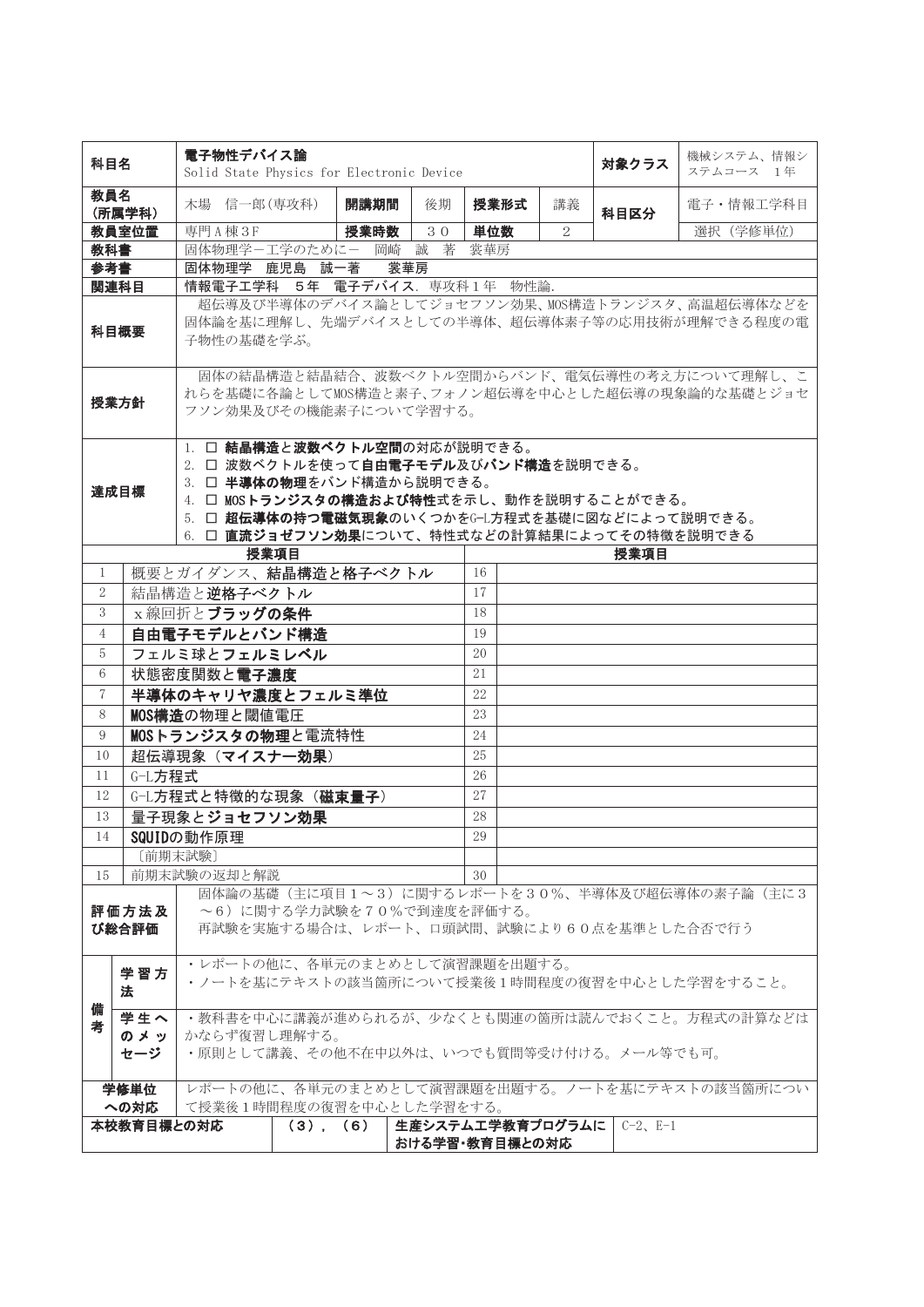| 科目名                                                                                 |              | 情報信号処理(Information Signal Processing)                                                            |                                                                               |    | 対象クラス                                                                                                                                         | 生産システム工学専<br>攻情報システムコー<br>ス1年 |      |               |  |  |  |  |
|-------------------------------------------------------------------------------------|--------------|--------------------------------------------------------------------------------------------------|-------------------------------------------------------------------------------|----|-----------------------------------------------------------------------------------------------------------------------------------------------|-------------------------------|------|---------------|--|--|--|--|
| 教員名                                                                                 | (所属学科)       | 池田 直光 (情報電子工<br>学科)                                                                              | 開講期間                                                                          | 後期 | 授業形式                                                                                                                                          | 講義                            | 科目区分 | 電子·情報工学科目     |  |  |  |  |
|                                                                                     | 教員室位置        | 専攻科棟 3 F                                                                                         | 授業時数                                                                          | 30 | 単位数                                                                                                                                           | $\overline{2}$                |      | 選択 (学修単位)     |  |  |  |  |
| 教科書                                                                                 |              | 「ディジタル信号処理」大類重範 日本理工出版会                                                                          |                                                                               |    |                                                                                                                                               |                               |      |               |  |  |  |  |
| 参考書                                                                                 |              | 「音声・音情報のディジタル信号処理」鹿野清宏他 昭晃堂                                                                      |                                                                               |    |                                                                                                                                               |                               |      |               |  |  |  |  |
| 関連科目                                                                                |              | 情報電子工学科5年の信号処理の内容を利用する。また、情報電子工学科5年の情報認識とも関連する。                                                  |                                                                               |    |                                                                                                                                               |                               |      |               |  |  |  |  |
| 科目概要                                                                                |              | 携帯電話からCD、DVD等のAV機器に至るまで、あらゆるところにディジタル処理の技術が使われている。<br>本講義では、それを支えるディジタル信号処理について、実際の応用面に重点を置いて学ぶ。 |                                                                               |    |                                                                                                                                               |                               |      |               |  |  |  |  |
| 授業方針                                                                                |              |                                                                                                  |                                                                               |    | 近年、ハードウェアの急速な進展によって、いろいろな情報をディジタル信号に変換して分析、処理す<br>る方法が一般的に利用されている。ここでは、まず、ディジタル信号処理についてその基礎理論を一通<br>り学習する。その後、対象として音声情報を取り上げ、実際の応用について理解を深める。 |                               |      |               |  |  |  |  |
|                                                                                     |              | 1. アナログ量からディジタル量への変換において、離散化と量子化の2つの過程を説明できる。                                                    |                                                                               |    |                                                                                                                                               |                               |      |               |  |  |  |  |
|                                                                                     |              |                                                                                                  | 2. ディジタル量のラプラス変換であるz変換を理解し、差分方程式によってシステムを記述できる。<br>3. DFTとFFTについて、その概要を説明できる。 |    |                                                                                                                                               |                               |      |               |  |  |  |  |
| 達成目標                                                                                |              |                                                                                                  |                                                                               |    |                                                                                                                                               |                               |      |               |  |  |  |  |
|                                                                                     |              | 4. 簡単なディジタルフィルタを設計し、評価できる。                                                                       |                                                                               |    |                                                                                                                                               |                               |      |               |  |  |  |  |
|                                                                                     |              | 5. FFTによる音声のスペクトル分析について、説明できる。<br>6. ケプストラムを用いて音声の分析ができる。 7. 音声の線形予測分析を説明できる。                    |                                                                               |    |                                                                                                                                               |                               |      |               |  |  |  |  |
|                                                                                     |              | 授業項目                                                                                             |                                                                               |    |                                                                                                                                               | 授業項目                          |      |               |  |  |  |  |
| $\mathbf{1}$                                                                        |              | 波形符号化とひずみ                                                                                        |                                                                               |    | 16                                                                                                                                            |                               |      |               |  |  |  |  |
| $\overline{2}$                                                                      |              | 連続時間信号とフーリエ変換                                                                                    |                                                                               |    | 17                                                                                                                                            |                               |      |               |  |  |  |  |
| 3                                                                                   |              | 連続時間信号の標本化                                                                                       |                                                                               |    | 18                                                                                                                                            |                               |      |               |  |  |  |  |
| 4                                                                                   |              | 離散時間信号とZ変換                                                                                       |                                                                               |    | 19                                                                                                                                            |                               |      |               |  |  |  |  |
| 5                                                                                   |              | 離散フーリエ変換 (DFT)                                                                                   |                                                                               |    | 20                                                                                                                                            |                               |      |               |  |  |  |  |
| 6                                                                                   |              | 高速フーリエ変換 (FFT)                                                                                   |                                                                               |    | 21                                                                                                                                            |                               |      |               |  |  |  |  |
| $\tau$                                                                              |              | ディジタルフィルタの設計理論                                                                                   |                                                                               |    | 22                                                                                                                                            |                               |      |               |  |  |  |  |
| 8                                                                                   |              | ディジタルフィルタの設計と評価                                                                                  |                                                                               |    | 23                                                                                                                                            |                               |      |               |  |  |  |  |
| 9                                                                                   | 演習           |                                                                                                  |                                                                               |    | 24                                                                                                                                            |                               |      |               |  |  |  |  |
| 10                                                                                  |              | 音声の基本的な性質                                                                                        |                                                                               |    | 25                                                                                                                                            |                               |      |               |  |  |  |  |
| 11                                                                                  |              | スペクトル分析                                                                                          |                                                                               |    | 26                                                                                                                                            |                               |      |               |  |  |  |  |
| 12                                                                                  |              | ケプストラム分析                                                                                         |                                                                               |    | 27                                                                                                                                            |                               |      |               |  |  |  |  |
| 13                                                                                  |              | 音声の線形予測分析                                                                                        |                                                                               |    | 28                                                                                                                                            |                               |      |               |  |  |  |  |
| 14                                                                                  | 演習           |                                                                                                  |                                                                               |    | 29                                                                                                                                            |                               |      |               |  |  |  |  |
|                                                                                     | [期末試験]       |                                                                                                  |                                                                               |    |                                                                                                                                               |                               |      |               |  |  |  |  |
| 15                                                                                  |              | 期末試験の返却と解説                                                                                       |                                                                               |    | 30                                                                                                                                            |                               |      |               |  |  |  |  |
|                                                                                     |              | * 各目標項目については定期試験で確認する。                                                                           |                                                                               |    |                                                                                                                                               |                               |      |               |  |  |  |  |
|                                                                                     | 評価方法及        | * その他、適宜行う演習のレポートも評価に加える。<br>* 最終成績は、1回の定期試験を60%、レポート点を40%として算出する。                               |                                                                               |    |                                                                                                                                               |                               |      |               |  |  |  |  |
|                                                                                     | び総合評価        | * 上記の方法で算出した最終成績が60点以上で合格とする。                                                                    |                                                                               |    |                                                                                                                                               |                               |      |               |  |  |  |  |
|                                                                                     |              | * 成績不良者については、定期試験後に再試験(最高60点)を実施することがある。                                                         |                                                                               |    |                                                                                                                                               |                               |      |               |  |  |  |  |
|                                                                                     |              | ・前半は輪講形式で行う. 本科の信号処理を学修した学生には、復習、整理ができ、そうでない学生は、                                                 |                                                                               |    |                                                                                                                                               |                               |      |               |  |  |  |  |
|                                                                                     | 学習方          | 概要を短期間に習得することができる。担当となった学生は事前によく調べておき、不明な点は発表前                                                   |                                                                               |    |                                                                                                                                               |                               |      |               |  |  |  |  |
|                                                                                     | 法            | に担当者に聞いておく. また、担当でない学生も質問等で積極的に参加してほしい.                                                          |                                                                               |    |                                                                                                                                               |                               |      |               |  |  |  |  |
| 備                                                                                   |              | ・後半は、コンピュータによる演習が多くなるので、必ず自分で考えてレポートを作成すること.                                                     |                                                                               |    |                                                                                                                                               |                               |      |               |  |  |  |  |
| 者                                                                                   | 学生へ          | * ディジタル信号処理の技術は、我々の身近な色々なところに使われているので、興味を持って取り組                                                  |                                                                               |    |                                                                                                                                               |                               |      |               |  |  |  |  |
|                                                                                     | のメッ          | んで欲しい。                                                                                           |                                                                               |    |                                                                                                                                               |                               |      |               |  |  |  |  |
| * 講義の質問等は、直接あるいはメールにて随時受け付ける。また、教官室前に所在を示し、メッセー<br>セージ<br>ジを残すボードも設置しているので、活用して欲しい。 |              |                                                                                                  |                                                                               |    |                                                                                                                                               |                               |      |               |  |  |  |  |
|                                                                                     |              |                                                                                                  |                                                                               |    |                                                                                                                                               |                               |      |               |  |  |  |  |
|                                                                                     | 学修単位<br>への対応 | ○毎回,次回の講義予告を行い、教科書の該当箇所を読んでくる.                                                                   |                                                                               |    |                                                                                                                                               |                               |      |               |  |  |  |  |
|                                                                                     |              | ○講義で取り扱った内容について、内容の理解を深めるためにも<br>①ノートなどにポイントを整理してまとめる. 2教科書や問題集の各種問題を解く.                         |                                                                               |    |                                                                                                                                               |                               |      |               |  |  |  |  |
|                                                                                     |              | 3図書館などを利用して、基本的な知識の獲得に努力する.                                                                      |                                                                               |    |                                                                                                                                               |                               |      |               |  |  |  |  |
|                                                                                     | 本校教育目標との対応   |                                                                                                  |                                                                               |    | 生産システム工学教育プログラムに                                                                                                                              |                               |      |               |  |  |  |  |
|                                                                                     |              |                                                                                                  | $(3)$ , $(6)$                                                                 |    | おける学習・教育目標との対応                                                                                                                                |                               |      | $C-2$ , $E-1$ |  |  |  |  |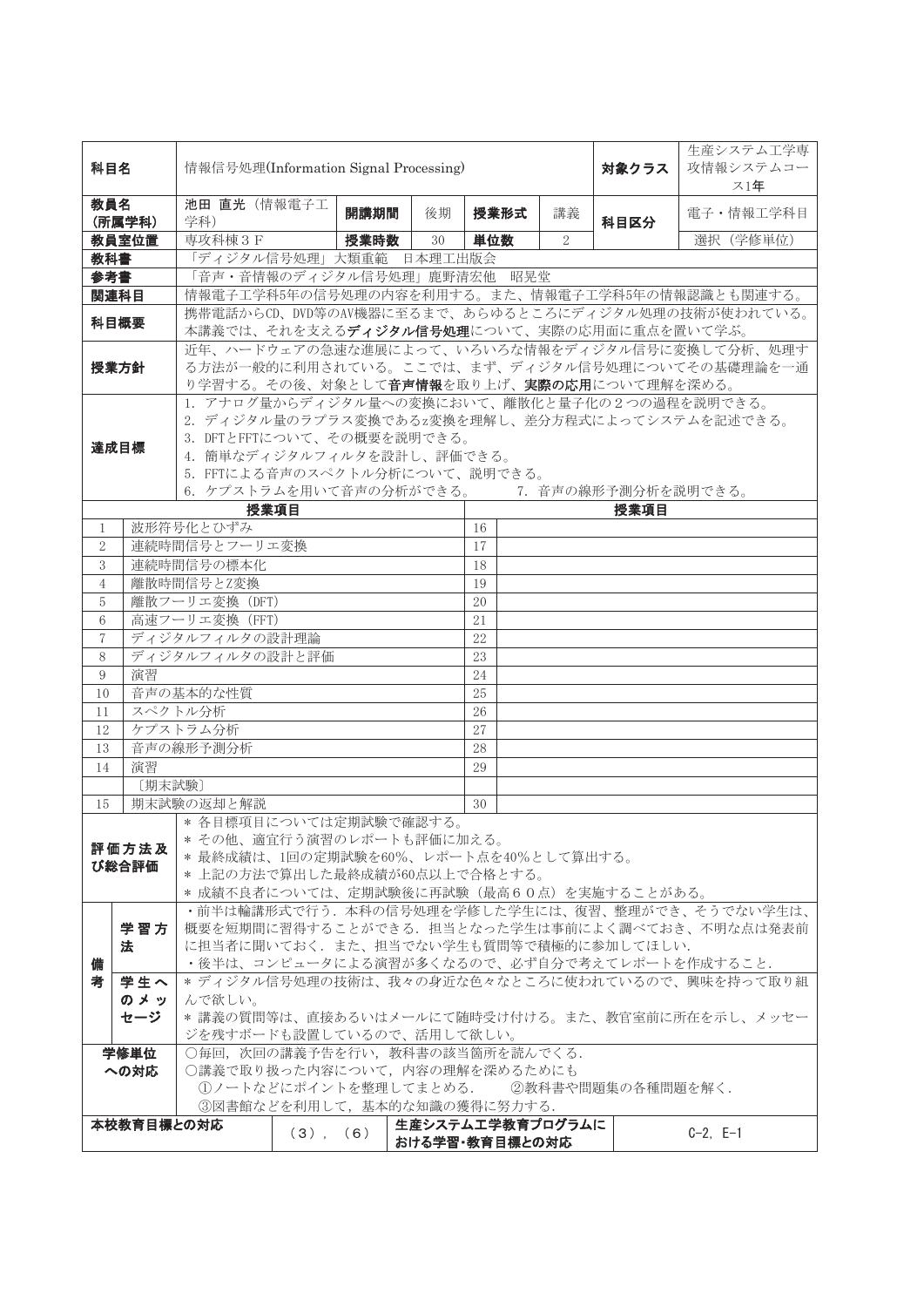## 選 択 科 目 建設システム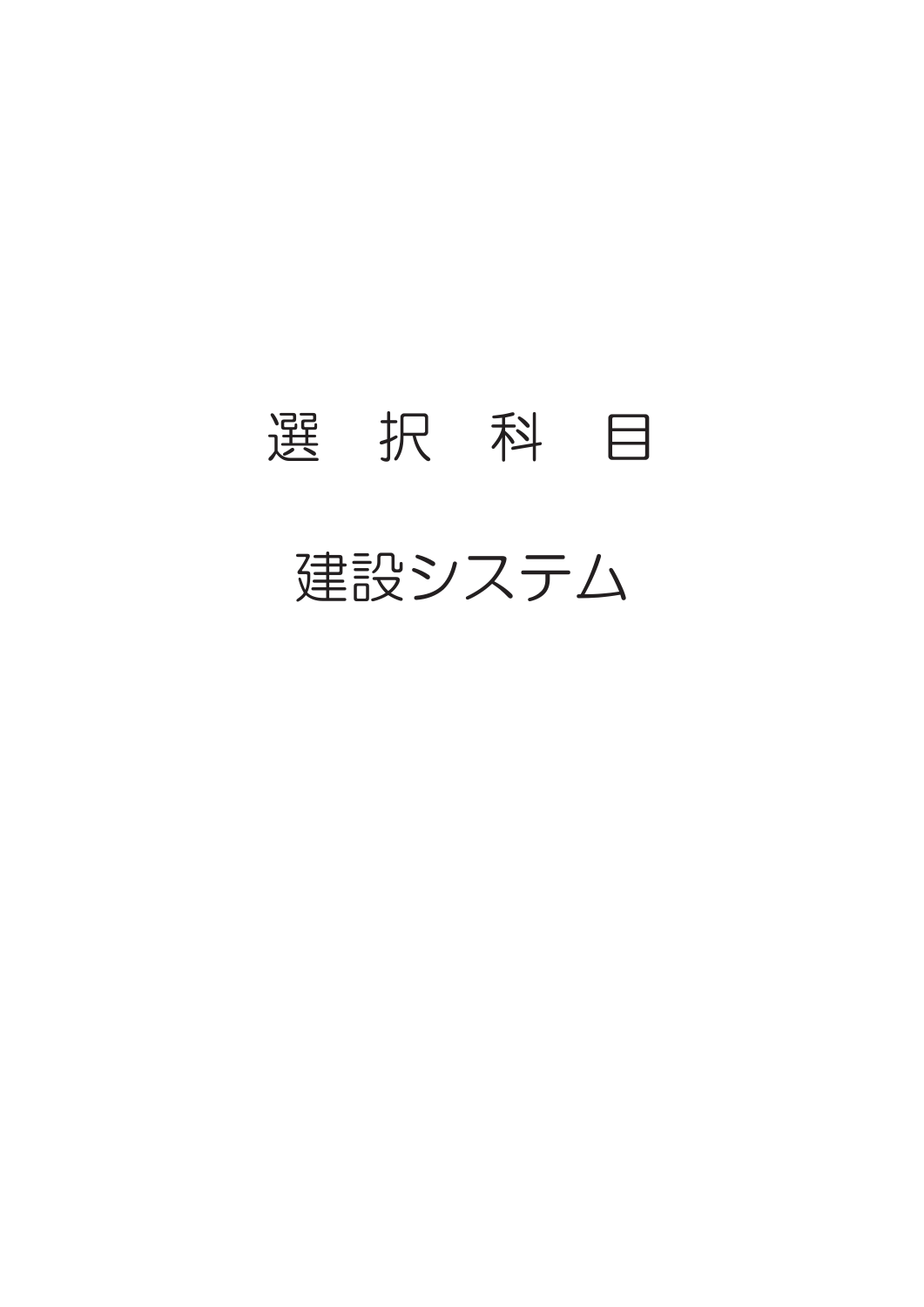| 科目名                                                                                                                                                                                                                  |                                                                                                                                                       |                | 建設素材工学(Construction Material Engineering) |          |                 | 対象クラス    | 生産システム工学専攻<br>1年  |      |                                                                                                        |  |  |  |  |
|----------------------------------------------------------------------------------------------------------------------------------------------------------------------------------------------------------------------|-------------------------------------------------------------------------------------------------------------------------------------------------------|----------------|-------------------------------------------|----------|-----------------|----------|-------------------|------|--------------------------------------------------------------------------------------------------------|--|--|--|--|
| 教員名                                                                                                                                                                                                                  | (所属学科)                                                                                                                                                | 社会デザイン工学科)     | 中村裕一, 浦野登志雄 (建築                           | 開講<br>期間 | 半期              | 授業<br>形式 | 講義                | 科目区分 | 建設システムコース                                                                                              |  |  |  |  |
|                                                                                                                                                                                                                      | 教員室位置                                                                                                                                                 |                | 専門棟A棟1F                                   | 授業<br>時数 | 30              | 単位<br>数  | 2                 |      | 選択 (学修単位)                                                                                              |  |  |  |  |
| 教科書                                                                                                                                                                                                                  |                                                                                                                                                       | プリント配付         |                                           |          |                 |          |                   |      |                                                                                                        |  |  |  |  |
| 参考書                                                                                                                                                                                                                  |                                                                                                                                                       | 「コンクリート工学」     |                                           |          | 日本コンクリート工学協会月刊誌 |          |                   |      |                                                                                                        |  |  |  |  |
| 関連科目                                                                                                                                                                                                                 |                                                                                                                                                       |                | 本科2年次の建設材料、本科4年次の鉄筋コンクリート工学               |          |                 |          |                   |      |                                                                                                        |  |  |  |  |
| 科目概要                                                                                                                                                                                                                 |                                                                                                                                                       |                | び優れた強度・耐久性を付与した機能性コンクリートに関して学ぶ。           |          |                 |          |                   |      | 前半は建設材料の素材物性や力学モデル、材料評価に関する専門知識を深める。後半では、高靭性材料で<br>ある繊維強化複合材料、産業廃棄物を混和材料あるいは骨材として利用した建設材料、自然との共生およ     |  |  |  |  |
| 本科で修得した材料に関する知識を基礎にして、質疑応答を活発にした輪講形式で授業を進める。また、<br>環境保全の観点から最近注目されている産業廃棄物のリサイクルに関して、建設材料分野における最近の<br>授業方針<br>話題についても講義の中で取り上げる。                                                                                     |                                                                                                                                                       |                |                                           |          |                 |          |                   |      |                                                                                                        |  |  |  |  |
| 1. 材料評価のための非破壊試験の概要と強度や弾性係数の評価法の説明ができる。<br>2. コンクリートの力学特性について説明ができる。<br>3. コンクリートの熱的性質について説明ができる。<br>4. 繊維補強複合材料における補強繊維の特性および繊維強化理論が説明できる。<br>達成目標<br>5. 産業廃棄物の処理法と建設材料への利用法について説明できる。<br>6. 機能性コンクリートの特徴について説明できる。 |                                                                                                                                                       |                |                                           |          |                 |          |                   |      |                                                                                                        |  |  |  |  |
|                                                                                                                                                                                                                      |                                                                                                                                                       |                | 授業項目                                      |          |                 |          |                   | 授業項目 |                                                                                                        |  |  |  |  |
| 1                                                                                                                                                                                                                    |                                                                                                                                                       |                | 科目概要説明、材料に関する基礎知識確認                       |          |                 | 16       |                   |      |                                                                                                        |  |  |  |  |
| 2                                                                                                                                                                                                                    |                                                                                                                                                       |                | コンクリートの強度・弾性係数の非破壊試験評価                    |          |                 | 17       |                   |      |                                                                                                        |  |  |  |  |
| 3                                                                                                                                                                                                                    |                                                                                                                                                       |                | コンクリートの力学的性質 (強度に及ぼす要因)                   |          |                 | 18       |                   |      |                                                                                                        |  |  |  |  |
| 4                                                                                                                                                                                                                    |                                                                                                                                                       |                | コンクリートの力学的性質 (複合モデル)                      |          |                 | 19       |                   |      |                                                                                                        |  |  |  |  |
| 5                                                                                                                                                                                                                    |                                                                                                                                                       |                | コンクリートの力学的性質 (破壊プロセス)                     |          |                 | 20       |                   |      |                                                                                                        |  |  |  |  |
| 6                                                                                                                                                                                                                    |                                                                                                                                                       |                | コンクリートの熱的性質(熱の作用による特性変化)                  |          |                 | 21       |                   |      |                                                                                                        |  |  |  |  |
| $\overline{7}$                                                                                                                                                                                                       |                                                                                                                                                       |                | コンクリートの熱的性質 (熱の作用と生じる力)                   |          |                 | 22       |                   |      |                                                                                                        |  |  |  |  |
| 8                                                                                                                                                                                                                    | [中間試験]                                                                                                                                                |                |                                           |          |                 | 23       |                   |      |                                                                                                        |  |  |  |  |
| 9                                                                                                                                                                                                                    |                                                                                                                                                       | 繊維補強複合材料の力学的特性 |                                           |          |                 | 24       |                   |      |                                                                                                        |  |  |  |  |
| 10                                                                                                                                                                                                                   |                                                                                                                                                       | 繊維補強複合材料の性能評価  |                                           |          |                 | 25       |                   |      |                                                                                                        |  |  |  |  |
| 11                                                                                                                                                                                                                   |                                                                                                                                                       | 繊維補強複合材料の実用例   |                                           |          |                 | 26       |                   |      |                                                                                                        |  |  |  |  |
| 12                                                                                                                                                                                                                   |                                                                                                                                                       | 産業廃棄物の現状と課題    |                                           |          |                 | 27       |                   |      |                                                                                                        |  |  |  |  |
| 13                                                                                                                                                                                                                   |                                                                                                                                                       |                | 産業廃棄物を用いた建設材料の特性                          |          |                 | 28       |                   |      |                                                                                                        |  |  |  |  |
|                                                                                                                                                                                                                      |                                                                                                                                                       | 機能性コンクリートの特性   |                                           |          |                 | 29       |                   |      |                                                                                                        |  |  |  |  |
| 14                                                                                                                                                                                                                   |                                                                                                                                                       |                |                                           |          |                 |          |                   |      |                                                                                                        |  |  |  |  |
|                                                                                                                                                                                                                      |                                                                                                                                                       | [後期学年末試験]      |                                           |          |                 |          |                   |      |                                                                                                        |  |  |  |  |
| 15                                                                                                                                                                                                                   | 評価方法及<br>び総合評価                                                                                                                                        | 答案返却と講義のまとめ    | 60 以上を合格とする。再試験を行うこともある。                  |          |                 | 30       |                   |      | *評価は各目標項目について、60%の理解度を達成度の目安とし、基本的に試験で達成度を確認する。<br>*評価点は、定期試験などの結果を 80%の重みとし、課題レポート等の評価を 20%程度加える。最終評点 |  |  |  |  |
| 備                                                                                                                                                                                                                    | 学習方<br>法                                                                                                                                              |                | 理解していることや考えを発表すること。考えを数式で表現する力を身につけること。   |          |                 |          |                   |      | 使用するプリントの内容を事前に点検・予習を行い、知識の整理と説明することが求められる。自発的に                                                        |  |  |  |  |
| 考                                                                                                                                                                                                                    | 学生へ<br>*材料に関する新しい課題について関心を高めてほしい。また、微分方程式や複素関数など、これまで学ん<br>のメッ<br>だ数学も扱うので、内容を理解する格好の機会と捉えてほしい。<br>セージ<br>*授業内容などについての質問があれば、教員室(オフイスアワーを表示)へ来室して下さい。 |                |                                           |          |                 |          |                   |      |                                                                                                        |  |  |  |  |
|                                                                                                                                                                                                                      | 講義で取り扱った内容について、内容の理解を深めるために、図書館及びインターネットなどを利用して<br>学修単位へ<br>基本的な専門知識の獲得に努力すること。<br>の対応                                                                |                |                                           |          |                 |          |                   |      |                                                                                                        |  |  |  |  |
|                                                                                                                                                                                                                      | 本校教育目標との対応                                                                                                                                            |                | (3)                                       |          |                 |          | JABEEの学習・教育目標との対応 |      | $d2-d$ , e, $d2-a$ , $d2-c$                                                                            |  |  |  |  |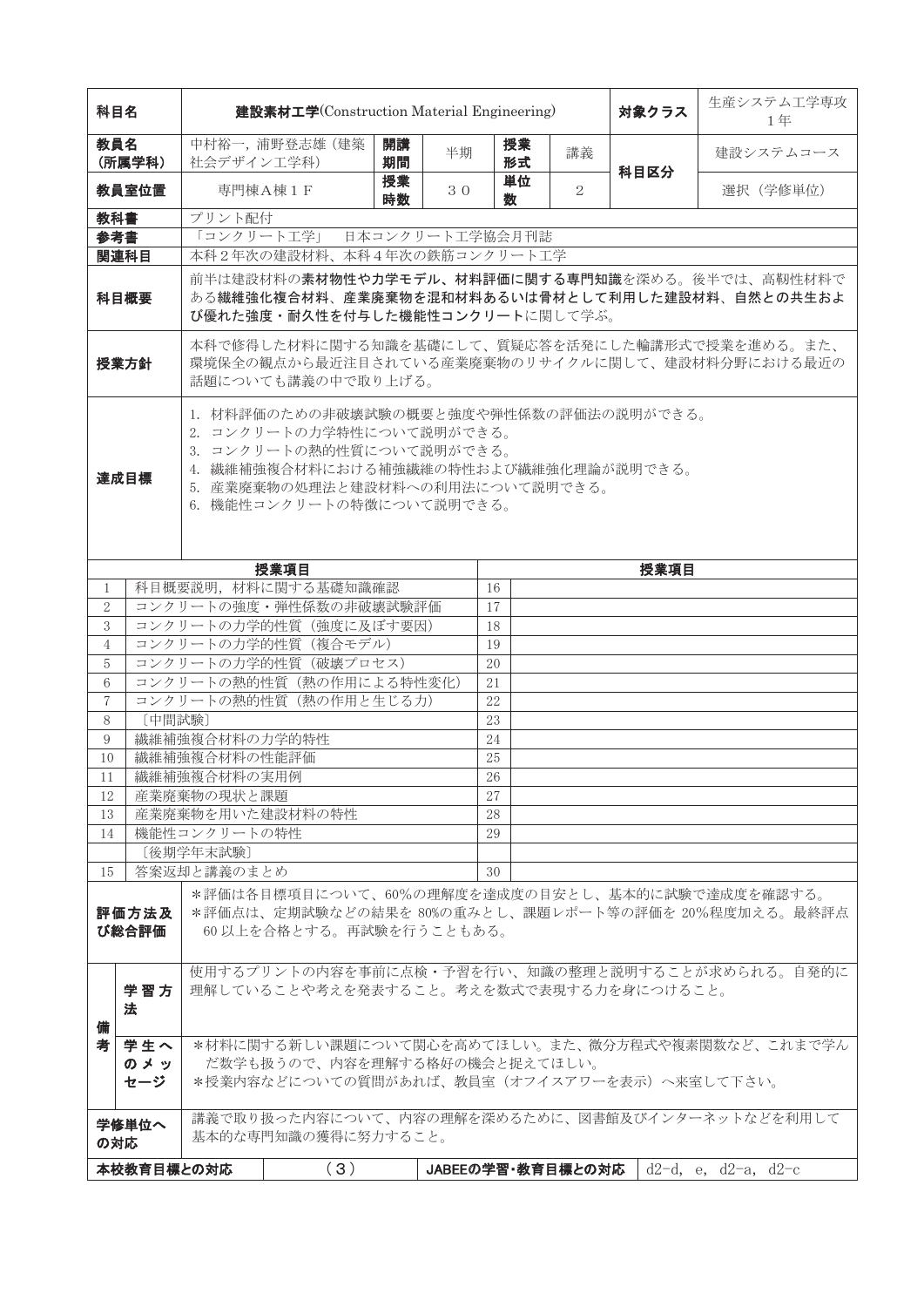| 科目名                                                                                                                                                                                                                      |                                                                                                                | 地盤保全工学(Geotechnical Preservation)                                                                                         |                                                                              |    | 対象クラス | 生産システム工学専<br>攻1年 |                                         |           |  |  |  |  |  |
|--------------------------------------------------------------------------------------------------------------------------------------------------------------------------------------------------------------------------|----------------------------------------------------------------------------------------------------------------|---------------------------------------------------------------------------------------------------------------------------|------------------------------------------------------------------------------|----|-------|------------------|-----------------------------------------|-----------|--|--|--|--|--|
| 教員名                                                                                                                                                                                                                      | (所属学科)                                                                                                         | 岩部 司 (建築社会デザ<br>イン工学科)                                                                                                    | 開講期間                                                                         | 前記 | 授業形式  | 講義               | 科目区分                                    | 建設システムコース |  |  |  |  |  |
|                                                                                                                                                                                                                          | 教員室位置                                                                                                          | 専門棟1F                                                                                                                     | 授業時数                                                                         | 30 | 単位数   | 2                |                                         | 選択 (学修単位) |  |  |  |  |  |
| 教科書                                                                                                                                                                                                                      |                                                                                                                | プリント配布                                                                                                                    |                                                                              |    |       |                  |                                         |           |  |  |  |  |  |
| 参考書                                                                                                                                                                                                                      |                                                                                                                | 「図解土質力学」今西清志, 他 オーム社                                                                                                      |                                                                              |    |       |                  |                                         |           |  |  |  |  |  |
| 関連科目                                                                                                                                                                                                                     |                                                                                                                | 本科:土質力学,地盤工学,土木施工法,防災工学など                                                                                                 |                                                                              |    |       |                  |                                         |           |  |  |  |  |  |
| 日本列島は地形が変化に富み、地質条件も非常に複雑である。また世界的にみても地震や豪雨災害が多<br>い環境にある。そこで、地盤保全に係わる諸問題について理解を深めるために、まず地盤内の応力や支<br>持力、斜面の安定問題に関する基本的な考え方や計算方法を習得する。次にそれらの応用として、建設<br>科目概要<br>工事(主に土工)や自然災害で想定される課題や事例を各自で調査し、その問題点や事例をプレゼンテ<br>ーションさせる。 |                                                                                                                |                                                                                                                           |                                                                              |    |       |                  |                                         |           |  |  |  |  |  |
| 前半は土質、地盤分野の基本となる地盤内応力や支持力、安定問題などの計算を行い、地盤内の応力と<br>計算の考え方を学ぶ。後半は実際の建設工事や自然災害を想定した諸問題に自ら取り組んでもらう。そ<br>授業方針<br>の内容をプレゼンテーションやレポートにまとめることで、より理解を深めてもらう。                                                                      |                                                                                                                |                                                                                                                           |                                                                              |    |       |                  |                                         |           |  |  |  |  |  |
|                                                                                                                                                                                                                          |                                                                                                                | 1. 地盤の形成過程と現在の地形の関係を理解して説明することができる。<br>2. 地盤内の応力や支持力、安定問題の基本的な事項について、演習にて理解を深め、それらの問題が解<br>ける。                            |                                                                              |    |       |                  |                                         |           |  |  |  |  |  |
| 達成目標                                                                                                                                                                                                                     |                                                                                                                |                                                                                                                           | 3. 地盤保全に係わる諸問題について、課題を見つけて、資料収集ができる。<br>4. その資料内容を理解して、課題や事例を分析してまとめることができる。 |    |       |                  |                                         |           |  |  |  |  |  |
|                                                                                                                                                                                                                          |                                                                                                                | 5. まとめた成果をプレゼンテーションすることができる。                                                                                              |                                                                              |    |       |                  |                                         |           |  |  |  |  |  |
|                                                                                                                                                                                                                          |                                                                                                                | 6.報告書を既定の要領でまとめて提出することができる。                                                                                               |                                                                              |    |       |                  |                                         |           |  |  |  |  |  |
|                                                                                                                                                                                                                          |                                                                                                                | 授業項目                                                                                                                      |                                                                              |    |       |                  | 授業項目                                    |           |  |  |  |  |  |
| 1                                                                                                                                                                                                                        | ガイダンス                                                                                                          |                                                                                                                           |                                                                              |    |       |                  |                                         |           |  |  |  |  |  |
| $\overline{2}$                                                                                                                                                                                                           |                                                                                                                | 地盤の成り立ちと地形・地質                                                                                                             |                                                                              |    |       |                  |                                         |           |  |  |  |  |  |
| 3                                                                                                                                                                                                                        | 地盤内応力                                                                                                          |                                                                                                                           |                                                                              |    |       |                  |                                         |           |  |  |  |  |  |
| $\overline{4}$                                                                                                                                                                                                           | 地盤の支持力                                                                                                         |                                                                                                                           |                                                                              |    |       |                  |                                         |           |  |  |  |  |  |
| 5                                                                                                                                                                                                                        | 斜面の安定                                                                                                          |                                                                                                                           |                                                                              |    |       |                  |                                         |           |  |  |  |  |  |
| 6                                                                                                                                                                                                                        | 地盤災害                                                                                                           |                                                                                                                           |                                                                              |    |       |                  |                                         |           |  |  |  |  |  |
| $\overline{7}$                                                                                                                                                                                                           | [中間試験]                                                                                                         |                                                                                                                           |                                                                              |    |       |                  |                                         |           |  |  |  |  |  |
| 8                                                                                                                                                                                                                        |                                                                                                                | 中間試験の返却と解答                                                                                                                |                                                                              |    |       |                  |                                         |           |  |  |  |  |  |
| 9                                                                                                                                                                                                                        |                                                                                                                | 地盤保全に係わる諸問題の調査①                                                                                                           |                                                                              |    |       |                  |                                         |           |  |  |  |  |  |
| 10                                                                                                                                                                                                                       |                                                                                                                | 地盤保全に係わる諸問題の調査②                                                                                                           |                                                                              |    |       |                  |                                         |           |  |  |  |  |  |
| 11                                                                                                                                                                                                                       |                                                                                                                | 地盤保全に係わる諸問題の調査③                                                                                                           |                                                                              |    |       |                  |                                         |           |  |  |  |  |  |
| 12                                                                                                                                                                                                                       |                                                                                                                | 地盤保全に係わる諸問題の調査4                                                                                                           |                                                                              |    |       |                  |                                         |           |  |  |  |  |  |
| 13                                                                                                                                                                                                                       |                                                                                                                | プレゼンテーション1                                                                                                                |                                                                              |    |       |                  |                                         |           |  |  |  |  |  |
| 14                                                                                                                                                                                                                       |                                                                                                                | プレゼンテーション2                                                                                                                |                                                                              |    |       |                  |                                         |           |  |  |  |  |  |
| 15                                                                                                                                                                                                                       | まとめ                                                                                                            |                                                                                                                           |                                                                              |    |       |                  |                                         |           |  |  |  |  |  |
|                                                                                                                                                                                                                          | 評価方法及<br>び総合評価                                                                                                 | * 達成目標の項目にしたがい、定期試験(中間試験)とプレゼンテーション、報告書で達成度を評価す<br>る。<br>* 最終成績は定期試験を50%、プレゼンテーションを30%、報告書を20%として総合点を算出し、60点<br>以上を合格とする。 |                                                                              |    |       |                  |                                         |           |  |  |  |  |  |
|                                                                                                                                                                                                                          |                                                                                                                | * 成績不良者については、60点を上限とした再評価試験を実施することがある。                                                                                    |                                                                              |    |       |                  |                                         |           |  |  |  |  |  |
| 備                                                                                                                                                                                                                        | 学習方<br>法                                                                                                       | 本科の土質力学,地盤工学等の基礎知識があることを前提として講義を進めるので、事前に3年次, 4<br>年次に使用した教科書を事前に読んで、数式や用語等を復習しておくこと。                                     |                                                                              |    |       |                  |                                         |           |  |  |  |  |  |
| 者                                                                                                                                                                                                                        | 学生へ<br>地盤は、建設工事に係わるものの文字どおり基礎の部分である。見えないところであるが、その重要<br>のメッ<br>性を認識して取り組んで欲しい。質問等は教官室へ来室するか、メールでも受け付ける。<br>セージ |                                                                                                                           |                                                                              |    |       |                  |                                         |           |  |  |  |  |  |
| 学修単位へ<br>講義の前半は,力学的な問題を事前に問題を解くなどの復習を毎回行うこと。後半は課題に対する調<br>の対応<br>査が中心となるので、図書館などを積極的に利用して、問題の背景や課題、対処法について、時間をか<br>けてポイントなどを整理すること。                                                                                      |                                                                                                                |                                                                                                                           |                                                                              |    |       |                  |                                         |           |  |  |  |  |  |
|                                                                                                                                                                                                                          | 本校教育目標との対応                                                                                                     | (3), (6)                                                                                                                  |                                                                              |    |       |                  | JABEEの学習・教育目標との対応   d2-c, d2-d, e, d2-a |           |  |  |  |  |  |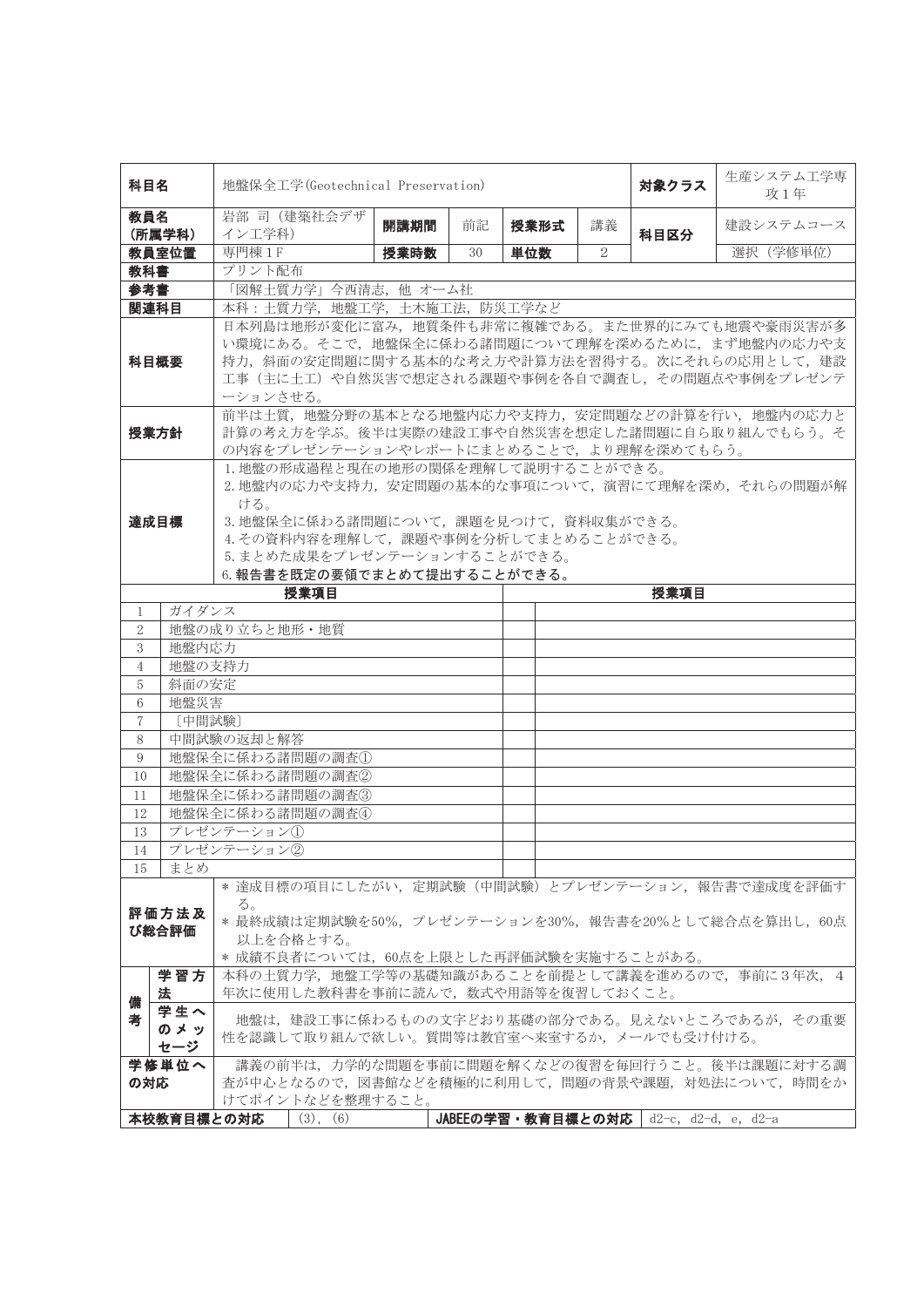| 科目名                                                                                                                                                                                                   |                                                                                                                                                                                                                                                                     |                                                                                                                                       | 地域計画論(Regional Planning) |    |                                       | 対象クラス          | 生産システム工学専<br>攻1年      |           |  |  |  |  |
|-------------------------------------------------------------------------------------------------------------------------------------------------------------------------------------------------------|---------------------------------------------------------------------------------------------------------------------------------------------------------------------------------------------------------------------------------------------------------------------|---------------------------------------------------------------------------------------------------------------------------------------|--------------------------|----|---------------------------------------|----------------|-----------------------|-----------|--|--|--|--|
| 教員名                                                                                                                                                                                                   | (所属学科)                                                                                                                                                                                                                                                              | 磯田節子 (専攻科)                                                                                                                            | 開講期間                     | 半期 | 授業形式                                  | 講義<br>演習       | 科目区分                  | 建設システムコース |  |  |  |  |
|                                                                                                                                                                                                       | 教員室位置                                                                                                                                                                                                                                                               | 専攻科棟 2F                                                                                                                               | 授業時数                     | 30 | 単位数                                   | $\overline{2}$ |                       | 選択 (学修単位) |  |  |  |  |
| 教科書                                                                                                                                                                                                   |                                                                                                                                                                                                                                                                     | 高見沢実、初学者のための都市工学入門、鹿島出版会                                                                                                              |                          |    |                                       |                |                       |           |  |  |  |  |
| 参考書                                                                                                                                                                                                   |                                                                                                                                                                                                                                                                     | 都市をつくった巨匠たち、新谷洋二他、ぎょうせい/図説都市の世界史、レオナルド・ベネーヴォロ、相<br>模書房/日端康雄「都市計画の世界史」講談社現代新書/ケビン・リンチ、都市のイメージ、岩波書店/<br>クリストファー・アレグザンダー、パタン・ランゲージ、鹿島出版会 |                          |    |                                       |                |                       |           |  |  |  |  |
| 関連科目                                                                                                                                                                                                  |                                                                                                                                                                                                                                                                     |                                                                                                                                       |                          |    | 4年次の地域及び都市計画、5年次の建築史、5年次景観工学、4年次の建築法規 |                |                       |           |  |  |  |  |
| 本科4年の「地域及び都市計画」で学んだ基礎を踏まえ、地域や都市についてさらに専門知<br>識と理解を深める。近代都市計画の成立、現代の都市計画に大きな影響を与え先人たちの都<br>科目概要<br>市計画理論、わが国における都市計画の制度及び住民が関わるまちづくり等について先進事<br>例を参考に学ぶ。                                               |                                                                                                                                                                                                                                                                     |                                                                                                                                       |                          |    |                                       |                |                       |           |  |  |  |  |
| 教科書を中心に進める。受講生は前もって担当部分を読み要約を作成し、用語など不明な事<br>項を調べた上で授業に臨む。適宜配布資料やスライドなどの画像を示す。講義では質疑を重<br>授業方針<br>視する。講義の締めくくりとしてレポート課題を課す。                                                                           |                                                                                                                                                                                                                                                                     |                                                                                                                                       |                          |    |                                       |                |                       |           |  |  |  |  |
| 1. □近代の都市計画の成立過程を理解できる。<br>2. □田園都市構想など現代に大きな影響を与えた重要な都市計画理論の基本を理解できる。<br>3. 口わが国の都市計画の制度の概要と地区計画や建築協定など地域住民が関わる都市計画制<br>達成目標<br>度を理解できる。<br>4. □課題に対して、調査・問題・課題発見・提言をまとめ、プレゼンテーションとして発表<br>することができる。 |                                                                                                                                                                                                                                                                     |                                                                                                                                       |                          |    |                                       |                |                       |           |  |  |  |  |
|                                                                                                                                                                                                       |                                                                                                                                                                                                                                                                     | 授業項目                                                                                                                                  |                          |    |                                       |                | 授業項目                  |           |  |  |  |  |
| 1                                                                                                                                                                                                     | ガイダンス                                                                                                                                                                                                                                                               |                                                                                                                                       |                          |    | 16                                    |                |                       |           |  |  |  |  |
| 2                                                                                                                                                                                                     |                                                                                                                                                                                                                                                                     | 都市の発生、古代ギリシャ・ローマの都市                                                                                                                   |                          |    | 17                                    |                |                       |           |  |  |  |  |
| 3                                                                                                                                                                                                     |                                                                                                                                                                                                                                                                     | 城郭都市と城下町、バロック都市                                                                                                                       |                          |    | 18                                    |                |                       |           |  |  |  |  |
|                                                                                                                                                                                                       |                                                                                                                                                                                                                                                                     |                                                                                                                                       |                          |    |                                       |                |                       |           |  |  |  |  |
| 4                                                                                                                                                                                                     |                                                                                                                                                                                                                                                                     | 近代都市計画の成立                                                                                                                             |                          |    | 19                                    |                |                       |           |  |  |  |  |
| 5                                                                                                                                                                                                     |                                                                                                                                                                                                                                                                     | エベネザー・ハワード                                                                                                                            |                          |    | 20                                    |                |                       |           |  |  |  |  |
| 6                                                                                                                                                                                                     |                                                                                                                                                                                                                                                                     | ル・コルビュジェ                                                                                                                              |                          |    | 21                                    |                |                       |           |  |  |  |  |
| $\tau$                                                                                                                                                                                                |                                                                                                                                                                                                                                                                     | パトリック・ゲデス、ケヴィン・リンチ、クリストファー・                                                                                                           |                          |    | 22                                    |                |                       |           |  |  |  |  |
| 8                                                                                                                                                                                                     | [中間試験]                                                                                                                                                                                                                                                              | アレグザンダー                                                                                                                               |                          |    | 23                                    |                |                       |           |  |  |  |  |
| 9                                                                                                                                                                                                     |                                                                                                                                                                                                                                                                     |                                                                                                                                       |                          |    | 24                                    |                |                       |           |  |  |  |  |
|                                                                                                                                                                                                       | 土地利用規制                                                                                                                                                                                                                                                              |                                                                                                                                       |                          |    |                                       |                |                       |           |  |  |  |  |
| 10                                                                                                                                                                                                    | 道路と建物                                                                                                                                                                                                                                                               |                                                                                                                                       |                          |    | 25                                    |                |                       |           |  |  |  |  |
| 11                                                                                                                                                                                                    | 防災と復興                                                                                                                                                                                                                                                               |                                                                                                                                       |                          |    | 26                                    |                |                       |           |  |  |  |  |
| 12                                                                                                                                                                                                    |                                                                                                                                                                                                                                                                     | 歴史環境を育む                                                                                                                               |                          |    | 27                                    |                |                       |           |  |  |  |  |
| 13                                                                                                                                                                                                    |                                                                                                                                                                                                                                                                     | 都市計画マスタープランと住民参加                                                                                                                      |                          |    | 28                                    |                |                       |           |  |  |  |  |
| 14                                                                                                                                                                                                    |                                                                                                                                                                                                                                                                     | 地区計画と建築協定                                                                                                                             |                          |    | 29                                    |                |                       |           |  |  |  |  |
|                                                                                                                                                                                                       |                                                                                                                                                                                                                                                                     | [前期末試験]                                                                                                                               |                          |    |                                       |                |                       |           |  |  |  |  |
| 15                                                                                                                                                                                                    |                                                                                                                                                                                                                                                                     | 課題レポート発表会(プレゼンテーション)                                                                                                                  |                          |    | 30                                    |                |                       |           |  |  |  |  |
|                                                                                                                                                                                                       | 評価方法及<br>び総合評価                                                                                                                                                                                                                                                      | 中間試験と課題レポートの調査内容及びプレゼンテーションにより評価する。最終成績が60                                                                                            |                          |    |                                       |                |                       |           |  |  |  |  |
| 備<br>考                                                                                                                                                                                                | 点以上で合格とする。60点に満たない学生は,レポートを課し達成度を確認する<br>予習として教科書の担当部分を読み要約を作成する。要約を作成する際に不明な用語は調べ<br>学習方<br>る。要約する部分に記述されている中で興味ある事項を調べ授業にて紹介する。なぜ?とい<br>法<br>う問いかけが重要である。質問事項を用意して授業に臨む。<br>学生へ<br>まちづくりワークショップ等地域の行事に積極的に参加してほしい。"現場に真実あり"。日<br>のメッ<br>頃から美しい町並みや景観をみること。<br>セージ |                                                                                                                                       |                          |    |                                       |                |                       |           |  |  |  |  |
| の対応                                                                                                                                                                                                   | 学修単位へ                                                                                                                                                                                                                                                               | 講義で取り扱った内容について内容の理解を深めるために、図書館などを利用して基本的<br>な知識の獲得に努力する。                                                                              |                          |    |                                       |                |                       |           |  |  |  |  |
|                                                                                                                                                                                                       | 本校教育目標との対応                                                                                                                                                                                                                                                          | (3)<br>(6)                                                                                                                            |                          |    | JABEEの学習・教育目標との対応                     |                | $d2-d, d2-a, e, d2-c$ |           |  |  |  |  |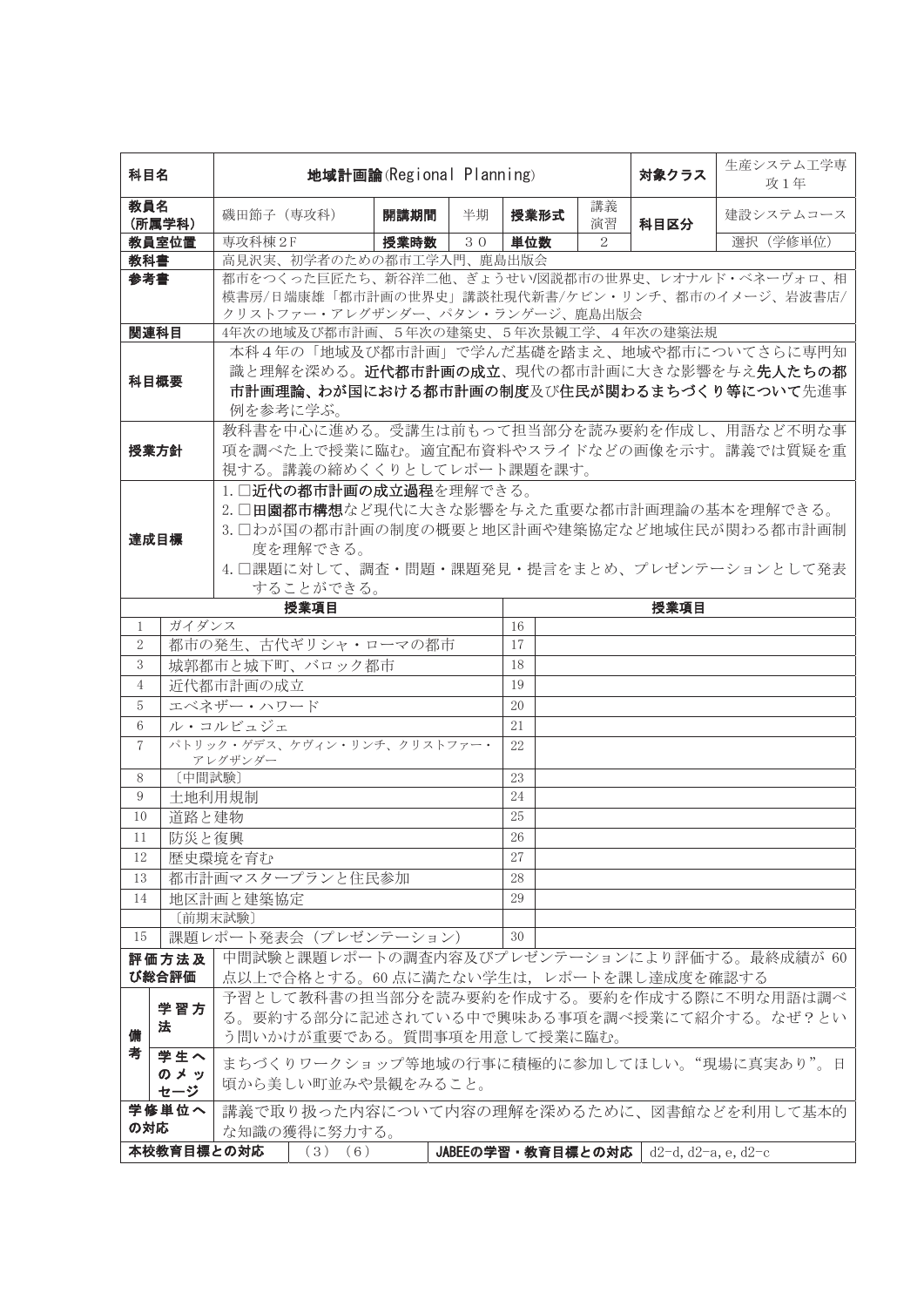| 科目名                                                                               |                                          |               | 環境施設設計演習(Design of Environmental Institution) |      |    | 対象クラス                                     | 生産システム工学専<br>攻 1年                              |                                                       |                                                            |  |  |  |
|-----------------------------------------------------------------------------------|------------------------------------------|---------------|-----------------------------------------------|------|----|-------------------------------------------|------------------------------------------------|-------------------------------------------------------|------------------------------------------------------------|--|--|--|
| 教員名                                                                               | (所属学科)                                   | 社会デザイン工学科)    | 磯田節子·森山学 (建築                                  | 開講期間 | 前期 | 授業形式                                      | 演習                                             | 科目区分                                                  | 建設システムコース<br>専門                                            |  |  |  |
|                                                                                   | 教員室位置                                    | 2F            | 専攻科棟 2F · 専門 A 棟                              | 授業時数 | 60 | 単位数                                       | 2                                              |                                                       | 選択 (学修単位)                                                  |  |  |  |
| 教科書                                                                               |                                          |               | 「建築設計資料集成」日本建築学会編                             |      | 丸善 |                                           |                                                |                                                       |                                                            |  |  |  |
| 参考書                                                                               |                                          |               |                                               |      |    |                                           |                                                |                                                       |                                                            |  |  |  |
| 関連科目                                                                              |                                          |               |                                               |      |    |                                           |                                                | 画II · 景観工学 · 建築設計演習II (5年) · 地域計画論 (専1) · 景観設計演習 (専2) | 基礎製図 (1年) ・設計製図(2-3年)・地域及び都市計画・建築計画 I ・建築設計演習 I (4年) ・建築計  |  |  |  |
|                                                                                   |                                          |               |                                               |      |    |                                           |                                                |                                                       | 本科における建築設計演習を継承しさらに発展させたもので、地域の施設計画・設計を行う。地域が              |  |  |  |
|                                                                                   |                                          |               |                                               |      |    |                                           |                                                |                                                       | 抱えている問題から抽出した課題を設定し、この課題に対し、文献調査、タウンウォッチング、ヒアリ             |  |  |  |
| 科目概要                                                                              |                                          |               |                                               |      |    |                                           |                                                |                                                       | ング、実測調査などを行い、得られたデータを参照しながら計画·設計を行う。これにより地域の風土、            |  |  |  |
|                                                                                   |                                          |               | 文化、生活習慣に配慮した計画能力、設計手法を養う。                     |      |    |                                           |                                                |                                                       |                                                            |  |  |  |
|                                                                                   |                                          |               |                                               |      |    |                                           |                                                |                                                       | 最初に事例を示し、基本事項の教授を行う。その後、各自で地域における課題を抽出し、さらに受講              |  |  |  |
| 者間でそれに基づき話し合いを行う。その後、調査活動、データの分析・整理を行い、コンセプトを練                                    |                                          |               |                                               |      |    |                                           |                                                |                                                       |                                                            |  |  |  |
| り計画・設計に入る。添削・指導は各自が報告書、図面等を提出しプレゼンテーションを行うかたちで<br>授業方針                            |                                          |               |                                               |      |    |                                           |                                                |                                                       |                                                            |  |  |  |
|                                                                                   |                                          |               |                                               |      |    |                                           |                                                |                                                       | 進める。また作成した報告書、図面に基づき、地域住民との打合せにも参加する。提出後には、学内外             |  |  |  |
|                                                                                   | での展示会や講評会を行う。                            |               |                                               |      |    |                                           |                                                |                                                       |                                                            |  |  |  |
| 1. スケジュール計画を立て、指定された期限までに課題を完成させ提出する。<br>2. 文献調査やフィールドワークを通して、必要な資料・データを調査・収集できる。 |                                          |               |                                               |      |    |                                           |                                                |                                                       |                                                            |  |  |  |
|                                                                                   |                                          |               |                                               |      |    |                                           |                                                |                                                       |                                                            |  |  |  |
| 達成目標                                                                              |                                          |               |                                               |      |    |                                           |                                                | 3.適正でかつ、計画地の地域性などの特殊要因を考慮した作業計画、コンセプトを提案できる。          |                                                            |  |  |  |
|                                                                                   |                                          |               | 5.制作物を丁寧に仕上げることができる。                          |      |    | 4.適正でかつ、計画地の地域性などの特殊要因を考慮した計画案を立てることができる。 |                                                |                                                       |                                                            |  |  |  |
|                                                                                   |                                          |               | 6. 適正で、かつ魅力ある分かりやすいプレゼンテーションシートを作成できる。        |      |    |                                           |                                                |                                                       |                                                            |  |  |  |
|                                                                                   |                                          |               | 授業項目                                          |      |    |                                           |                                                | 授業項目                                                  |                                                            |  |  |  |
| 1                                                                                 |                                          | ガイダンス、事例紹介    |                                               |      |    | 16                                        |                                                |                                                       |                                                            |  |  |  |
| $\overline{2}$                                                                    |                                          | 抽出された課題の発表    |                                               |      |    | 17                                        |                                                |                                                       |                                                            |  |  |  |
| 3                                                                                 |                                          | フィールドワーク      |                                               |      |    | 18                                        |                                                |                                                       |                                                            |  |  |  |
| 4                                                                                 | 文献調査                                     |               |                                               |      |    | 19                                        |                                                |                                                       |                                                            |  |  |  |
| 5                                                                                 |                                          |               | 調査・計画趣旨・概要・スケジュール計画等の報告                       |      |    | 20                                        |                                                |                                                       |                                                            |  |  |  |
| 6                                                                                 |                                          | エスキス・添削       |                                               |      |    | 21                                        |                                                |                                                       |                                                            |  |  |  |
| $\overline{7}$                                                                    |                                          | エスキス・添削       |                                               |      |    | 22                                        |                                                |                                                       |                                                            |  |  |  |
| 8                                                                                 |                                          | エスキス・添削       |                                               |      |    | 23                                        |                                                |                                                       |                                                            |  |  |  |
| 9                                                                                 |                                          | 図面・模型作成       |                                               |      |    | 24                                        |                                                |                                                       |                                                            |  |  |  |
| 10                                                                                |                                          | 図面・模型作成       |                                               |      |    | 25                                        |                                                |                                                       |                                                            |  |  |  |
| 11                                                                                |                                          | 図面・模型作成       |                                               |      |    | 26                                        |                                                |                                                       |                                                            |  |  |  |
| 12<br>13                                                                          |                                          | 地域に提出する報告書の発表 | 計画内容から実際に製作できる部分の製作                           |      |    | 27<br>28                                  |                                                |                                                       |                                                            |  |  |  |
| 14                                                                                |                                          |               | 計画内容から実際に製作できる部分の製作                           |      |    | 29                                        |                                                |                                                       |                                                            |  |  |  |
| 15                                                                                | 地域での発表                                   |               |                                               |      |    | 30                                        |                                                |                                                       |                                                            |  |  |  |
|                                                                                   |                                          |               |                                               |      |    |                                           |                                                |                                                       | 調査報告書の評価を 30%、提出された作品の評価を 60%、プレゼンテーションシートを 10%として最        |  |  |  |
|                                                                                   | 評価方法及                                    |               |                                               |      |    |                                           |                                                |                                                       | 終成績とする。達成目標1を達成した場合は100点満点、達成できなかった場合は60点満点での評価と           |  |  |  |
|                                                                                   | び総合評価                                    |               |                                               |      |    |                                           |                                                |                                                       | する。調査報告書は達成目標2 (10%)、3 (20%)、作品は4 (30%)、5 (30%)、プレゼンテーションシ |  |  |  |
|                                                                                   |                                          |               | ートは6 (10%) で評価する。最終成績は60点以上を合格とする。            |      |    |                                           |                                                |                                                       |                                                            |  |  |  |
|                                                                                   | 学習方                                      |               |                                               |      |    |                                           | 地域の方に対して失礼のないよう行動する。日頃から建築雑誌を見たり建物を見学して刺激を受けるこ |                                                       |                                                            |  |  |  |
| 法<br>と。新聞等を読み、地域・社会の情勢に敏感であること。スケジュール管理をしっかり行うこと。<br>備                            |                                          |               |                                               |      |    |                                           |                                                |                                                       |                                                            |  |  |  |
| 考                                                                                 | 学生へ                                      |               |                                               |      |    |                                           |                                                |                                                       |                                                            |  |  |  |
| のメッ<br>質問は随時受け付ける。来室の際は、教員室前の授業・会議スケジュールを参照下さい。<br>セージ                            |                                          |               |                                               |      |    |                                           |                                                |                                                       |                                                            |  |  |  |
|                                                                                   | 学修単位へ                                    |               |                                               |      |    |                                           |                                                |                                                       |                                                            |  |  |  |
|                                                                                   | 事前の指導に対して文献調査、報告書の作成、エスキス、製作を行う。<br>のの対応 |               |                                               |      |    |                                           |                                                |                                                       |                                                            |  |  |  |
|                                                                                   | 本校教育目標との対応                               |               | (6)                                           |      |    | JABEEの学習・教育目標との対応                         |                                                | $d2-c$ , e, g, h                                      |                                                            |  |  |  |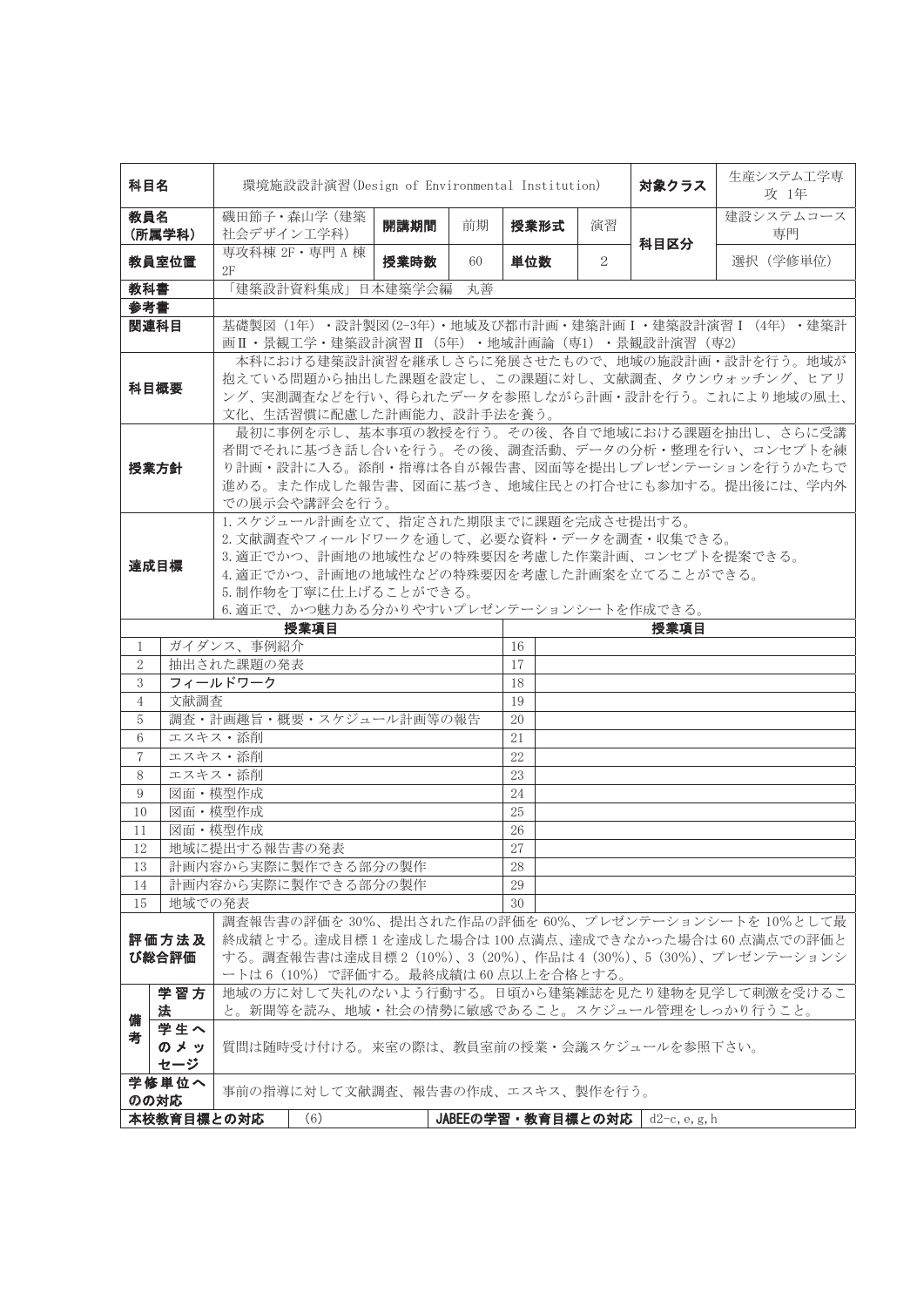## 選 択 科 目 生物システム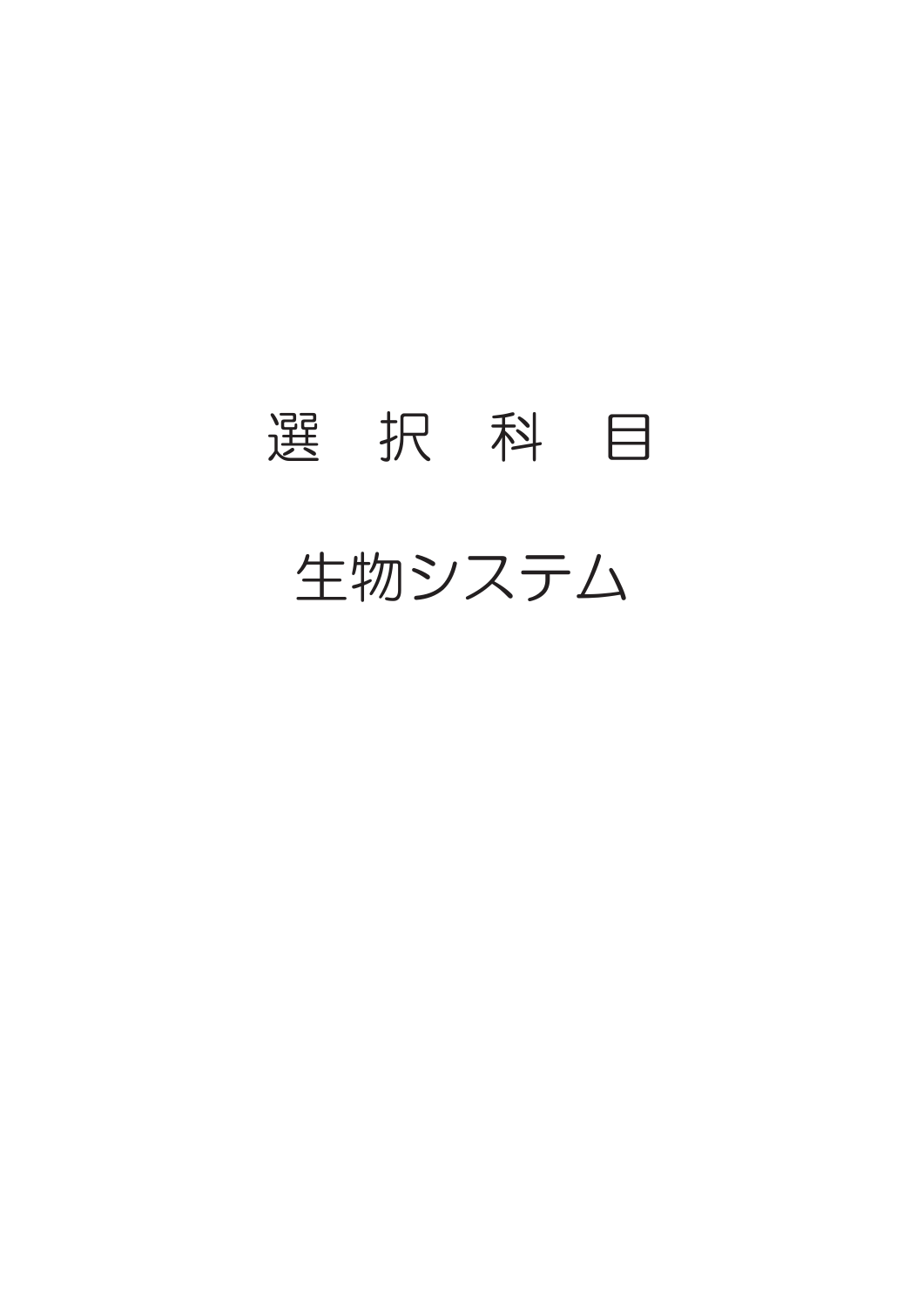| 科目名                                                                     |                 | 応用微生物学 (Applied Microbiology)           |          |      |        | 対象クラス                              | 生産システム工学専攻<br>生物システムコース1<br>年 |                    |                                                                                          |  |  |
|-------------------------------------------------------------------------|-----------------|-----------------------------------------|----------|------|--------|------------------------------------|-------------------------------|--------------------|------------------------------------------------------------------------------------------|--|--|
| 教員名                                                                     |                 | 弓原 多代                                   |          | 開講期間 | 半期     | 授業形式                               | 講義                            |                    | 応用専門科目                                                                                   |  |  |
|                                                                         | (所属学科)<br>教員室位置 | 生物化学システム工学科<br>生物工学棟                    | - 3 F    | 授業時数 | 30     | 単位数                                | $\overline{2}$                | 科目区分               | 選択                                                                                       |  |  |
| 教科書                                                                     |                 | 独自に作成した資料で講義を行う。資料は各時間に配布する             |          |      |        |                                    |                               |                    |                                                                                          |  |  |
| 参考書                                                                     |                 | 「微生物とその利用」緒方靖或                          |          |      | 編 コロナ社 |                                    |                               |                    |                                                                                          |  |  |
| 関連科目                                                                    |                 | 3年次の生化学2, 微生物学, 4 年次の発酵培養工学, 5年次の生物化学工学 |          |      |        |                                    |                               |                    |                                                                                          |  |  |
|                                                                         |                 |                                         |          |      |        |                                    |                               |                    | これまでに微生物を用いた応用技術が多数開発され、食品産業、医薬品産業、環境浄化分                                                 |  |  |
| 科目概要                                                                    |                 | も概説する.                                  |          |      |        |                                    |                               |                    | 野など多方面に利用されている。ここでは、目的とする微生物を育種する方法やそれを利用<br>したさまざまな応用技術について解説する. また微生物を利用した新たな取り組みについて  |  |  |
|                                                                         |                 |                                         |          |      |        |                                    |                               |                    | 授業は毎回配布する独自の資料を用いて行う. 各時間、微生物工学関連のトピックスをプ                                                |  |  |
| レゼンテーション形式で紹介してもらう. 微生物利用関連事項について、数回レポートを課                              |                 |                                         |          |      |        |                                    |                               |                    |                                                                                          |  |  |
| 授業方針                                                                    |                 |                                         |          |      |        |                                    |                               |                    | す. この科目では醸造をはじめとする発酵, 医薬品などの微生物利用産業で実際に用いられ                                              |  |  |
| ている微生物の特性やその育種法、新しい微生物産業についての知識を身に付けることを目                               |                 |                                         |          |      |        |                                    |                               |                    |                                                                                          |  |  |
| 標とする.<br>1. 数種の微生物の育種法および保存法を説明できる.                                     |                 |                                         |          |      |        |                                    |                               |                    |                                                                                          |  |  |
|                                                                         |                 |                                         |          |      |        |                                    |                               |                    |                                                                                          |  |  |
| 2. 目的に応じた微生物のスクリーニング法を選択できる.<br>達成目標<br>3. 一次代謝物質と二次代謝物質の効率よい蓄積法を説明できる. |                 |                                         |          |      |        |                                    |                               |                    |                                                                                          |  |  |
| 4. 微生物が生産する新規の素材・物質について説明できる.                                           |                 |                                         |          |      |        |                                    |                               |                    |                                                                                          |  |  |
| 5. 新しい微生物利用技術について説明することができる.                                            |                 |                                         |          |      |        |                                    |                               |                    |                                                                                          |  |  |
|                                                                         |                 |                                         |          |      | 授業項目   |                                    |                               |                    |                                                                                          |  |  |
| 1                                                                       | 概要説明            |                                         |          |      |        |                                    |                               |                    |                                                                                          |  |  |
| $\overline{2}$                                                          |                 | 微生物の多様性                                 |          |      |        |                                    |                               |                    |                                                                                          |  |  |
| 3                                                                       |                 | 生物のスクリーニングと純粋培養                         |          |      |        |                                    |                               |                    |                                                                                          |  |  |
| $\overline{4}$                                                          |                 | 有用微生物の育種・変異                             |          |      |        |                                    |                               |                    |                                                                                          |  |  |
| 5                                                                       |                 | 一次代謝産物制御発酵                              |          |      |        |                                    |                               |                    |                                                                                          |  |  |
| 6                                                                       |                 | 二次代謝産物制御発酵                              |          |      |        |                                    |                               |                    |                                                                                          |  |  |
| $\overline{7}$                                                          | まとめ1            |                                         |          |      |        |                                    |                               |                    |                                                                                          |  |  |
| 8                                                                       | [中間試験]          |                                         |          |      |        |                                    |                               |                    |                                                                                          |  |  |
| 9                                                                       |                 | 中間試験の返却と解説                              |          |      |        |                                    |                               |                    |                                                                                          |  |  |
| 10                                                                      |                 | 遺伝子工学による育種                              |          |      |        |                                    |                               |                    |                                                                                          |  |  |
| 11<br>12                                                                |                 | 環境保全と微生物                                |          |      |        |                                    |                               |                    |                                                                                          |  |  |
| 13                                                                      |                 | 各種産業と微生物<br>生物が生産する新素材                  |          |      |        |                                    |                               |                    |                                                                                          |  |  |
| 14                                                                      | まとめ 2           |                                         |          |      |        |                                    |                               |                    |                                                                                          |  |  |
|                                                                         |                 | [前期末試験]                                 |          |      |        |                                    |                               |                    |                                                                                          |  |  |
| 15                                                                      |                 | 期末試験の返却と解説                              |          |      |        |                                    |                               |                    |                                                                                          |  |  |
|                                                                         | 評価方法及           |                                         |          |      |        |                                    |                               |                    | 2回の定期試験の成績の平均を90%, 微生物工学関連のトピックスのプレゼンテーションの成                                             |  |  |
|                                                                         | び総合評価           | 績の平均を10%として評価する. 60点以上を合格とする.           |          |      |        |                                    |                               |                    |                                                                                          |  |  |
|                                                                         | 学習方<br>法        |                                         |          |      |        |                                    |                               |                    | 微生物が関係しているトピックスを選択し、前もって準備しておくこと.プレゼンには最低1<br>回以上の質疑応答を各自に義務付けている.日頃から微生物関連の記事に着目しておくこと. |  |  |
| 学生へ<br>授業に際しては、目標項目として掲げた 5 項目を常に意識してまとめるように心がけるこ<br>備                  |                 |                                         |          |      |        |                                    |                               |                    |                                                                                          |  |  |
| 者                                                                       | のメッ             |                                         |          |      |        |                                    |                               |                    | と. 微生物工学の実際を知るために関連分野のニュース等には目を通し、自分なりに把握して                                              |  |  |
|                                                                         | セージ             |                                         |          |      |        |                                    |                               |                    | おくこと. 微生物学や発酵培養工学の復習も簡単に行って講義を受講して欲しい. 項目毎に重                                             |  |  |
|                                                                         |                 | 要なキーワードについては繰り返し説明するので確実に身に付けること.       |          |      |        |                                    |                               |                    |                                                                                          |  |  |
|                                                                         | 学修単位<br>への対応    |                                         |          |      |        |                                    |                               |                    | 1回の授業に対し,1時間以上の自学自習に取り組むこと. 特に復習に重点を置いて欲しい.                                              |  |  |
|                                                                         | 本校教育目標との対応      |                                         | 3<br>- 6 |      |        | 生産システム工学教育プログラムに<br>おける学習・教育目標との対応 |                               | $d2-c$ , e, $d2-d$ |                                                                                          |  |  |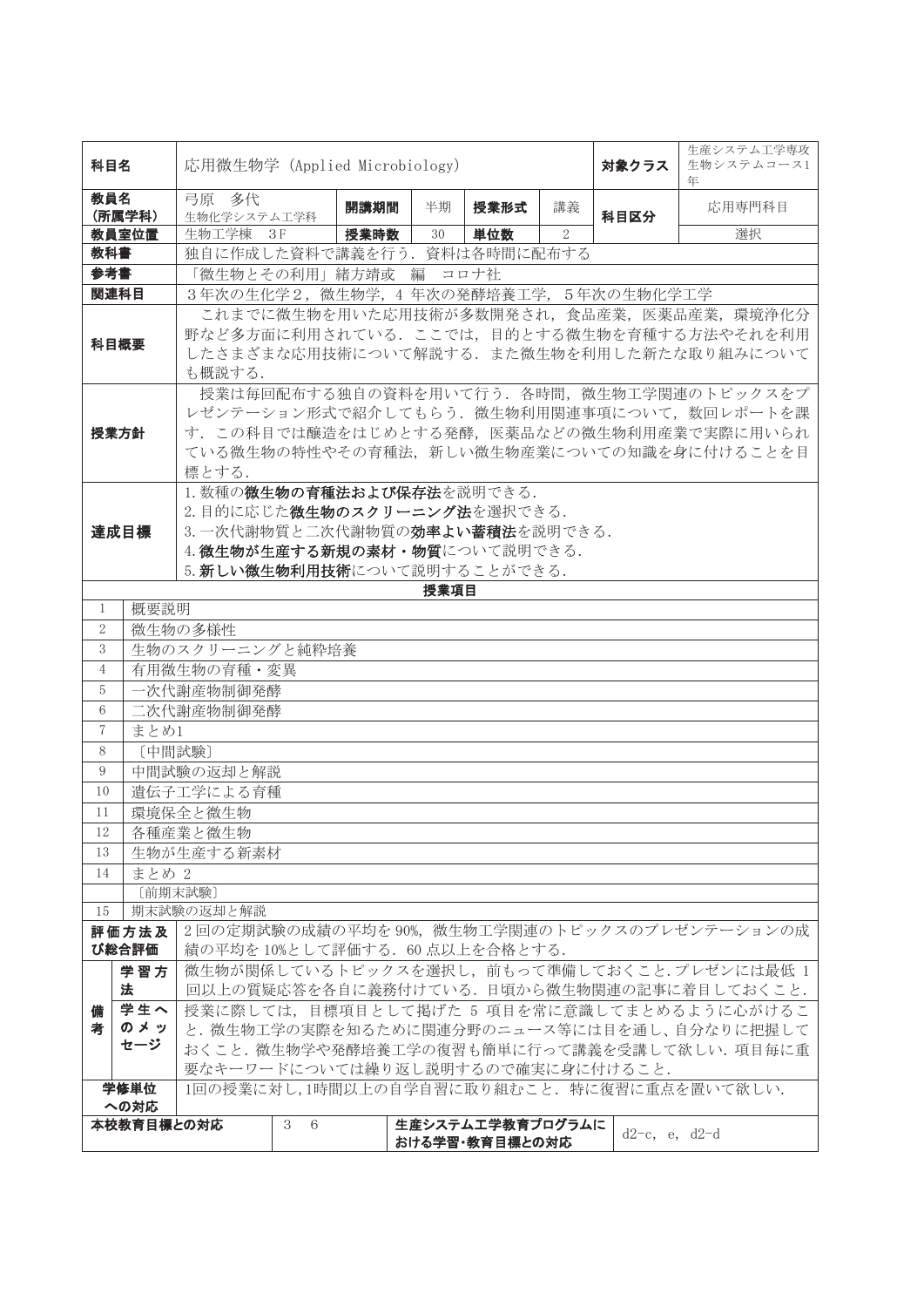| 科目名                                                                            |                                                                                                               | 生物化学(Biochemistry)                                                     |      |                                                     |                                                             |    |      | 生産システム工学専攻<br>対象クラス 生物システムコース1年<br>生物工学専攻2年                                                                                 |  |  |  |  |
|--------------------------------------------------------------------------------|---------------------------------------------------------------------------------------------------------------|------------------------------------------------------------------------|------|-----------------------------------------------------|-------------------------------------------------------------|----|------|-----------------------------------------------------------------------------------------------------------------------------|--|--|--|--|
| 教員名                                                                            | 墨 利久                                                                                                          | (所属学科) (生物化学システム工学科)                                                   | 開講期間 | 半期                                                  | 授業形式                                                        | 講義 | 科目区分 | 応用専門科目                                                                                                                      |  |  |  |  |
|                                                                                | 教員室位置 生物工学棟2F                                                                                                 |                                                                        | 授業時数 | 30                                                  | 単位数                                                         | 2  |      | 選択                                                                                                                          |  |  |  |  |
| 教科書                                                                            |                                                                                                               | 生化学 丸山工作著 裳華房                                                          |      |                                                     |                                                             |    |      |                                                                                                                             |  |  |  |  |
| 参考書                                                                            |                                                                                                               | 参考書:「ヴォート生化学」田宮信雄他訳 東京化学同人、「生物科学入門」岡山繁樹著 培風館                           |      |                                                     |                                                             |    |      |                                                                                                                             |  |  |  |  |
| 関連科目                                                                           |                                                                                                               | 本科 4年:細胞生物学、分子生物学                                                      |      |                                                     | 本科 5 年:細胞生物化学                                               |    |      | 専攻科 2 年: 分子機能工学                                                                                                             |  |  |  |  |
|                                                                                |                                                                                                               | 体分子の構造、生体内での反応と役割について理解することを目的とする。                                     |      |                                                     |                                                             |    |      | 現代の自然科学領域において、生物化学が関係する分野は一層広範囲なものとなってきた。生物化学は、生命 <b>現</b><br> 科目の概要  象を化学的に解明しようとする学問であるので、代謝、遺伝、免疫等の生命現象を分子レベルで明らかにし、生    |  |  |  |  |
| 授業方針                                                                           |                                                                                                               | 基本として、それら成分の相互関係や近年明らかにされた生命現象も交えて講義する。                                |      |                                                     |                                                             |    |      | 本講義は, 教科書を中心に授業を進める。必要に応じてプリントを配布する。生体内の基本となる <b>物質</b> の <b>構造</b> と<br>性質を理解し、それらが生体内の反応とどのように関係しているかについて学ぶ。本科5年までに習った内容を |  |  |  |  |
|                                                                                |                                                                                                               | 授業項目                                                                   |      | 時間                                                  |                                                             |    |      | 達成目標 (修得すべき内容)                                                                                                              |  |  |  |  |
| 1. 生物化学序論                                                                      |                                                                                                               |                                                                        |      | $\overline{2}$                                      | 生物化学についてのガイダンス                                              |    |      |                                                                                                                             |  |  |  |  |
|                                                                                |                                                                                                               | 2. 生体成分(タンパク質、脂質、糖質、核酸)                                                |      | 16                                                  | 生命現象の基となっている物質(タンパク質、脂質、糖質、核酸)<br>およびそれらの構造と化学的性質を理解し、説明出来る |    |      |                                                                                                                             |  |  |  |  |
| 3. 酵素                                                                          |                                                                                                               |                                                                        |      | $2^{1}$                                             |                                                             |    |      | 酵素について構造と機能を理解し、説明できる。                                                                                                      |  |  |  |  |
| 4. 遺伝情報                                                                        |                                                                                                               |                                                                        |      | 4                                                   | 遺伝情報について理解し、説明できる。                                          |    |      |                                                                                                                             |  |  |  |  |
| 5. 生体の化学反応                                                                     |                                                                                                               |                                                                        |      | 6                                                   | 出来る。                                                        |    |      | 生体内の化学反応(エネルギー獲得、物質代謝)を理解し、説明                                                                                               |  |  |  |  |
|                                                                                |                                                                                                               |                                                                        |      |                                                     |                                                             |    |      |                                                                                                                             |  |  |  |  |
|                                                                                |                                                                                                               |                                                                        |      |                                                     |                                                             |    |      |                                                                                                                             |  |  |  |  |
| 評価方法及び<br> 総合評価                                                                | 点とする。                                                                                                         | *2~5の達成目標について定期試験で確認する。<br>* 目標達成に至らなかった者の中で、希望者には定期試験後に再試験を実施することがある。 |      |                                                     |                                                             |    |      | * 最終成績は、1回の定期試験の結果を90%とし、その他に課題レポートの評価を10%加える。60点を合格                                                                        |  |  |  |  |
| ・各成分の分子構造に関することを必ず予習しておくこと。<br>学習方法<br>•1回ごとの講義で前回講義の内容を質問するので、必ず復習を行うこと。<br>備 |                                                                                                               |                                                                        |      |                                                     |                                                             |    |      |                                                                                                                             |  |  |  |  |
| 考<br>ジ                                                                         | * 生命現象に関する新聞、テレビ等の報道を興味深く見て欲しい。<br>学生への<br><b>メッセー  *</b> わからないことや疑問に思うことは自ら調べ、また、質問に来てほしい。質問はいつでも受<br>け付けます。 |                                                                        |      |                                                     |                                                             |    |      |                                                                                                                             |  |  |  |  |
| 学修単位<br>への対応                                                                   |                                                                                                               | 必ず復習を行うこと。                                                             |      |                                                     |                                                             |    |      |                                                                                                                             |  |  |  |  |
| 本校教育目標との対応                                                                     |                                                                                                               | 3                                                                      |      | 生産システム工学教育プログラムにお<br>C d2-a d2-c e<br>ける学習・教育目標との対応 |                                                             |    |      |                                                                                                                             |  |  |  |  |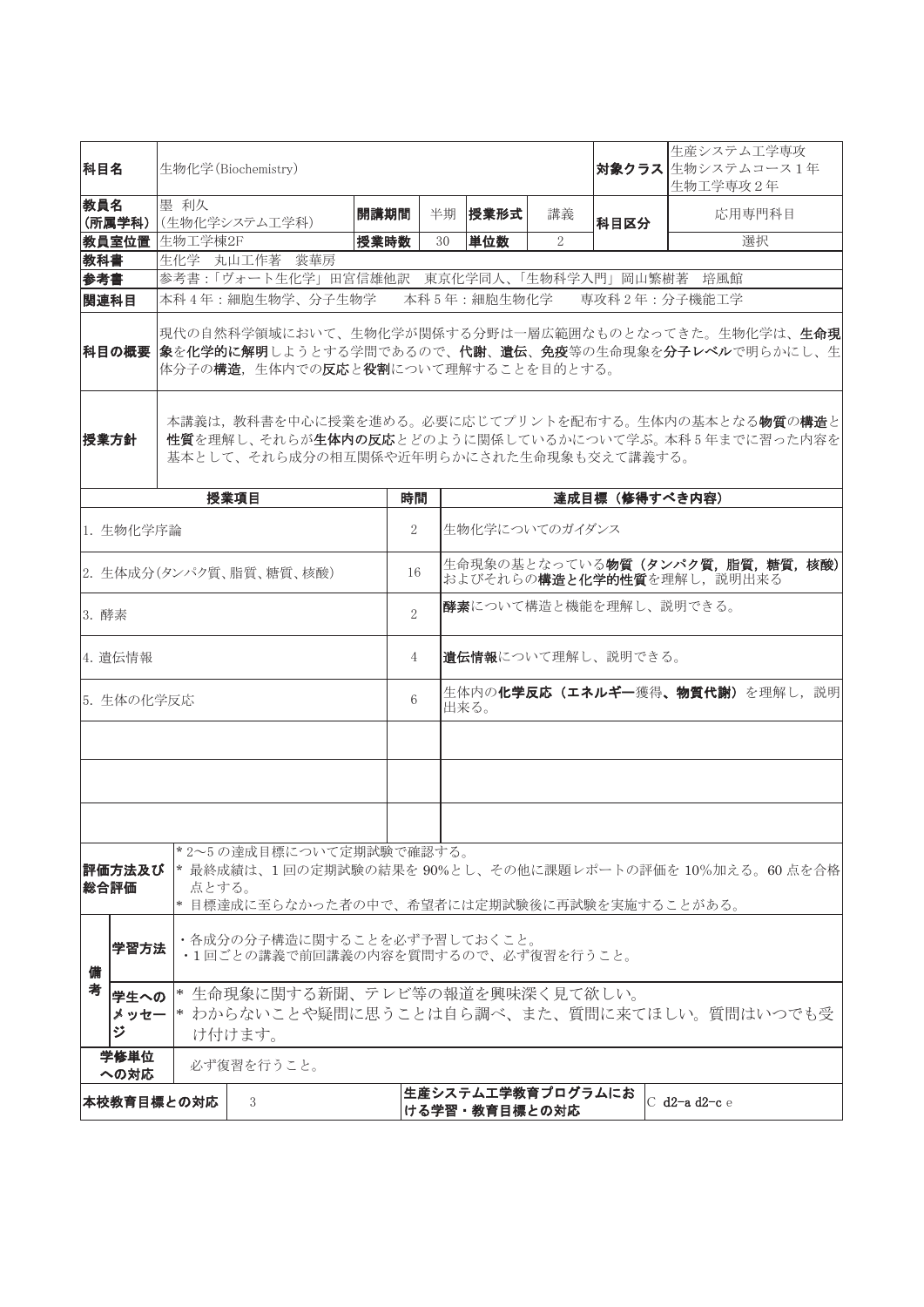| 科目名                                                                            |                                                                                                                                                                                                    | リサイクル技術                                 |  |                      |    | <b>Recycling Technology</b>                                                                    |    | 対象クラス                                      | 生産システム工学専攻1年<br>生物工学専攻2年                                                                                                                          |  |  |  |
|--------------------------------------------------------------------------------|----------------------------------------------------------------------------------------------------------------------------------------------------------------------------------------------------|-----------------------------------------|--|----------------------|----|------------------------------------------------------------------------------------------------|----|--------------------------------------------|---------------------------------------------------------------------------------------------------------------------------------------------------|--|--|--|
| 教員名                                                                            | (所属学科)                                                                                                                                                                                             | 木幡進<br>生物化学システム工学科                      |  | 開講期間                 | 前期 | 授業形式                                                                                           | 講義 | 科目区分                                       | 生物システムコース<br>1年<br>生物工学専攻2年                                                                                                                       |  |  |  |
|                                                                                | 教員室位置                                                                                                                                                                                              | 生物棟 2 F                                 |  | 授業時数                 | 30 | 単位数                                                                                            | 2  |                                            | 選択 (学修単位)                                                                                                                                         |  |  |  |
| 教科書                                                                            |                                                                                                                                                                                                    |                                         |  |                      |    | 「リサイクルと環境」 松藤敏彦・田中信壽著 三共出版                                                                     |    |                                            |                                                                                                                                                   |  |  |  |
| 参考書                                                                            |                                                                                                                                                                                                    |                                         |  |                      |    |                                                                                                |    | 「廃棄物工学(リサイクル社会を創るために)」化学工学会監 久保田宏・松田智著 培風館 |                                                                                                                                                   |  |  |  |
| 関連科目                                                                           |                                                                                                                                                                                                    | 総合基盤科目:「技術倫理」、「生産と法」<br>基礎工学:           |  | 「エネルギー基礎工学」、「複合材料工学」 |    |                                                                                                |    |                                            |                                                                                                                                                   |  |  |  |
| 科目概要                                                                           |                                                                                                                                                                                                    |                                         |  |                      |    | 産業活動における廃棄物の問題は地球環境問題や資源保全問題と密接に関わっており、避けてとおれ<br>ない。本科目では、その解決策の一つであるリサイクルを取り上げ、循環型社会の必要性と戦略、リ |    |                                            |                                                                                                                                                   |  |  |  |
|                                                                                |                                                                                                                                                                                                    |                                         |  |                      |    | サイクルの手法を中心にリサイクル技術に関する基本的知識の習得し、技術が社会・自然に及ぼす影<br>響と技術者の責務について理解できることを目的とする。                    |    |                                            |                                                                                                                                                   |  |  |  |
| 授業方針                                                                           |                                                                                                                                                                                                    | 術に関する基礎的な考え方の習得を目標とする。                  |  |                      |    |                                                                                                |    |                                            | 授業では教科書を中心に進め、必要に応じて資料等を配布する。また、必要に応じて VTR で補完す<br>る。本講義では、循環型社会の構築の考え方を認識した上で、その最終階層であるリサイクル技術を<br>中心に、また、工場見学を踏まえ、実務上の問題を理解し適切に対応するために必要なリサイクル技 |  |  |  |
|                                                                                | リサイクルを必要とする背景、概念を捉えることができること。<br>1.<br>2.<br>リサイクルに関する <b>法令・法規</b> についての基本的知識を習得していること。<br>達成目標<br>3.<br>リサイクル技術の分類とそれらの手法について体系的に理解できること。<br>リサイクル工場の見学を通じて、リサイクル技術の実際について考察できること。<br>4.<br>نسمه |                                         |  |                      |    |                                                                                                |    |                                            |                                                                                                                                                   |  |  |  |
| 授業項目<br>授業項目                                                                   |                                                                                                                                                                                                    |                                         |  |                      |    |                                                                                                |    |                                            |                                                                                                                                                   |  |  |  |
| 1                                                                              |                                                                                                                                                                                                    | 講義ガイダンス、リサイクルの必要性について                   |  |                      |    | 16                                                                                             |    |                                            |                                                                                                                                                   |  |  |  |
| $\overline{2}$                                                                 |                                                                                                                                                                                                    | リサイクル量論について                             |  |                      |    | 17                                                                                             |    |                                            |                                                                                                                                                   |  |  |  |
| 3                                                                              |                                                                                                                                                                                                    | リサイクルの戦略選択                              |  |                      |    | 18                                                                                             |    |                                            |                                                                                                                                                   |  |  |  |
| $\overline{4}$                                                                 |                                                                                                                                                                                                    | リサイクルを進める社会の仕組み、法律について                  |  |                      |    | 19                                                                                             |    |                                            |                                                                                                                                                   |  |  |  |
| 5                                                                              |                                                                                                                                                                                                    | LCA (Life Cycle Assessment)について         |  |                      |    | 20                                                                                             |    |                                            |                                                                                                                                                   |  |  |  |
| 6                                                                              |                                                                                                                                                                                                    | 素材リサイクル技術について1                          |  |                      |    | 21                                                                                             |    |                                            |                                                                                                                                                   |  |  |  |
| 7                                                                              |                                                                                                                                                                                                    | 素材リサイクル技術について2                          |  |                      |    | 22                                                                                             |    |                                            |                                                                                                                                                   |  |  |  |
| 8                                                                              |                                                                                                                                                                                                    | 工場見学 (リサイクル工場)                          |  |                      |    | 23                                                                                             |    |                                            |                                                                                                                                                   |  |  |  |
| 9                                                                              |                                                                                                                                                                                                    | 工場見学(リサイクル工場)                           |  |                      |    | 24                                                                                             |    |                                            |                                                                                                                                                   |  |  |  |
| 10                                                                             |                                                                                                                                                                                                    | 変換リサイクル技術について                           |  |                      |    | 25                                                                                             |    |                                            |                                                                                                                                                   |  |  |  |
| 11                                                                             |                                                                                                                                                                                                    | 製品リサイクル技術について                           |  |                      |    | 26                                                                                             |    |                                            |                                                                                                                                                   |  |  |  |
| 12                                                                             |                                                                                                                                                                                                    | 製品リサイクル技術について                           |  |                      |    | 27<br>28                                                                                       |    |                                            |                                                                                                                                                   |  |  |  |
| 13                                                                             |                                                                                                                                                                                                    | 産業界リサイクル技術について1<br>産業界リサイクル技術について2      |  |                      |    | 29                                                                                             |    |                                            |                                                                                                                                                   |  |  |  |
| 14                                                                             |                                                                                                                                                                                                    | [前期末試験]                                 |  |                      |    |                                                                                                |    |                                            |                                                                                                                                                   |  |  |  |
| 15                                                                             |                                                                                                                                                                                                    | 前期末試験の返却と解説、まとめ、トピックス                   |  |                      |    | 30                                                                                             |    |                                            |                                                                                                                                                   |  |  |  |
|                                                                                | 評価方法及<br>び総合評価                                                                                                                                                                                     | * 評価点は、定期試験の結果を90%とし、課題レポート等の評価を10%加える。 |  |                      |    |                                                                                                |    |                                            |                                                                                                                                                   |  |  |  |
| * 定期試験で達成目標を達成できなかった学生に対し、再試験、課題レポート等を課すことがある。<br>学習方<br>授業前に教科書に目を通しておく。<br>法 |                                                                                                                                                                                                    |                                         |  |                      |    |                                                                                                |    |                                            |                                                                                                                                                   |  |  |  |
| 備<br>考                                                                         | 学生へ                                                                                                                                                                                                |                                         |  |                      |    |                                                                                                |    |                                            | * 循環型社会の構築に関する最新の情報(マスメディア、書籍)および社会の動きにも関心をもっても                                                                                                   |  |  |  |
|                                                                                | のメッ                                                                                                                                                                                                | らいたい。                                   |  |                      |    |                                                                                                |    |                                            |                                                                                                                                                   |  |  |  |
|                                                                                | セージ                                                                                                                                                                                                |                                         |  |                      |    |                                                                                                |    |                                            | * 疑問点は放置せずに自ら調べ、質問にきてほしい。質問はいつでも受けつけるので来室されたい。                                                                                                    |  |  |  |
|                                                                                | 学修単位<br>への対応                                                                                                                                                                                       |                                         |  |                      |    |                                                                                                |    |                                            | 授業後は教科書および配布資料のポイントをまとめる。授業ごとの内容を結びつけて、リサイクル技                                                                                                     |  |  |  |
| 術の現状について意識を高めること。<br>本校教育目標との対応<br>5                                           |                                                                                                                                                                                                    |                                         |  |                      |    | 生産システム工学教育プログラムに                                                                               |    |                                            | $C-4O$ , $D-2O$ , $E-1O$                                                                                                                          |  |  |  |
|                                                                                |                                                                                                                                                                                                    |                                         |  |                      |    | おける学習・教育目標との対応                                                                                 |    |                                            |                                                                                                                                                   |  |  |  |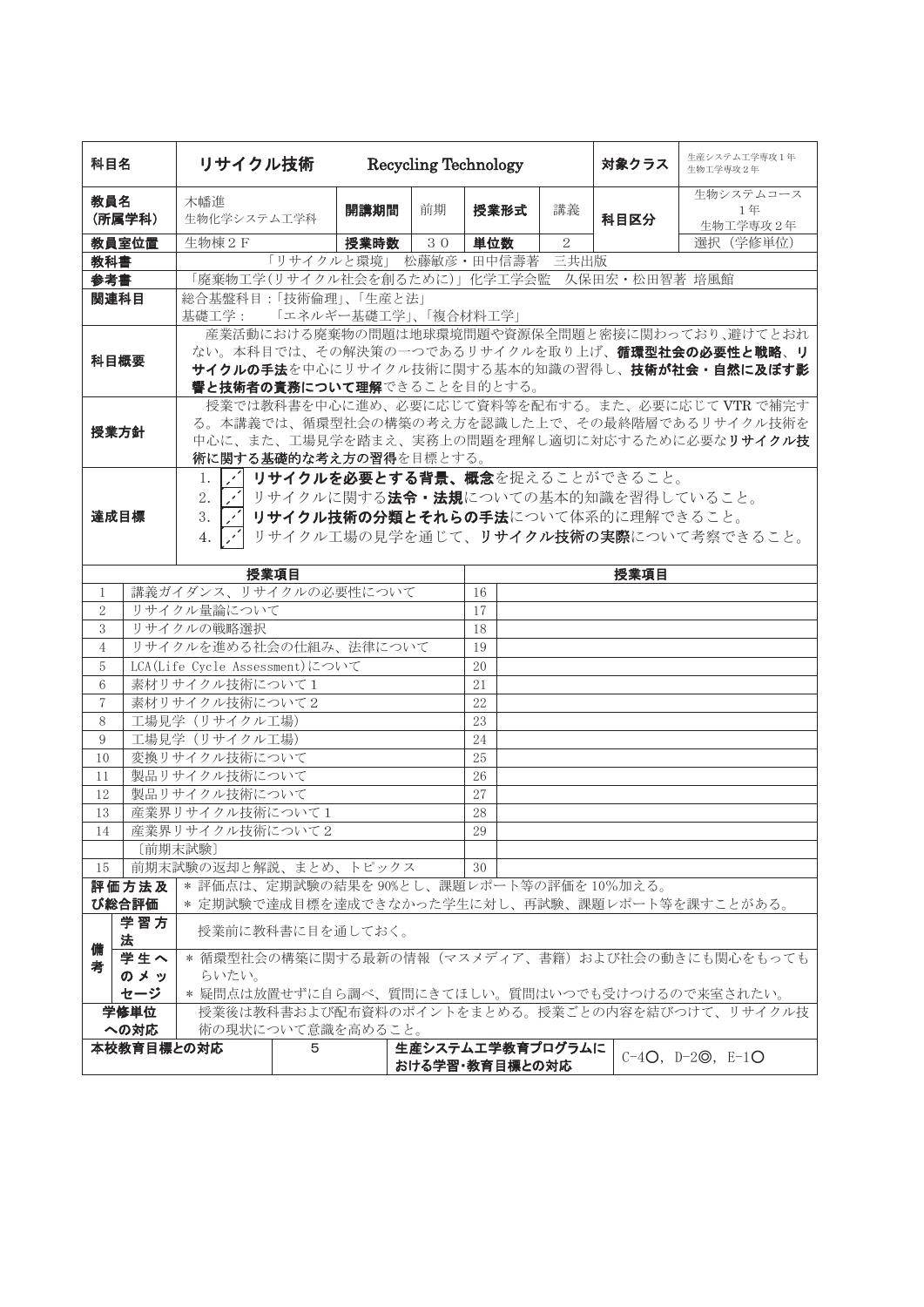| 科目名                                                              |                                                                                                                                                                                                             | 環境分析技術 (Environmental Analyzing Technique)                                                                                                                      |           |      |     | 対象クラス    | 生産システム工学専攻<br>生物システムコース1年<br>生物工学専攻2年 |                                        |                                                                                                    |  |  |  |  |
|------------------------------------------------------------------|-------------------------------------------------------------------------------------------------------------------------------------------------------------------------------------------------------------|-----------------------------------------------------------------------------------------------------------------------------------------------------------------|-----------|------|-----|----------|---------------------------------------|----------------------------------------|----------------------------------------------------------------------------------------------------|--|--|--|--|
| 教員名                                                              | (所属学科)                                                                                                                                                                                                      | 上土井幸喜<br>(共通教育科) *<br>濱邊裕子(生物化学シス<br>テム工学科) **                                                                                                                  |           | 開講期間 | 後期  | 授業形式     | 講義                                    | 専門工学<br>科目区分                           |                                                                                                    |  |  |  |  |
|                                                                  | 教員室位置                                                                                                                                                                                                       | *共通教育棟 3F<br>**生物化学システム工学<br>棟 1 F                                                                                                                              |           | 授業時数 | 30  | 単位数      | 2                                     |                                        | 選択                                                                                                 |  |  |  |  |
| 教科書                                                              |                                                                                                                                                                                                             |                                                                                                                                                                 |           |      |     |          |                                       | 「演習で学ぶ環境」日本分析化学会北海道支部編 三共出版·適宜資料も配布する。 |                                                                                                    |  |  |  |  |
| 参考書                                                              |                                                                                                                                                                                                             | 触れる。                                                                                                                                                            |           |      |     |          |                                       |                                        | 「機器分析の基礎」(本科5年テキスト)·「よくわかる分析化学のすべて」日本分析機器工業会編 日刊<br>工業新聞社·その他:授業では環境分析に関するVTR等も使用して現状や、分析手法の実際について |  |  |  |  |
|                                                                  | 関連科目                                                                                                                                                                                                        | 基礎」などとの関連が深い。                                                                                                                                                   |           |      |     |          |                                       |                                        | 数学・自然科学共通科目の「地球環境科学」および実験研究科目の「工業基礎計測」、本科の「機器分析                                                    |  |  |  |  |
|                                                                  | 環境破壊、汚染を招く環境負荷物質の性状、濃度を把握することは産業活動において重要である。本科<br>科目概要<br>目では、環境分析技術に関する基礎知識、全体像、問題点、最新情報について解説する。環境負荷物質<br>の分析技法に関する基本的知識の習得を目的とする。                                                                        |                                                                                                                                                                 |           |      |     |          |                                       |                                        |                                                                                                    |  |  |  |  |
|                                                                  | 授業方針                                                                                                                                                                                                        | 授業では教科書を中心に進め、必要に応じて資料等を配布する。本講義では、対象物質の多様化および<br>分析の高感度化、高度な前処理技術の必要性を認識した上で、標準分析法としての環境測定技術を中心<br>に講義し、実務上の問題を理解し適切に対応するために必要な環境分析技術に関する基礎的な考え方の<br>習得を目標とする。 |           |      |     |          |                                       |                                        |                                                                                                    |  |  |  |  |
|                                                                  | 1. 環境問題と人間環境等のアウトラインが把握できていること。<br>2. 環境測定に用いられる各種の分析手法に関する基本的事項を理解できていること。<br>達成目標<br>3. 測定データの取り扱いについて理解し、測定データの整理ができること。<br>大気環境、水質環境の汚染化学物質を実際に分析する手法について理解し説明することができ、問<br>4.<br>題に対処できる基礎知識を身につけていること。 |                                                                                                                                                                 |           |      |     |          |                                       |                                        |                                                                                                    |  |  |  |  |
|                                                                  |                                                                                                                                                                                                             | 授業項目 (*、**印は担当予定者)                                                                                                                                              |           |      |     |          |                                       | 授業項目                                   |                                                                                                    |  |  |  |  |
| 1                                                                |                                                                                                                                                                                                             | 講義概要説明、人間環境〈重金属、CO <sub>2</sub> 、人工有機物〉*                                                                                                                        |           |      |     | 16       |                                       |                                        |                                                                                                    |  |  |  |  |
| 2                                                                |                                                                                                                                                                                                             | 人間環境〈異変原物質〉                                                                                                                                                     |           |      |     | 17       |                                       |                                        |                                                                                                    |  |  |  |  |
| 3                                                                |                                                                                                                                                                                                             | 人間環境〈悪臭公害〉*                                                                                                                                                     |           |      |     | 18       |                                       |                                        |                                                                                                    |  |  |  |  |
| $\overline{4}$                                                   |                                                                                                                                                                                                             | 大気環境〈降水、窒素化合物1〉*                                                                                                                                                |           |      |     | 19       |                                       |                                        |                                                                                                    |  |  |  |  |
| 5<br>6                                                           |                                                                                                                                                                                                             | 大気環境〈降水、温暖化気体、粉じん〉*<br>水環境(水の循環、溶存酸素、硬度、河川水)*                                                                                                                   |           |      |     | 20<br>21 |                                       |                                        |                                                                                                    |  |  |  |  |
| 7                                                                |                                                                                                                                                                                                             | 水環境〈COD, BOD〉*                                                                                                                                                  |           |      |     | 22       |                                       |                                        |                                                                                                    |  |  |  |  |
| 8                                                                |                                                                                                                                                                                                             | 水環境 (リン、栄養塩)                                                                                                                                                    | $*$ , $*$ |      |     | 23       |                                       |                                        |                                                                                                    |  |  |  |  |
| 9                                                                | まとめ・演習*                                                                                                                                                                                                     |                                                                                                                                                                 |           |      |     | 24       |                                       |                                        |                                                                                                    |  |  |  |  |
| 10                                                               |                                                                                                                                                                                                             | 水質環境の測定技法について1 (吸光光度法)                                                                                                                                          |           |      | * * | 25       |                                       |                                        |                                                                                                    |  |  |  |  |
| 11                                                               |                                                                                                                                                                                                             | 水質環境の測定技法について2 (クロマトグラフィー) **                                                                                                                                   |           |      |     | 26       |                                       |                                        |                                                                                                    |  |  |  |  |
| 12                                                               |                                                                                                                                                                                                             | 水質環境の測定技法について3 (GC, MS) **                                                                                                                                      |           |      |     | 27       |                                       |                                        |                                                                                                    |  |  |  |  |
| 13                                                               |                                                                                                                                                                                                             | 環境ホルモン、ダイオキシン、PCBの分析技法**                                                                                                                                        |           |      |     | 28       |                                       |                                        |                                                                                                    |  |  |  |  |
| 14                                                               |                                                                                                                                                                                                             | まとめ・演習**                                                                                                                                                        |           |      |     | 29       |                                       |                                        |                                                                                                    |  |  |  |  |
|                                                                  |                                                                                                                                                                                                             | [後期学年末試験]                                                                                                                                                       |           |      |     |          |                                       |                                        |                                                                                                    |  |  |  |  |
|                                                                  | 後期学年末試験の返却と解説 *、 * *<br>30<br>15<br>「達成目標」の達成度を評価する。評価点は、定期試験の結果を90%とし、課題レポート (演習問題)<br>評価方法及<br>の評価を10%加える。60点以上を合格とする。定期試験で達成目標を達成できなかった学生に対し、再<br>び総合評価<br>試験等を実施することがある。                                |                                                                                                                                                                 |           |      |     |          |                                       |                                        |                                                                                                    |  |  |  |  |
| 備                                                                | 学習<br>方法                                                                                                                                                                                                    | 授業前に教科書に目を通しておく。テキスト中の演問問題を自分で解答すること。                                                                                                                           |           |      |     |          |                                       |                                        |                                                                                                    |  |  |  |  |
| 考                                                                | 学生へ<br>のメッ<br>セージ                                                                                                                                                                                           | けるので来室されたい。                                                                                                                                                     |           |      |     |          |                                       |                                        | 環境保全法令・規制、環境分析技術に関する最新の情報(マスメディア、書籍)および社会の動きにも<br>関心をもってもらいたい。問題点は放置せずに自らも調べ、質問にきてほしい。質問はいつでも受けつ   |  |  |  |  |
|                                                                  | 学修単位                                                                                                                                                                                                        | 授業前に教科書に目を通しておく。テキスト中の演問問題を自分で解答すること                                                                                                                            |           |      |     |          |                                       |                                        |                                                                                                    |  |  |  |  |
| への対応<br>本校教育目標との対応<br>生産システム工学教育プログラムに<br>3, 5<br>おける学習・教育目標との対応 |                                                                                                                                                                                                             |                                                                                                                                                                 |           |      |     |          |                                       |                                        | d1                                                                                                 |  |  |  |  |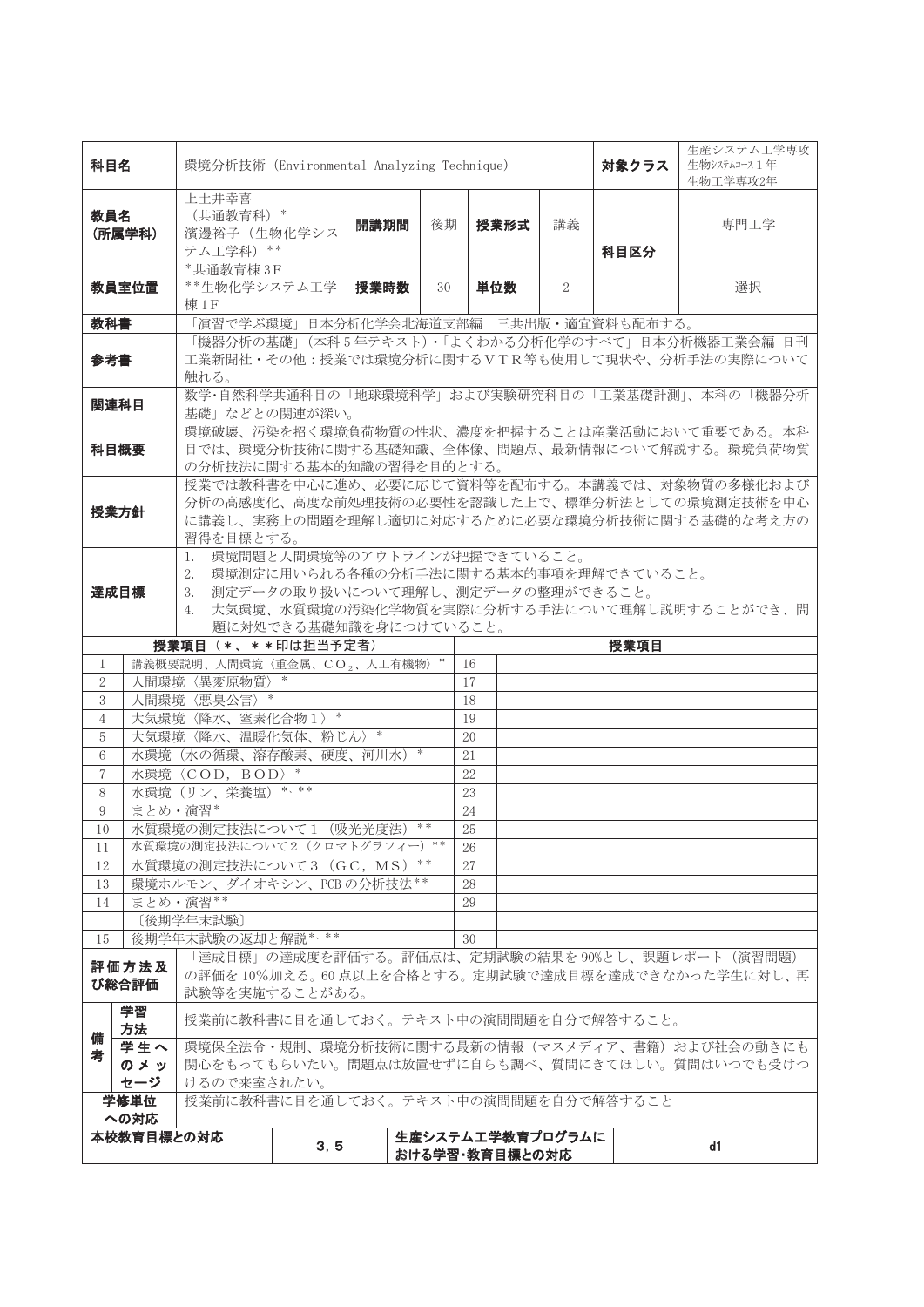### 選 択 科 目

コース共通 共同教育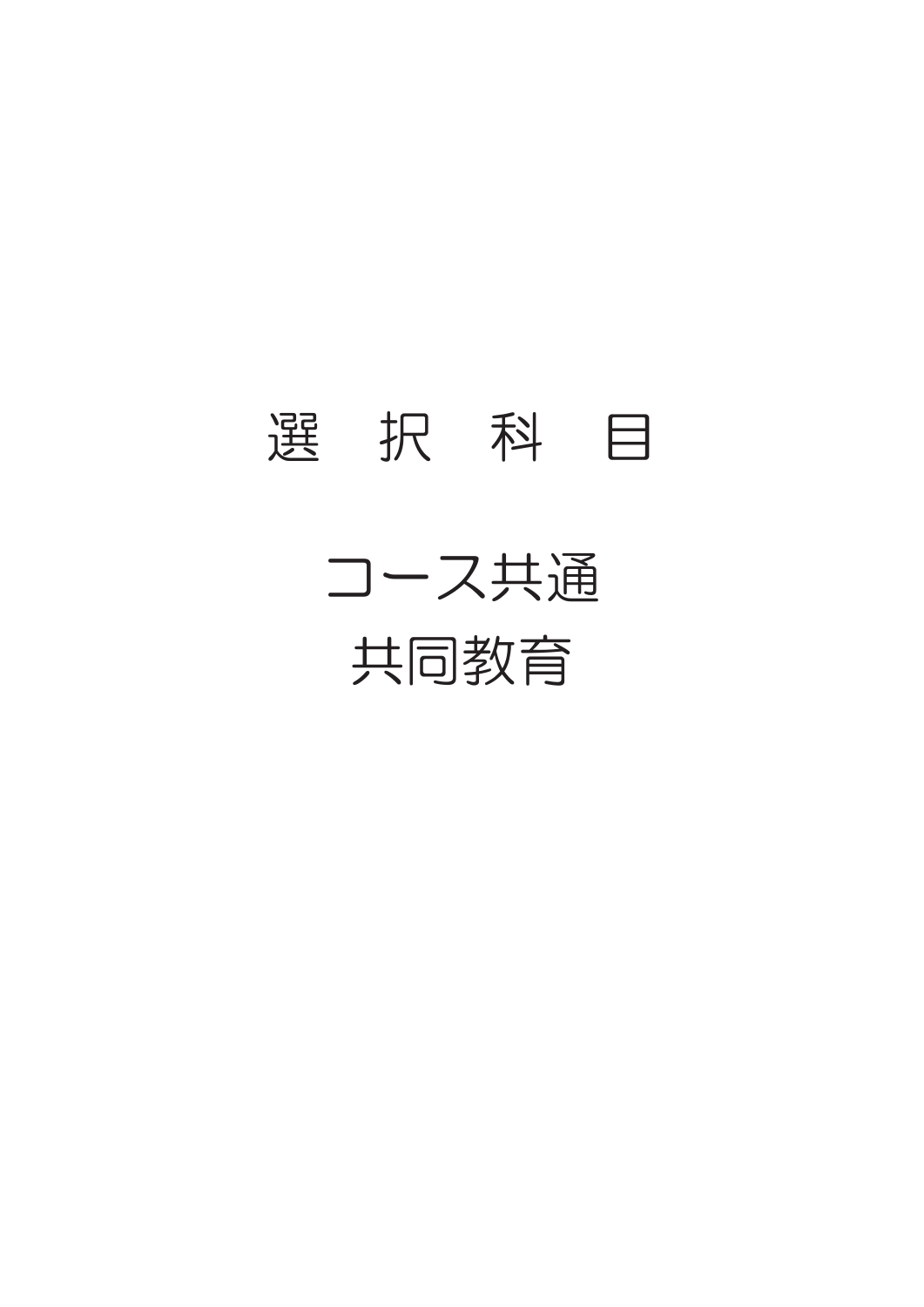| 科目名                                                                                                                                                                                          |                                                                                                                                                                               | 地域経済論 (Regional Economy)       |     |      |    |                                                                                                   |                | 対象クラス       | 専攻科1年全コース                                                                                        |  |  |  |  |
|----------------------------------------------------------------------------------------------------------------------------------------------------------------------------------------------|-------------------------------------------------------------------------------------------------------------------------------------------------------------------------------|--------------------------------|-----|------|----|---------------------------------------------------------------------------------------------------|----------------|-------------|--------------------------------------------------------------------------------------------------|--|--|--|--|
| 教員名                                                                                                                                                                                          | (所属学科)                                                                                                                                                                        | 時松雅史 (共通教育科)                   |     | 開講期間 | 前期 | 授業形式                                                                                              | 講義             | 科目区分        | 講義                                                                                               |  |  |  |  |
|                                                                                                                                                                                              | 教員室位置                                                                                                                                                                         | 一般科目棟 1F                       |     | 授業時数 | 30 | 単位数                                                                                               | $\overline{2}$ |             | 選択                                                                                               |  |  |  |  |
| 教科書                                                                                                                                                                                          |                                                                                                                                                                               | 授業ごとに内容に即した資料を配布する。            |     |      |    |                                                                                                   |                |             |                                                                                                  |  |  |  |  |
| 参考書                                                                                                                                                                                          |                                                                                                                                                                               | 「転換期の地方都市産業」井上吉男 編著 中央経済社      |     |      |    |                                                                                                   |                |             |                                                                                                  |  |  |  |  |
| 関連科目                                                                                                                                                                                         |                                                                                                                                                                               |                                |     |      |    | 2年次の政治経済 I、3年次の政治経済 II、4年次の経済学、5年次の東アジアの中の日本                                                      |                |             |                                                                                                  |  |  |  |  |
| 科目概要                                                                                                                                                                                         |                                                                                                                                                                               | 展望について解説する。                    |     |      |    |                                                                                                   |                |             | 地域経済の発展過程について明治以降から現代までの統計・資料を活用しながら理解させる。本講義で<br>は熊本県を中心としながらも鹿児島県を含む不知火海(八代海)流域圏の経済・産業の動向、さらには |  |  |  |  |
| 授業方針                                                                                                                                                                                         |                                                                                                                                                                               | ともある。さらに巡検を実施することで学生の視野を広げていく。 |     |      |    |                                                                                                   |                |             | 授業ごとに内容に沿った資料を配布し、解説する。またOHPを使用しながら内容について説明を行なうこ                                                 |  |  |  |  |
| 1. 明治期から現在までの地域の人口の動きを理解できる。<br>2. 明治期から現在までの熊本県の産業の変遷について理解できる。<br>3. 戦後の熊本県の工業開発の変容について理解できる。<br>達成目標<br>4. 不知火海沿岸域で活躍する伝統的な産業について理解できる。<br>5. 商店街の変遷について理解できる。<br>6. 不知火海沿岸域の産業の特色を理解できる。 |                                                                                                                                                                               |                                |     |      |    |                                                                                                   |                |             |                                                                                                  |  |  |  |  |
|                                                                                                                                                                                              |                                                                                                                                                                               | 授業項目                           |     |      |    |                                                                                                   |                | 授業項目        |                                                                                                  |  |  |  |  |
| $\mathbf{1}$                                                                                                                                                                                 |                                                                                                                                                                               | 明治期から現在までの人口の動き                |     |      |    | 16                                                                                                |                |             |                                                                                                  |  |  |  |  |
| $\overline{2}$                                                                                                                                                                               |                                                                                                                                                                               | 明治期の地誌について                     |     |      |    | 17                                                                                                |                |             |                                                                                                  |  |  |  |  |
| 3                                                                                                                                                                                            |                                                                                                                                                                               | 不知火海の干拓事業                      |     |      |    | 18                                                                                                |                |             |                                                                                                  |  |  |  |  |
| $\overline{4}$                                                                                                                                                                               |                                                                                                                                                                               | 江戸時代から続く伝統的産業 石工の事例            |     |      |    | 19                                                                                                |                |             |                                                                                                  |  |  |  |  |
| 5                                                                                                                                                                                            |                                                                                                                                                                               | 戦前の商店街について1                    |     |      |    | 20                                                                                                |                |             |                                                                                                  |  |  |  |  |
| 6                                                                                                                                                                                            |                                                                                                                                                                               | 戦前の商店街について2                    |     |      |    | 21                                                                                                |                |             |                                                                                                  |  |  |  |  |
| $\overline{7}$                                                                                                                                                                               |                                                                                                                                                                               | 巡検 干拓の遺構をみる                    |     |      |    | 22                                                                                                |                |             |                                                                                                  |  |  |  |  |
| 8                                                                                                                                                                                            | [中間試験]                                                                                                                                                                        |                                |     |      |    | 23                                                                                                | [中間試験]         |             |                                                                                                  |  |  |  |  |
| 9                                                                                                                                                                                            |                                                                                                                                                                               | 戦後熊本県の経済発展と地方都市八代について          |     |      |    | 24                                                                                                |                |             |                                                                                                  |  |  |  |  |
| 10                                                                                                                                                                                           |                                                                                                                                                                               | 熊本県の工業開発政策と地方都市八代              |     |      |    | 25                                                                                                |                |             |                                                                                                  |  |  |  |  |
| 11                                                                                                                                                                                           | 熊本県の農業                                                                                                                                                                        |                                |     |      |    | 26                                                                                                |                |             |                                                                                                  |  |  |  |  |
| 12                                                                                                                                                                                           | 八代の農業                                                                                                                                                                         |                                |     |      |    | 27                                                                                                |                |             |                                                                                                  |  |  |  |  |
| 13                                                                                                                                                                                           |                                                                                                                                                                               | 熊本県の流通業(I)                     |     |      |    | 28                                                                                                |                |             |                                                                                                  |  |  |  |  |
| 14                                                                                                                                                                                           |                                                                                                                                                                               | 熊本県の流通業2                       |     |      |    | 29                                                                                                |                |             |                                                                                                  |  |  |  |  |
|                                                                                                                                                                                              |                                                                                                                                                                               | [前期末試験]                        |     |      |    |                                                                                                   | [後期学年末試験]      |             |                                                                                                  |  |  |  |  |
| 15                                                                                                                                                                                           |                                                                                                                                                                               | 前期末試験の返却と解説                    |     |      |    | 30                                                                                                |                | 学年末試験の返却と解説 |                                                                                                  |  |  |  |  |
|                                                                                                                                                                                              | び総合評価                                                                                                                                                                         | 評価方法及   定期試験2回の平均点により評価をおこなう。  |     |      |    |                                                                                                   |                |             | 平均点が60点に満たないものについては再試を実施する。                                                                      |  |  |  |  |
|                                                                                                                                                                                              | 学習方<br>法                                                                                                                                                                      | ードなる用語、数字はきっちりおさえること。          |     |      |    | 講義中に話を聞いてノートをしっかりとること。さらに再度自宅で習ったことについて復習をおこなう。<br>全体的な流れを掴むことが大事なので、細かい数字を一つ一つ覚える必要はありません。ただしキーワ |                |             |                                                                                                  |  |  |  |  |
| 考                                                                                                                                                                                            | 備<br>学生へ<br>本科目は地域の経済について歴史的視点からみていきます。自分たちが生まれ育った地域について考え<br>のメッ<br>ながら授業に参加してください。授業中の質問は大歓迎です。また、研究室在中ならいつでも質問を受<br>セージ<br>け付けます。メールによる質問も可です。教室等の変更の際はこちらからメールでその都度連絡します。 |                                |     |      |    |                                                                                                   |                |             |                                                                                                  |  |  |  |  |
|                                                                                                                                                                                              | 学修単位                                                                                                                                                                          | 講義で取り扱った内容について、理解を深めるためにも      |     |      |    |                                                                                                   |                |             |                                                                                                  |  |  |  |  |
|                                                                                                                                                                                              | への対応                                                                                                                                                                          | (1) ノートなどにポイントを整理してまとめる。       |     |      |    |                                                                                                   |                |             |                                                                                                  |  |  |  |  |
|                                                                                                                                                                                              |                                                                                                                                                                               | ② 図書館やネットを利用して、知識の獲得に努力する。     |     |      |    |                                                                                                   |                |             |                                                                                                  |  |  |  |  |
|                                                                                                                                                                                              | 本校教育目標との対応                                                                                                                                                                    |                                | (5) |      |    | 生産システム工学教育プログラムに<br>おける学習・教育目標との対応                                                                |                | $(a)$ $(b)$ |                                                                                                  |  |  |  |  |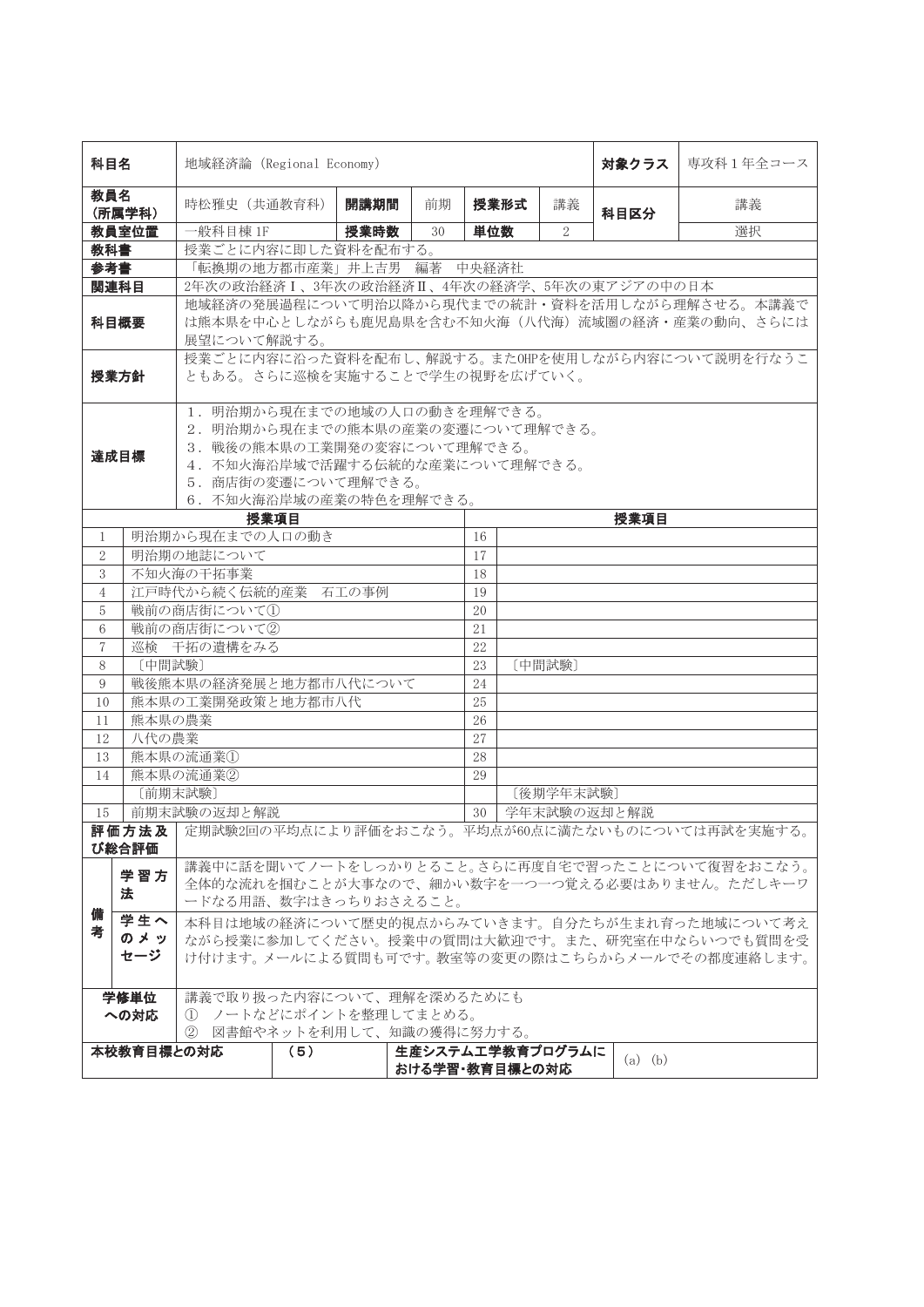| 科目名                                                                                                                                                                                                                                                                             |          | 科学技術者と法 (Engineer and Law)                  |                                             |      |    |                                    |    | 対象クラス     | 専攻科1年全コース                                                                                                                                                                                          |  |  |  |  |
|---------------------------------------------------------------------------------------------------------------------------------------------------------------------------------------------------------------------------------------------------------------------------------|----------|---------------------------------------------|---------------------------------------------|------|----|------------------------------------|----|-----------|----------------------------------------------------------------------------------------------------------------------------------------------------------------------------------------------------|--|--|--|--|
| 教員名                                                                                                                                                                                                                                                                             | (所属学科)   | 小林幸人 (共通教育科)<br>金田照夫 (専攻科)                  |                                             | 開講期間 | 後期 | 授業形式                               | 講義 | 科目区分      | 講義                                                                                                                                                                                                 |  |  |  |  |
|                                                                                                                                                                                                                                                                                 | 教員室位置    | 一般科目棟 1F                                    |                                             | 授業時数 | 30 | 単位数                                | 2  |           | 選択 (学修単位)                                                                                                                                                                                          |  |  |  |  |
| 教科書                                                                                                                                                                                                                                                                             |          | 特に指定せず。適宜資料を配付する。                           |                                             |      |    |                                    |    |           |                                                                                                                                                                                                    |  |  |  |  |
| 参考書                                                                                                                                                                                                                                                                             |          | 適宜資料を配付する。                                  |                                             |      |    |                                    |    |           |                                                                                                                                                                                                    |  |  |  |  |
|                                                                                                                                                                                                                                                                                 | 関連科目     |                                             | 本科4年生「法学」, 専攻科1年生「技術倫理」, 専攻科2年生「技術開発と知的財産権」 |      |    |                                    |    |           |                                                                                                                                                                                                    |  |  |  |  |
|                                                                                                                                                                                                                                                                                 | 科目概要     |                                             |                                             |      |    |                                    |    |           | この科目は、「技術倫理」と対応し、現代社会の根幹を支える科学技術に携わる者として理解すべき法<br>的責任の問題を取り扱う。技術者は様々な立場において法的な責任を要求されると同時に権利を承認さ<br>れる。本講義では、様々な法的責任、権利に関する知識を習得すると同時に法的思考方法を理解するこ<br>とを目的とする。なお、知的財産権に関しては、「技術開発と知的財産権」で主として取り扱う。 |  |  |  |  |
| 授業は2名によって分担する。それぞれの担当箇所については、次の通り。授業スケジュールの1~7<br>及び14 (担当:小林), 8~13 (担当:金田)。<br>授業方針<br>授業は基本的には講義形式で行われるが、理解を深めるために、グループ討論や演習なども取り入れる。                                                                                                                                        |          |                                             |                                             |      |    |                                    |    |           |                                                                                                                                                                                                    |  |  |  |  |
| 1. 契約責任,不法行為責任等,基本的な法的知識を習得し,事例に則して問題を考察することができる。<br>2. 労働者としての権利と義務についての基本的知識を習得し、企業で働く際に生じる法的問題について<br>理解し、問題を考察することができる。<br>達成目標<br>3. PL法(製造物責任法)について理解し,事例に関して何が問題となるのかを指摘することができる。<br>4. 品質管理に関わる法的責任について理解し、事例に則して問題を指摘することができる。<br>5. 得意とする専門分野における、法的な問題について理解し、指摘できる。 |          |                                             |                                             |      |    |                                    |    |           |                                                                                                                                                                                                    |  |  |  |  |
|                                                                                                                                                                                                                                                                                 |          | 授業項目                                        |                                             |      |    |                                    |    | 授業項目      |                                                                                                                                                                                                    |  |  |  |  |
| $\mathbf{1}$                                                                                                                                                                                                                                                                    |          | ガイダンス:法的思考方法について                            |                                             |      |    |                                    |    |           |                                                                                                                                                                                                    |  |  |  |  |
| $\overline{2}$                                                                                                                                                                                                                                                                  |          | 法学概論 (1): 契約責任                              |                                             |      |    |                                    |    |           |                                                                                                                                                                                                    |  |  |  |  |
| 3                                                                                                                                                                                                                                                                               |          | 法学概論 (2): 不法行為責任                            |                                             |      |    |                                    |    |           |                                                                                                                                                                                                    |  |  |  |  |
| $\overline{4}$                                                                                                                                                                                                                                                                  |          | 雇用契約と労働紛争:労働者の権利と義務                         |                                             |      |    |                                    |    |           |                                                                                                                                                                                                    |  |  |  |  |
| 5                                                                                                                                                                                                                                                                               |          | 研究上の業績に対する権利:職務発明制度                         |                                             |      |    |                                    |    |           |                                                                                                                                                                                                    |  |  |  |  |
| 6                                                                                                                                                                                                                                                                               |          | 公衆に対する責任:公益通報者保護制度                          |                                             |      |    |                                    |    |           |                                                                                                                                                                                                    |  |  |  |  |
| $\sqrt{7}$                                                                                                                                                                                                                                                                      |          | 企業の社会的責任<br>PL 法: 製造物責任法                    |                                             |      |    |                                    |    |           |                                                                                                                                                                                                    |  |  |  |  |
| 8<br>9                                                                                                                                                                                                                                                                          |          |                                             |                                             |      |    |                                    |    |           |                                                                                                                                                                                                    |  |  |  |  |
| 10                                                                                                                                                                                                                                                                              |          | 品質管理:GLP, GMP, ISO<br>環境と技術者の法的責任           |                                             |      |    |                                    |    |           |                                                                                                                                                                                                    |  |  |  |  |
| 11                                                                                                                                                                                                                                                                              |          | 生命科学と技術者の法的責任                               |                                             |      |    |                                    |    |           |                                                                                                                                                                                                    |  |  |  |  |
| 12                                                                                                                                                                                                                                                                              |          | 企業経営と特許の関係                                  |                                             |      |    |                                    |    |           |                                                                                                                                                                                                    |  |  |  |  |
| 13                                                                                                                                                                                                                                                                              |          | 種の多様性条約                                     |                                             |      |    |                                    |    |           |                                                                                                                                                                                                    |  |  |  |  |
| 14                                                                                                                                                                                                                                                                              |          | リスク社会と法                                     |                                             |      |    |                                    |    |           |                                                                                                                                                                                                    |  |  |  |  |
| 15                                                                                                                                                                                                                                                                              |          | 課題レポートの返却と解説                                |                                             |      |    |                                    |    |           |                                                                                                                                                                                                    |  |  |  |  |
|                                                                                                                                                                                                                                                                                 | び総合評価    | きているか否かを判定する。最終成績は、担当教員の評価を合計し、60点以上を合格とする。 |                                             |      |    |                                    |    |           | 評価方法及   各担当教員による課題に対するレポートにより評価を行う。成績評価に関しては、左記目標が達成で                                                                                                                                              |  |  |  |  |
|                                                                                                                                                                                                                                                                                 | 学習<br>方法 |                                             |                                             |      |    |                                    |    |           | 法的知識は、非常に複雑で広範囲に及ぶために、暗記するという性質の授業ではありません。事例を<br>多く用いる予定なので、その事例に関して、何が法的に問題となるのかをしっかり考えてください。                                                                                                     |  |  |  |  |
| 質問等は、いつでも受け付けます。担当教員のスケジュールを確認し、来室してください。また、メ<br>学生へ<br>備<br>者<br>のメッ<br>ールでの質問にも対応しますので、活用してください。<br>授業に関する情報発信を以下のページで行う予定です。併せて活用してください。<br>セージ                                                                                                                              |          |                                             |                                             |      |    |                                    |    |           |                                                                                                                                                                                                    |  |  |  |  |
| 学修単位<br>授業内容に関する演習問題を配付。また、授業内容の理解を深め、定着させるために、該当箇所に関す<br>への対応<br>る参考文献等を指示し、授業中の課題などで理解度を確認させる。                                                                                                                                                                                |          |                                             |                                             |      |    |                                    |    |           |                                                                                                                                                                                                    |  |  |  |  |
|                                                                                                                                                                                                                                                                                 |          | 本校教育目標との対応                                  | $(4)$ , $(5)$                               |      |    | 生産システム工学教育プログラムに<br>おける学習・教育目標との対応 |    | $d2-d, b$ |                                                                                                                                                                                                    |  |  |  |  |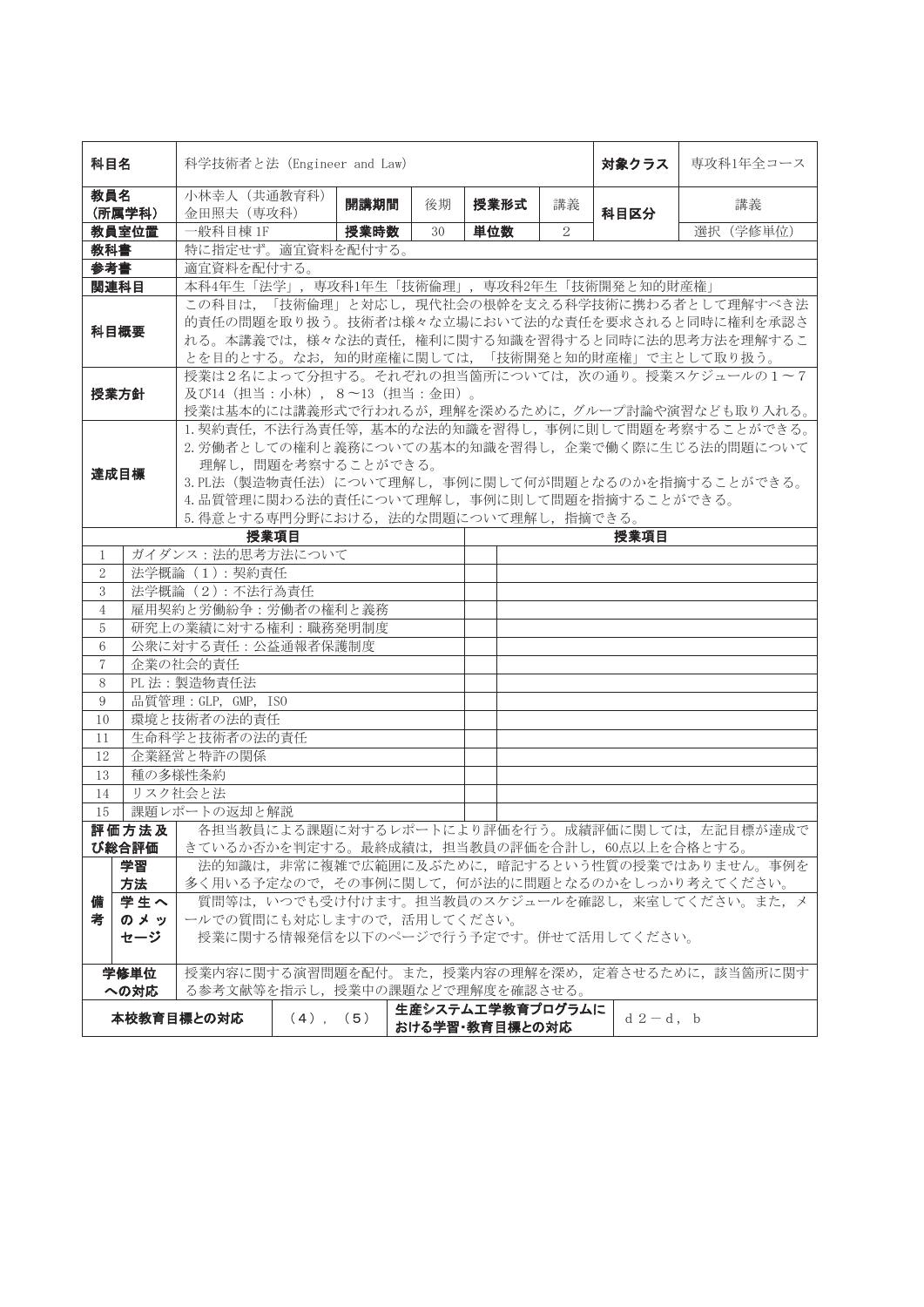| 科目名                                                                                                                                                                                    |                | 電子計測技術<br>Electronic Measurement Technology                                |      |      |    |                |                                               | 対象クラス | 生産システム工学専<br>攻 1年                                  |  |
|----------------------------------------------------------------------------------------------------------------------------------------------------------------------------------------|----------------|----------------------------------------------------------------------------|------|------|----|----------------|-----------------------------------------------|-------|----------------------------------------------------|--|
| 教員名                                                                                                                                                                                    | (所属学科)         | 木場 信一郎 (生産シス<br>テム工学専攻)、湯治 準<br>開講期間<br>前期<br>授業形式<br>一郎 (機械知能システム<br>工学科) |      |      | 演習 | 科目区分           | コース共通                                         |       |                                                    |  |
|                                                                                                                                                                                        | 教員室位置          | 専門A棟3F, 4F                                                                 |      | 授業時数 | 45 | 単位数            | $\mathbf{1}$                                  |       | 選択 (学修単位)                                          |  |
| 教科書                                                                                                                                                                                    |                |                                                                            |      |      |    |                |                                               |       |                                                    |  |
| 参考書                                                                                                                                                                                    |                |                                                                            |      |      |    |                |                                               |       |                                                    |  |
| 関連科目                                                                                                                                                                                   |                | 本科4・5年の各学科ICT関連科目。専攻科の工業基礎計測、各コースシステム実験、実習等。                               |      |      |    |                |                                               |       |                                                    |  |
| e-Learningの活用或いは運用することによる企画型実践科目。正規の講義·実験科目に対して、例えば電子<br>線,レーザー光,プラズマ,量子現象等を用いた分析技術の高度化に伴う電子計測技術の発展的な内容を補<br>足し、その原理·計測方法·仮想実験やプロダクト応用への企画立案等をe-Learningを活用して、自学学習す<br>科目概要<br>$\zeta$ |                |                                                                            |      |      |    |                |                                               |       |                                                    |  |
| 授業方針                                                                                                                                                                                   |                | 補足的な知識の学修を目標としている。                                                         |      |      |    |                |                                               |       | オンラインのテキストを使用し,自ら学習を進めていくことになる.実験・実習の理論,測定原理などの基本や |  |
| ・ 電子工学の基礎的な理論を実験・実習に応用できる.<br>電子計測法のうち、実験・実習に活用できる知識・手法を選択し、活用できる.<br>達成目標<br>・ 電子計測法を用いた実験・実習を組み立てて、結果を予測することができる。                                                                    |                |                                                                            |      |      |    |                |                                               |       |                                                    |  |
|                                                                                                                                                                                        |                |                                                                            | 授業項目 |      |    |                |                                               | 授業項目  |                                                    |  |
| 1                                                                                                                                                                                      |                | 電流と電圧を測る. 直流と交流を測る. 内部抵抗                                                   |      |      |    |                | 16                                            |       |                                                    |  |
| $\overline{2}$                                                                                                                                                                         |                | 抵抗を測る. 電圧計・電流計による方法. ブリッジ                                                  |      |      |    |                | 17                                            |       |                                                    |  |
| 3                                                                                                                                                                                      |                | LCRを測る. 交流ブリッジ. デジタルLCRメータ                                                 |      |      |    |                | 18                                            |       |                                                    |  |
| 4                                                                                                                                                                                      |                | 脈波や脳波を測る. オシロスコープ. 波形・位相測定                                                 |      |      |    |                | 19                                            |       |                                                    |  |
| 5                                                                                                                                                                                      |                | 電子デバイス. 半導体の材料, PN接合, ダイオード                                                |      |      |    |                | 20                                            |       |                                                    |  |
| 6                                                                                                                                                                                      |                | 電子デバイス. バイポーラトランジスタ, FET, MOSFET                                           |      |      |    |                | 21                                            |       |                                                    |  |
| $\tau$                                                                                                                                                                                 |                | 電子デバイス. 光半導体, 半導体レーザ, CCD · CMOS                                           |      |      |    |                | 22                                            |       |                                                    |  |
| 8                                                                                                                                                                                      |                | 温度を測る. 熱電対の原理と法則. 使用例と保護対策                                                 |      |      |    |                | 23                                            |       |                                                    |  |
| 9                                                                                                                                                                                      |                | 温度を測る. 測温抵抗体・サーミスタの原理と測定                                                   |      |      |    |                | 24                                            |       |                                                    |  |
| 10<br>11                                                                                                                                                                               |                | 温度を測る. 熱放射式温度測定の原理と特徴.<br>速さを測る. レーザドップラー速度計. ペルチェ式非接触流速計                  |      |      |    |                | 25<br>26                                      |       |                                                    |  |
| 12                                                                                                                                                                                     |                | 回転速度を測る. ホール素子·MR素子式. 光学式                                                  |      |      |    |                | 27                                            |       |                                                    |  |
| 13                                                                                                                                                                                     |                | 光で測る. レーザ顕微鏡. 光学式レンジファインダ                                                  |      |      |    |                | 28                                            |       |                                                    |  |
| 14                                                                                                                                                                                     |                | 光で測る. レーザ干渉計. 光コヒーレンス・トモグラフィ                                               |      |      |    |                | 29                                            |       |                                                    |  |
| 15                                                                                                                                                                                     |                | 光で測る. 光ファイバセンサ. レーザ式ガス濃度計                                                  |      |      |    |                | 30                                            |       |                                                    |  |
|                                                                                                                                                                                        | 評価方法及<br>び総合評価 | ・各単元の確認課題の平均により評価する。                                                       |      |      |    |                |                                               |       |                                                    |  |
| ・自ら学習計画を立て、進度を管理しながら学習を進めていく<br>学習方<br>・実験・実習等に活用する場合は、コンテンツの学習ばかりではなく、実験・実習の途中でも結果との比較検討<br>法<br>に活用できるような学習方法を計画する。<br>備                                                             |                |                                                                            |      |      |    |                |                                               |       |                                                    |  |
| 考                                                                                                                                                                                      | 学生へ            |                                                                            |      |      |    |                | 必ず学習計画を作成し、関連する実験担当者などの指導教員と相談しながら学習を進める。自学自習 |       |                                                    |  |
|                                                                                                                                                                                        | のメッ            | が、基本であるため、学習で得られた知識を活用する目標を明確にしておくこと。                                      |      |      |    |                |                                               |       |                                                    |  |
|                                                                                                                                                                                        | セージ            | 疑問点については、科目担当者がメール等で質問を受け付ける。                                              |      |      |    |                |                                               |       |                                                    |  |
| 企画立案等をe-Learningを活用して、自学学習する。<br>学修単位<br>への対応                                                                                                                                          |                |                                                                            |      |      |    |                |                                               |       |                                                    |  |
| 本校教育目標との対応<br>(2)<br>生産システム工学教育プログラムに<br>$B - 2$                                                                                                                                       |                |                                                                            |      |      |    |                |                                               |       |                                                    |  |
|                                                                                                                                                                                        |                |                                                                            |      |      |    | おける学習・教育目標との対応 |                                               |       |                                                    |  |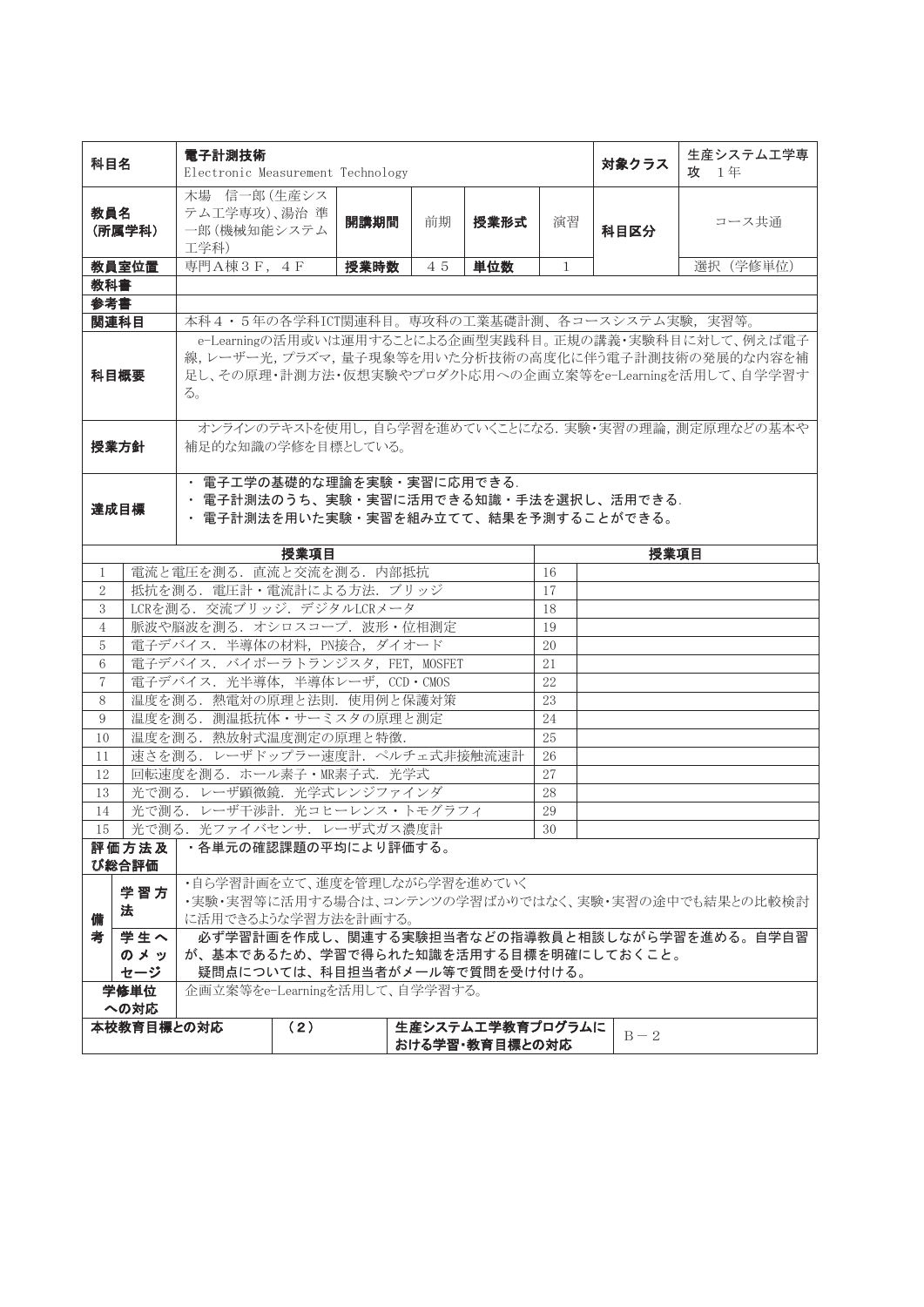| 科目名                                                                                                                        |                                                                                                                                                                                                                    | 情報通信技術 (Networking Engineering)                                                                    |  |      |    |                                    |              | 対象クラス          | 生産システム工学専<br>攻1年                                                                                          |  |  |  |
|----------------------------------------------------------------------------------------------------------------------------|--------------------------------------------------------------------------------------------------------------------------------------------------------------------------------------------------------------------|----------------------------------------------------------------------------------------------------|--|------|----|------------------------------------|--------------|----------------|-----------------------------------------------------------------------------------------------------------|--|--|--|
| 教員名                                                                                                                        | (所属学科)                                                                                                                                                                                                             | 藤本 洋一(ICT 活用学<br>習支援センター)                                                                          |  | 開講期間 | 前期 | 授業形式                               | 演習           | 科目区分           | コース共通                                                                                                     |  |  |  |
|                                                                                                                            | 教員室位置                                                                                                                                                                                                              | 専門 A 棟 4F                                                                                          |  | 授業時数 | 45 | 単位数                                | $\mathbf{1}$ |                | 選択                                                                                                        |  |  |  |
| 教科書                                                                                                                        |                                                                                                                                                                                                                    | シスコ ネットワーキング アカデミーのオンラインテキストを使用する                                                                  |  |      |    |                                    |              |                |                                                                                                           |  |  |  |
| 参考書                                                                                                                        |                                                                                                                                                                                                                    | 各種Webおよび情報通信関連の書籍                                                                                  |  |      |    |                                    |              |                |                                                                                                           |  |  |  |
|                                                                                                                            | 関連科目                                                                                                                                                                                                               | 本科1年の情報基礎をはじめとするICT関連科目                                                                            |  |      |    |                                    |              |                |                                                                                                           |  |  |  |
|                                                                                                                            | 情報通信関連技術について、PCの設定、ルータの設定、スイッチの設定などのネットワーク構築やその<br>他の知識·技術を学習する科目である. 主として時間割外の時間に各自でe-Learningを使用して自学自<br>習する。また、長期休暇中などに実際の機器を使用した設定実習やトラブルシューティング、ケースス<br>科目概要<br>タディなどを行う. 以上により情報通信関連技術についての実践的なスキルを身につけてもらう. |                                                                                                    |  |      |    |                                    |              |                |                                                                                                           |  |  |  |
| シスコシステムズが提供するオンラインのテキストを使用し、自ら学習を進めていくことになる。長期<br>休暇中には実機を使用した実習を行い, 理解を深めてもらう.<br>授業方針                                    |                                                                                                                                                                                                                    |                                                                                                    |  |      |    |                                    |              |                |                                                                                                           |  |  |  |
| 1. PCのネットワーク設定ができる.<br>2. 簡単なネットワークのトラブルを解決できる.<br>達成目標<br>3. 簡単なネットワークセキュリティを考慮することができる.<br>4. インターネット上の通信の基本的な仕組みを説明できる. |                                                                                                                                                                                                                    |                                                                                                    |  |      |    |                                    |              |                |                                                                                                           |  |  |  |
|                                                                                                                            |                                                                                                                                                                                                                    | 授業項目                                                                                               |  |      |    |                                    |              | 授業項目           |                                                                                                           |  |  |  |
| $\mathbf{1}$                                                                                                               | ガイダンス                                                                                                                                                                                                              |                                                                                                    |  |      |    |                                    |              |                |                                                                                                           |  |  |  |
| $\overline{2}$                                                                                                             |                                                                                                                                                                                                                    | e-Learning科目なので学習スケジュールは各自で決め                                                                      |  |      |    |                                    |              |                |                                                                                                           |  |  |  |
| 3                                                                                                                          | ること.                                                                                                                                                                                                               |                                                                                                    |  |      |    |                                    |              |                |                                                                                                           |  |  |  |
| $\overline{4}$                                                                                                             |                                                                                                                                                                                                                    | 長期休暇中に実機を使用した実習を行う.                                                                                |  |      |    |                                    |              |                |                                                                                                           |  |  |  |
| 5                                                                                                                          |                                                                                                                                                                                                                    | 合否判定のためのオンライン試験は期日を決めて演習                                                                           |  |      |    |                                    |              |                |                                                                                                           |  |  |  |
| 6                                                                                                                          | 室で行う.                                                                                                                                                                                                              |                                                                                                    |  |      |    |                                    |              |                |                                                                                                           |  |  |  |
| $\overline{7}$                                                                                                             |                                                                                                                                                                                                                    |                                                                                                    |  |      |    |                                    |              |                |                                                                                                           |  |  |  |
| $8\,$                                                                                                                      |                                                                                                                                                                                                                    |                                                                                                    |  |      |    |                                    |              |                |                                                                                                           |  |  |  |
| 9                                                                                                                          |                                                                                                                                                                                                                    |                                                                                                    |  |      |    |                                    |              |                |                                                                                                           |  |  |  |
| 10                                                                                                                         |                                                                                                                                                                                                                    |                                                                                                    |  |      |    |                                    |              |                |                                                                                                           |  |  |  |
| 11                                                                                                                         |                                                                                                                                                                                                                    |                                                                                                    |  |      |    |                                    |              |                |                                                                                                           |  |  |  |
| 12                                                                                                                         |                                                                                                                                                                                                                    |                                                                                                    |  |      |    |                                    |              |                |                                                                                                           |  |  |  |
| 13                                                                                                                         |                                                                                                                                                                                                                    |                                                                                                    |  |      |    |                                    |              |                |                                                                                                           |  |  |  |
| 14                                                                                                                         |                                                                                                                                                                                                                    |                                                                                                    |  |      |    |                                    |              |                |                                                                                                           |  |  |  |
| 15                                                                                                                         |                                                                                                                                                                                                                    |                                                                                                    |  |      |    |                                    |              |                |                                                                                                           |  |  |  |
|                                                                                                                            | 評価方法及<br>び総合評価                                                                                                                                                                                                     | 課題30%とする.                                                                                          |  |      |    |                                    |              |                | オンラインによるファイナル試験および課題により判定する. ファイナル試験は70点に満たない場合, 2<br>回目の試験を行う(最高70点).課題はすべてを提出しなければならない.最終評価はファイナル試験70%, |  |  |  |
|                                                                                                                            | 学習方<br>法                                                                                                                                                                                                           | 録をとっていくことを勧める.                                                                                     |  |      |    |                                    |              |                | 自ら計画的に時間外に時間を設定して、学習を進めていくこと、学習にあたってはノートを用意し、記                                                            |  |  |  |
| 備<br>者                                                                                                                     | 学生へ<br>のメッ<br>セージ                                                                                                                                                                                                  | 少しずつ継続的に学習しよう. e-Learningなので時間を自ら調整することが要求されます.<br>疑問点があれば、メールなどで質問してください.<br>ほかの受講者との意見交換もよい方法です. |  |      |    |                                    |              |                |                                                                                                           |  |  |  |
|                                                                                                                            | 学修単位<br>への対応                                                                                                                                                                                                       | とっていく.                                                                                             |  |      |    |                                    |              |                | 自ら計画的に時間外に時間を設定して、学習を進めていく、学習にあたってはノートを用意し、記録を                                                            |  |  |  |
|                                                                                                                            | 本校教育目標との対応                                                                                                                                                                                                         |                                                                                                    |  |      |    | 生産システム工学教育プログラムに<br>おける学習・教育目標との対応 |              | B <sub>3</sub> |                                                                                                           |  |  |  |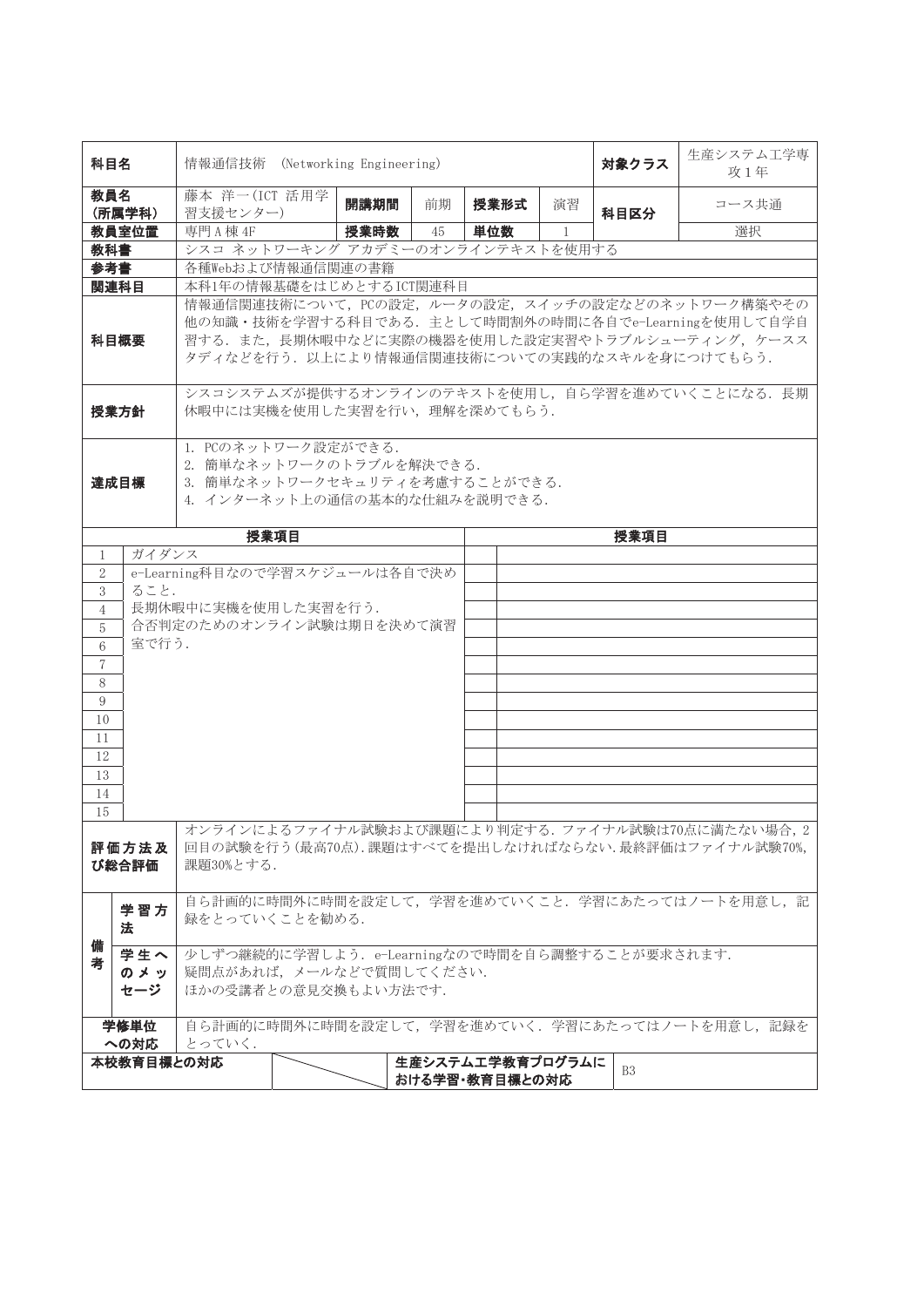| 科目名                                                                                                                                                                                                          |                | 生産システム工学<br>対象クラス<br>創生演習(Practice of creative skill)<br>専攻1年 |     |           |    |                                    |              |       |                                                                                                                                                          |  |  |  |  |
|--------------------------------------------------------------------------------------------------------------------------------------------------------------------------------------------------------------|----------------|---------------------------------------------------------------|-----|-----------|----|------------------------------------|--------------|-------|----------------------------------------------------------------------------------------------------------------------------------------------------------|--|--|--|--|
| 教員名                                                                                                                                                                                                          | (所属学科)         | 渕田邦彦 (建築社会デザ<br>イン工学科) 木場信一郎<br>(生産システム工学専攻)                  |     | 開講期間      | 前期 | 授業形式                               | 演習           | 科目区分  | コース共通                                                                                                                                                    |  |  |  |  |
|                                                                                                                                                                                                              | 教員室位置          | 共同教育研究棟 2F<br>専門 A 棟 3F                                       |     | 授業時数      | 30 | 単位数                                | $\mathbf{1}$ |       | 選択(学修単位)                                                                                                                                                 |  |  |  |  |
| 教科書                                                                                                                                                                                                          |                | プリント配布                                                        |     |           |    |                                    |              |       |                                                                                                                                                          |  |  |  |  |
| 参考書                                                                                                                                                                                                          |                | 「想像力育成の方法」                                                    |     | 塚本真也 森北出版 |    |                                    |              |       |                                                                                                                                                          |  |  |  |  |
|                                                                                                                                                                                                              | 関連科目           | 本科における卒業研究、専攻科における特別研究、特別演習                                   |     |           |    |                                    |              |       |                                                                                                                                                          |  |  |  |  |
|                                                                                                                                                                                                              | 科目概要           | 認識させる。                                                        |     |           |    |                                    |              |       | 技術者に必要とされる「課題探究・創成能力」の訓練を目的とするデザイン教育科目。メカニカル発想<br>法やブレーンストーミングなどの発想ツールを駆使しての Open-Ended 課題による発想訓練, 成果発<br>表・質疑応答訓練を実施し、さらに創成実験課題によるモノ創成を実体験することで発想力の重要性を |  |  |  |  |
| 発想ツールを用いてのOpen-Ended課題による発想訓練、成果発表·質疑応答訓練を実施する。さらに創<br>成実験課題によるモノ創成を実体験することで発想力の重要性を認識させる。各単元で発想法に関連す<br>授業方針<br>る演習課題を課し、課題への取組みを通じて、発想力について基礎的な理解を深める。                                                     |                |                                                               |     |           |    |                                    |              |       |                                                                                                                                                          |  |  |  |  |
| 1. 種々の発想ツール、とくにメカニカル発想法とブレーンストーミング法を理解し、それらを用いて発<br>想力を訓練できる。<br>達成目標<br>2. 基本的な課題探求に取組み、問題発見・解決能力を高めることができる。<br>3. 演習課題への取組みの成果をレポートにまとめ、プレゼンテーションすることができる。<br>4. モノ創成の演習課題に取組み、創成実験を通して多くのアイデアを創出することができる。 |                |                                                               |     |           |    |                                    |              |       |                                                                                                                                                          |  |  |  |  |
|                                                                                                                                                                                                              |                | 授業項目                                                          |     |           |    |                                    |              | 授業項目  |                                                                                                                                                          |  |  |  |  |
| $\mathbf{1}$                                                                                                                                                                                                 | ガイダンス          |                                                               |     |           |    | 16                                 |              |       |                                                                                                                                                          |  |  |  |  |
| $\overline{2}$                                                                                                                                                                                               |                | 知識の量と創造力                                                      |     |           |    | 17                                 |              |       |                                                                                                                                                          |  |  |  |  |
| 3                                                                                                                                                                                                            |                | 知識の既成概念                                                       |     |           |    | 18                                 |              |       |                                                                                                                                                          |  |  |  |  |
| $\overline{4}$                                                                                                                                                                                               |                | 思考実験による発想準備                                                   |     |           |    | 19                                 |              |       |                                                                                                                                                          |  |  |  |  |
| 5                                                                                                                                                                                                            |                | 創造力初期値の測定                                                     |     |           |    | 20                                 |              |       |                                                                                                                                                          |  |  |  |  |
| 6                                                                                                                                                                                                            |                | メカニカル発想法の訓練                                                   |     |           |    | 21                                 |              |       |                                                                                                                                                          |  |  |  |  |
| $\tau$                                                                                                                                                                                                       |                | ブレーンストーミング法                                                   |     |           |    | 22                                 |              |       |                                                                                                                                                          |  |  |  |  |
| 8                                                                                                                                                                                                            |                | 発想課題演習 1                                                      |     |           |    | 23                                 | [中間試験]       |       |                                                                                                                                                          |  |  |  |  |
| 9                                                                                                                                                                                                            |                | 発想課題演習 2                                                      |     |           |    | 24                                 |              |       |                                                                                                                                                          |  |  |  |  |
| 10                                                                                                                                                                                                           |                | 発想課題演習レポート作成                                                  |     |           |    | 25                                 |              |       |                                                                                                                                                          |  |  |  |  |
| 11                                                                                                                                                                                                           |                | レポートのプレゼンテーション                                                |     |           |    | 26                                 |              |       |                                                                                                                                                          |  |  |  |  |
| 12                                                                                                                                                                                                           |                | 創造プログラム演習課題                                                   |     |           |    | 27                                 |              |       |                                                                                                                                                          |  |  |  |  |
| 13                                                                                                                                                                                                           |                | 創造プログラム演習課題                                                   |     |           |    | 28                                 |              |       |                                                                                                                                                          |  |  |  |  |
| 14                                                                                                                                                                                                           | 準備             | [前期末試験]                                                       |     |           |    | 29                                 | [後期学年末試験]    |       |                                                                                                                                                          |  |  |  |  |
| 15                                                                                                                                                                                                           |                | 課題プレゼンテーション                                                   |     |           |    | 30                                 |              |       | 答案返却と解説, Advices to Technical Writing                                                                                                                    |  |  |  |  |
|                                                                                                                                                                                                              | 評価方法及<br>び総合評価 | 格とする。                                                         |     |           |    |                                    |              |       | 目標項目目標項目1から4についての達成度を課題レポート等で確認する。2回の演習課題レポート等の<br>評価を50%程度, 創造プログラム演習課題を50%程度として総合評価して成績を算出し、60点以上を合                                                    |  |  |  |  |
|                                                                                                                                                                                                              | 学習方<br>法       |                                                               |     |           |    |                                    |              |       | 毎回の演習内容に関してプリントを配布する。その日の演習に対して積極的に取組むとともに内容につ<br>いて重要な事項などを確認する復習を行うこと。種々の発想法について各自整理しながら演習課題によ<br>る発想訓練などを通じて理解を深める。疑問点や不明な点などは授業時間内に質問して理解する。         |  |  |  |  |
| 備                                                                                                                                                                                                            | 学生へ<br>のメッ     |                                                               |     |           |    |                                    |              |       | 本科目は暗記科目ではない。独自に考えて、発想する能力を鍛錬する科目である。内容説明ならびにモ<br>デル実験で積極的に質疑・討論に参加してもらいたい。演習では、まず「発想力」の訓練を行う。一見                                                         |  |  |  |  |
| 考                                                                                                                                                                                                            | セージ            |                                                               |     |           |    |                                    |              |       | つまらないような発想でもよいので、アイデアを多数噴出させることが重要である。また発想訓練を実                                                                                                           |  |  |  |  |
|                                                                                                                                                                                                              |                |                                                               |     |           |    |                                    |              |       | 施するため一度欠席すると次の授業内容が把握できなくなるので、特別な理由がない限り欠席できない                                                                                                           |  |  |  |  |
|                                                                                                                                                                                                              |                |                                                               |     |           |    |                                    |              |       | ことに注意すること。なお質問についてはは随時受け付ける。時間については教員室ドアに掲示の週時                                                                                                           |  |  |  |  |
|                                                                                                                                                                                                              |                | 間表を参照のこと。                                                     |     |           |    |                                    |              |       |                                                                                                                                                          |  |  |  |  |
|                                                                                                                                                                                                              | 学修単位           |                                                               |     |           |    |                                    |              |       |                                                                                                                                                          |  |  |  |  |
|                                                                                                                                                                                                              | への対応           |                                                               |     |           |    |                                    |              |       |                                                                                                                                                          |  |  |  |  |
|                                                                                                                                                                                                              | 本校教育目標との対応     |                                                               | (3) |           |    | 生産システム工学教育プログラムに<br>おける学習・教育目標との対応 |              | $C-4$ |                                                                                                                                                          |  |  |  |  |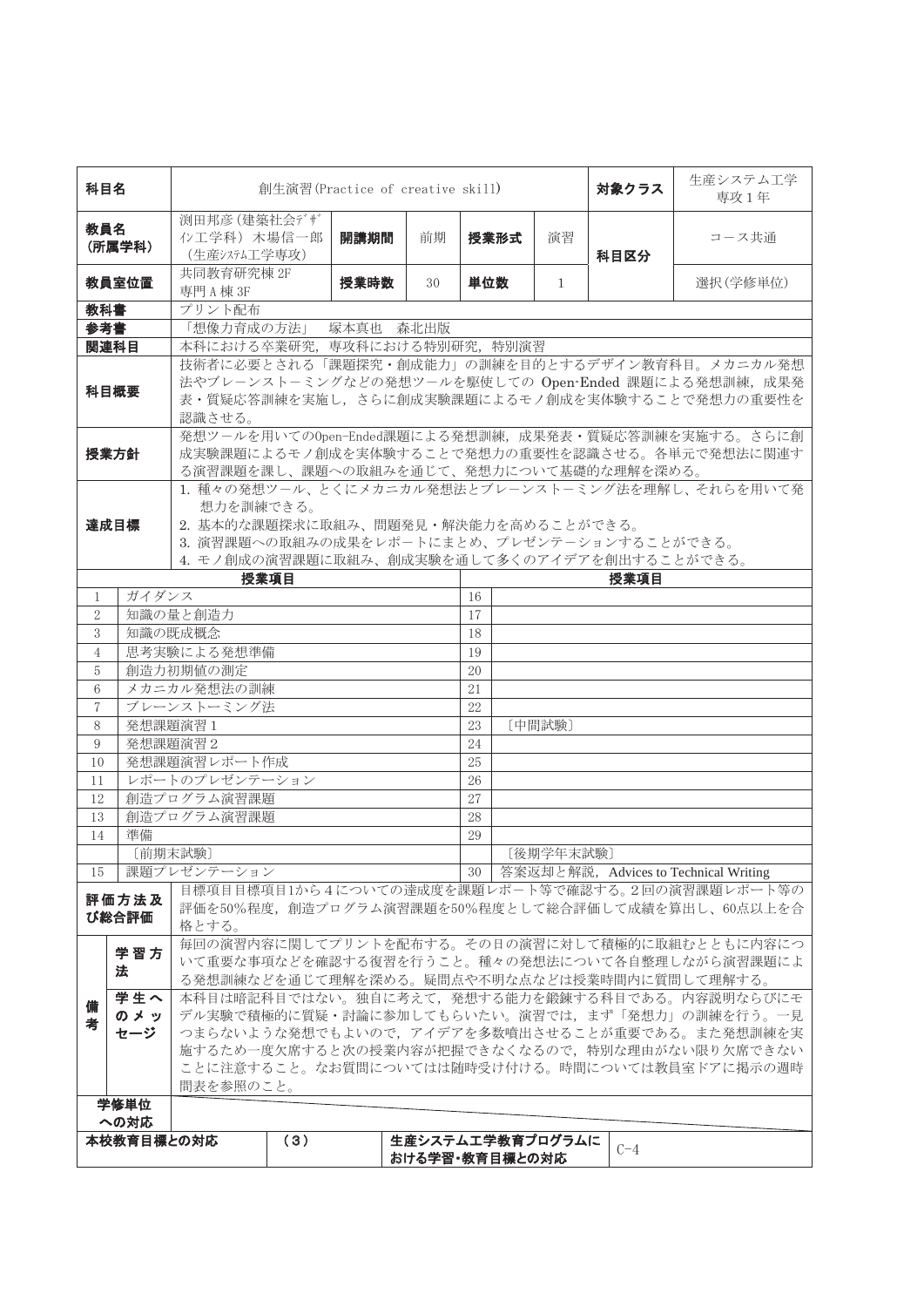|                                                                                                                                  |                                                                                                                                            | エンジニア実践セミナー                                                    |                  |      |    |                                                                                                                                                                                                      |           |             | 生産システム工学専                                                                                                                                          |  |  |  |
|----------------------------------------------------------------------------------------------------------------------------------|--------------------------------------------------------------------------------------------------------------------------------------------|----------------------------------------------------------------|------------------|------|----|------------------------------------------------------------------------------------------------------------------------------------------------------------------------------------------------------|-----------|-------------|----------------------------------------------------------------------------------------------------------------------------------------------------|--|--|--|
| 科目名                                                                                                                              |                                                                                                                                            |                                                                | Engineer Seminar |      |    |                                                                                                                                                                                                      |           | 対象クラス       | 攻全コース1年                                                                                                                                            |  |  |  |
| 教員名                                                                                                                              | (所属学科)                                                                                                                                     | 非常勤講師·非常勤講師<br>非常勤講師·非常勤講師<br>専攻科専任教員 (教育支<br>援アドバイザー・専攻<br>長) |                  | 開講期間 | 通年 | 授業形式                                                                                                                                                                                                 | 講義        | 科目区分        | コース共通                                                                                                                                              |  |  |  |
|                                                                                                                                  | 教員室位置                                                                                                                                      |                                                                |                  | 授業時数 | 30 | 単位数                                                                                                                                                                                                  | 2         |             | 選択 (学修単位)                                                                                                                                          |  |  |  |
| 教科書                                                                                                                              |                                                                                                                                            | 配布資料等。                                                         |                  |      |    |                                                                                                                                                                                                      |           |             |                                                                                                                                                    |  |  |  |
| 参考書                                                                                                                              |                                                                                                                                            | 配布資料等。                                                         |                  |      |    |                                                                                                                                                                                                      |           |             |                                                                                                                                                    |  |  |  |
|                                                                                                                                  | 関連科目                                                                                                                                       | 専攻科 1年 技術倫理,科学技術者と私, 2年 生産と法,技術開発と知的財産権                        |                  |      |    |                                                                                                                                                                                                      |           |             |                                                                                                                                                    |  |  |  |
|                                                                                                                                  | 科目概要                                                                                                                                       | ムニバス形式で、学外研修形式の講義も含めて実施する。                                     |                  |      |    | 企業を運営する上で、技術者が直面する問題やその解決法、組織人としての技術者が備えておくべき<br>能力などを、実践的な視点から理解する。企業内で技術部門のマネージメントの経験のある技術者や地<br>域企業の経営者、高専を卒業後上記のような実績を持つOBなどを講師として、そこからエンジニアリン<br>グの実践・実際に触れ、社会の要求にこたえることの意義も含めた広い意味の実践力の向上を図る。オ |           |             |                                                                                                                                                    |  |  |  |
|                                                                                                                                  | 授業は、企業内で技術部門のマネージメントの経験のある技術者や地域企業の経営者、高専を卒業後上<br>記のような実績を持つOB、地域で活躍する技術士の先生方によるオムニバス形式で、学外研修形式の講<br>授業方針<br>義も含めて実施する。                    |                                                                |                  |      |    |                                                                                                                                                                                                      |           |             |                                                                                                                                                    |  |  |  |
|                                                                                                                                  | 1. 技術者の企業内活動を通して、社会と技術の繋がりとその実際を理解できる。<br>2. 経営リスクなどの企業経営の問題について理解できる。<br>達成目標<br>3. 技術士について制度の理解と社会的な意義を理解できる。<br>4. 情報を収集・整理して、問題を分析できる。 |                                                                |                  |      |    |                                                                                                                                                                                                      |           |             |                                                                                                                                                    |  |  |  |
|                                                                                                                                  |                                                                                                                                            | 授業項目                                                           |                  |      |    |                                                                                                                                                                                                      |           | 授業項目        |                                                                                                                                                    |  |  |  |
| 1                                                                                                                                | ガイダンス                                                                                                                                      |                                                                |                  |      |    | 16                                                                                                                                                                                                   |           |             |                                                                                                                                                    |  |  |  |
| $\overline{2}$                                                                                                                   |                                                                                                                                            | 地元企業のエンジニアリングの実際と課題I                                           |                  |      |    | 17                                                                                                                                                                                                   |           |             |                                                                                                                                                    |  |  |  |
| 3                                                                                                                                |                                                                                                                                            | 地元企業のエンジニアリングの実際と課題II                                          |                  |      |    | 18                                                                                                                                                                                                   |           |             |                                                                                                                                                    |  |  |  |
| $\overline{4}$                                                                                                                   |                                                                                                                                            | 地元企業のエンジニアリングの実際と課題Ⅲ                                           |                  |      |    | 19                                                                                                                                                                                                   |           |             |                                                                                                                                                    |  |  |  |
| 5<br>6                                                                                                                           | 経営リスクI                                                                                                                                     | 地元企業のエンジニアリングの実際と課題IV                                          |                  |      |    | 20<br>21                                                                                                                                                                                             |           |             |                                                                                                                                                    |  |  |  |
| 7                                                                                                                                | 経営リスクⅡ                                                                                                                                     |                                                                |                  |      |    | 22                                                                                                                                                                                                   |           |             |                                                                                                                                                    |  |  |  |
| 8                                                                                                                                |                                                                                                                                            | リスクマネジメントI                                                     |                  |      |    | 23                                                                                                                                                                                                   | [中間試験]    |             |                                                                                                                                                    |  |  |  |
| 9                                                                                                                                |                                                                                                                                            | リスクマネジメントⅡ                                                     |                  |      |    | 24                                                                                                                                                                                                   |           |             |                                                                                                                                                    |  |  |  |
| 10                                                                                                                               | 技術士資格                                                                                                                                      |                                                                |                  |      |    | 25                                                                                                                                                                                                   |           |             |                                                                                                                                                    |  |  |  |
| 11                                                                                                                               |                                                                                                                                            | 技術士からみた技術倫理                                                    |                  |      |    | 26                                                                                                                                                                                                   |           |             |                                                                                                                                                    |  |  |  |
| 12                                                                                                                               |                                                                                                                                            | 地域における技術士の役割                                                   |                  |      |    | 27                                                                                                                                                                                                   |           |             |                                                                                                                                                    |  |  |  |
| 13                                                                                                                               |                                                                                                                                            | 技術士試験の実際                                                       |                  |      |    | 28                                                                                                                                                                                                   |           |             |                                                                                                                                                    |  |  |  |
| 14                                                                                                                               |                                                                                                                                            | テーマ別プレゼンテーションI (質疑応答)                                          |                  |      |    | 29                                                                                                                                                                                                   |           |             |                                                                                                                                                    |  |  |  |
| 15                                                                                                                               |                                                                                                                                            | テーマ別プレゼンテーションⅡ (質疑応答)                                          |                  |      |    |                                                                                                                                                                                                      | 〔後期学年末試験〕 |             |                                                                                                                                                    |  |  |  |
|                                                                                                                                  |                                                                                                                                            |                                                                |                  |      |    | 30                                                                                                                                                                                                   |           | 学年末試験の返却と解説 |                                                                                                                                                    |  |  |  |
| 各テーマの評価方法によって評価された結果と最終的なプレゼンテーションにより評価する。<br>各テーマ評価の平均 (70%).<br>評価方法及<br>プレゼンテーション (30%)<br>び総合評価<br>評価は、上記評価を合計し、60点以上を合格とする。 |                                                                                                                                            |                                                                |                  |      |    |                                                                                                                                                                                                      |           |             |                                                                                                                                                    |  |  |  |
| 備<br>考                                                                                                                           | 学習方<br>法<br>学生へ                                                                                                                            | 子を理解する。<br>・プレゼンテーションが評価の一部に加わるため、講師の指導下で、必要な資料の収集を行う          |                  |      |    |                                                                                                                                                                                                      |           |             | ・講義が中心ではあるが、テーマによって関連する企業などへ実際に出向き研修等に参加して実務の様<br>・エンジニアとしての視野を広げる取り組みとして捉え、積極的な姿勢でコミニケーションに参加する。<br>授業では、講義科目ではあるが、それぞれのテーマで実践或いは実際的な内容を、リアルな問題・実 |  |  |  |
|                                                                                                                                  | のメッ<br>セージ<br>学修単位                                                                                                                         | 極的な姿勢で受講してもらいたい。                                               |                  |      |    |                                                                                                                                                                                                      |           |             | 践事例・問題解決法などから説明・実習することに力点が置かれる。そのため幅広い視点を持って、積<br>講義が中心ではあるが、テーマによって関連する企業などへ実際に出向き研修等に参加して実務の様子                                                   |  |  |  |
|                                                                                                                                  | への対応                                                                                                                                       | を理解し、講師の指導下で、必要な資料の収集を行う                                       |                  |      |    |                                                                                                                                                                                                      |           |             |                                                                                                                                                    |  |  |  |
|                                                                                                                                  | 本校教育目標との対応                                                                                                                                 |                                                                | (3)              |      |    | 生産システム工学教育プログラムに                                                                                                                                                                                     |           |             |                                                                                                                                                    |  |  |  |
|                                                                                                                                  |                                                                                                                                            |                                                                |                  |      |    | おける学習・教育目標との対応                                                                                                                                                                                       |           | $D-2$       |                                                                                                                                                    |  |  |  |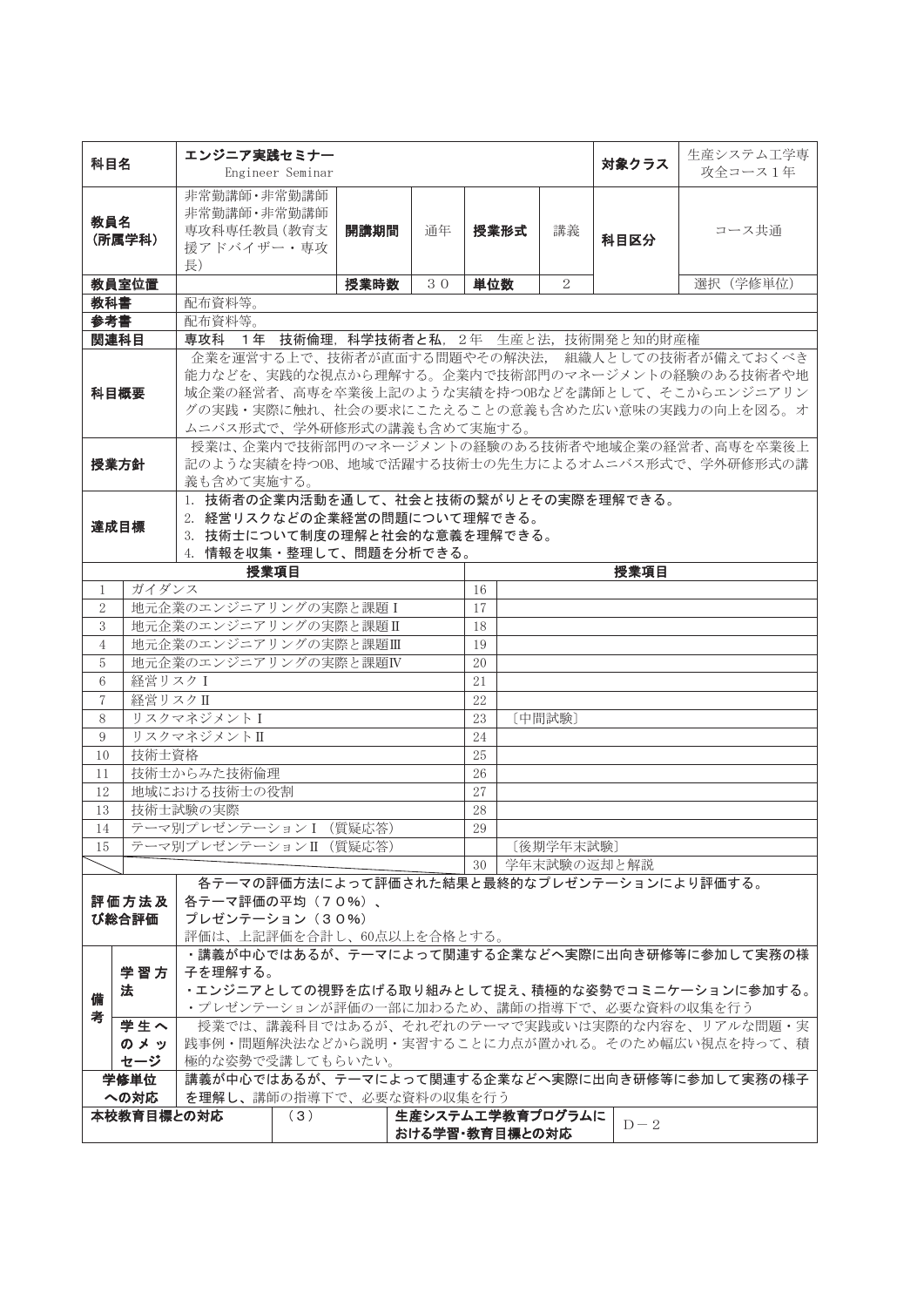| 科目名                                                                                                                                                                                             |                   | インターンシップ I<br>Internship I |                                                                                        |      |    |               |                   | 対象クラス         | 生産システム専攻全コース<br>1年                                        |  |  |  |
|-------------------------------------------------------------------------------------------------------------------------------------------------------------------------------------------------|-------------------|----------------------------|----------------------------------------------------------------------------------------|------|----|---------------|-------------------|---------------|-----------------------------------------------------------|--|--|--|
| 教員名                                                                                                                                                                                             | (所属学科)            | 専攻科専任教員                    |                                                                                        | 開講期間 | 通年 | 授業形式          |                   | 科目区分          | 共同教育                                                      |  |  |  |
|                                                                                                                                                                                                 | 教員室位置             |                            |                                                                                        | 授業時数 |    | 単位数           | $1\sim4$          |               | 選択(学修単位)                                                  |  |  |  |
| 教科書                                                                                                                                                                                             |                   | 特に定めない。                    |                                                                                        |      |    |               |                   |               |                                                           |  |  |  |
| 参考書                                                                                                                                                                                             |                   | 特に定めない。                    |                                                                                        |      |    |               |                   |               |                                                           |  |  |  |
|                                                                                                                                                                                                 |                   |                            |                                                                                        |      |    |               |                   |               |                                                           |  |  |  |
| 関連科目                                                                                                                                                                                            |                   |                            | 本科および専攻科で履修する全ての科目と関連が深い。                                                              |      |    |               |                   |               |                                                           |  |  |  |
|                                                                                                                                                                                                 | 科目の概要             |                            | る学習・教育に多大な効果が期待される。                                                                    |      |    |               |                   |               | インターンシップを利用した企業や官公庁等学外での研修・実習は、実務を経験する貴重な機会であり、専攻科におけ     |  |  |  |
| 本科目では学内での講義や実験・研究とは別に、自主的に参加した学外での様々な実務経験を単位として認定する。<br>認定する実務経験は、以下の2つのケースである。<br>• 企業での実習<br> 授業方針<br>・ 官公庁での実習<br>いずれの場合も単位の認定には、実習期間5日以上、インターンシップ証明書の提出、実習報告書の提出、インターン<br>シップ報告会での発表が必要である。 |                   |                            |                                                                                        |      |    |               |                   |               |                                                           |  |  |  |
|                                                                                                                                                                                                 |                   |                            | 授業項目                                                                                   | 時間   |    |               |                   | 達成目標(修得すべき内容) |                                                           |  |  |  |
|                                                                                                                                                                                                 |                   |                            | 1. 本科目は、開講期間にかかわらず実施可評価方                                                               |      |    |               |                   |               | 1. 参加したインターンシップ等の学外での実務経験の記録を残                            |  |  |  |
|                                                                                                                                                                                                 | 能。                |                            |                                                                                        | 法に定  |    |               | すことができる。          |               |                                                           |  |  |  |
|                                                                                                                                                                                                 |                   |                            |                                                                                        | める期  |    |               |                   |               |                                                           |  |  |  |
|                                                                                                                                                                                                 |                   |                            | 2. 実施にあたっては、必ず事前に計画などに                                                                 | 間    |    |               |                   |               | 2. 記録をもとに、その目的及び概要を理解し、その内容をレポ                            |  |  |  |
|                                                                                                                                                                                                 |                   |                            | ついて打ち合わせを行うこと。                                                                         |      |    |               |                   |               | ート等でまとめることができる。学外での実務経験の内容                                |  |  |  |
|                                                                                                                                                                                                 |                   |                            | 3. 実施後は、必ず報告を行うとともに、実施<br>内容のレポート作成を行うこと。                                              |      |    |               |                   |               | を、聞き手の理解を促すように工夫してプレゼンテーション                               |  |  |  |
|                                                                                                                                                                                                 |                   |                            |                                                                                        |      |    |               |                   |               |                                                           |  |  |  |
| 総合評価                                                                                                                                                                                            | 評価方法及び            |                            | 達成目標の項目に基づいて、インターンシップ証明書での評価、報告書、報告会により評価する。<br>で), 4単位(20日以上)とする。<br>単位は、1年次学年末に認定する。 |      |    |               |                   |               | なお、実施された期間によって1単位(5日以上9日まで),2単位(10日以上14日まで),3単位(15日以上19日ま |  |  |  |
|                                                                                                                                                                                                 |                   |                            |                                                                                        |      |    |               |                   |               |                                                           |  |  |  |
| 備                                                                                                                                                                                               | <b> 学習方法</b>      |                            | ンターンシップでは目的を持って自主的かつ積極的に活動すること。<br>1日の実習に対して、実習に従事する時間以外に1時間相当以上の自学学習を行うこと。            |      |    |               |                   |               | ・ 授業では得られない実務上の経験を経て、その後の研究や授業への取り組み、進路の選択などに活かせるよう、イ     |  |  |  |
| 者                                                                                                                                                                                               | 学生への<br>メッセー<br>ジ |                            | 機会を見つけて積極的に学外の色々な実務を経験する事により、自分自身の持つ基礎力と実践力を高めてほしい。                                    |      |    |               |                   |               |                                                           |  |  |  |
|                                                                                                                                                                                                 | 学修単位<br>への対応      |                            | 1日の実習に対して、実習に従事する時間以外に1時間相当以上の自学学習を行う。                                                 |      |    |               |                   |               |                                                           |  |  |  |
|                                                                                                                                                                                                 |                   | 本校教育目標との対応                 | $(4)$ ,<br>(5)                                                                         |      |    | ける学習・教育目標との対応 | 生産システム工学教育プログラムにお |               | $G-2, D-2, G-1$                                           |  |  |  |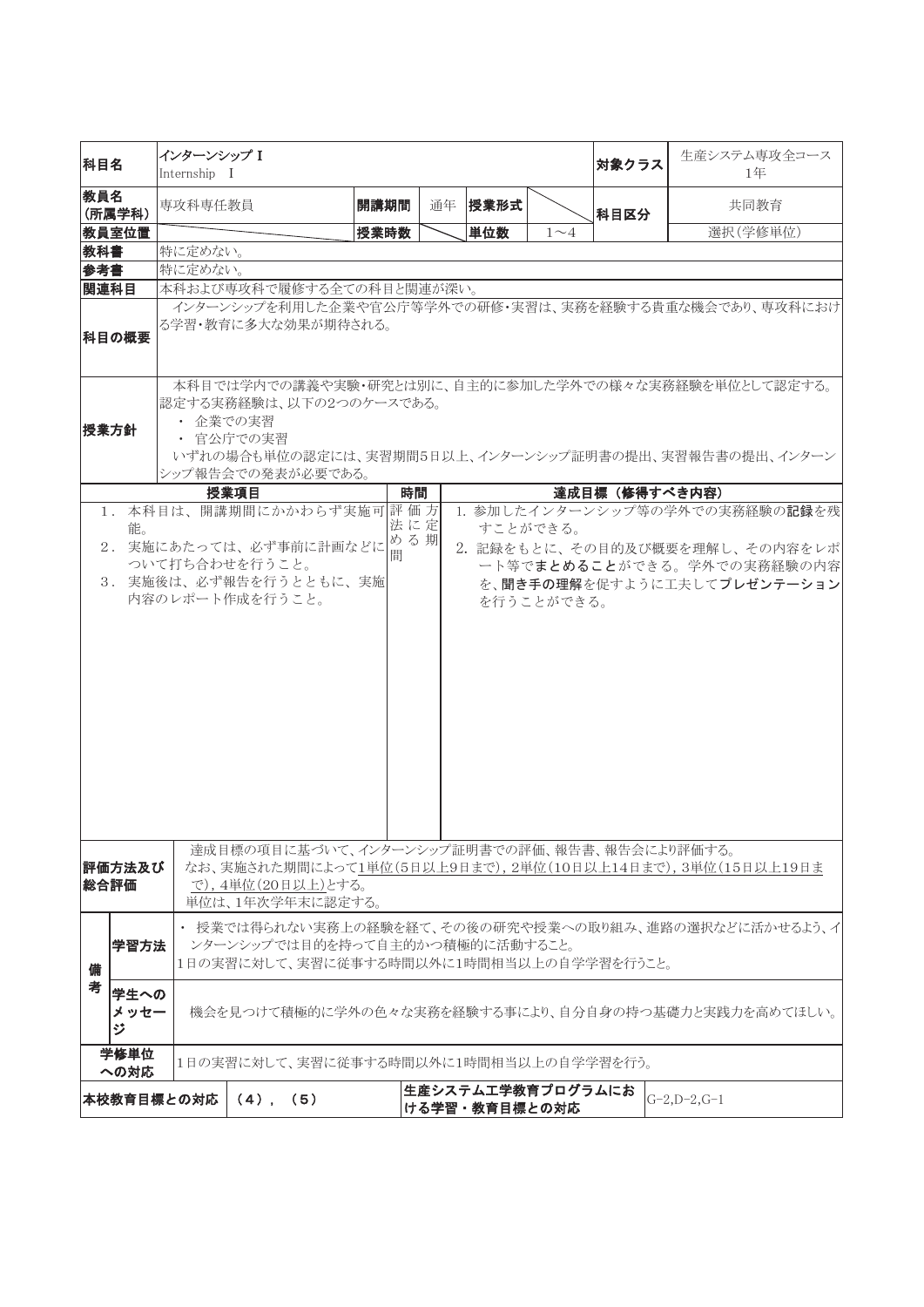| 科目名                    | 応用研究プロジェクト                                                                                                               | Projects on Advanced Research                                                                                                                                                                                |      |    |                                       |            | 対象クラス | 生産システム工学専攻<br>全コース1・2年                                                                                                             |  |
|------------------------|--------------------------------------------------------------------------------------------------------------------------|--------------------------------------------------------------------------------------------------------------------------------------------------------------------------------------------------------------|------|----|---------------------------------------|------------|-------|------------------------------------------------------------------------------------------------------------------------------------|--|
| 教員名<br>(所属学科)          | 特別研究指導教員                                                                                                                 |                                                                                                                                                                                                              | 開講期間 | 通年 | 授業形式                                  | 実習         | 科目区分  | 共同教育                                                                                                                               |  |
| 教員室位置                  |                                                                                                                          |                                                                                                                                                                                                              | 授業時数 | 90 | 単位数                                   | $\sqrt{2}$ |       | 選択(学修単位)                                                                                                                           |  |
| 教科書                    |                                                                                                                          |                                                                                                                                                                                                              |      |    |                                       |            |       |                                                                                                                                    |  |
| 参考書                    |                                                                                                                          |                                                                                                                                                                                                              |      |    |                                       |            |       |                                                                                                                                    |  |
| 関連科目                   |                                                                                                                          | 年次特別研究との関連が深い。                                                                                                                                                                                               |      |    |                                       |            |       | 本科4,5年で開講した実習や課題研究、専攻科1年次特別研究.工業基礎計測、基礎工学演習および特別演習,2                                                                               |  |
| 科目の概要                  |                                                                                                                          | や実務能力を育成するとともに、社会性などの人間力の向上を図る。                                                                                                                                                                              |      |    |                                       |            |       | 各自が取り組む特別研究と並行して、指導教員の指導の下に、共同研究先との研究活動を、主体的に進める。<br>外部研究機関や企業との共同研究の実践を通して、発展的、広域的あるいは実践的な研究活動を行うことにより、創造性                        |  |
| 授業方針                   | を要件とする。                                                                                                                  | 用して、特別研究のレベルをさらに高度化する。履修にあたっては、<br>1)研究指導教員及び共同研究先指導者のコーディネートによること、<br>2)外部機関との共同研究の一環であること、                                                                                                                 |      |    |                                       |            |       | 特別研究指導教員、または共同研究先指導者グループによって、特別研究の実施と並行させて実験を進める上で必要<br>となるテーマについて、コーディネートされた研究活動を実施する。融合的なテーマ探索や研究設備・環境を計画的に活                     |  |
|                        |                                                                                                                          | 授業項目                                                                                                                                                                                                         | 時間   |    |                                       |            |       | 達成目標(修得すべき内容)                                                                                                                      |  |
| 者と議論する。                | 1. ガイダンスと研究テーマ決定<br>研究計画を立案する。<br>6. 学外への発表または特許申請。                                                                      | 2. 研究方法,資料収集,調査などについて指導教<br>員及び共同研究先指導者と議論しながら各自で<br>3. 進捗状況を報告し、指導教員·共同研究先指導<br>4. 日々の研究成果を研究ノートや研究実施記録に<br>まとめる。研究実施記録は定期的に指導教員及<br>び共同研究先指導者のチェックを受ける。<br>5. 特別研究における成果の活用及びプロジェクトと<br>しての成果をプレゼンテーションする。 | 90   |    | できる。<br>などを習得する。<br>4. 結果をまとめて、発表できる。 |            |       | 1. 各研究テーマについて、その背景となる基礎知識を深めることが<br>2. 特別研究の内容を充実させるための実験計画を、共同研究先指<br>導者と協調しながら、実施することができる。<br>3. プロジェクトテーマに関連した実践的方法, 理論解析, 評価方法 |  |
| 評価方法及び<br> 総合評価        |                                                                                                                          | 評価は、特別研究の評価と対応させて、つぎの項目により行う.<br>(1)本校の研究指導教員及び外部機関の指導者が確認した20日以上の共同研究の実施記録(40%)<br>(2) 成果の報告と発表(20%)                                                                                                        |      |    |                                       |            |       | (3)学外発表の実績(論文・特許申請等において外部機関と共同で研究した旨の記述のあるもの)(40%)                                                                                 |  |
| 学習方法<br>備              | ・ プロジェクトは, 1・2年次特別研究と並行している。<br>・ 特別研究を実施する上で、共同研究先に出向いて指導を受けながら、異なる研究環境を生かした実験・実習・研<br>修等に主体的に参加し、成果を特別研究に活用し、内容の充実を図る。 |                                                                                                                                                                                                              |      |    |                                       |            |       |                                                                                                                                    |  |
| 考<br>学生への<br>メッセー<br>ジ |                                                                                                                          | 先端技術や社会的な課題・位置づけ等に対する理解を深めて下さい。                                                                                                                                                                              |      |    |                                       |            |       | 指導教員及び共同研究先指導者と密接に連絡をとり、指導教員のアドバイスを得ながら、各研究テーマに関連する                                                                                |  |
| 学修単位<br>への対応           |                                                                                                                          | のチェックを受ける                                                                                                                                                                                                    |      |    |                                       |            |       | 日々の研究成果を研究ノートや研究実施記録にまとめる。研究実施記録は定期的に指導教員及び共同研究先指導者                                                                                |  |
|                        |                                                                                                                          | 本校教育目標との対応   (3), (6), (1)                                                                                                                                                                                   |      |    | 生産システム工学教育プログラムにお<br>ける学習・教育目標との対応    |            |       | $C-2$ , $C-4$ , $E-2$ , $F-1$ , $F-3$                                                                                              |  |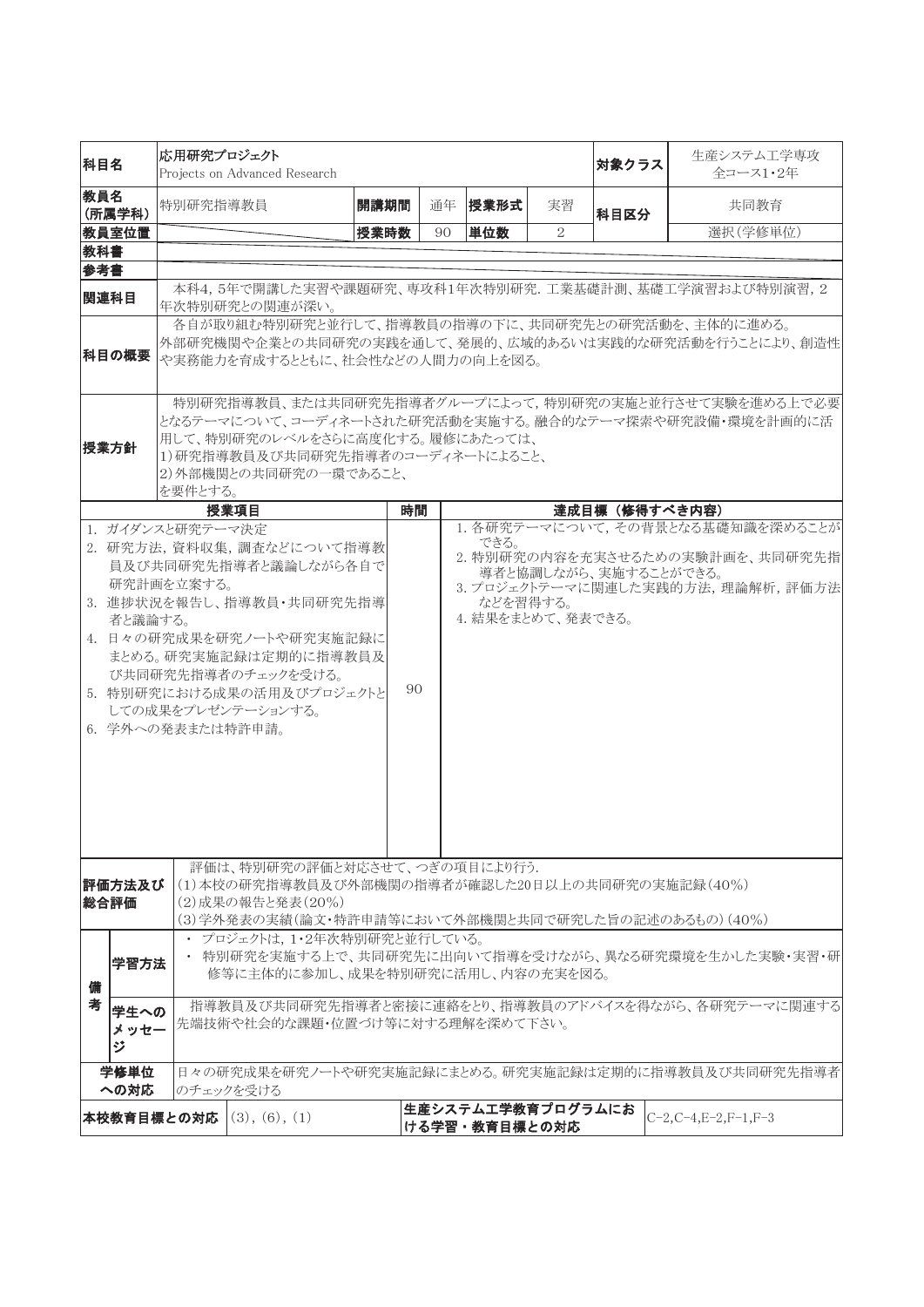| 科目名                    | 研究技術インターン                                  | Research Internship on Engineering                                                                                                                                         |      |    |                                    |                 | 対象クラス                                     | 生産システム工学専攻<br>全コース1・2年                                                                                         |
|------------------------|--------------------------------------------|----------------------------------------------------------------------------------------------------------------------------------------------------------------------------|------|----|------------------------------------|-----------------|-------------------------------------------|----------------------------------------------------------------------------------------------------------------|
| 教員名<br>(所属学科)          | 特別研究指導教員                                   |                                                                                                                                                                            | 開講期間 | 通年 | 授業形式                               | 実習              | 科目区分                                      | 共同教育                                                                                                           |
| 教員室位置                  |                                            |                                                                                                                                                                            | 授業時数 | 45 | 単位数                                | 1               |                                           | 選択(学修単位)                                                                                                       |
| 教科書                    |                                            |                                                                                                                                                                            |      |    |                                    |                 |                                           |                                                                                                                |
| 参考書<br>関連科目            |                                            | 1・2年次特別研究、特別演習と関連が深い。                                                                                                                                                      |      |    |                                    |                 |                                           |                                                                                                                |
|                        |                                            |                                                                                                                                                                            |      |    |                                    |                 |                                           | 本科目は、外部機関等で特別研究の研究テーマに必要な技術を修得し、研究内容の向上を図るためのコーディネート                                                           |
| 科目の概要                  |                                            |                                                                                                                                                                            |      |    |                                    |                 |                                           | 科目。他大学や他高専等の外部研究機関や企業或いは本校専攻科他コースにおいて専門を超えて、研究テーマに必要<br>な計測・分析・データ解析・画像処理等の実験・演習内容を選択し、目的とする技術を習得し、特別研究へ活用する。  |
| 授業方針                   | 履修にあたっては、                                  | 議しながら、自主的にテーマを設定し、技術の習得に必要な期間等の実習計画を策定する。<br>1)研究指導教員及び受け入れ先機関のコーディネートによること。<br>用される内容であること。<br>3) 高専および大学との単位互換協定に基づく科目以外であること。<br>4)その他、特別実習セミナーで単位を認定することのできる項目以外であること。 |      |    |                                    |                 |                                           | 概要に示した様に、学内での講義や実験・研究とは別に、特別研究指導教員、または外部機関の指導者グループと協<br>2)研究テーマに必要な計測・分析・データ解析・画像処理等の専門外周辺技術・スキルの取得であり、研究テーマに活 |
|                        | を要件とする。                                    |                                                                                                                                                                            |      |    |                                    |                 |                                           |                                                                                                                |
| 1. ガイダンスとテーマ決定         |                                            | 授業項目                                                                                                                                                                       | 時間   |    |                                    |                 | 達成目標 (修得すべき内容)<br>1. 取り組んだ活動の記録を残すことができる。 |                                                                                                                |
|                        | 計画を立案する。<br>導者のチェックを受ける。<br>果をプレゼンテーションする。 | 2. 外部機関及び技術内容等の調査を行い、指導教<br>員及び受け入れ機関と議論しながら各自で実施<br>3. 日々の成果を研究実施記録にまとめる。研究実<br>施記録は定期的に指導教員及び受け入れ先指<br>4. 修得した技術の活用及びプロジェクトとしての成<br>評価は、つぎの項目により行う.                      | 90   |    | 3. 特別研究の展開に活用できる。                  | 発表等でまとめることができる。 |                                           | 2. 記録をもとに、その目的及び概要を理解し、その内容をレポート·                                                                              |
| 評価方法及び<br><b> 総合評価</b> |                                            | 1)本校の研究指導教員及び外部機関の指導者が確認した45時間以上の活動実施記録。(60%)<br>2)習得した技術の内容に関するレポート、報告書、プレゼンテーション等の内容。 (40%)                                                                              |      |    |                                    |                 |                                           |                                                                                                                |
| <b> 学習方法</b><br>備      |                                            | 機関の選定や実施計画等から、習得すべき技術について、主体的に取り組む。                                                                                                                                        |      |    |                                    |                 |                                           | ・ 専門を超えて、特別研究テーマに必要な実験・演習内容を選択し、目的とする技術を習得するために、受け入れ                                                           |
| 考<br>学生への<br>メッセー<br>ジ |                                            |                                                                                                                                                                            |      |    |                                    |                 |                                           | 積極的に学外の色々な活動に参加したり、専門以外の技術に触れる機会を増やすことにより、その成果を専門の実<br> 践に結びつけるなど、専門とする分野を軸に技術的な実践・基礎・問題解決力の幅を広げるよう心がけてほしい。    |
| 学修単位<br>への対応           | $\lesssim_{\circ}$                         |                                                                                                                                                                            |      |    |                                    |                 |                                           | 日々の成果を研究実施記録にまとめる。研究実施記録は定期的に指導教員及び受け入れ先指導者のチェックを受け                                                            |
| 本校教育目標との対応             |                                            | (4)                                                                                                                                                                        |      |    | 生産システム工学教育プログラムにお<br>ける学習・教育目標との対応 |                 | $G-1$                                     |                                                                                                                |